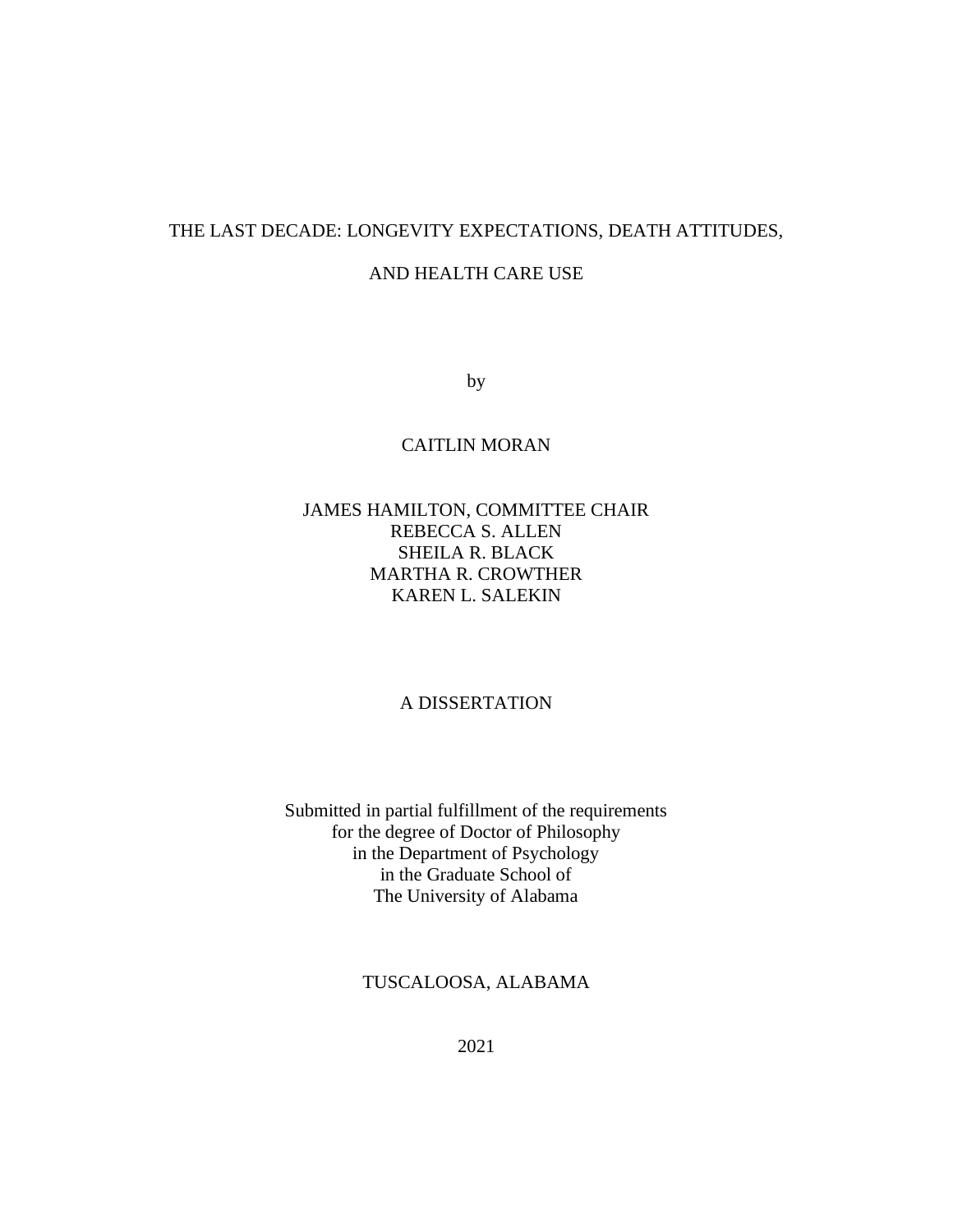Copyright Caitlin Moran 2021 ALL RIGHTS RESERVED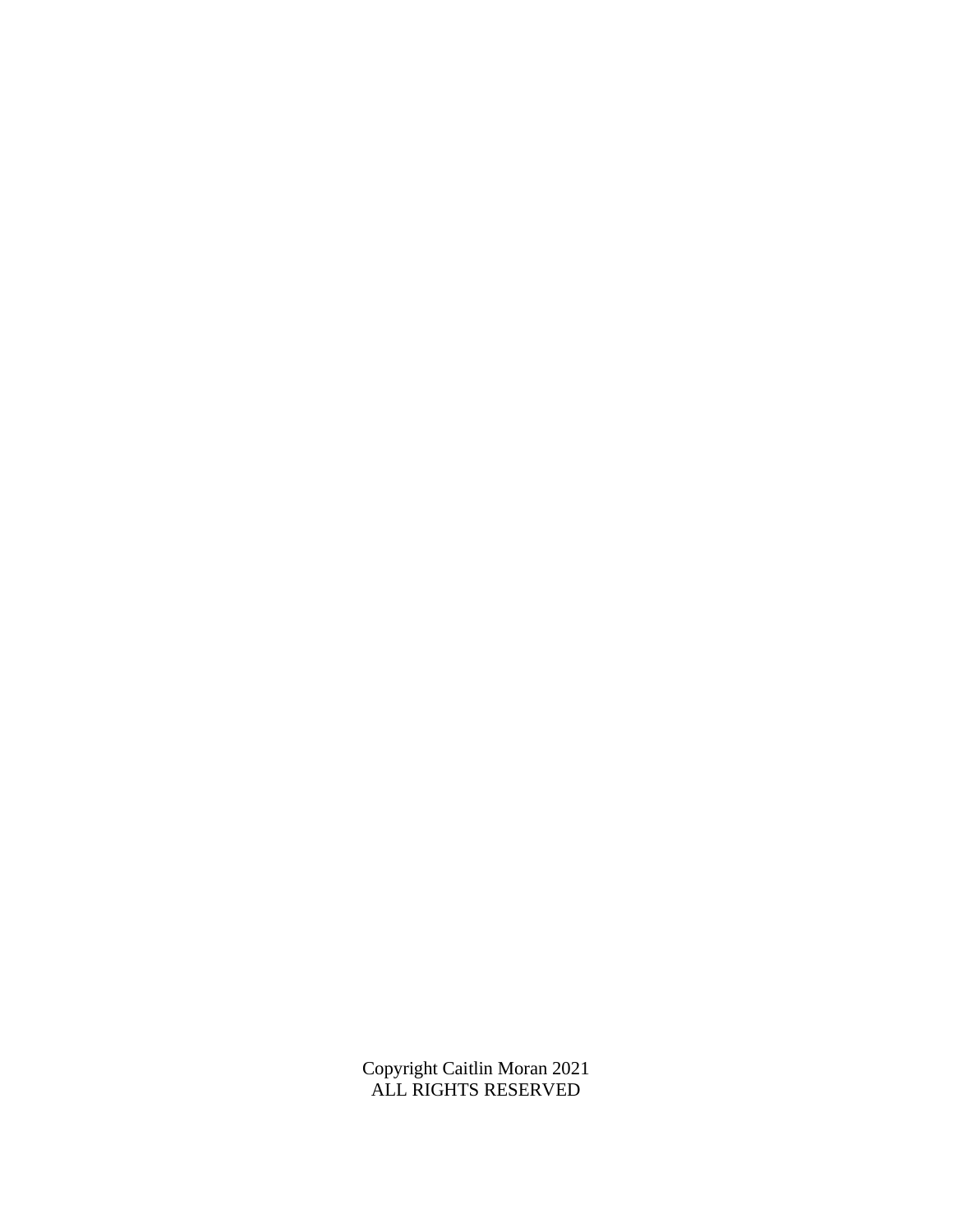#### ABSTRACT

Death becomes exponentially more probable with each year of aging. Acknowledging this when making health care decisions has important consequences for quality of life, as the benefits of care may not outweigh the costs if little time remains to enjoy those benefits. Death expectations across the lifespan influence how people prepare for and experience death, but little is known about the trajectories of death expectations in the final years of life and how those trajectories relate to health care use. Using biennial subjective survival probability (SSP) ratings gathered over the decade prior to death from participants ages 65 and older in the Health and Retirement Study (HRS), latent profile analyses (LPA) were used to identify profiles of participants using meaningful subgroups. The optimal solution included four distinct profiles of SSP trajectories labeled realists, non-commitals, pessimists, and optimists. A series of t-test, chisquare, one-way ANOVA, and repeated measures ANOVA analyses were then conducted to identify characteristic features of the groups and assess for any differences in health care behaviors and death attitudes. Results demonstrated that two of four profiles had a significant increase in SSP from wave four to wave five: the optimists and non-committals. The pessimists were older at death than non-committals and realists, and were more likely to have had a final illness duration of more than a year than the full sample; pessimists had worse self-perceptions of health than optimists and realists; optimists were less likely to have a living will than the full sample and more likely to identify as African American than their representations in the full sample; and optimists reported fewer depressive symptoms and health conditions than pessimists. I also hypothesized that SSPs during the last decade of life would predict health care

ii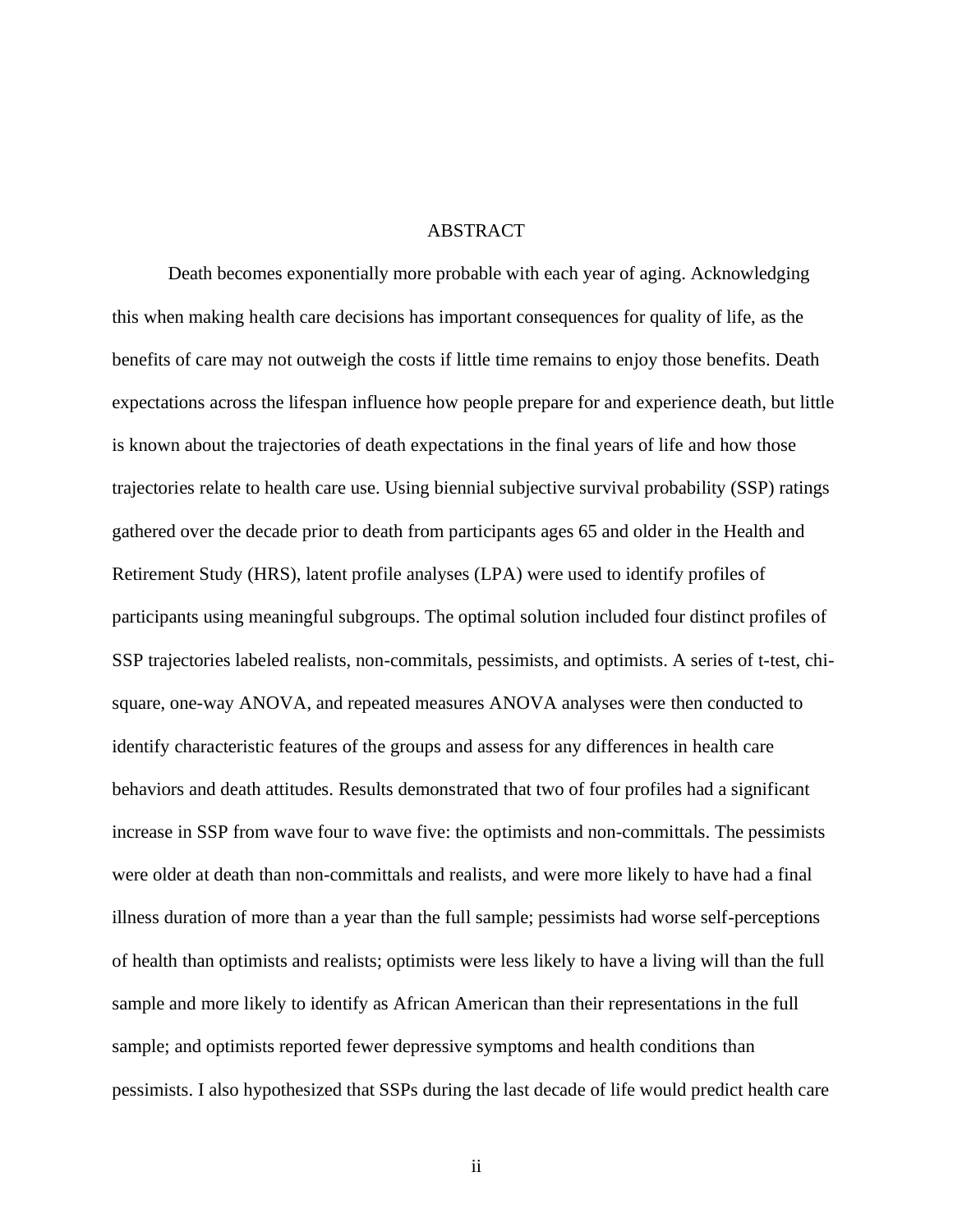use in the same period and that optimists and realists would use more health care health care than pessimists; these hypotheses were not confirmed.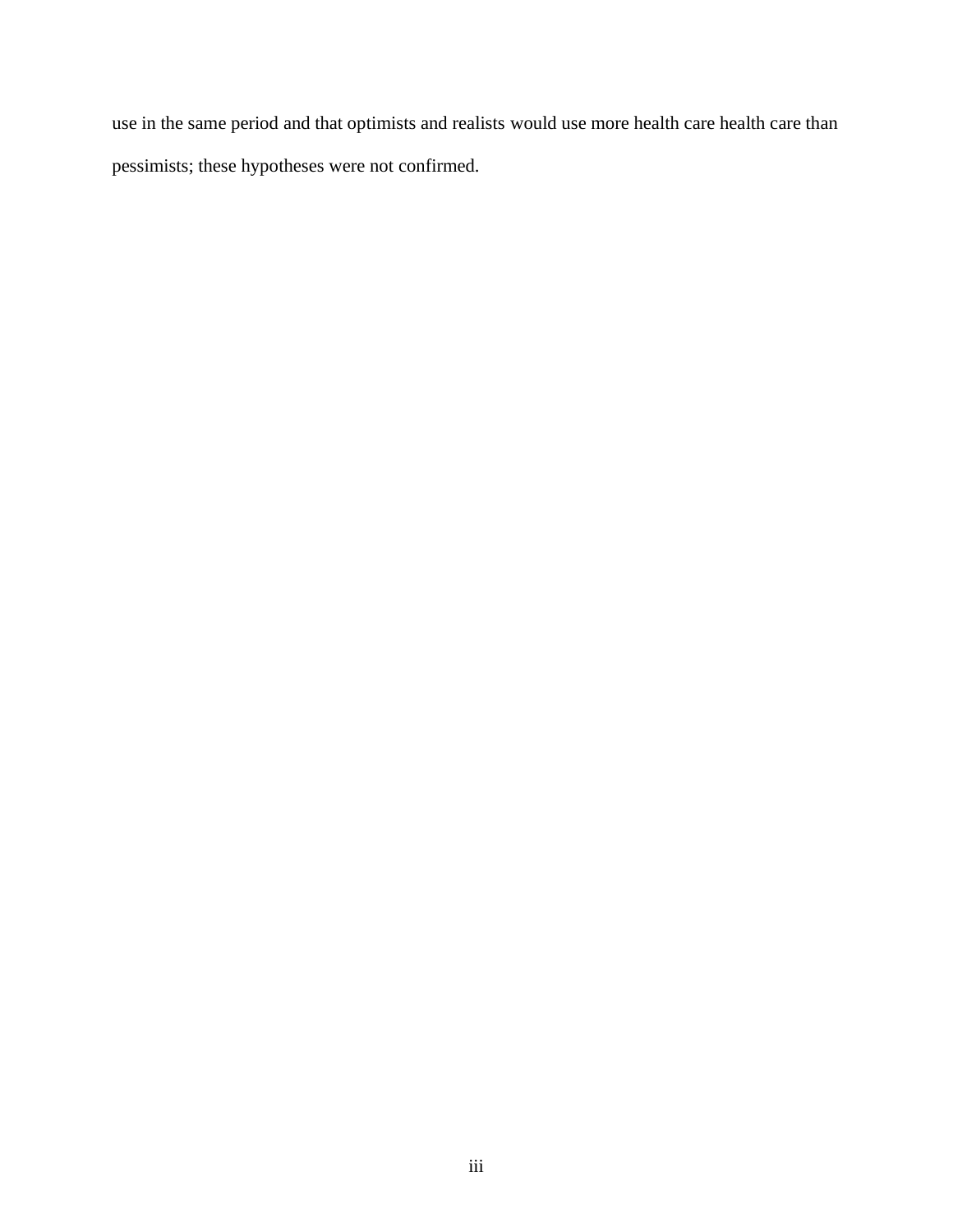# LIST OF ABBREVIATIONS AND SYMBOLS

| a-BIC            | Adjusted Bayesian information criterion                                 |
|------------------|-------------------------------------------------------------------------|
| <b>ANCOVA</b>    | Analysis of covariance                                                  |
| <b>ANOVA</b>     | Analysis of variance                                                    |
| <b>BIC</b>       | Bayesian information criterion                                          |
| <b>BLRT</b>      | Bootstrapped likelihood ratio test                                      |
| CES-D            | Center for Epidemiologic Studies Depression Scale                       |
| CESD-8           | Center for Epidemiologic Studies Depression Scale 8-item HRS adaptation |
| <b>CFA</b>       | Confirmatory factor analysis                                            |
| CFI              | Comparative fit index                                                   |
| <b>EFA</b>       | Exploratory factor analysis                                             |
| $\boldsymbol{F}$ | F-ratio                                                                 |
| g                | Hedge's effect size statistic                                           |
| <b>GLM</b>       | Generalized linear model                                                |
| <b>HRS</b>       | Health and Retirement Study                                             |
| <b>KMO</b>       | Kaiser-Meyer-Olkin Test for Sampling Adequacy                           |
| <b>LPA</b>       | Latent profile analysis                                                 |
| M                | Mean                                                                    |
| <b>MSA</b>       | Measure of sampling adequacy                                            |
| $\boldsymbol{N}$ | Number                                                                  |
| $\boldsymbol{p}$ | Probability                                                             |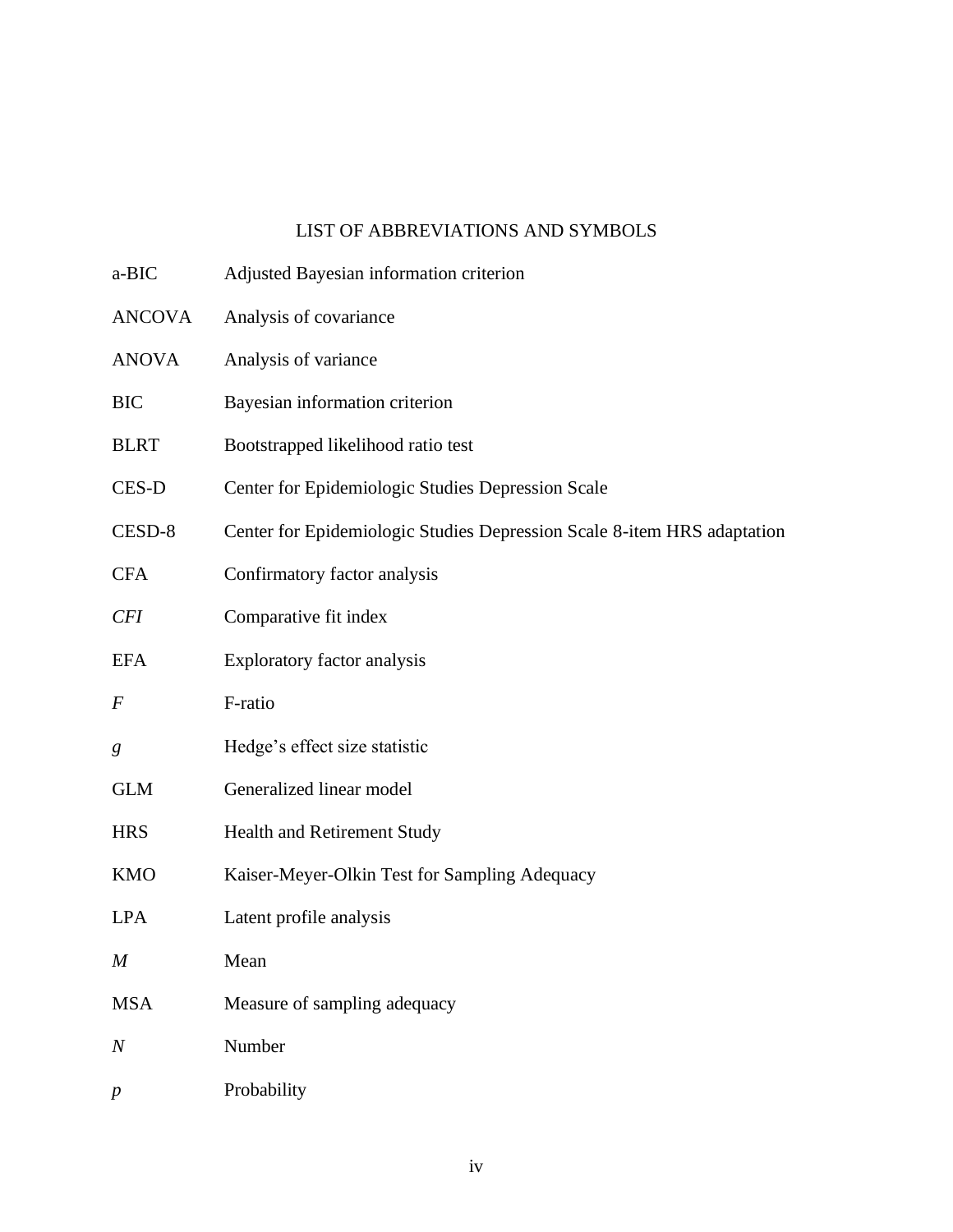| r                | Pearson's correlation coefficient               |
|------------------|-------------------------------------------------|
| <b>RMSEA</b>     | Root mean square error of approximation         |
| SD               | <b>Standard deviation</b>                       |
| SE               | Standard error                                  |
| <b>SSP</b>       | Subjective survival probability                 |
| $\boldsymbol{t}$ | T-test statistic                                |
| <b>TICS</b>      | <b>Telephone Interview for Cognitive Status</b> |
| $X^2$            | Chi-square statistic                            |
|                  | Equal to                                        |
| $\,<\,$          | Less than                                       |
| %                | Percent                                         |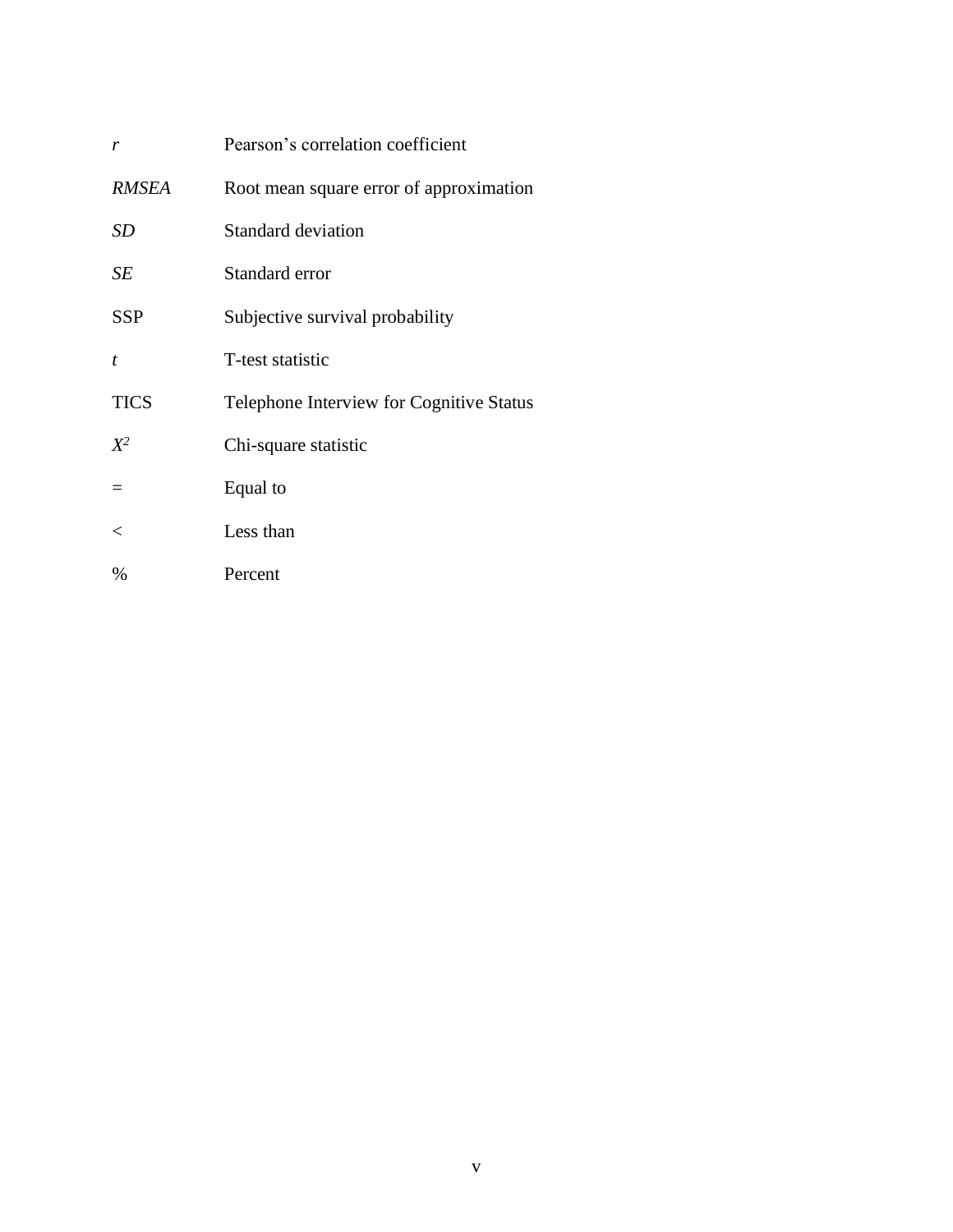## ACKNOWLEDGMENTS

I am pleased to have this opportunity to graciously thank my mentor, Jim Hamilton, for helping to inspire this project and for working with me through its completion. I would also like to offer my heartfelt thanks to Mengya Xia for providing sage statistical guidance; to Kenny Lichstein for teaching me how to write SPSS syntax; to Katie Kouchi for her assistance with compiling the HRS datasets by wave; to Mary Beth Hubbard for her assistance guiding me through graduate school; and to Becky Allen, Sheila Black, Martha Crowther, and Karen Salekin for sitting on my committee and providing their invaluable input, questions, and support. This project would not have been possible without the support of my fellow graduate students, friends, and family, who I appreciate more than I can put into words. Finally, I thank all the researchers who dedicated their time and effort over many years to compile the HRS dataset, without which this project would not have been possible.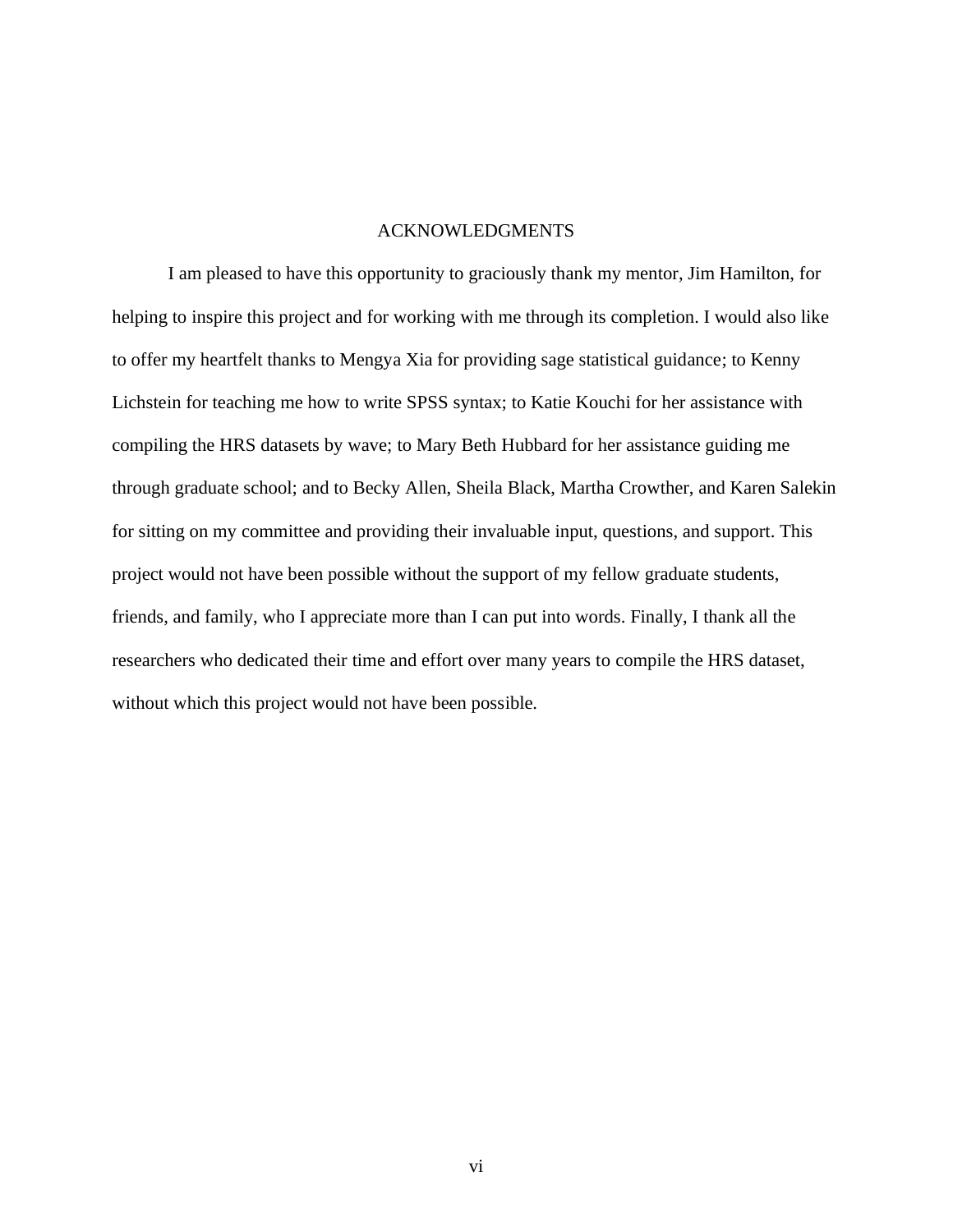# **CONTENTS**

| a. SUBJECTIVE SURVIVAL PROBABILITIES AND HEALTH CARE USE 13    |  |
|----------------------------------------------------------------|--|
| b. CHANGE IN SUBJECTIVE SURVIVAL PROBABILITIES AND HEALTH CARE |  |
|                                                                |  |
|                                                                |  |
|                                                                |  |
|                                                                |  |
|                                                                |  |
|                                                                |  |
|                                                                |  |
|                                                                |  |
|                                                                |  |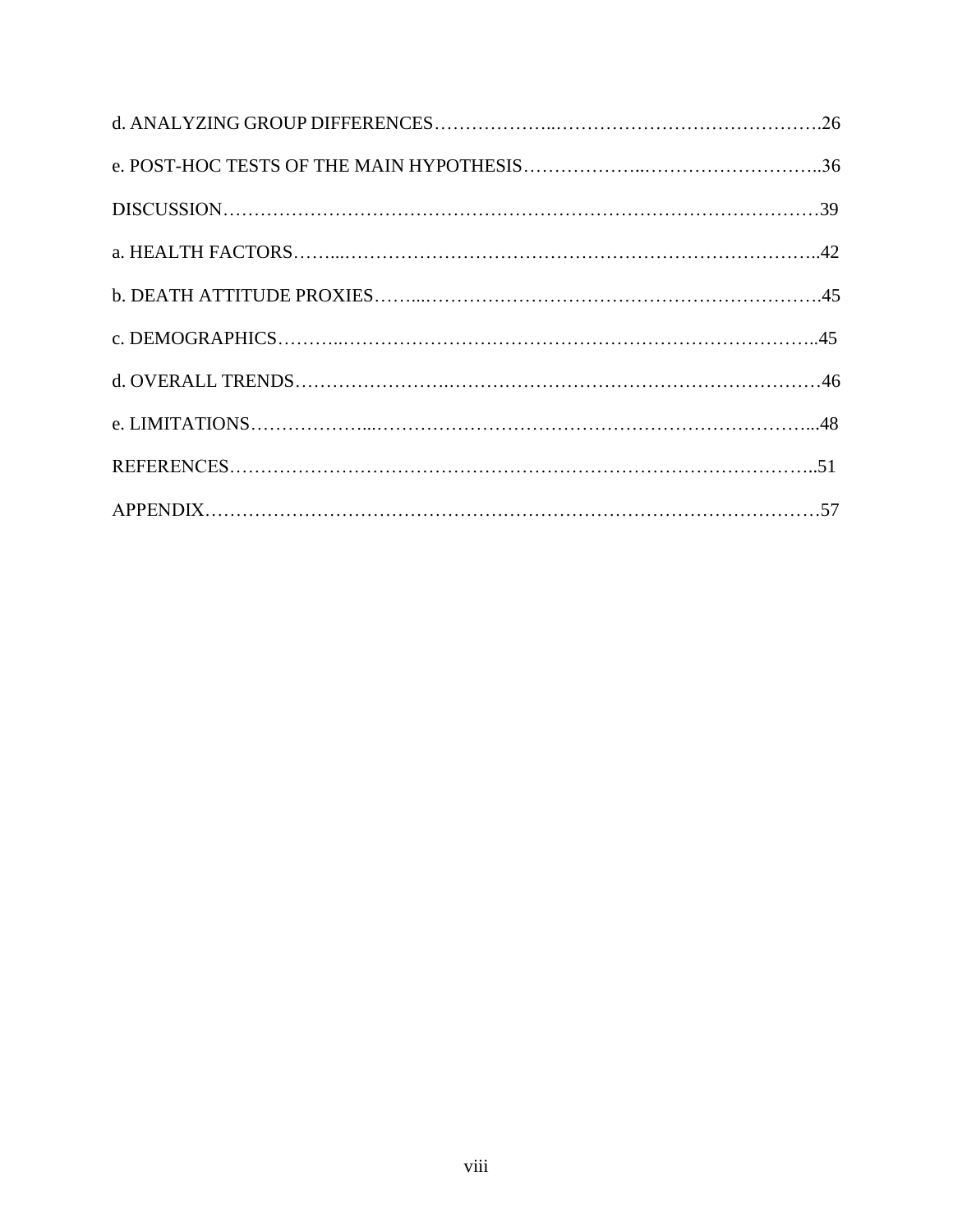# LIST OF TABLES

| 1.  |                                                                                         |
|-----|-----------------------------------------------------------------------------------------|
| 2.  |                                                                                         |
| 3.  |                                                                                         |
| 4.  |                                                                                         |
| 5.  |                                                                                         |
| 6.  |                                                                                         |
| 7.  |                                                                                         |
| 8.  |                                                                                         |
| 9.  |                                                                                         |
| 10. |                                                                                         |
| 11. | Count of Participants per Group Within 3-, 4-, and 5-Profile LPA Solutions With Half-   |
|     | 12. Average SSP Values by Wave in 4-Profile Solution for Half-Sample 1 (Odd Birth       |
| 13. |                                                                                         |
|     | 14. Chi-Square Tests of Independence Evaluating Associations Between Profile Membership |
|     |                                                                                         |
| 16. |                                                                                         |
| 17. |                                                                                         |
| 18. |                                                                                         |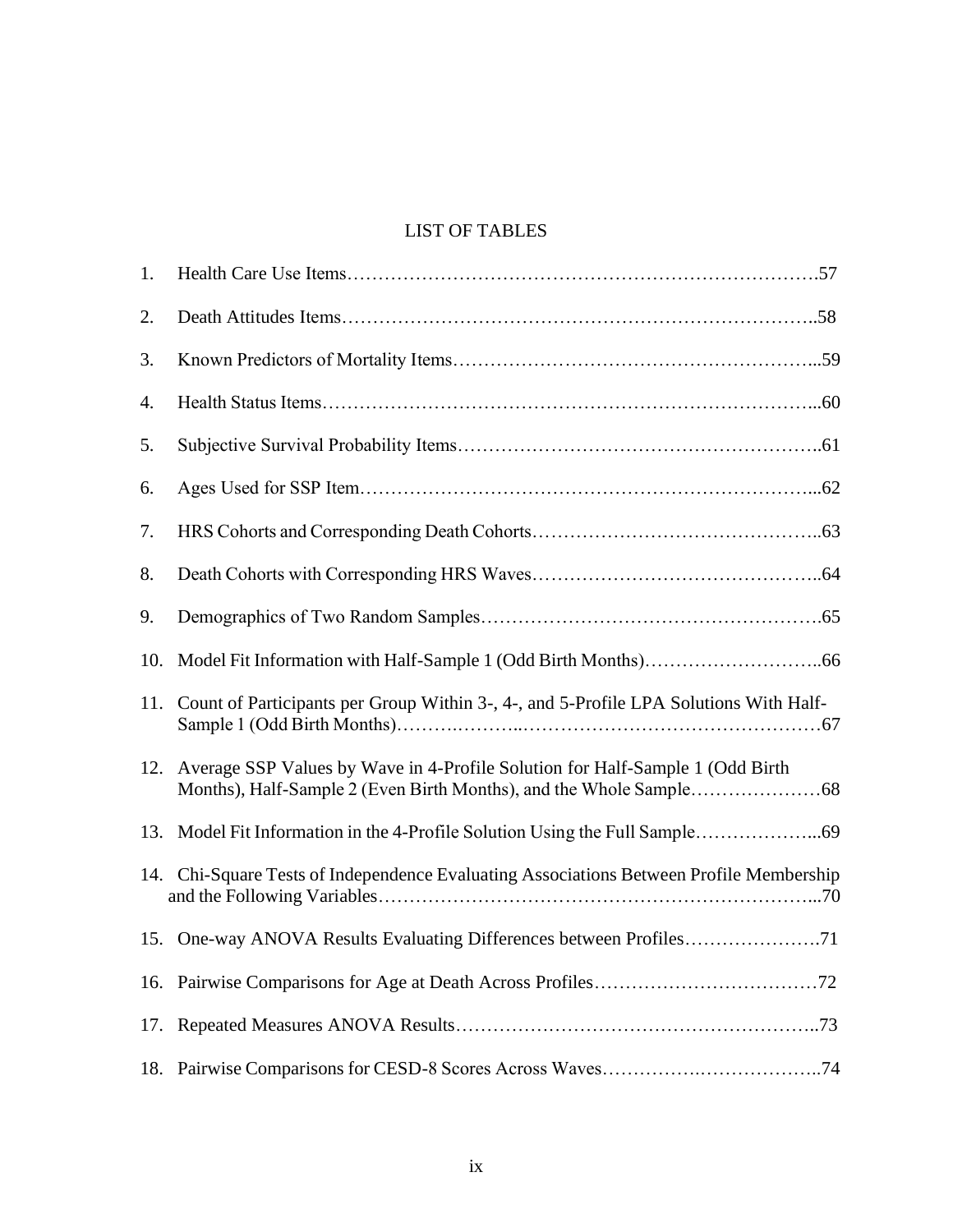| 20. Pairwise Comparisons for Number of Health Conditions Across Waves76 |
|-------------------------------------------------------------------------|
| 21. Pairwise Comparisons for Self-Rating of Health Across Waves77       |
|                                                                         |
|                                                                         |
|                                                                         |
|                                                                         |
|                                                                         |
|                                                                         |
|                                                                         |
|                                                                         |
|                                                                         |
|                                                                         |
|                                                                         |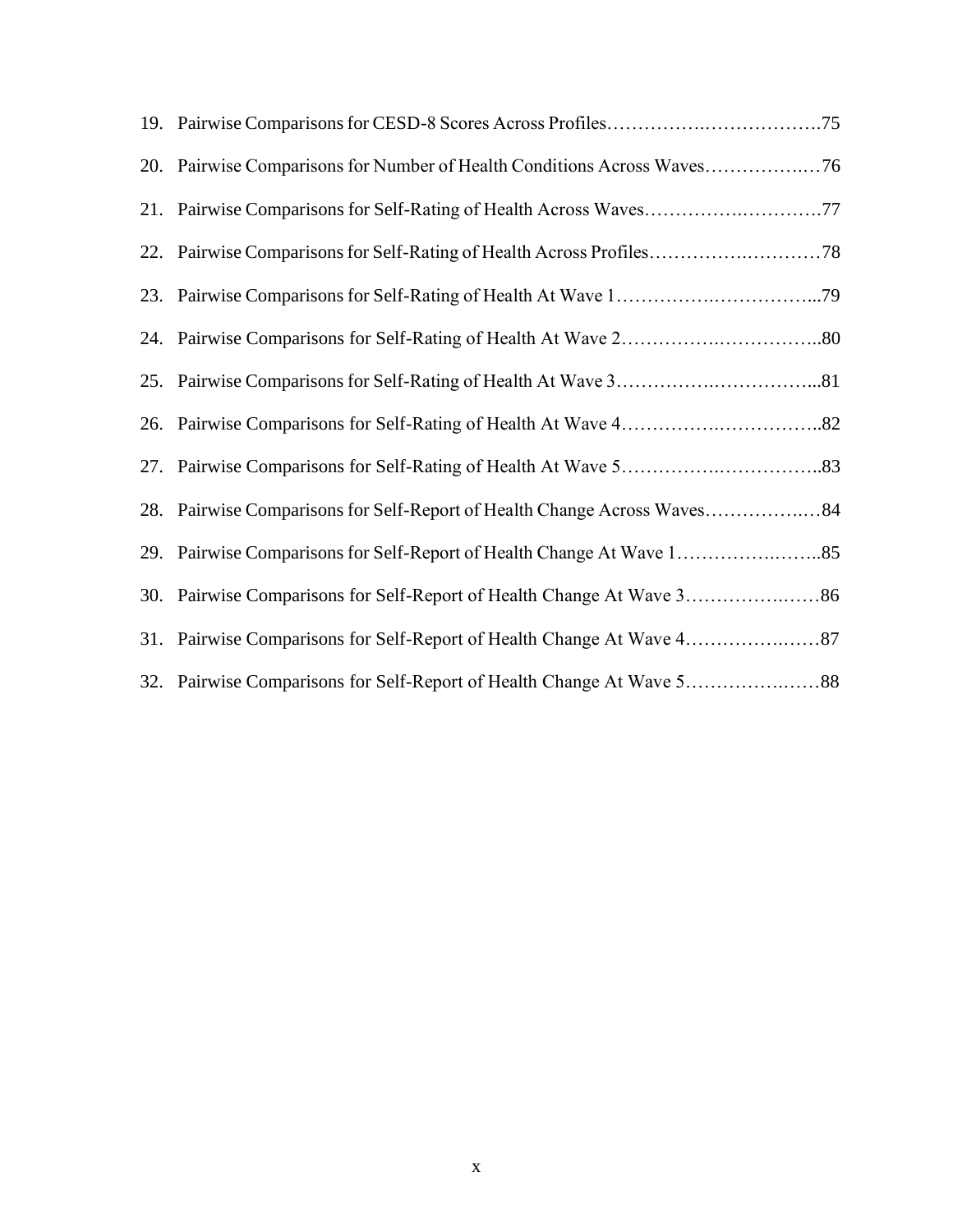# LIST OF FIGURES

| 1. | Average SSP Ratings by Profile in the 3-Profile Solution Using Participants in Half- |  |
|----|--------------------------------------------------------------------------------------|--|
| 2. | Average SSP Ratings by Profile in the 4-Profile Solution Using Participants in Half- |  |
| 3. | Average SSP Ratings by Profile in the 5-Profile Solution Using Participants in Half- |  |
| 4. | Average SSP Ratings by Profile in the 4-Profile Solution Using Participants in Half- |  |
| 5. | Average SSP Ratings by Profile in the 4-Profile Solution Using All Participants93    |  |
|    |                                                                                      |  |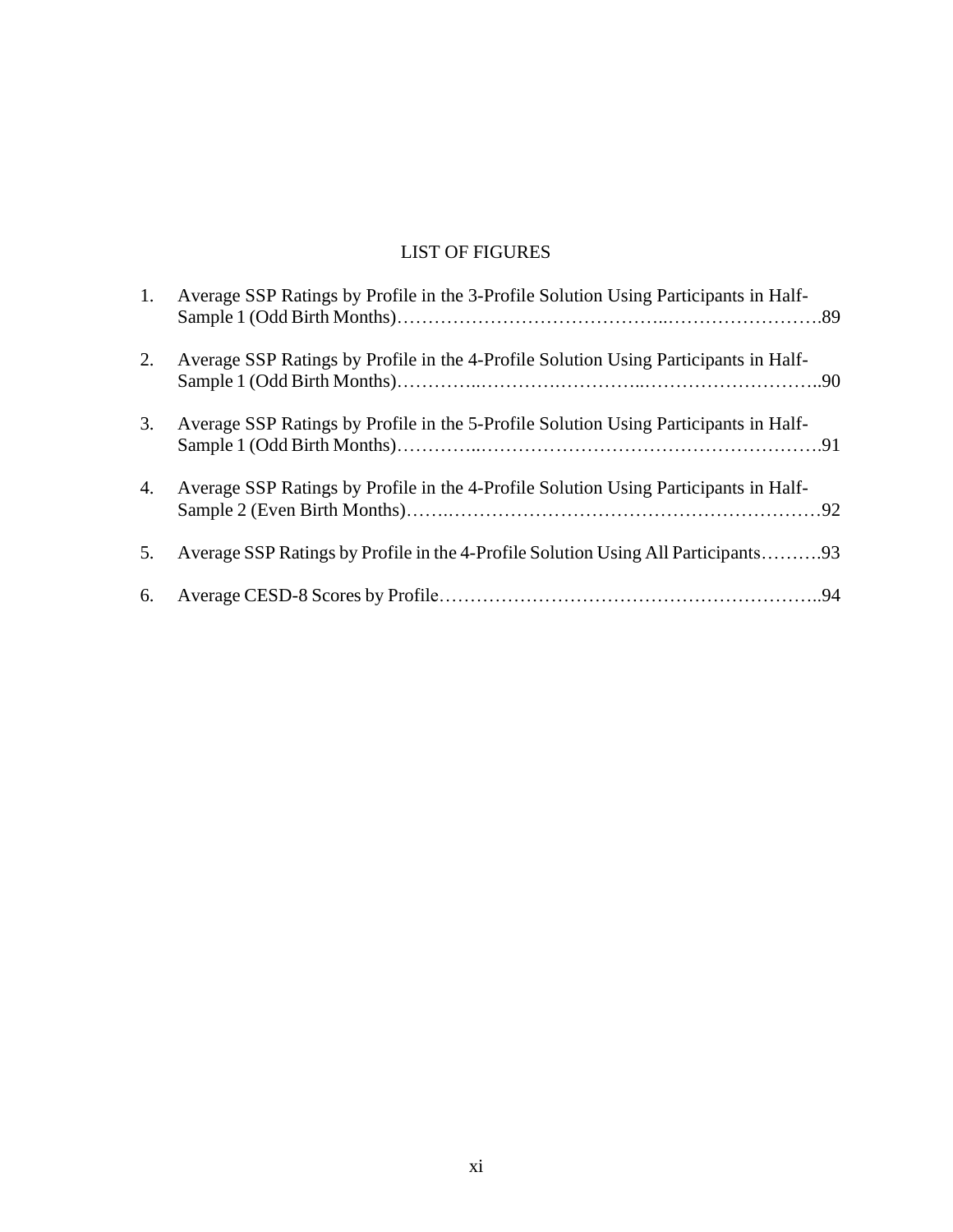#### INTRODUCTION

As individuals enter their sixth or seventh decade of life, death becomes exponentially more probable with each year that passes (Fries, 1980). The extent to which people understand, appreciate, and accept that fact may have important consequences for their quality of life. Although we reflexively associate more health care use and behaviors with expectations of longer and better lives, the cost-benefit tradeoffs of health care use may be qualitatively different for those approaching the last decade of their lives. For example, the benefits of a knee replacement may outweigh the costs in early older adulthood, while the benefits of that surgery for someone with few years remaining, in the context of other health problems, may no longer be worth the costs.

Making wise decisions about health care in later life requires a realistic acceptance, or at least acknowledgment, of the amount and quality of life remaining. However, current patterns of health care expenditure in the United States may suggest generally poor death acceptance in the population. Estimates of health care spending after age 65 range from 34% to nearly 50% of lifetime health care spending (De Nardi, French, Jones, & McCauley, 2016; Alemayehu & Warner, 2004). More than one-quarter of Medicare expenditures are used by individuals in their last year of life, and spending in the last month of life accounts for 40% of spending during the last year of life (Lubitz & Riley, 1993; Riley & Lubitz, 2010).

In their analysis of medical spending among Medicare beneficiaries, De Nardi, French, Jones, and McCauley (2016) included out-of-pocket expenses, Medicaid, and other insurance payments in addition to Medicare spending. While they found that expenses more than doubled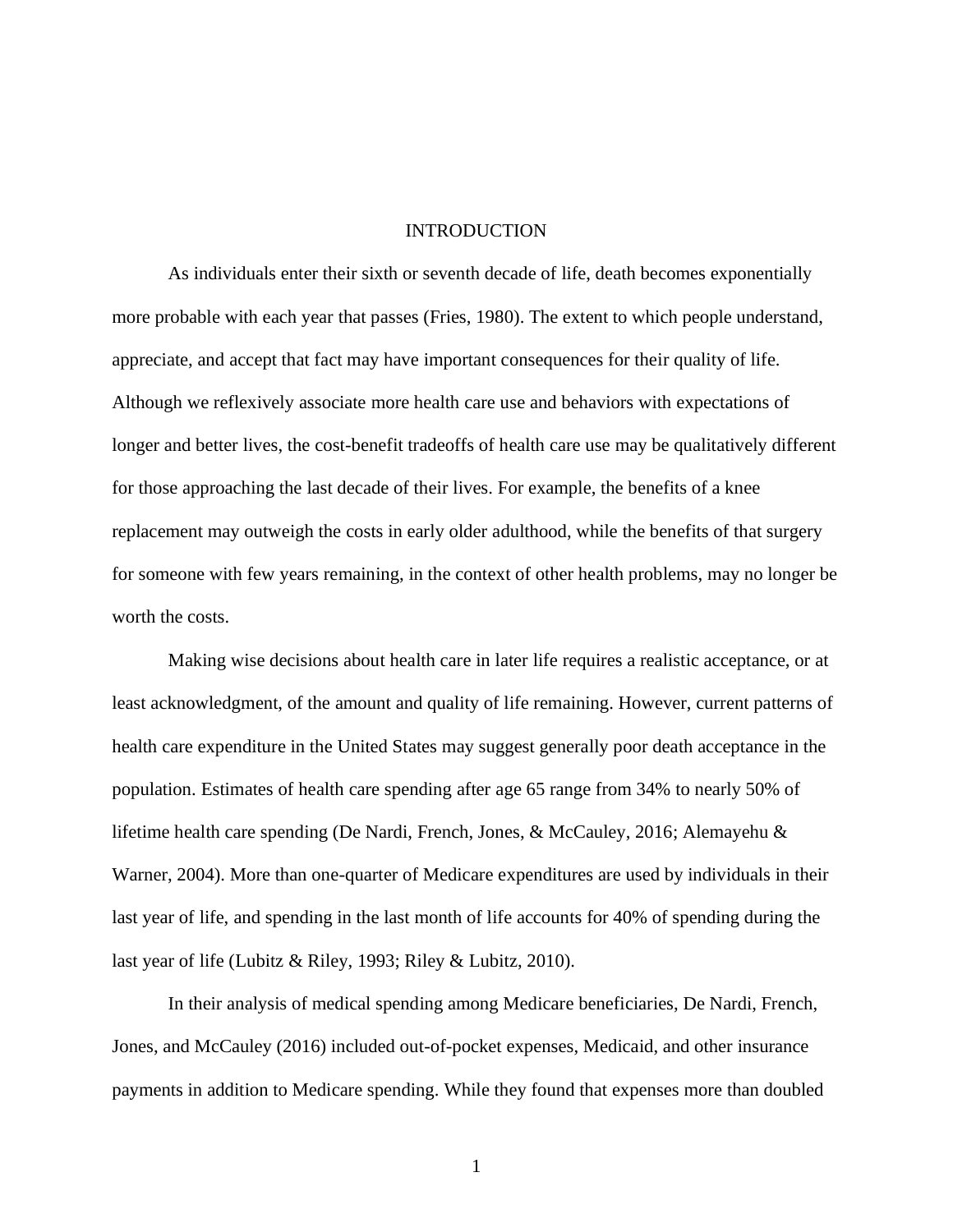from ages 70 to 90, they also found this effect was largely due to nursing home costs. Home care, hospice, medication, and hospital spending remained stable from age 70 to death. However, the trajectory of these expenses was plotted by age instead of years remaining until death (De Nardi et al., 2016). Unfortunately, increased health care expenditures do not necessarily lead to improved well-being. In at least one study, increased spending at the end of life has been associated with worsened quality of life and worse quality of death (Zhang et al., 2009).

Understanding one's remaining amount and quality of life can improve medical decisionmaking but also necessitates some medical literacy, and therefore can be difficult without guidance from medical care providers. Open discussions about end-of-life care with trusted health care providers can influence the quality, quantity, and mode of care received, as well as subsequent quality of life. Unsurprisingly, patients who discuss end-of-life care with a physician are more likely to receive care consistent with their preferences than those who do not (Mack, Weeks, Wright, Block, & Prigerson, 2010). In patients with incurable cancer, end-of-life discussions that occurred more than 30 days before death were associated with less aggressive care and greater use of hospice (Mack et al., 2012). Patients with advanced cancer who discussed end-of-life with their physicians experienced greater quality of life and death in the last week of life, and spent less on health care, than those who did not have similar discussions with their physicians. The reduced spending was a function of patients using fewer intensive interventions, which suggests patients who discussed end-of-life care with their physicians adjusted their costbenefit analysis to be more realistic than those who did not have the discussion, thereby making better-informed decisions and improving their quality of life (Zhang et al., 2009).

Whether these discussions occur or not depends on patient willingness and ability to discuss the end of life. Death attitudes, whether characterized by acceptance or anxiety, influence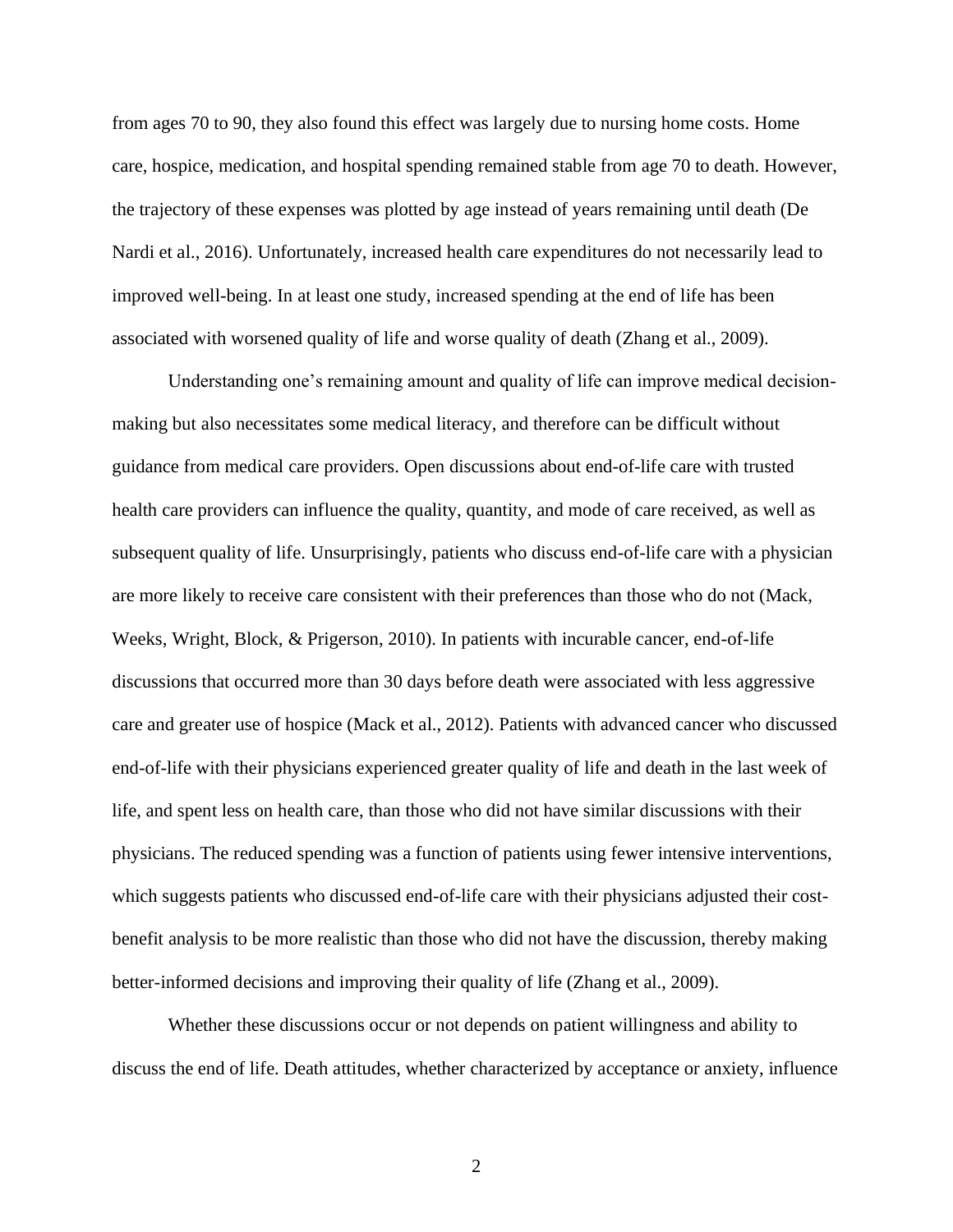how individuals approach and experience death (Lynn, Curtis, & Lagerwey, 2016). Those with high death anxiety may avoid conversations and other reminders of their own death, leading to little or no preparation for end-of-life care, and they may also seek excessive medical care in the hopes of delaying death. On the other hand, those with high death acceptance may be more likely to discuss their own death and communicate their desires for end-of-life care. They may also engage in less medical care at the end of life, giving considerations to the quantity and quality of life remaining. In a sample of chronically ill older adults, those with less fear of death were more likely to have discussed advanced care planning with a physician than those with greater fear of death (Dobbs, Emmett, Hammarth, & Daaleman, 2012).

What constitutes a good death is a matter of personal opinion, both among laypersons and professional care providers. Research involving patients, family members of the dying and dead, and health care providers has identified numerous common themes characterizing good deaths. The most common themes across all groups include communicating preferences for the dying process (e.g., how, when, and where death occurs), being pain-free, and having emotional wellbeing (Meier et al., 2016). For patients, themes include managing symptoms, not prolonging death, having a sense of control, alleviating family burdens, and bolstering relationships (Detering, Hancock, Reade, & Silvester, 2010). Each of these themes necessitates conversations and open communication with care providers and family members about issues related to death and dying; avoiding or denying one's death would undermine each.

Much of the research on the correlates of death attitudes across the lifespan has been conducted using cross-sectional descriptive survey research and self-report measures, with some qualitative research exploring death attitudes at the end of life (Kurlychek, 1979; Neimeyer, Wittkowski, & Moser, 2004). There has been little longitudinal research on how death attitudes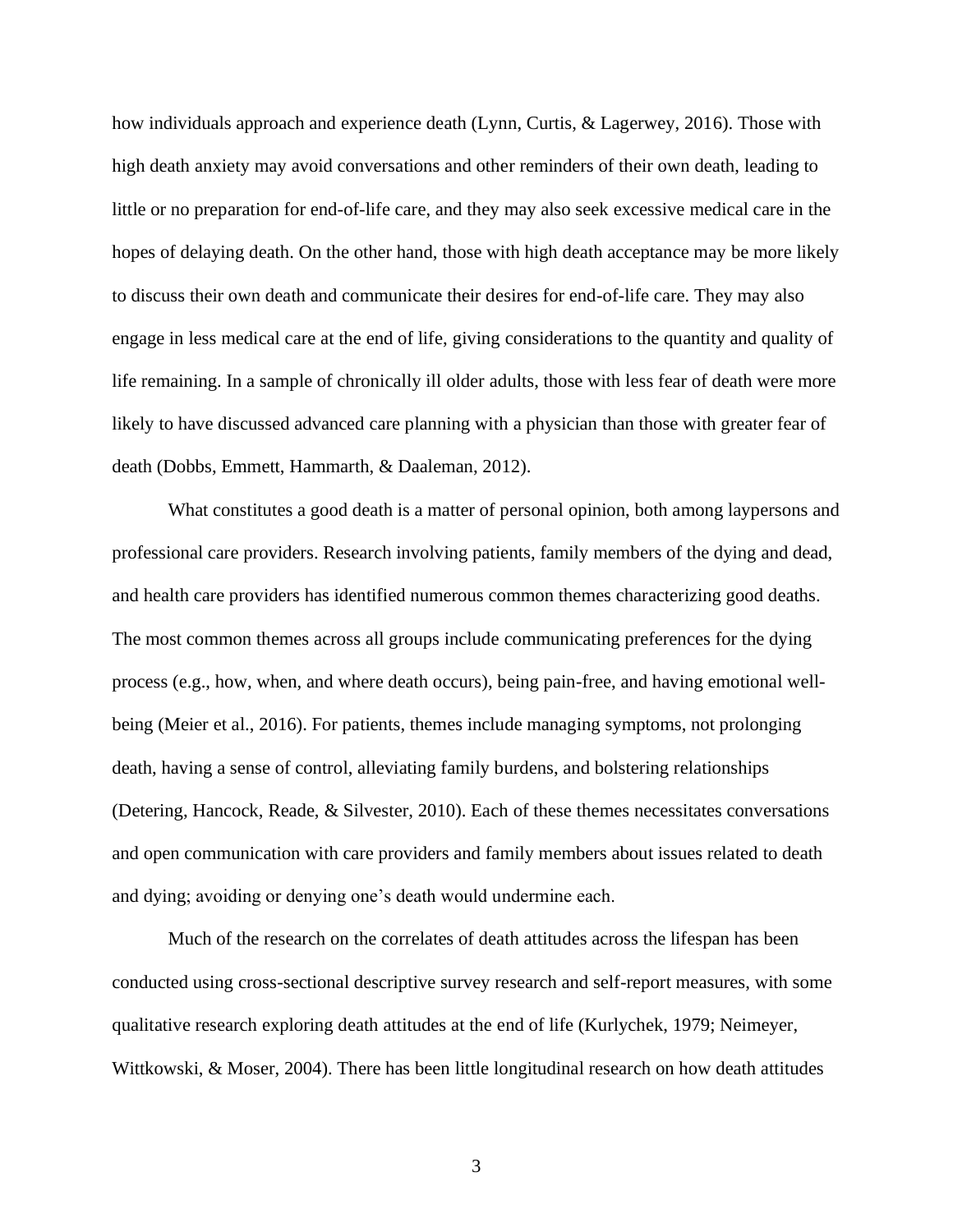progress from early- to later-elderly years and how these attitudes influence health care use in the years leading up to death. Large-scale surveys have suggested that death anxiety peaks in early adulthood (Russac, Gatliff, Reece, & Spottswood, 2007), decreases from middle- to older-age (Kalish & Reynolds, 1977; Fortner & Neimeyer, 1999), and stabilizes in the last few decades of life (Fortner, Neimeyer, & Rybarczyk, 2000; Fortner & Neimeyer, 1999). For older adults, correlates of greater death anxiety include more physical health problems, residing in a care institution as compared to not, and more symptoms of depression (Fortner & Neimeyer, 1999; Moreno, de la Fuente Solana, Rico, & Fernández, 2008). Lower death anxiety in older adults has been linked to stronger self-efficacy and more social support (Fry, 2003; Chopik, 2017). In a qualitative study on death attitudes among the oldest old, those age 95 and older, participants reported a heightened awareness of death, as most of their contemporaries had died. While death is a regular part of their lives and therefore highly salient, the participants varied widely on preferences for end-of-life care, readiness to die, death acceptance, and outlook on their remaining lives (Fleming et al., 2015). This result suggests that mere exposure to death does not necessarily improve or lead to death acceptance.

Cella and Tross (1987) found greater death anxiety in adults more recently diagnosed with a serious illness, while Smith, Nehemkis, and Charter (1983-1984) found relatively low levels of death anxiety in terminally ill patients. These findings may suggest that receiving a diagnosis of terminal illness introduces or increases thoughts of one's death and thereby begins a process that leads to improved death acceptance. In a better world, one would not need terminal illness to improve death acceptance.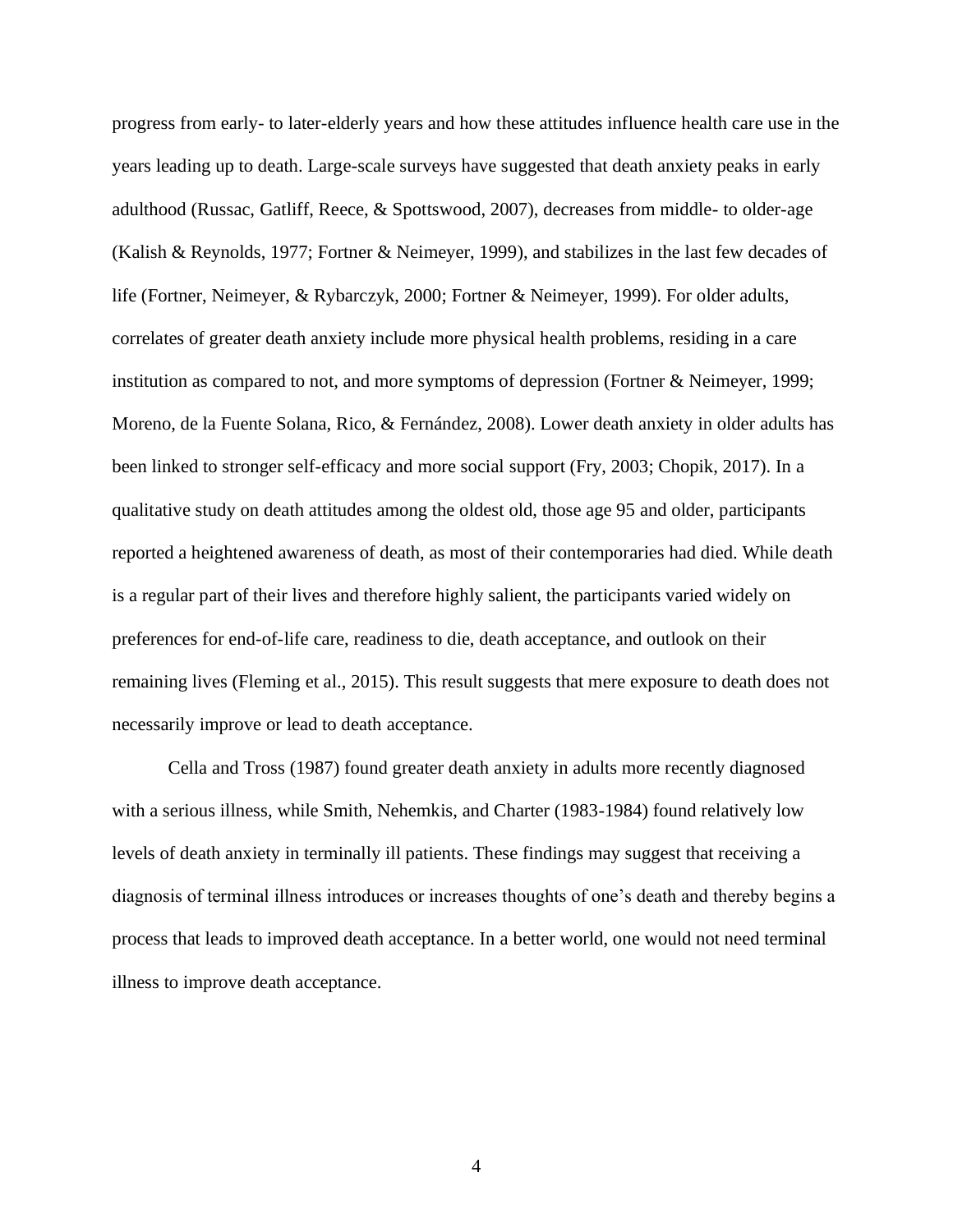Conceptual Models

Why do people use health services? Several models have been developed in attempts to better understand the factors underlying health-related behaviors, or the lack thereof. Rosenstock (1965) developed the Health Belief Model using social-psychological theory and Lewin's work emphasizing the role of the individual's subjective perception of reality over any objective assessment: whether a behavior occurs depends on readiness to take action and perceiving that action to be potentially effective (Lewin, 1935). When applied to health behavior, readiness to take action is conceptualized as an individual's perception of their susceptibility to an undesired health state and of the seriousness of that state. Perceiving an action as effective or ineffective depends on perceptions of possible benefits and of barriers to the action. Finally, a "cue" is required for the individual to initiate action, whether internal—sensing acute pain, for example or external—receiving a reminder message from a medical provider. Individual characteristics, such as culture, structure, and demographics, are indirectly included in the model by assuming such characteristics shape perceptions (Rosenstock, 1965).

Numerous studies—prospective, retrospective, correlational, and experimental—have provided evidence for the influences of perceived susceptibility, perceived seriousness, perceived benefits, and perceived barriers on health care behaviors. However, these psychosocial factors cannot account for all variance in health behaviors. For instance, this model does not directly address the influence of the external environment, such as health care policy, or economic factors (Janz & Becker, 1984).

The Health Belief Model takes into consideration any potential drawbacks resulting from a given action. An individual could believe that an action will be effective and beneficial to their health, but fail to take action due to the perception the action will be costly, painful, or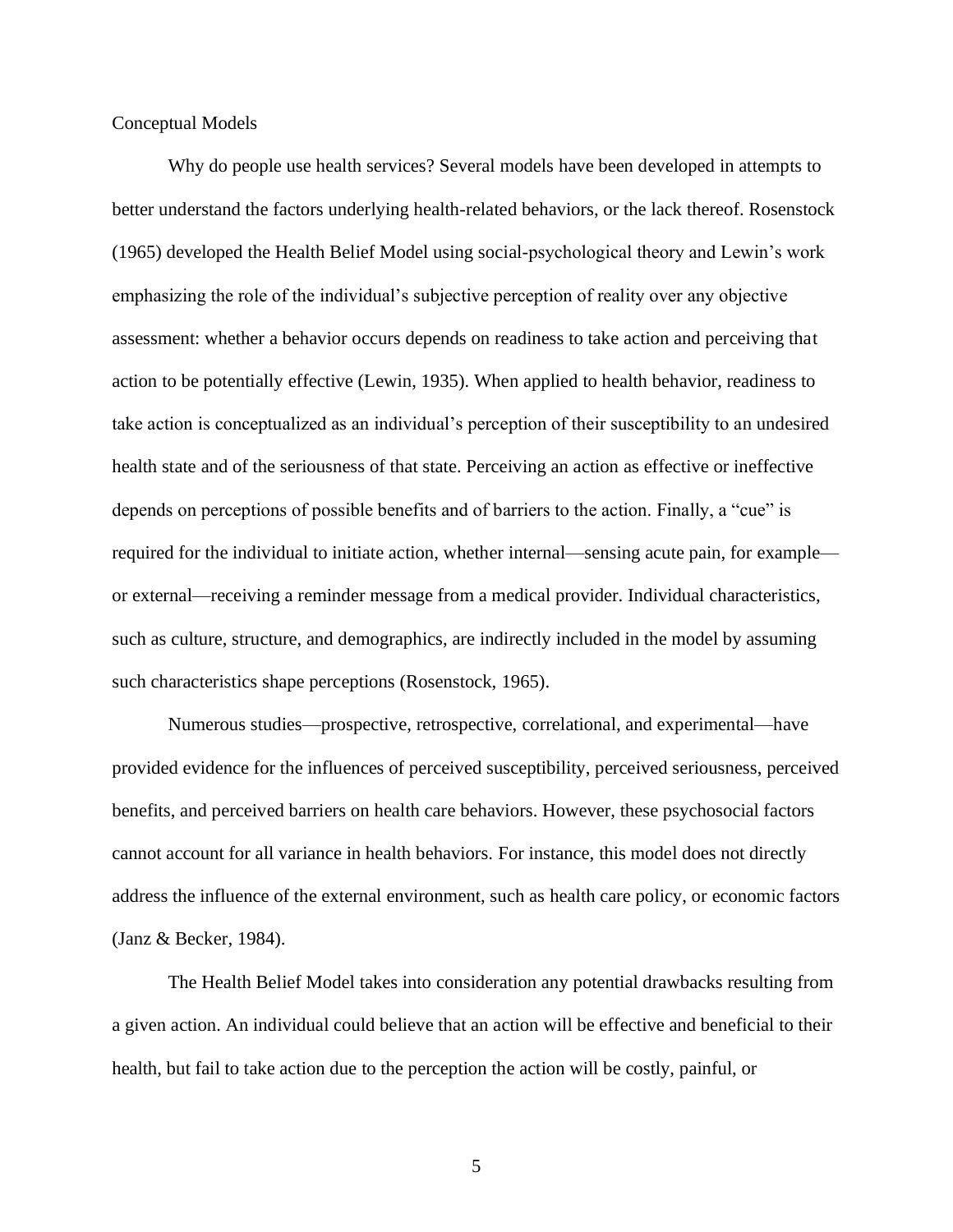distressing (Rosenstock, 1965). Including consideration for quality of life is key for positive outcomes, as prioritizing physical health without regard for quality of life can undermine what is presumably a common goal: to have the highest quality of life for the amount of life that remains. This model does not explicitly state that potential drawbacks should be considered in light of the amount of life remaining, but doing so is necessary to maximize overall quality of life in that which remains.

The Behavioral Model of Health Services Use (Andersen & Newman, 1973) was developed to predict and explain why people use health services, and to measure and improve access to services. The initial model conceptualized health service use as a function of individual predisposition to use services, resources that enable or inhibit use, and individual need for services. Predisposing characteristics include demographic characteristics (e.g., age, sex), social structure (e.g., community status, access to resources, health of environment), and health beliefs, defined as "attitudes, values, and knowledge that people have about health and health services that might influence their subsequent perceptions of need and use of health services" (Andersen, 1995, p.2). Resources that influence health service use include the availability and accessibility of services (e.g., presence of facilities and providers, health insurance, transportation), and individual need includes both perceived need (i.e., the perception that illness is present or likely) and evaluated need (i.e., need determined by professional judgment) (Andersen & Newman, 1973). A second iteration of this model added the health care system as a determinant of use and consumer satisfaction as an outcome measure for use, and a third iteration simplified the model to primary determinants of health behavior (population characteristics, health care system, environment), health behaviors, and health outcomes (perceived and evaluated health status, satisfaction) (Andersen, 1995).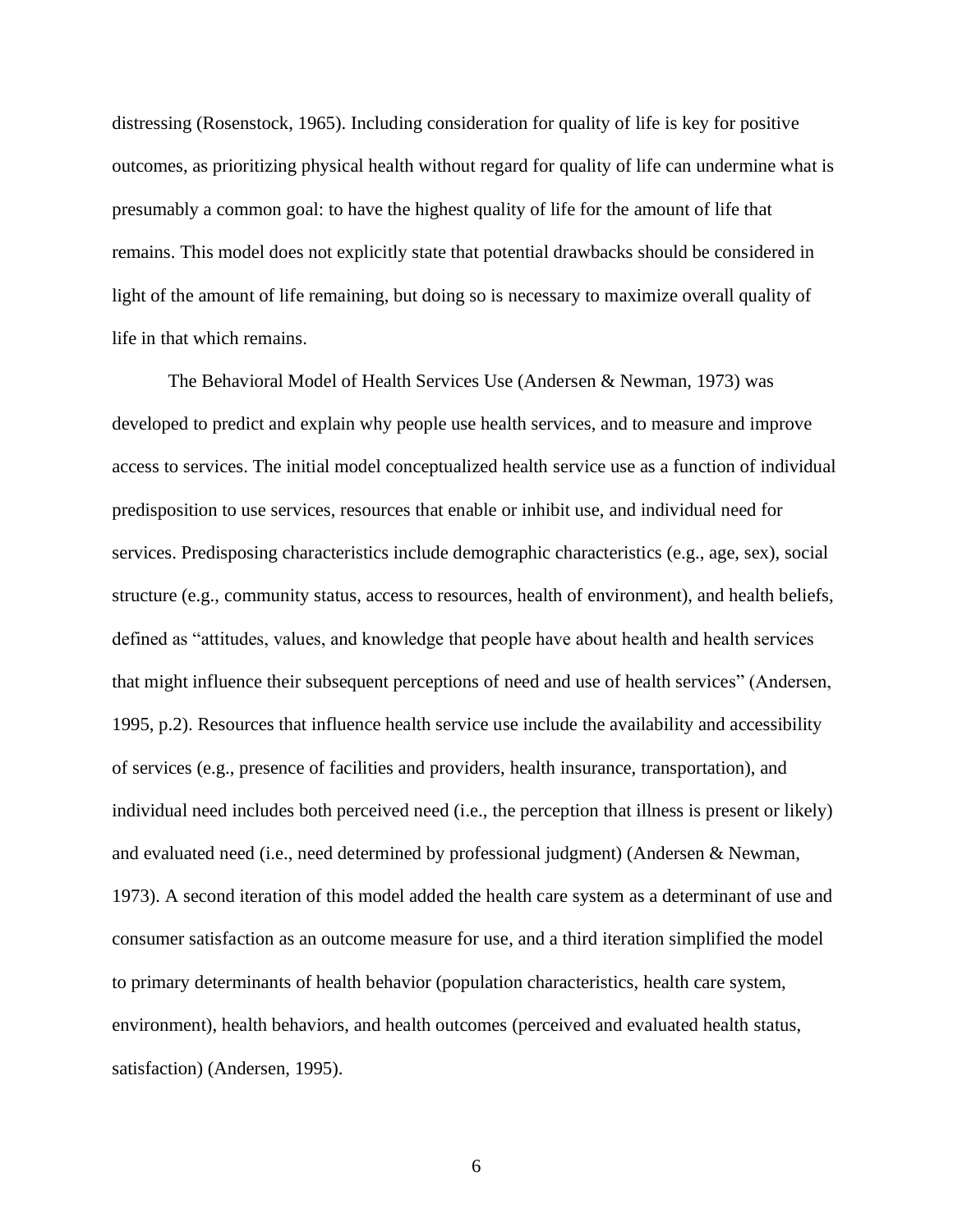The Behavioral Model of Health Services Use has been applied to health care use research in a wide range of care settings and for a variety of diseases. A systematic review of studies using the Behavioral Model as the primary theoretical background found most research used the fourth revision of the model, which incorporates feedback loops to illustrate that health outcomes affect later predisposing characteristics, needs, and health behaviors (Andersen, 1995; Babitsch, Gohl, & von Lengerke, 2012). The studies reviewed varied widely in which and how many indicators were investigated, and the assessed strength and direction of associations between indicators and services used varied as well. These findings speak to the varied study designs and analyses, as well as the scope and complexity of Andersen's Behavioral Model (Babitsch, Gohl, & von Lengerke, 2012). The Behavioral Model's generally poor accuracy in predicting health service use has been attributed to underdeveloped measurement methods for health service use (e.g., measuring formal vs. informal services), the limitations of frequently used cross-sectional data, and difficulties inherent to complex models (Wolinsky & Johnson, 1991). In short, the baby should not be thrown out with the bathwater; instead, we should continue investigating and improving this complex model.

The Behavioral Model takes into consideration an individual's perception of the seriousness of their condition and of their need for medical care, as well as any professional opinions on their need. Similar to the Health Belief Model, the Behavioral Model does not explicitly state that amount of life remaining should be considered when assessing individual need, or when professions are assessing need. The benefits and risks of medical care, as well as the benefits and risks of abstaining from medical care, should be considered in light of just how much time one has left to benefit or to suffer.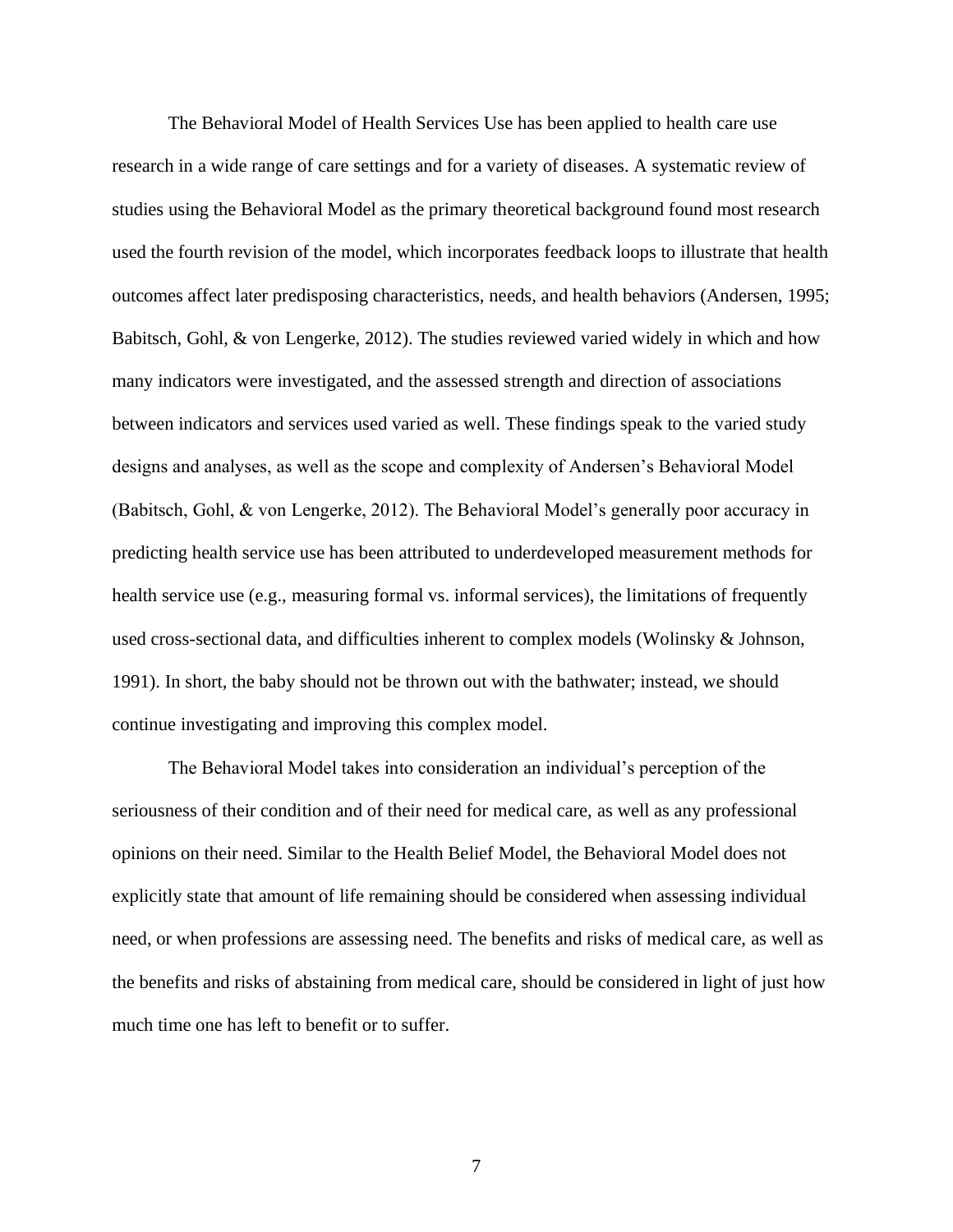The Health and Retirement Study

Whereas some researchers have investigated health care and death acceptance use in the elderly generally, most samples are limited to those nearing the end of life. Less is known about the trajectory and nature of death acceptance in younger-elderly populations, as well as the relation between death attitudes and engagement in health behaviors as individuals approach death. In order to investigate such topics, longitudinal data collected from older adults is needed.

The Health and Retirement Study (HRS) is a longitudinal biennial survey of a nationally representative sample of over 37,000 adults 50 years of age and older that has collected a wide range of data since it began in 1992 (Sonnega et al., 2014). Each wave of data collection includes questionnaires addressing current and past physical and mental health; health care-related behaviors; functioning, lifestyle, and psychosocial factors; and expectations and preparations for the future. Individual data has been linked to records from the National Death Index, Social Security, Medicare, and the Veteran's administration (Sonnega et al., 2014).

Of particular interest to the present study, participants were asked to provide subjective survival probabilities (SSP), also termed subjective survival forecasts and subjective life expectancy. In each wave, participants were asked to estimate the percent chance they will live to be 10-15 years older than their current age. As the sample consists of older adults and data were collected over a 20 year span, many participants died during the course of data collection, which allows for the calculation of the accuracy of SSPs, and how forecasts change as death approaches ("RAND HRS," 2018).

Expectations for the future can influence current decision-making and subsequent behaviors. Expectations for the amount of life remaining have been shown to predict a variety of behaviors, including spending and saving behavior, exercising, and retirement decision-making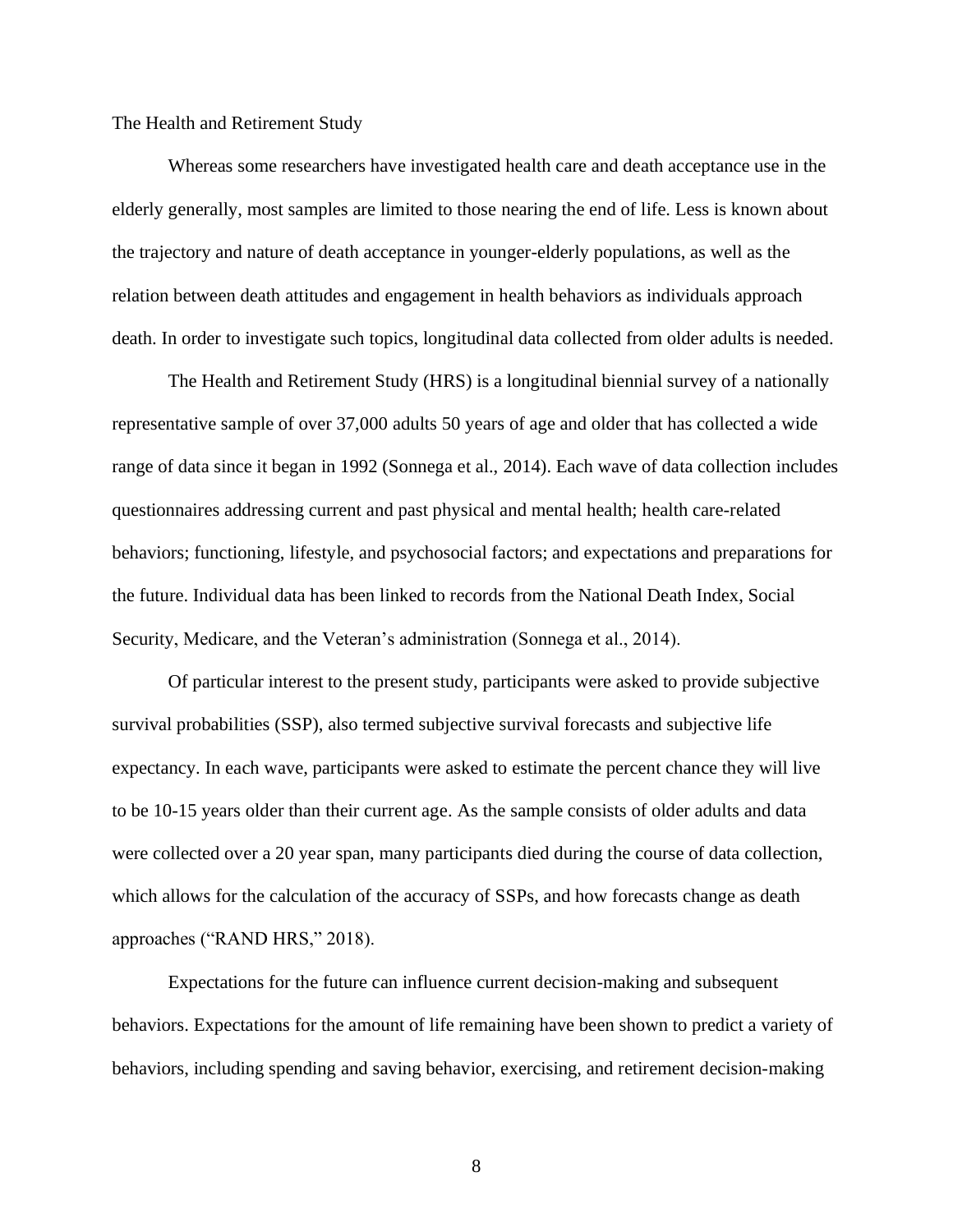(Salm, 2010; Ziegelmann, Lippke, & Schwarzer, 2006; Van Solinge & Henkens, 2010). Somewhat surprisingly, expectations for the amount of life remaining have also been linked to the actual amount of life remaining: we may be better at predicting our deaths than we know. Longitudinal research has demonstrated that greater subjective life expectancy (i.e., expecting to life longer) was significantly associated with lower mortality 10 years following the initial assessment of subjective life expectancy, even after controlling for socio-demographic characteristics, physical health, and psychological health (van Solinge & Henkens, 2018). Similarly, older adults who reported feeling close to death at baseline were significantly more likely to have died at a 16-year follow up than those who did not report feeling close to dying (Kotter-Gruhn, Gruhn, & Smith, 2010). While predicting the future is still outside our capabilities, we may be more perceptive about our own upcoming deaths than would be expected.

Another approach to better understand SSPs and their utility is to compare the subjective probabilities with population life table estimates. Past research using HRS data has explored the accuracy of subjective survival forecasts as compared to forecasts based on life tables (Biró, 2016; Elder, 2012; Hurd & McGarry, 1995; Hurd & McGarry, 2002), as well as the accuracy of subjective survival forecasts as compared to actual survival (Elder, 2012; Hurd & McGarry, 2002; Romo, Lee, Miao, Boscardin, & Smith, 2015; Smith, Taylor, & Sloan, 2001). In a sample from the first four waves of HRS data collection, subjective survival probabilities offered by individuals were found to be reasonably good predictions of their future mortality (Smith et al., 2001); however, in a sample from the first eight waves of HRS data collection, life table predictions of mortality were found to be more accurate predictors of actual mortality than subjective survival probabilities (Elder, 2012). In a sample from the first two waves of HRS data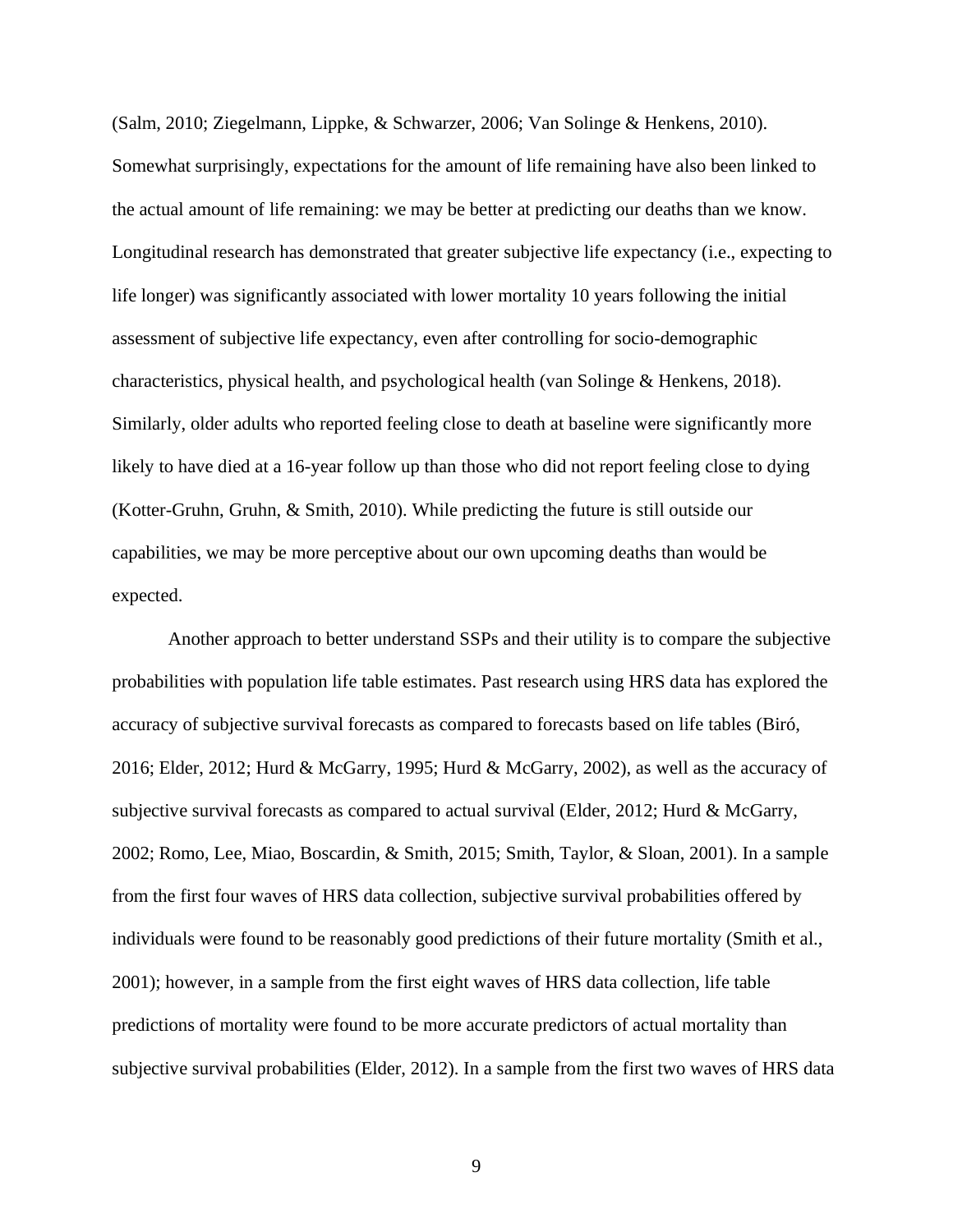collection, those who were living in wave two reported wave one survival probabilities that were 50% higher than those who died before wave two (Hurd & McGarry, 2002). In a sample from the 2000 wave, SSPs were moderately accurate for 64-69-year-olds but were no better than chance for those age 70 and older (Romo et al., 2015). These varied findings underscore the need for further investigation on who is more accurate when predicting their own deaths, and how those individuals arrived at such realistic projections.

Using data on subjective survival expectations from 920 respondents in the Retirement Plans and Retirement Incomes: Pilot Survey and population survival curves, Wu, Stevens, and Thorp (2015) found that people overestimate the chance they will live to older ages and underestimate the chance they will live to nearer ages. Additionally, younger participants tended to underestimate survival and older participants tended to overestimate survival. Those aged 50- 54 underestimated life expectancy by over eight years; males aged 70-74 overestimated by one year, and women aged 70-74 underestimated by one year (Wu, Stevens, & Thorp, 2015).

Taken as a whole, there is no clear consensus on which psychological and demographic factors are associated with over- or under-estimating time to death. As the results varied depending on the time frame analyzed, age groups analyzed, and cohorts analyzed, there is a need for further and more detailed investigation of individual accuracy of death estimates, as well as of any patterns of change in accuracy of death estimates over time. No researchers have used these forecasts as proxies for death acceptance; an ancillary goal of the current research is to identify any patterns in forecast change in the years leading to death, and how these relate to death acceptance.

The relation of subjective survival forecasts and preventive care use has been investigated using samples from various HRS waves. Biró (2016) investigated the relation between survival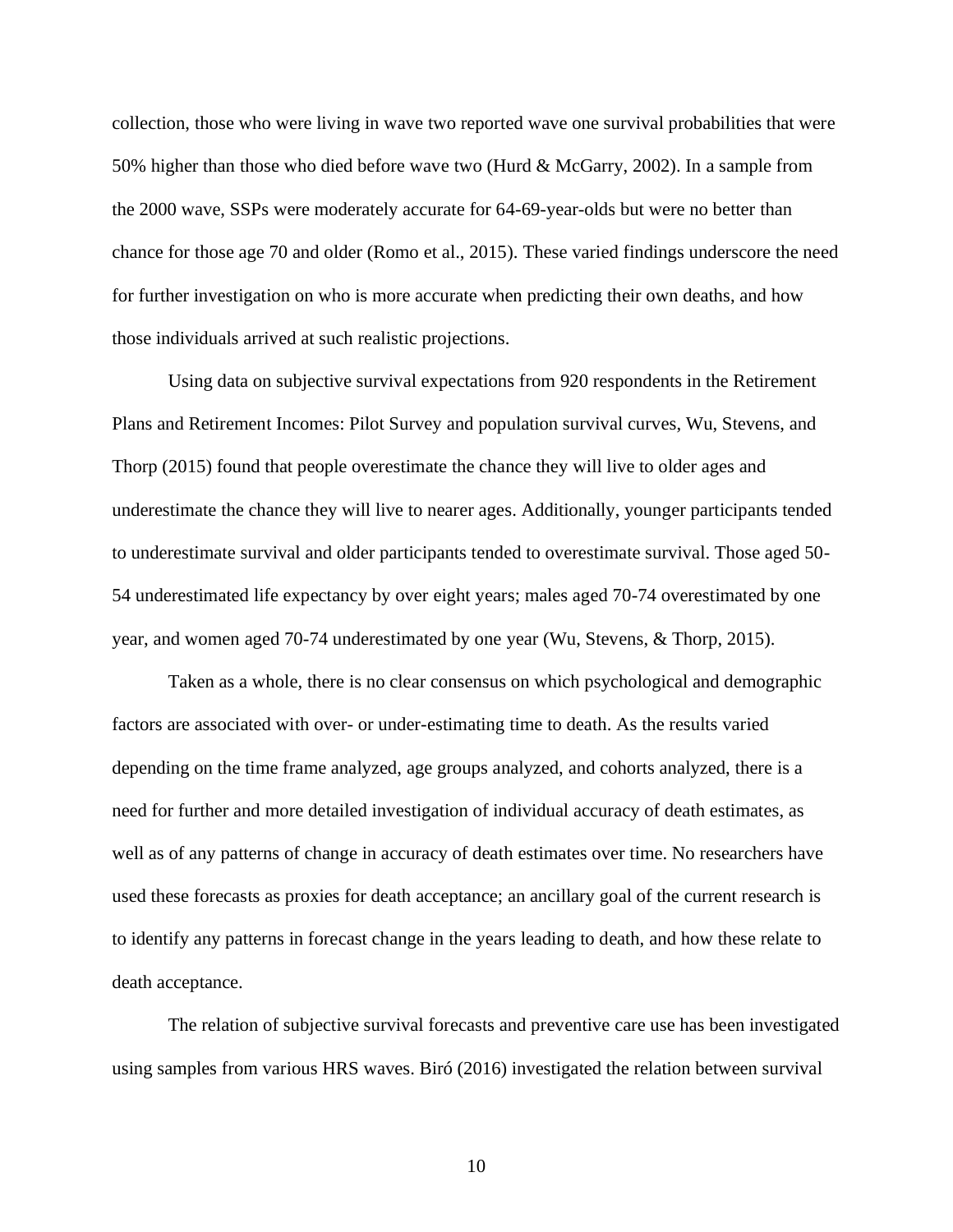forecasts and preventive care use in a sample from HRS waves 1992-2012. In order to separate the effects of health misperception and individual health information from the effects of survival probability on preventive care use, Biró (2016) labeled individuals' perceptions of survival probabilities as positive or negative and justified or unjustified. Perceptions were considered positive when people believed they would live longer than life table projections by 10% or more, and negative when their expectations were less than life table projections by 10% or more. When respondents had a positive perception and reported having a newly diagnosed heart problem, stroke, or died in the 10 years following their reported perception, they were labeled as unjustified; otherwise the positive respondents were labeled as justified. When respondents had a negative perception, they were labeled as unjustified if they survived the next 10 years and did not report a newly diagnosed heart problem or stroke; otherwise the negative respondents were labeled as justified (Biró, 2016).

Having justified or unjustified positive perceptions, and having unjustified negative perceptions were not significant predictors of preventive care use. Those with justified negative perceptions were slightly less likely to receive mammograms, prostate screenings, and PAP smears. When justification status was based on 10-year survival only, excluding the heart problem and stroke criteria, those with justified negative perceptions were slightly less likely to receive mammograms, prostate screenings, and PAP smears. Those with unjustified positive perceptions were slightly less likely to receive mammograms and prostate screenings. When subjective 10-year survival probability was used as a predictor in models of preventive care use, those with higher SSPs were more likely to receive mammograms, PAP smears, and prostate screenings (Biró, 2016). However, this analysis did not control for past compliance with these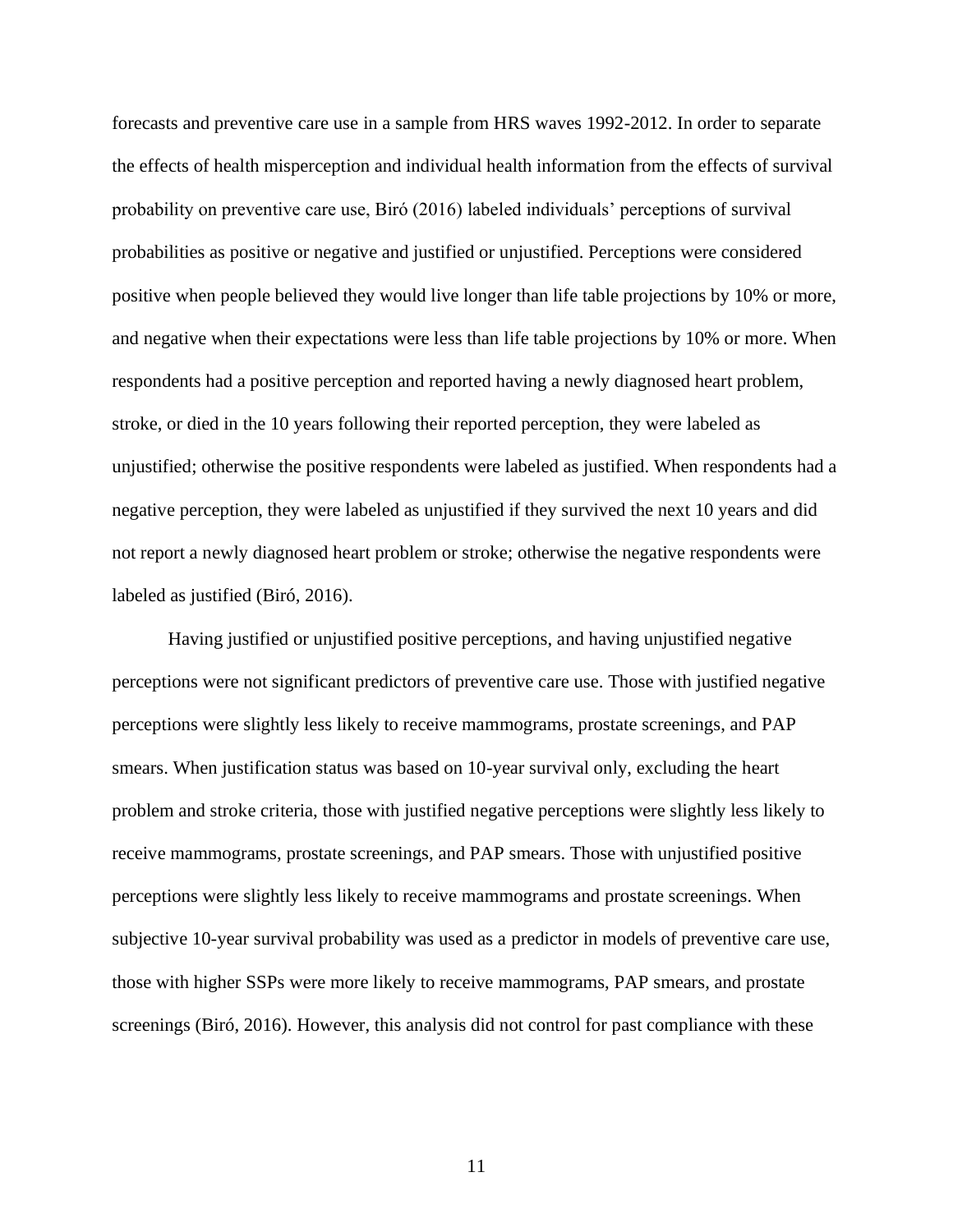screenings, suggesting individuals who regularly receive these screenings may expect the screenings to extend their lives.

These findings introduce the question: what causes individuals with both unjustified positive perceptions and justified negative perceptions to be less likely to engage in preventive care? Is the reduced use of preventive care fueled by denial of the truth or by overconfidence in those with unjustified positive perceptions? In those with justified negative perceptions, is the reduced use driven by the use of realistic forecasts or any cost/benefit analysis? This further illustrates the possibility of subtypes of individuals who use health care differentially depending on their perception of their mortality.

Using data from the first three HRS waves, Picone, Sloan, and Taylor (2004) found that women who value present well-being more than future well-being were less likely to receive mammography than those with a preference for future well-being, and those value future wellbeing more than present well-being were more likely to receive PAP smears than those who value present well-being more. Women with greater subjective expected longevity were significantly more likely to receive PAP smears, mammography, and conduct breast self-exams than those with lesser subjective expected longevity (Picone, Sloan, & Taylor, 2004).

Little is known about the trajectories of SSPs, or about the trajectories of death attitudes in the decade prior to death, and practically nothing is known about how these trajectories relate to general health care use in the young-elderly and elderly in the years prior to death. In order to investigate these topics, I plan to build a model of the relations between health care use, health perception, SSPs, and death attitudes in a sample of HRS respondents during the last decade of life.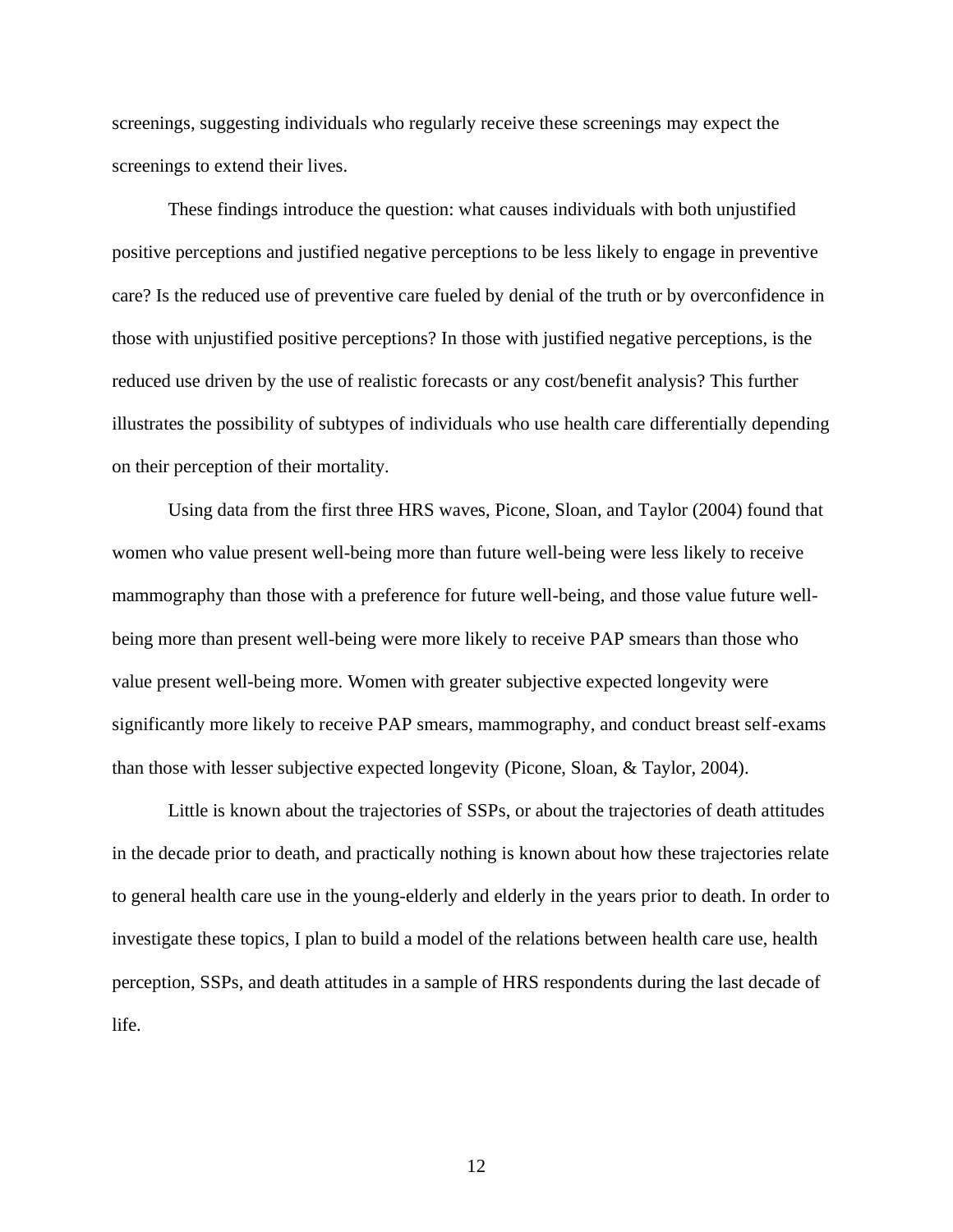#### **HYPOTHESES**

Subjective Survival Probabilities and Health Care Use

I hypothesize that a latent profile analysis will reveal three clusters of participants when grouped on SSP: realists, whose trajectory of SSPs change reflects their life expectancy; pessimists, whose SSPs are less than their life expectancy; and optimists, whose SSPs are greater than their life expectancy. Further, I hypothesize that the clusters will differ significantly on health care use, health perception, and death attitudes. Optimists and realists will engage in more health care than pessimists. Pessimists will have lower ratings of perceived health than realists and optimists, and optimists will have greater ratings of perceived health than realists and pessimists. Optimists will engage in fewer death preparation behaviors, indicating less death acceptance, than pessimists and realists.

#### **Change in Subjective Survival Probabilities and Health Care Use Approaching Death**

I hypothesize that change in SSPs during the last decade of life will predict health care use in the same time period, such that individuals whose SSPs are more closely aligned to life expectancy, thereby reflecting higher death acceptance, will engage in less health care than individuals whose SSPs are less closely aligned to life expectancy.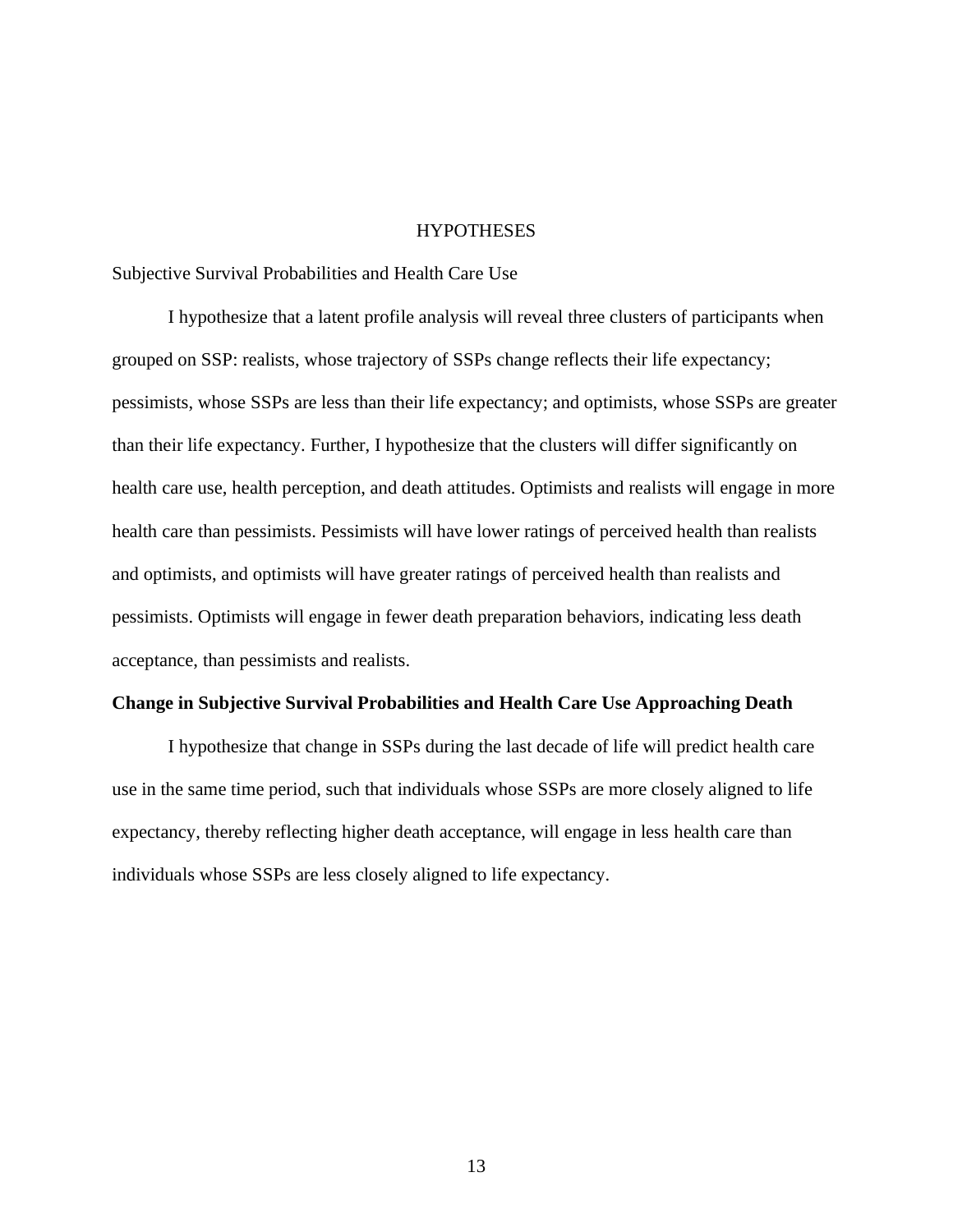## **METHOD**

## Dataset

The data used in this study were collected from the Health and Retirement Study (HRS), which was established to provide individual- and population-level data on the economic and health changes associated with ageing. Data collection via phone interviews began in 1992 and has continued biennially since; information on income, health, cognition, retirement, and family connections has been collected from over 37,000 adults (Sonnega et al., 2014). HRS used a national multi-stage area probability sample of households in the United States for recruitment of adults age 51-61, and oversampled African Americans, Hispanic Americans, and Florida residents. Individuals living in institutions, including prisons, jails, long-term or dependent care facilities, and nursing homes, were excluded (Heeringa & Connor, 1995).

Recruitment has continued since the first wave, with new respondents participating in each wave. Once enrolled, participants are interviewed every two years. If the participant died between waves, their designated secondary respondent is contacted to complete an exit interview during the subsequent wave. The exit interview covers topic areas similar to the respondent interviews, with additional items addressing the events leading up to time of death, cause of death, medical interventions near and at the time of death, etc.

Fourteen complete cohorts from the core HRS study are available from 1992-2016. The present data set was compiled from the RAND HRS Longitudinal File, which includes cleaned and processed variables from all HRS waves, and the HRS Exit files, which were matched to the RAND data by participant number and household ID. Due to changes in the phrasing and content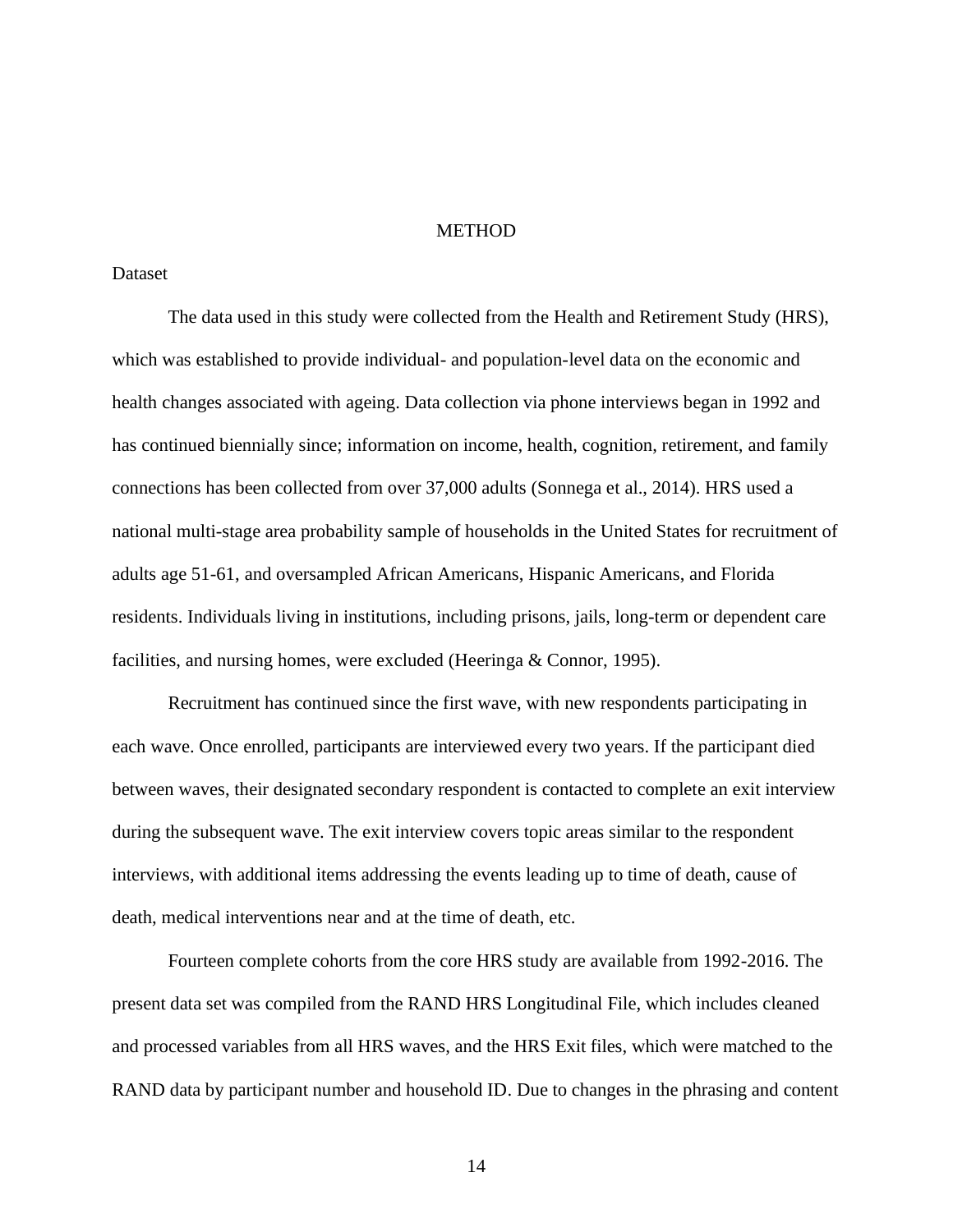of some questionnaire items after Wave 1 of data collection in 1992, Wave 1 was excluded from the current data set.

Participants under age 65 were removed from the sample due to coding differences in the primary variable of interest, the percent chance one will live 10-15 more years. Participants under age 65 were asked the percent chance they will live to be 85 years old, whereas participants age 65 and older were asked the percent chance they will live to be 10-15 years older than their current age (see *Table 6*). As the difference between participant age at the time of the interview and the age used in the question will vary from 11 to 15 years among participants, the discrepancy between age at interview and age used in the question will be included as a covariate when identifying profiles of participants.

According to preliminary analyses, 1,147 respondents in the Health and Retirement Study died during the course of the study after having participated in at least five waves of data collection in the decade prior to their deaths, had complete SSP data, met the aforementioned age criteria, and met mental status criteria (see *Measures* below). Of this sample, 48.0% of those respondents are female and 52.0% male; 90.0% are Caucasian, 8.3% are African American, and 1.7% indicated their race as other. 4.1% of participants identified as Hispanic. The mean age of respondents at death is 82.66 years old  $(SD = 4.85$  years).

For the present study, participants are grouped into death cohorts according to the 2-year period in which they died (see *Table 7*). For each participant, data are included from the five waves prior to death and the subsequent exit interview that was completed by the participants' next of kin (see *Table 8*). For example, participants in death cohort 6 died between 2012-2014, and will have self-report data from Waves 7-11 and other-report exit data from Wave 12.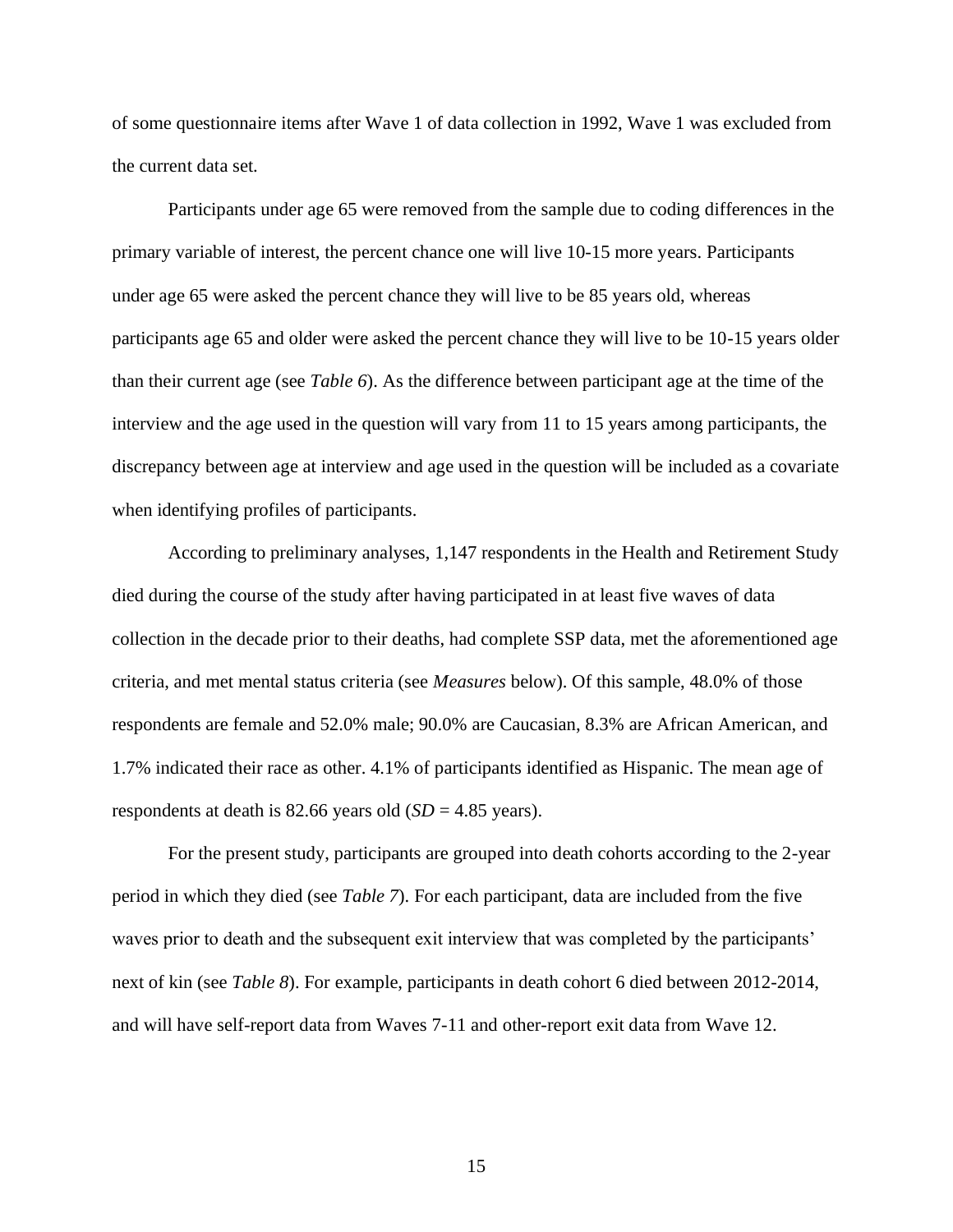Centering participants by wave of death and collapsing across different years of death has both advantages and disadvantages. This approach allows for a greater number of subjects per group, increasing the power of statistical analyses to be performed. However, this approach also collapses participants across cohort, obscuring potential differences across the decade of data collection. To address any possible cohort effects, differences in age will be assessed in post-hoc analyses.

#### Measures

Mental status. Participants reporting a diagnosis of dementia and/or Alzheimer's disease were removed from the study. This was done because significant cognitive impairment is likely to make responses to complex questions, such as question about longevity expectations, untrustworthy. Additionally, it is unlikely that those with significant cognitive impairments were able to make their own decisions about health care use, which was another primary concept of interest for this project. The HRS cognition measure, with scores ranging from 0 (*severely impaired*) to 35 (*high cognitive functioning*), was adapted from the Telephone Interview for Cognitive Status (TICS; Brandt, Spencer, & Folstein, 1998). Herzog and Wallace (1997) suggested that scores of 8 or less indicated cognitive impairment, and 8 has been used as the cutpoint indicating cognitive impairment in several other studies using the HRS (Lièvre, Alley, & Crimmins, 2008; Crimmins, Kim, Langa, & Weir, 2011). Participants with cognition measure total scores of 8 or less were removed from the sample.

Depression. Depressive symptoms were measured using the CESD-8, an 8-item adaptation of the 20-item Center for Epidemiologic Studies Depression Scale (CES-D). The CES-D was created to measure symptoms of depression in a non-clinical population (Radloff, 1977). The CES-D has been used in many other large-scale surveys and epidemiologic studies,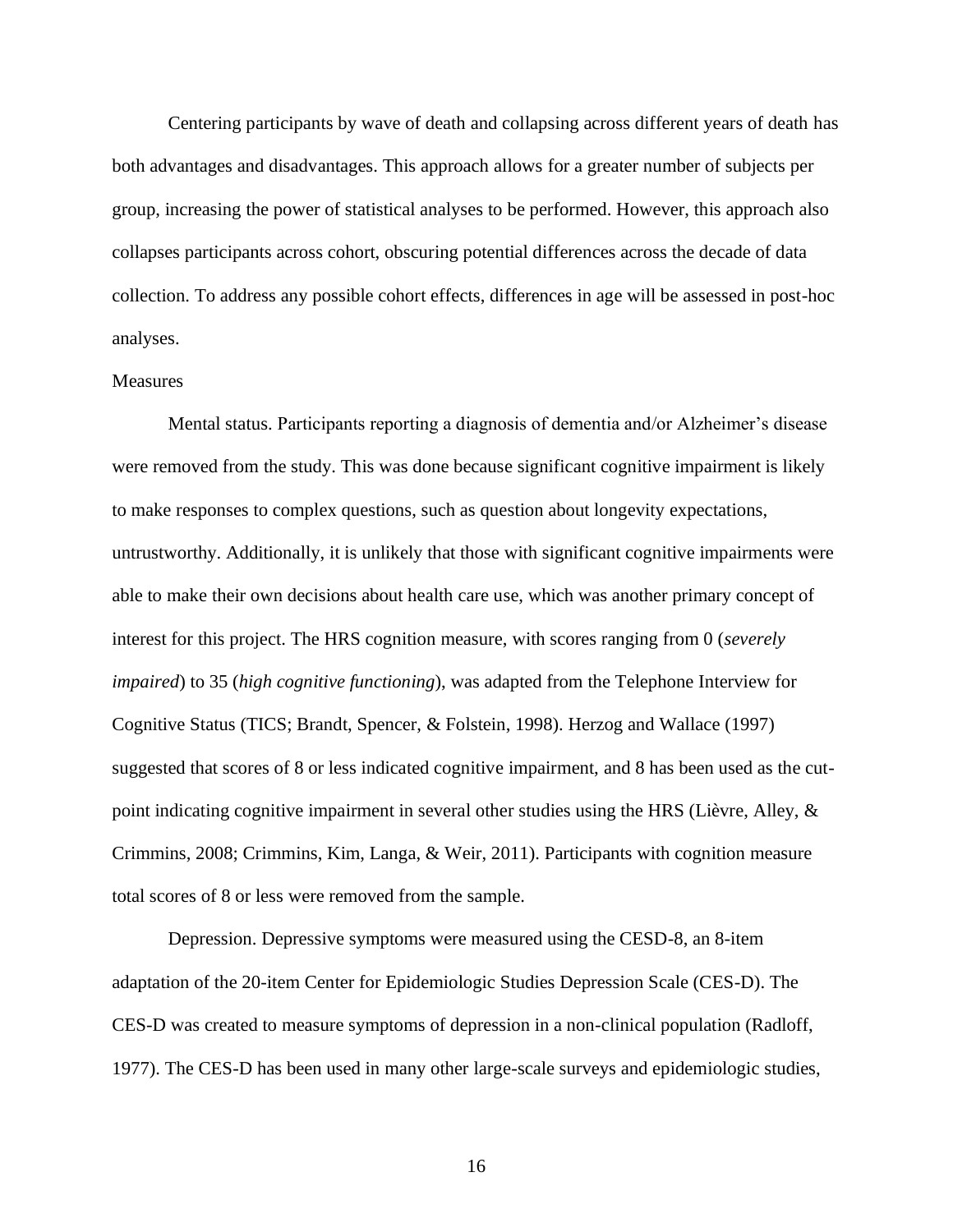and the CESD-8 has been shown to have good reliability in studies like the HRS (Steffick et al., 2000; Mroczek & Kessler, 1994). Items ask about whether respondents felt depressed, felt everything was an effort, had restless sleep, felt happiness (reverse-scored), felt loneliness, were enjoying life (reverse-scored), felt sad, and had trouble getting going over the past week.

For the CES-D and CESD-8, greater scores indicate more depressive symptoms. Unlike the CES-D, which allows respondents to report the frequency of these items on a scale from zero to three and has a maximum score of 60, the CESD-8 asks respondents to report whether they did or did not experience the aforementioned items and has a maximum score of 8 (Radloff, 1977; Bugliari et al., 2018). Comstock and Helsing (1976) identified the optimal cut point indicating likely clinical depression for the CES-D as 16 or higher, which represents the  $80<sup>th</sup>$  percentile of scores in their survey. Ideal cut-points for the CESD-8 varied in previous research. Steffick et al. (2000) reported that 12.8% - 17.3% of participants in four waves from the HRS and AHEAD studies scored 4 or higher on the CESD-8. At least one study using HRS data used 4 as the CESD-8 cut point based on Steffick et al.'s (2000) finding, another study using HRS data used 6 as the cut point, and another identified 3 as a cut-point (Zivin et al., 2013; Turvey, Wallace, & Herzog, 1999). For this study, the more conservative cut point of 4 will be considered indicative of depression.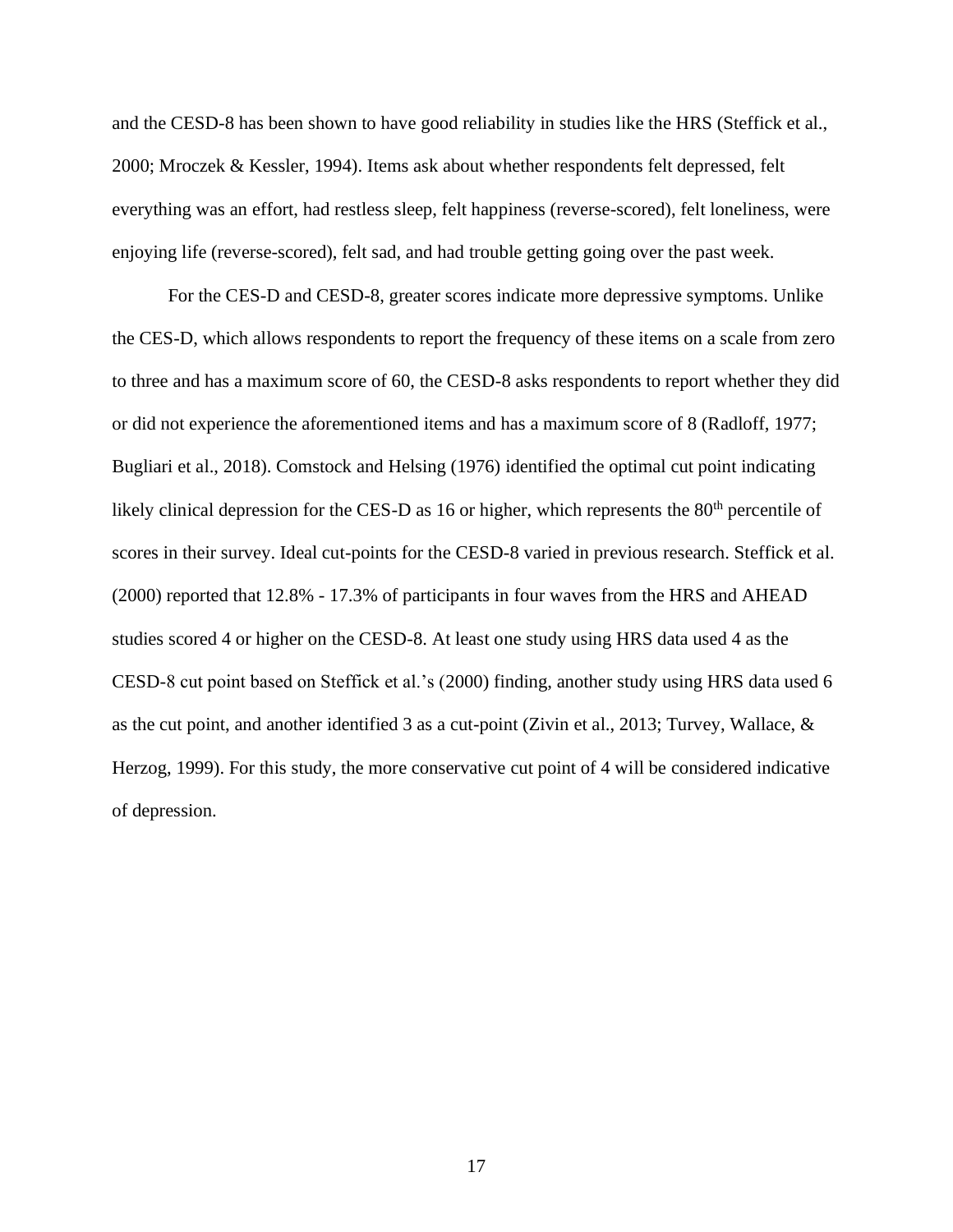#### ANALYSES

The focal purpose of this study is to develop a model of the trajectory of death estimates as it relates to change in health care use and death attitudes in the decade preceding death. All analyses were conducted using a random half of the sample, and the final models were validated on the remaining half. The sample was split into halves according to whether birth months were odd-numbered (January, March, etc.) or even-numbered (February, April, etc.).

Data analysis proceeded in three steps. First, exploratory factor analysis (EFA) was used to create measures representing the latent constructs of health care use and death acceptance, by identifying the items that best represented each construct. As the EFA results were not interpretable, confirmatory factor analyses (CFA) were not conducted as planned to confirm the constructs. Second, latent profile analysis (LPA) was used to identify latent profiles of death expectations using SSPs using meaningful subgroups in half of the sample. The optimal solution was then applied to the second half-sample for validation, then to the full sample after being validated. The initial data analysis plan was to analyze differences between profiles on constructed measures of health care use and death acceptance. As this was not possible due to EFA results, the third step then used chi square, one-way ANOVA, and repeated measures ANOVA analyses to describe the characteristics and psychologies of the distinct groups of subjects who shared similar profiles of SSP, which will be referred to as profiles.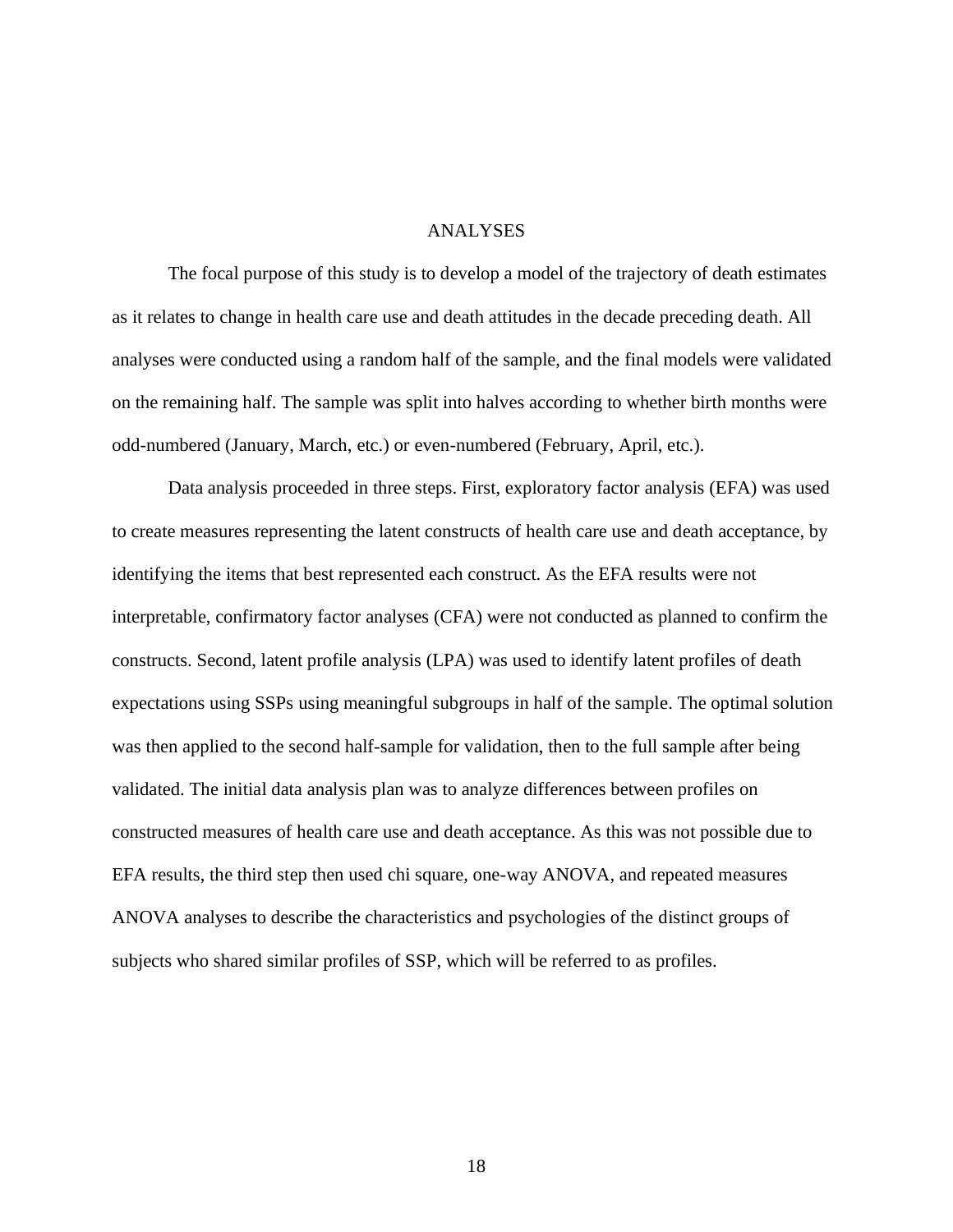#### RESULTS

## Equivalency of Samples

Chi-square tests of independence were performed to determine whether the two halfsamples were similar in distribution of gender and race (see *Table 9*). The two halves of the sample were neither significantly different for gender,  $X^2$  (1,  $n = 1147$ ) = 0.15,  $p = 0.70$ , nor for race,  $X^2$  (2,  $n = 1147$ ) = 3.47,  $p = 0.18$ . An independent samples t-test was performed to determine whether the two samples were similar in age at death. The odd birth month sample (*M*  $= 82.51$ ,  $SD = 4.83$ ) was not significantly different in death age from the even birth month sample ( $M = 82.81$ ,  $SD = 4.88$ ),  $t(1145) = -1.06$ ,  $p = 0.29$ .

Independent samples t-tests were performed to determine whether the two half-samples were similar in SSP estimates, age used in the SSP item, discrepancy between age and age used in SSP item, number of health conditions per wave, ratings of health at each wave, ratings of health change at each wave, number of doctor visits per wave, BMIs at each wave, doctor visits at each wave, and CESD-8 scores per wave. The odd birth month sample was not significantly different from the even birth month sample for all SSP ratings; all ages used in SSP items; all discrepancies between age and age used in SSP items; numbers of health conditions; all ratings of health, all ratings of health change; all BMIs; all numbers of doctor visits; and all CESD-8 scores.

Chi-square tests of independence were used to determine whether there were significant differences between the two half-samples regarding whether participants took prescription drugs, engaged in preventive care, received outpatient surgery, received home health care, received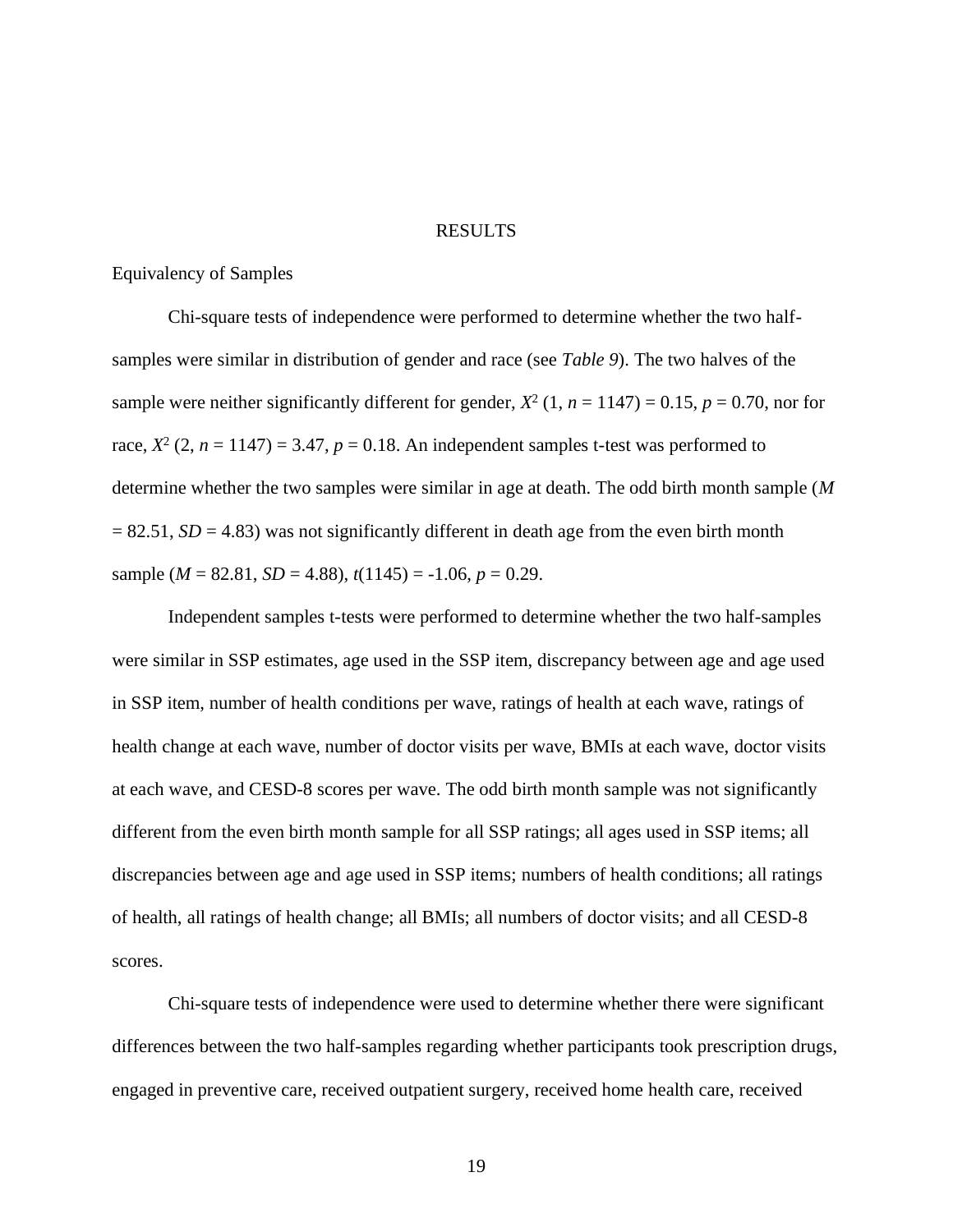specialized health services, and were hospitalized or not at each wave; and whether participants had a written and witnessed will, had a durable power of attorney for health care, provided written instructions for end-of-life care, and discussed end-of-life treatment or not. There were no significant associations between the two half samples for whether each took prescription drugs at all waves; engaged in preventive care at all waves; received outpatient surgery at waves one, two, four, and five; received home health care at all waves; received specialized health services at all waves; were hospitalized or not at waves four through five; had a written and witnessed will; had a durable power of attorney for health care; provided written instructions for end-of-life care; and discussed end-of-life treatment or not.

There was a significant difference between the two half-samples for outpatient surgery during wave three,  $X^2$  (1,  $N = 1146$ ) = 3.93,  $p = 0.047$ . Those with odd birth months were less likely to have had no outpatient surgeries (70.2%) than the full sample (72.7%), and those with even birth months were more likely to have had no outpatient surgeries (75.4%) than the full sample. There was also a significant association between the two half-samples for hospital stays at wave one,  $X^2$  (1,  $N = 1146$ ) = 11.11,  $p < 0.01$ . Those with odd birth months were less likely (64.7%) than the full sample to have had no hospital stays (69.0%), and those with even birth months were more likely (73.8%) than the full sample to have had no hospital stays.

While there were significant associations for outpatient surgery and hospital stays, these variables were not excluded due to the large sample sizes of the groups and the sensitivity of chisquare analysis to sample size. Additionally, the significant associations between half samples for the two variables occurred at one of five waves, suggesting there is no meaningful difference between half-samples for the variables overall. Therefore I concluded that the two half-samples were similar enough to support my replication strategy.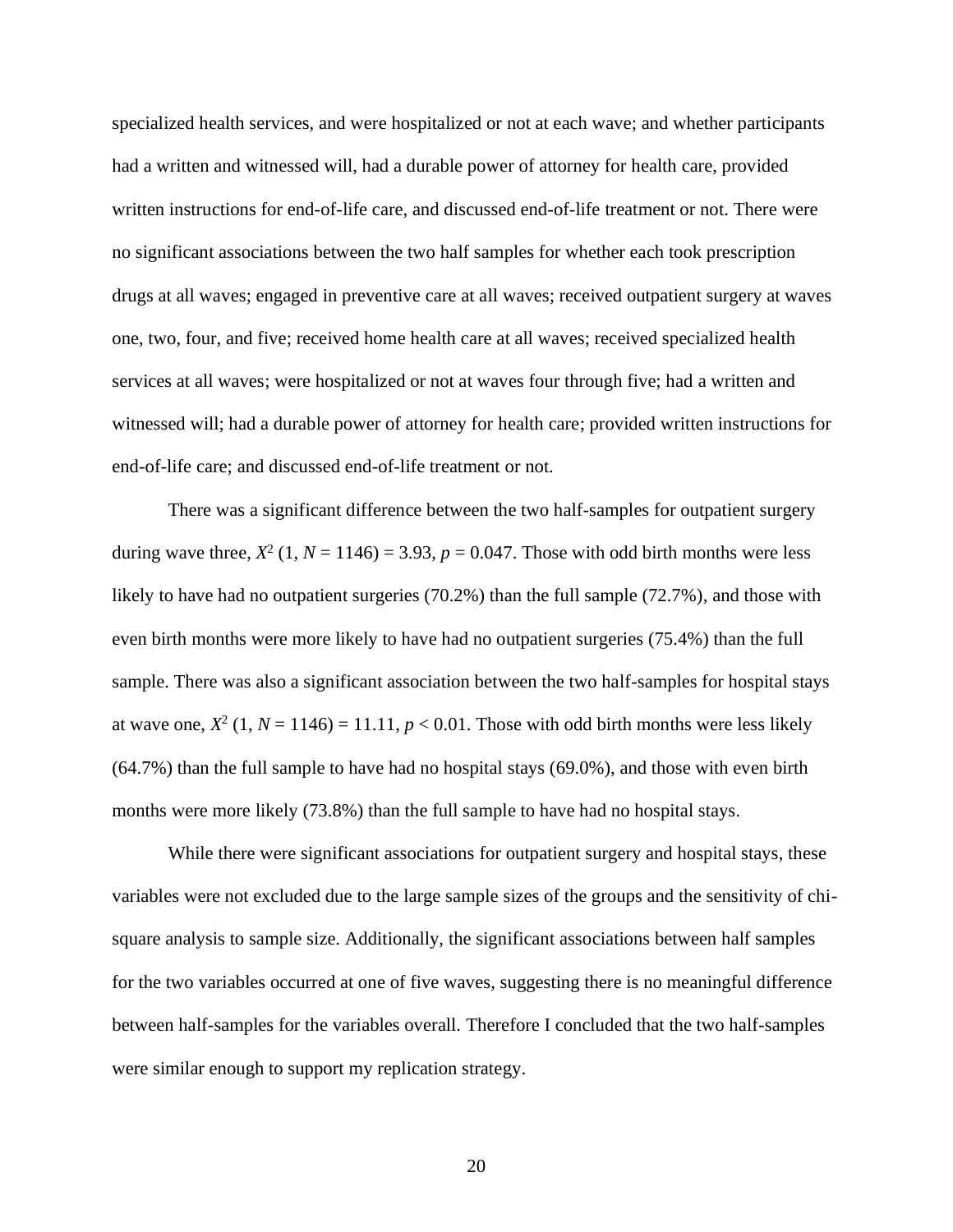### Exploratory Factor Analysis

My initial approach to analyzing differences in the health care use and death attitudes of the SSP trajectory groups was to use EFA to create measures representing the latent constructs of health care use and death acceptance by identifying combinations of the items that best represent each construct. SSP trajectory groups would then be compared on latent scores from each of the two measures. Even though the sample is large, there was some attrition related to missing data; therefore it was important to keep the model degrees of freedom low. By testing latent constructs using composite measures, I would be able to exclude non-related construct items and minimize the model degrees of freedom. I also planned to use maximum likelihood estimation which is robust against non-normality of standard errors.

Health care use construct. An EFA was conducted using the following variables: regularly taking prescription medication(s), number of doctor visits and/or communications, number of hospital stays, receiving outpatient surgery, receiving home health care, receiving specialized health services, self-report of health, receiving a flu shot, receiving a cholesterol check, and engaging in gender-specific preventive care (see *Table 1)*. The mean inter-item correlation values  $(r)$  for the following variables did not exceed  $|0.3|$ , so they were removed from the analysis: number of doctor visits, taking prescription drugs, having outpatient surgery, receiving specialized health services, self-report of health, and having received a flu shot. The EFA results using the remaining four variables indicated the data is not acceptable for factor analysis (KMO =  $0.510$ ; Individual Measures of Sampling Adequacy (MSA)  $< 0.6$ ), so the EFA results were not interpreted and the CFA was not conducted.

Death attitudes construct. An EFA was conducted using the following variables: having a written and witnessed will, having a durable power of attorney for health care, providing written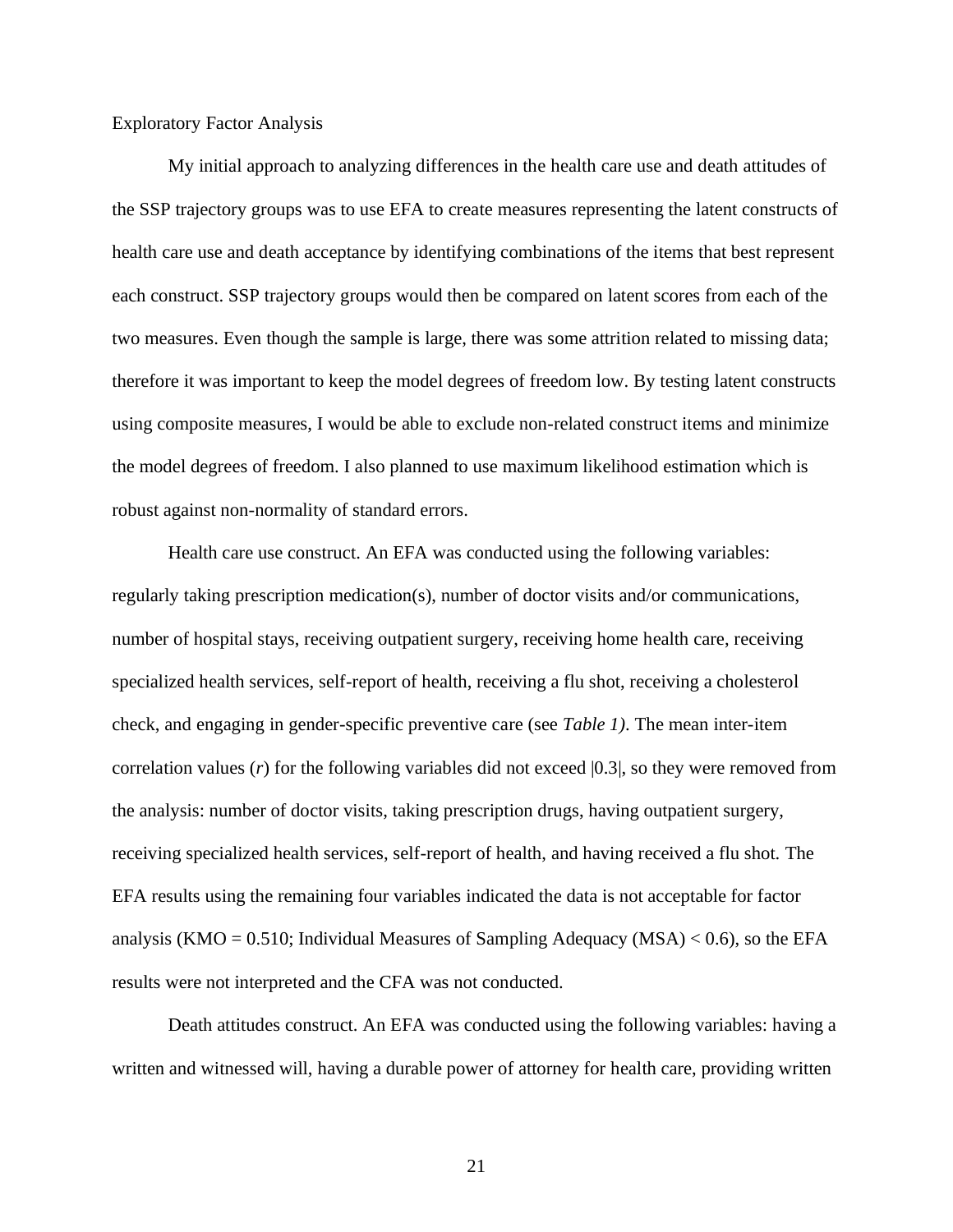instructions for end-of-life care, or discussing end-of-life treatment (see *Table 2*). The variable of whether or not an individual has a will had zero variance, so it was removed from the analysis. The EFA results using the remaining three variables indicate the data is not appropriate for factor analysis (KMO = .507; individual MSAs  $< 0.6$ ). Considering this, the EFA results were not interpreted and the CFA was not conducted.

Alternative measurement approach. Given that I was not able to create statistically acceptable latent constructs measuring health care use and death attitudes, variables representing these constructs were analyzed in a series of post-hoc statistical analyses after profile membership was determined. To assess factors related to health indicators, statistical analyses were conducted to determine whether profiles differed in having stayed in the hospital since the previous wave or not, the number of new health problems developed from wave 1 to wave 5, the sum of health problems per wave, perceived health, and perceived health change since the previous wave. To assess factors related to health care use, statistical analyses were conducted to determine whether profiles differed in use of preventive care (e.g., cholesterol check, flu shot) and number of doctor visits after covarying out number of health conditions at each wave.

To assess factors related to death and death attitudes, analyses were conducted to determine whether there were significant differences among profiles for widow status, duration of final illness, having a living will, having written end-of-life instructions, having an end-of-life legal care arrangement, having discussed end-of life care, age at death, age of participant mother at death or age at wave 5 if still living, and age of participant father at death or age at wave 5 if still living. Health insurance status was not assessed because the entire sample reported having at least one type of health insurance, which included Medicare and Medicaid. SSP ratings at waves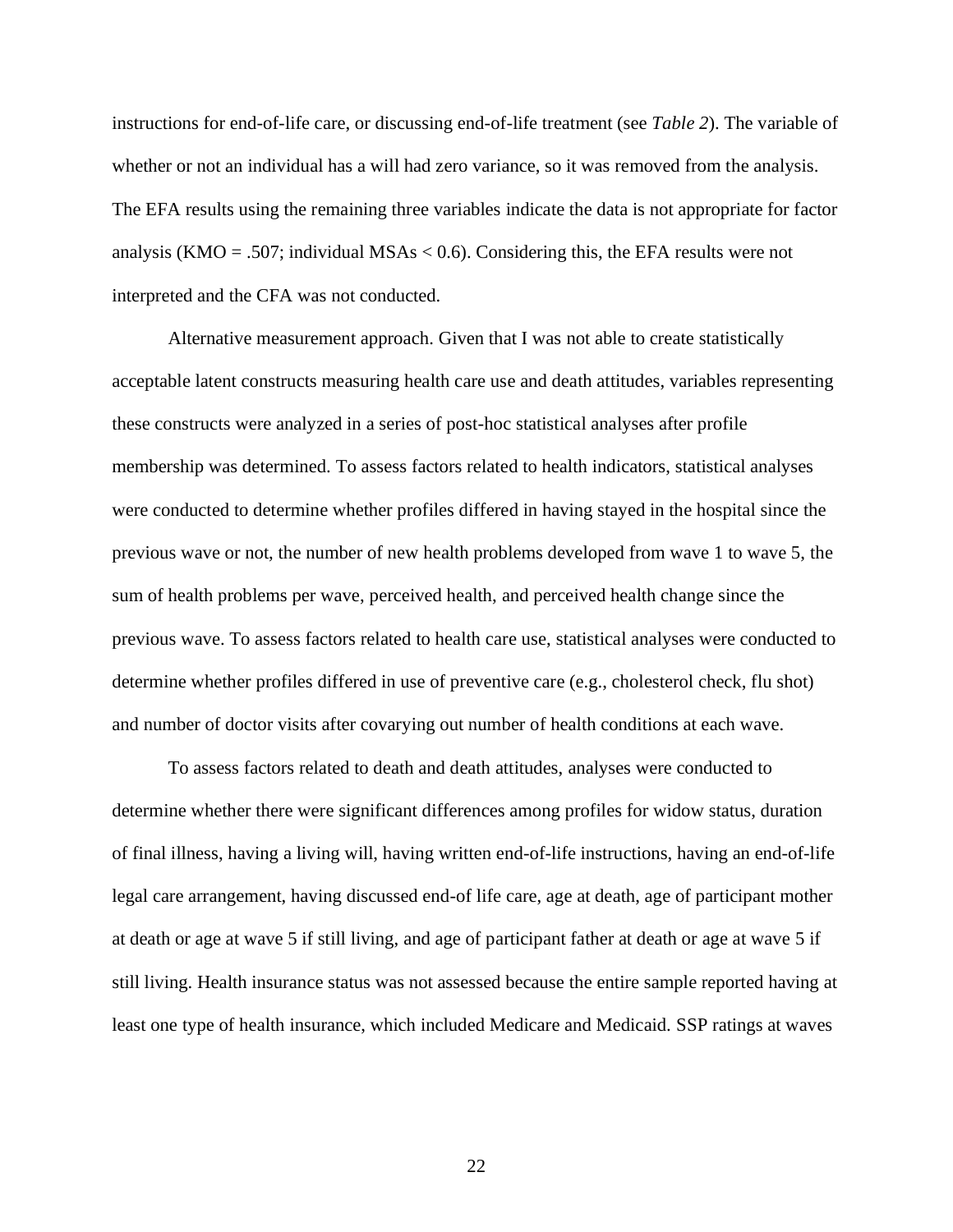four and five were also compared for each profile to determine whether groups had significant changes in SSP in their final years leading to death.

### Latent Profile Analysis

Analyses were performed in Mplus, Version 8.1, in two steps. First, latent profile analyses were used to identify profiles of participants based on five ratings of SSP, each of which were collected every two years, using participants born in odd-numbered months. The number of profiles for this solution was determined by model fit indexes, including the bootstrapped likelihood ratio test, Bayesian information criterion (BIC), and the adjusted Bayesian information criterion (a-BIC; see *Table 10* and *Table 13*), as well as the interpretability and replicability of the derived profiles (Geary et al., 2009) (see *Figures 1-4*). The discrepancy between the age used in the question about SSP and the actual age of the participant at the time of the question (see *Table 6*) was regressed on SSP ratings in order to control for differences in the amount of time participants were asked to estimate they would live for in the future. This was done because the difference between the participant's current age and the death target age used in the question to ranges from 11-15 years due to the categorical nature of determining the age used in the question (see *Table 6*).

Second, a latent profile analysis using the number of profiles derived from the first halfsample was then applied to the second half-sample to determine if the profiles found using the first group were replicable. In both steps, cases with any missing SSP data were excluded from the analyses.

Identification and description. Models with one to five classes were tested and compared. Models with greater than five profiles were not considered because the best loglikelihood values were not able to be replicated despite increasing the number of random starts; additionally,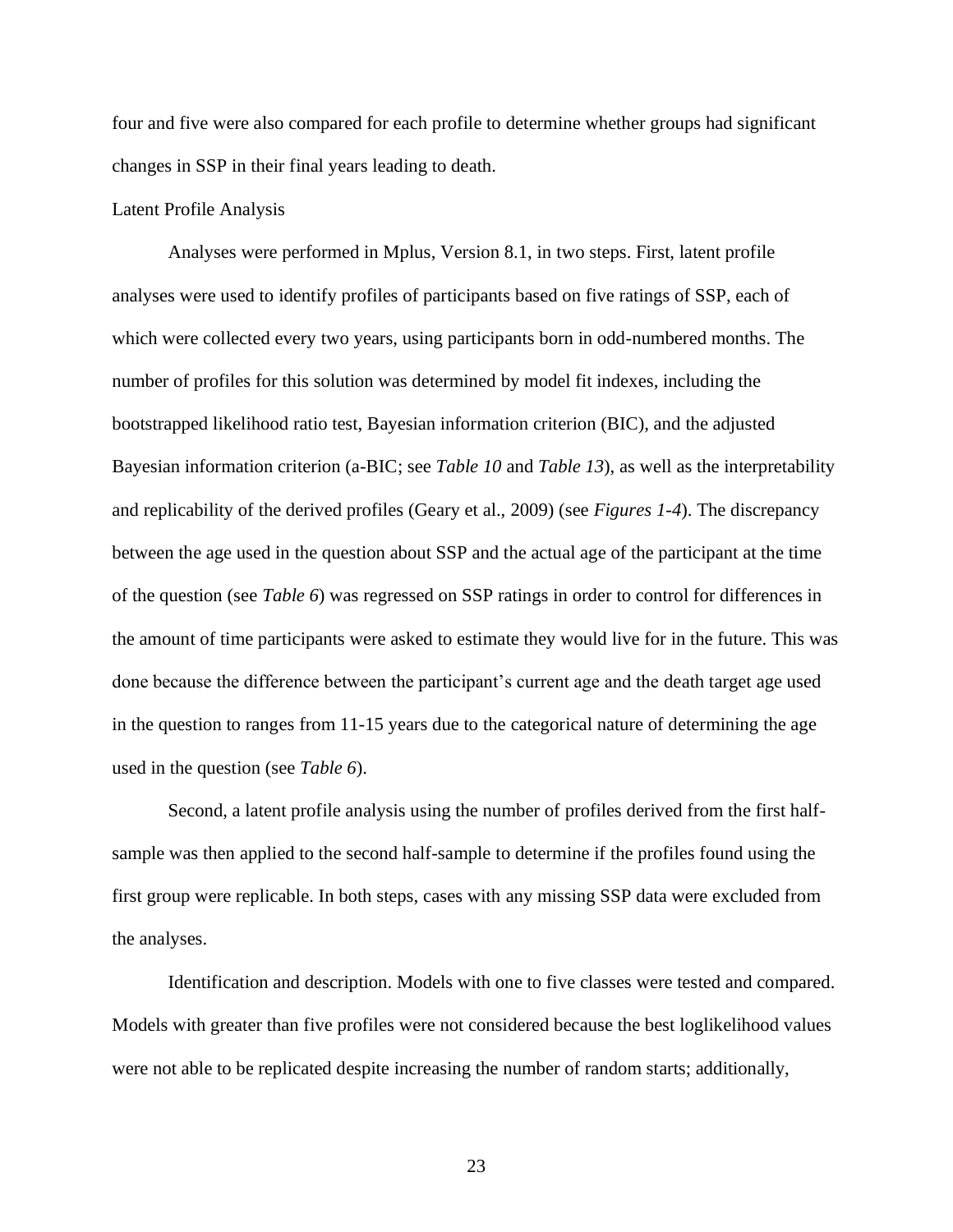models with greater number of profiles were considered theoretically unwieldy and uninterpretable. AIC, BIC, and a-BIC values decreased as the numbers of profiles in the solution increased. Entropy (a measure of how many respondents were unequivocally captured by one of the groups) ranged from 0.85 (2-profile model) to 0.98 (5-profile model). The BLRT values had significant *p*-values for each model, demonstrating that each model was a better fit than the model with one fewer profile. The 1- and 2-profile solutions were ruled out given their relatively larger AIC, BIC, and a-BIC values, as well as the 2-profile solution's smaller entropy value. Models with 3, 4, and 5 profiles were statistically justifiable, and were further evaluated, considering profile distinctiveness, theoretical interpretability, and the sizes of the classes.

One profile in the 3-profile solution ( $n = 83, 13.9\%$ ) had much smaller group membership than the other profiles in this solution (e.g.,  $n = 154$ , 25.8%). Two profiles in the 4profile solution (e.g.,  $n = 83$ , 13.9%) had much smaller group memberships than the other two profiles (e.g.,  $n = 135, 22.6\%$ ). Three profiles in the 5-profile solution also had much smaller group membership (e.g.,  $n = 43, 7.2\%$ ) than the other two profiles (e.g.,  $n = 133, 22.2\%$ ). It has been suggested that profiles containing less than 5% of the sample may be artifacts; using this guideline, no solutions could not be ruled out on group membership alone (Collins & Lanza, 2010; see *Table 11*).

Three profile trajectories appeared to be replicated from the 3- to 4- profile solutions, and four profile trajectories appeared to be replicated from the 4- to 5- profile solutions (see *Figures 1-3*). The additional profile in the 5- profile solution appears to closely mirror the trajectory of another profile from that solution, indicating little distinctiveness and poor theoretical interpretability for this additional profile (see profiles 1 and 3 in *Figure 3*). Considering this, the 5-profile solution was ruled-out. The profile unique to the 4-profile solution appears to have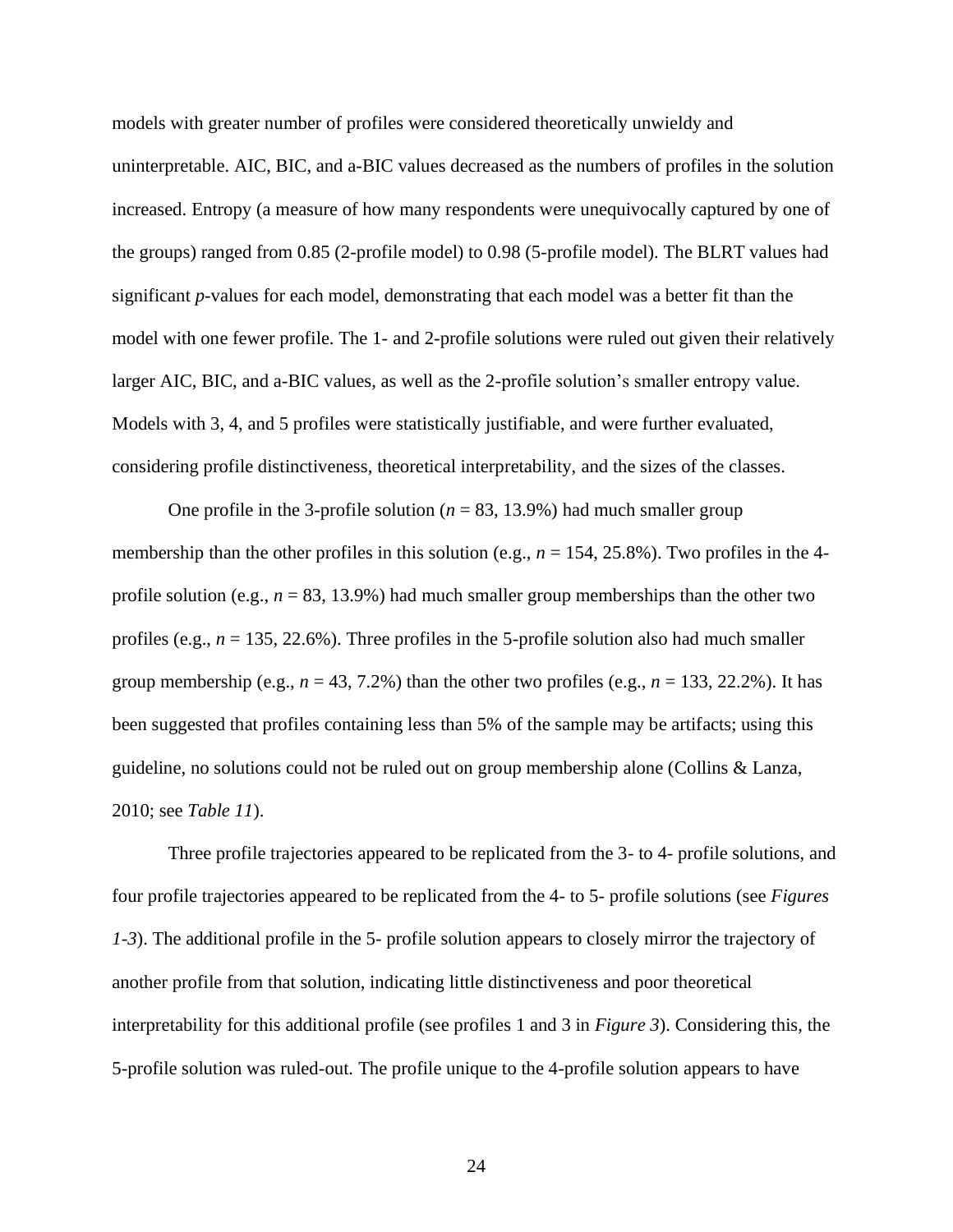good theoretical interpretability. Considering this and the better fit statistics of the 4-profile solution as compared to the 3-profile solution, the 4-profile solution was selected as the optimal model.

In the 4-profile solution, profile one has the lowest wave one mean SSP (*M* = 34.50%), and this profile's SSPs decrease across waves until ending at the lowest wave five mean SSP (*M* = 3.12%). The mean SSPs for profile two remain near the median SSP of 50% from wave one (*M*  $= 54.89\%$ ) to wave five ( $M = 48.74\%$ ). For profile three, the mean SSPs decrease slightly from wave one ( $M = 44.50\%$ ) to wave four ( $M = 36.08\%$ ) then decrease to a greater extent from wave four to wave five  $(M = 23.58\%)$ . Profile four SSP ratings were the greatest across all waves and increase from wave four  $(M = 66.82\%)$  to wave five  $(M = 88.01\%$ ; see *Table 12*).

**Replicability**. The 4-class LPA was applied to the second half of the sample (even birth months). The four profile trajectories appeared very similar to those found using the first half of the sample. For both solutions, the SSPs of profile one begin around 34% at wave one and end around 3% at wave five. Profile two SSPs begin around 52% at wave one and end around 49% at wave five. Profile three SSPs begin around 46% at wave one and end around 23% at wave five. Finally, profile four SSPs begin around 68% at wave one and end around 89% at wave five (see see *Table 12*, *Figure 2* and *Figure 4*). Given the similarity of profiles, the 4-class LPA results from the first half-sample are considered replicated in the second half-sample. When the 4-class LPA was applied to the entire dataset, similar profiles were found again (see *Table 12*  and *Figure 5*). Each participant with complete SSP data was assigned a profile membership.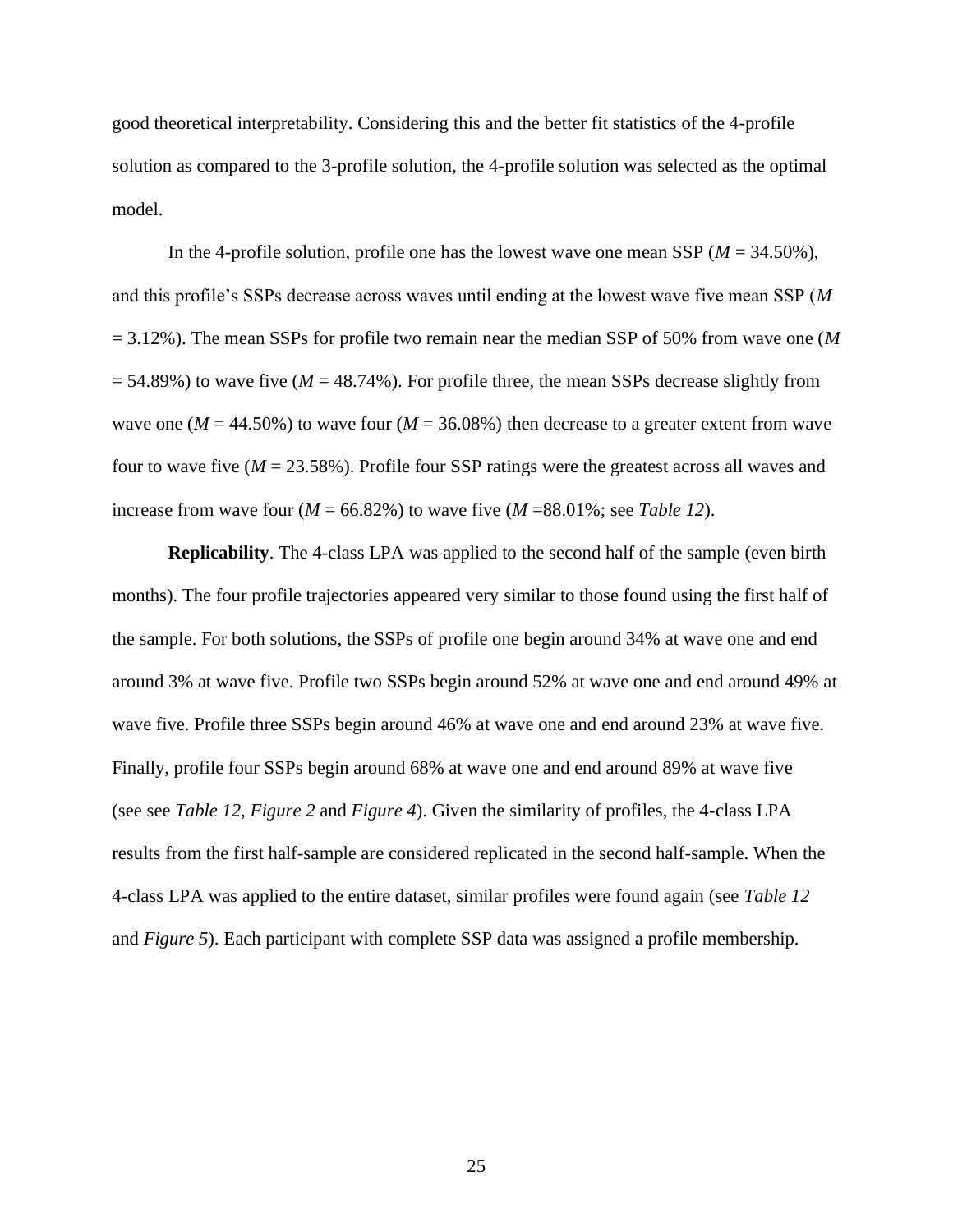#### Analyzing Group Differences

The 4-class LPA was applied to the entire dataset to conduct exploratory analyses in order to characterize the four profiles and elucidate any group differences related to SSP trajectories, and similar profile patterns were found again (see *Table 13*). Given that profile one has the lowest wave one means and the SSPs decrease across waves until ending at the lowest wave five mean SSPs, this group will be labeled "pessimists." Profile two mean SSPs remain near the median SSP of 50% from wave one to wave wife, so this profile will be labeled "noncommittals." For profile three, the mean SSPs decrease slightly from wave one to wave four then decrease to a greater extent from wave four to wave five. This profile will be labeled "realists," as the decrease in average SSP ratings near the end of life may reflect an acknowledgment of the nearness of death. Profile four SSP ratings were the greatest across all waves and increase from wave four to wave five; this profile will be labeled "optimists." (see *Table 12*).

The SSPs of optimists and non-committals increased during their last few years of life, while the SSPs of pessimists and realists decreased during their last few years of life. To determine whether these changes in SSPs were significant, a paired samples t test was used to evaluate whether each profile's average SSP ratings at wave four were significantly different from those at wave five.

To elucidate any differences in demographics and psychological characteristics between the profiles, chi-square tests of independence were used to explore any significant differences among the four profiles in gender, race, marital status, and poverty status. ANOVA was used to identify whether profiles differed in age at death, year of death, and years of education. Profiles were screened for differences in having ever had psychological problems, having current psychological problems at wave one, and having current psychological problems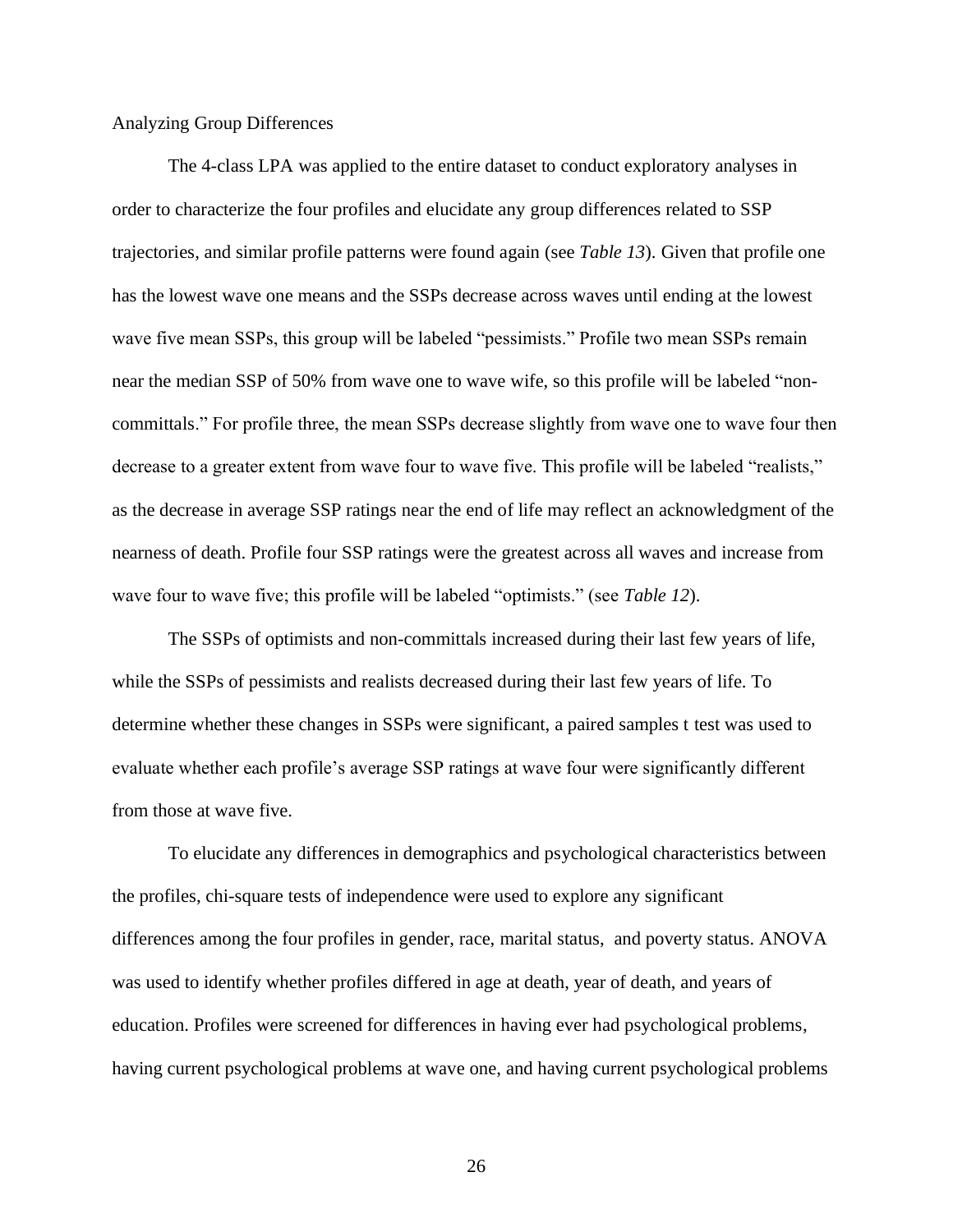at wave five using chi-square tests of independence. Repeated measures and follow-up one-way ANOVAs were used to identify whether profiles differed in the patterns of mean change for CESD-8 scores per wave.

To identify any differences in health status between the profiles, chi-square tests of independence were used to identify whether there were any significant differences among the four profiles in having smoked over the lifetime, being an active smoker at wave one, being an active smoker at wave five, and duration of final illness. ANOVA was used to identify whether profiles differed in BMI at waves 1 and 5, and number of new health problems developed from wave 1 to wave 5. Repeated measures and follow-up one-way ANOVAs were used to identify whether profiles differed in the patterns of mean change for the sum of health problems per wave, perceived health, and perceived health change since the previous wave.

In order to explore differences in health care use between the profiles, chi-square tests of independence were used to identify whether there were any significant differences among the four profiles in having engaged in preventive care, having health insurance, and having stayed in the hospital since the previous wave. ANCOVA was used to explore whether profiles differed in number of doctor visits after covarying out number of health conditions at each wave.

To determine whether the profiles differed in factors related to death attitudes, chi-square tests of independence were used to identify whether there were any significant differences in widow status, having a living will, having written end-of-life instructions, having an end-of-life legal care arrangement, and having discussed end-of life care. ANOVA was used to identify whether profiles differed in age of participant's mother at her death or age at wave 5 if she was still living and age of participant father at the father's death or age at wave 5 if he was still living.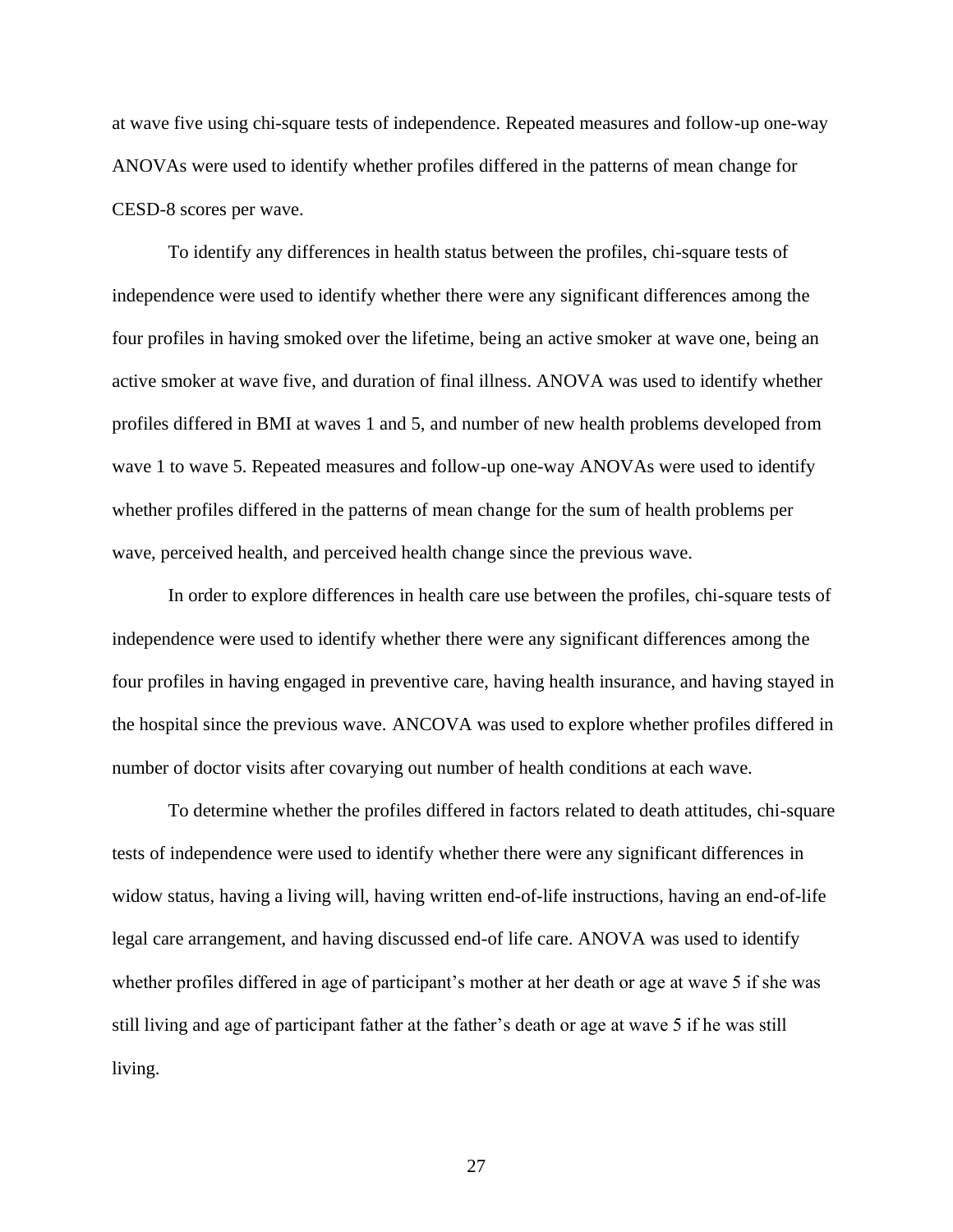For the ANOVAs described above, all variables were entered in one step and pairwise comparisons using the Bonferroni procedure were interpreted to identify which groups were significantly different for which levels of each variable.

Change in SSP near the end of life. Paired-sample t-test results demonstrated that wave four SSP ratings were significantly different from wave five SSP ratings for all groups. For pessimists, wave five SSP ratings ( $M = 3.08$ ,  $SD = 4.39$ ) were significantly less than wave four SSP ratings  $(M = 21.21, SD = 26.34)$ ,  $t(576) = 16.46, p < 0.01, d = -0.69$ . For non-committals, wave five SSP ratings ( $M = 49.09$ ,  $SD = 5.48$ ) were significantly greater than wave four SSP ratings ( $M = 41.31$ ,  $SD = 25.83$ ),  $t(257) = -4.81$ ,  $p < 0.01$ ,  $d = 0.30$ . For realists, wave five SSP ratings ( $M = 25.63$ ,  $SD = 4.33$ ) were significantly less than wave four SSP ratings ( $M = 35.36$ , *SD* = 28.02),  $t(138) = 4.78$ ,  $p < 0.01$ ,  $d = -0.41$ . For optimists, wave five SSP ratings (*M* = 88.43,  $SD = 10.59$ ) were significantly greater than wave four SSP ratings ( $M = 66.74$ ,  $SD = 29.74$ ),  $t(172) = -9.59$ ,  $p < 0.01$ ,  $d = 0.73$ . As the LPA revealed two subgroups distinguished by increases in SSPs occurring in the wave preceding their actual death, I was in a position to evaluate whether this belief about their prospects of continued living relates to their health care use.

A one-way ANOVA demonstrated a significant difference between groups in the discrepancy between the age used in the question asking participants to rate the percent chance they would live 10-15 more years in wave 5 and the age used in wave 4,  $F(3, 1144) = 3.59$ ,  $p =$ 0.01. Multiple comparisons demonstrated that the discrepancy in age used in the questions asked to pessimists ( $M = 2.14$ ,  $SD = 2.48$ ) was significantly greater than the discrepancy in age used in the questions asked to realists ( $M = 1.51$ ,  $SD = 2.30$ ),  $t = 2.72$ ,  $p = 0.04$ . In other words, the average pessimist reacting to the question of whether they would live to be 10-15 years older was projecting ahead by roughly 9 more months than was the average realist. It makes logical sense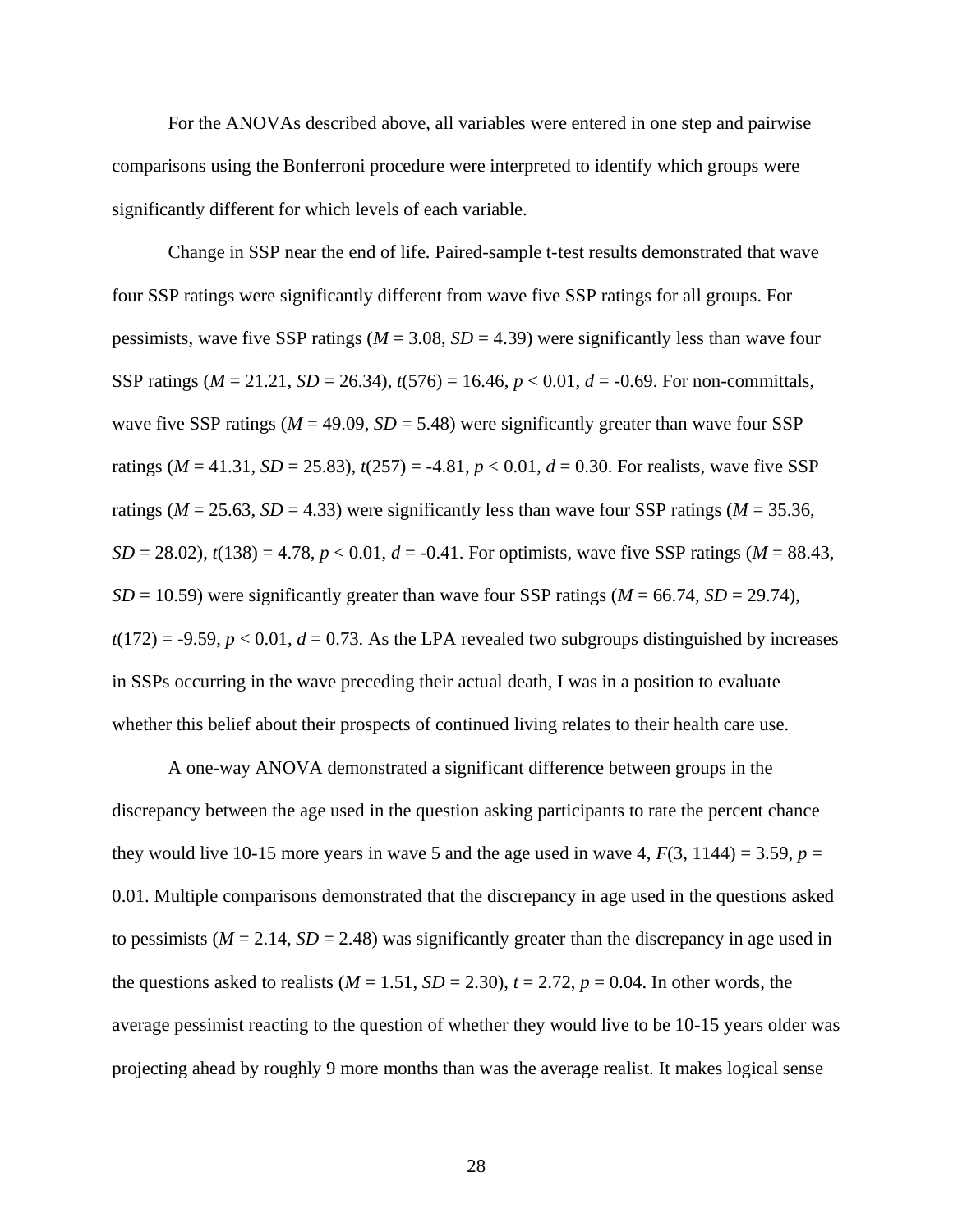that those asked to estimate the percent chance that they would live to an older age would give lower ratings than those asked to estimate the percent chance that they would live to a younger age. However, this effect was only significant when pessimists and realists were compared, the two groups with the lowest mean SSP ratings across all waves. Because this effect was limited to these two groups, it is possible that this finding is an artifact.

Demographics. To better understand and define each profile, I conducted a series of analyses exploring demographic and psychological characteristics. Chi-square tests of independence demonstrated that there were not significant associations between the profile membership and gender,  $X^2$  (3,  $N = 1147$ ) = 3.17,  $p = 0.37$ ; poverty status at wave one,  $X^2$  (3,  $N =$ 834) = 0.97,  $p = 0.81$ ; poverty status at wave five,  $X^2$  (3,  $N = 1147$ ) = 2.70,  $p = 0.44$ ; marital status at wave one,  $X^2$  (9,  $N = 1146$ ) = 8.73,  $p = 0.37$ ; or marital status at wave five,  $X^2$  (9,  $N =$  $1147$ ) = 17.59,  $p = 0.05$ . ANOVA demonstrated no significant differences between profiles for years of education,  $F(3, 1146) = 1.64$ ,  $p = 0.18$ ; or for year of death (i.e., the year in which people died irrespective of their age),  $F(3, 1146) = 1.44$ ,  $p = 0.23$  (see *Table 14*).

Chi-square tests of independence demonstrated that there was a significant association between participant race and profile membership,  $X^2$  (6,  $N = 1147$ ) = 49.88,  $p < 0.01$  (see *Table 14*). Pessimists were more likely to identify their race as Caucasian (92.5%) compared to their representation in the full sample (89.5%), and less likely to identify their race as African American (5.8%) compared to their representation in the full sample (8.7%). Optimists were more likely to identify their race as African American (17.8%) compared to their representation in the full sample (8.7%), and more likely to identify their race as "other" (4.0%) compared to their representation in the full sample (1.7%). Optimists were less likely to identify their race as Caucasian (79.6%) compared to their representation in the full sample (89.5%). There were no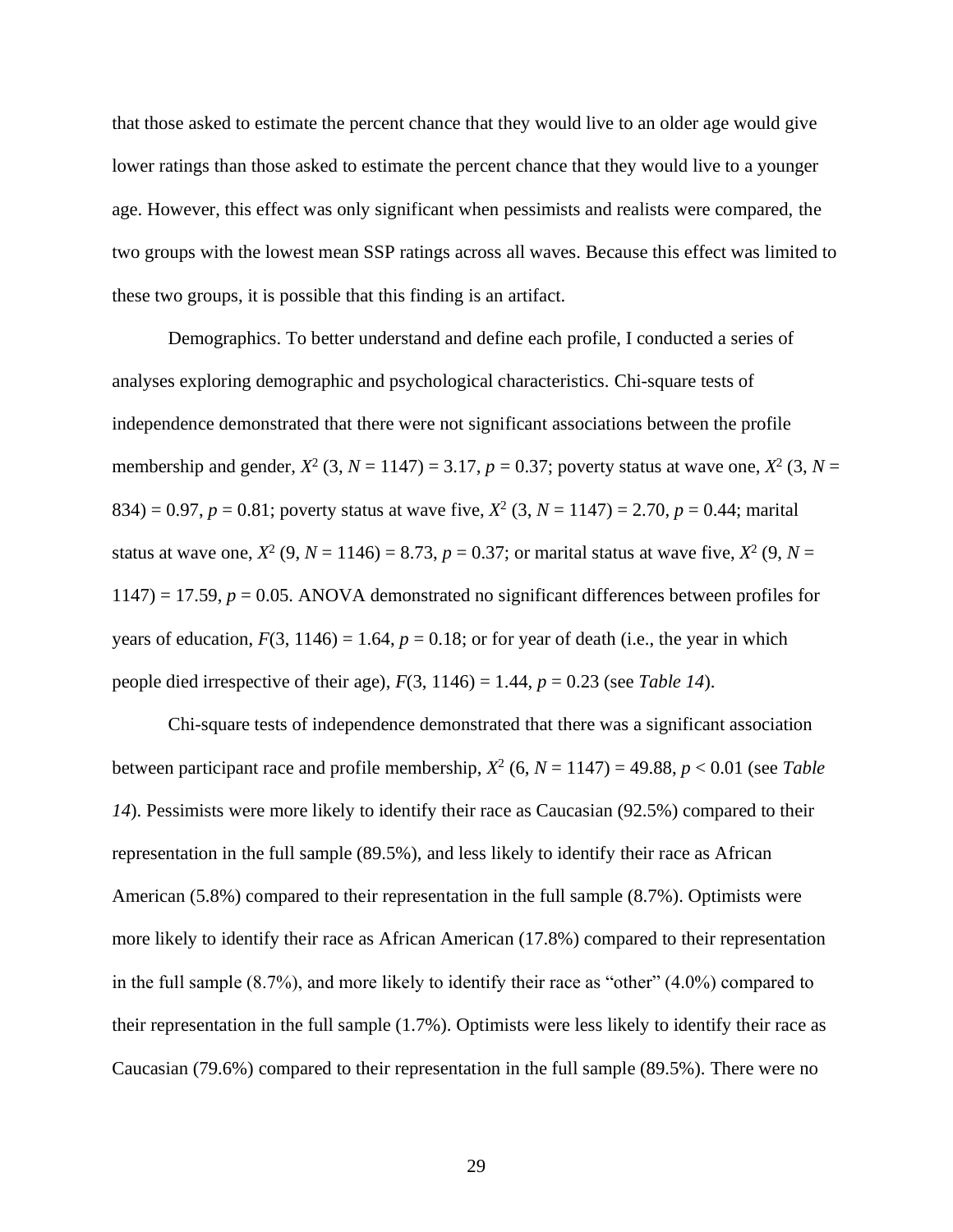significant associations between participant race and profile membership for realists and noncommittals.

ANOVA yielded significant relations between profile membership and age at death *F*(3, 1143) = 9.52,  $p < 0.01$  (see *Table 15*). Levene's test indicated equal variance for age at death (*F*  $= 0.93$ ,  $p = 0.42$ ), so results using the Bonferroni procedure were interpreted for post hoc comparisons in order to control for overall error rate. Pessimists  $(M = 83.34, SD = 4.81)$  were significantly older at death than non-committals  $(M = 81.61, SD = 4.62)$ , and significantly older at death than realists  $(M = 82.00, SD = 4.89$ ; see *Table 16*).

Chi-square tests of independence demonstrated no significant association between profile membership and currently having psychological problems at wave one,  $X^2$  (3,  $N = 1147$ ) = 2.15,  $p = 0.54$ ; currently having psychological problems at wave five,  $X^2$  (3,  $N = 1147$ ) = 7.64,  $p =$ 0.054; or having ever had psychological problems,  $X^2$  (3,  $N = 1147$ ) = 6.94,  $p = 0.07$  (see *Table* 14).

A repeated measures ANOVA was used to test for interaction effects between profile membership and CESD-8 scores taken across five waves. Mauchly's Test of Sphericity was significant,  $X^2(9) = 167.89$ ,  $p < 0.01$ , so sphericity was not assumed; the Greenhouse-Geisser correction was interpreted for tests of within-subjects effects. Results indicated no significant effects for the interaction between wave and profile membership,  $F(11.09, 4221.16) = 1.65$ ,  $p =$ 0.08. However, results indicated a significant main effect for wave, *F*(3.70, 4221.16) = 18.19, *p*  $< 0.01$ , and a significant main effect for profile membership,  $F(3, 1142) = 6.97$ ,  $p < 0.01$  (see *Table* 17).

Pairwise comparisons for the main effect of wave indicate that CESD-8 scores at wave five (*M* = 1.75, *SE* = 0.07) were significantly greater than mean CESD-8 scores at waves one (*M*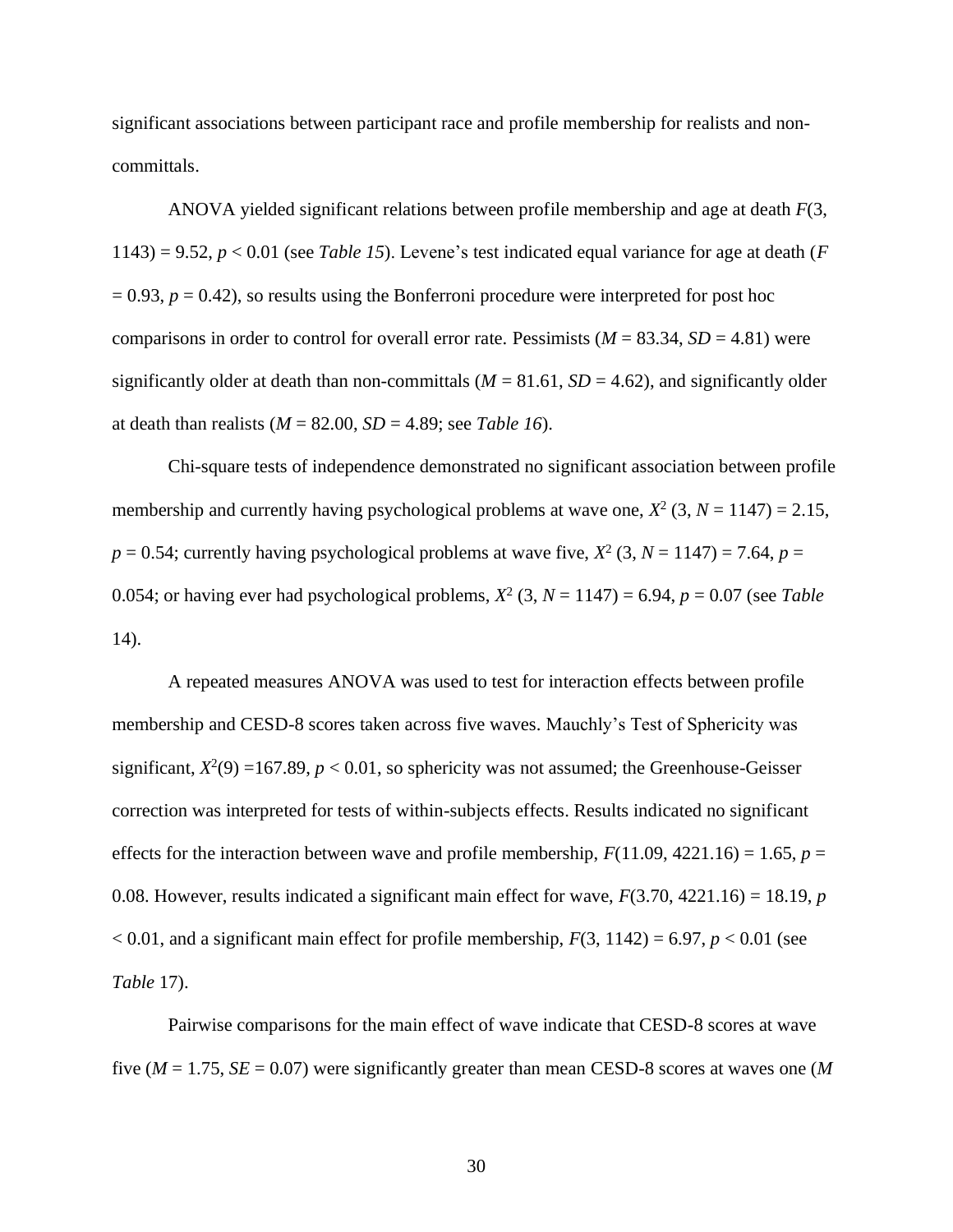$= 1.26$ , *SE* = 0.06), two (*M* = 1.35, *SE* = 0.06), three (*M* = 1.35, *SE* = 0.06), and four (*M* = 1.52,  $SE = 0.07$ ). Mean CESD-8 scores at wave four ( $M = 1.52$ ,  $SE = 0.07$ ) were also significantly greater than those at wave one ( $M = 1.26$ ,  $SE = 0.06$ ). Participants appeared to endorse more symptoms of depression over time as they approached death (see *Table 18*).

Pairwise comparisons for the main effect of profile membership indicate that mean CESD-8 scores for pessimists ( $M = 1.73$ ,  $SE = 0.06$ ) were significantly greater than mean CESD-8 scores for non-committals ( $M = 1.32$ ,  $SE = 0.09$ ) and optimists ( $M = 1.30$ ,  $SE = 0.11$ ; see *Table 22* and Figure *6).* 

Overall, few of the analyzed variables appeared to vary between the profiles, but some key differences were found. Optimists were more likely to identify their race as African American or "other" than were those in the full sample and pessimists were more likely to identify their race as Caucasian than were those in the full sample. Pessimists were older than non-committals and realists but not older than optimists; pessimists also reported more symptoms of depression than non-committals and optimists. However, there were no differences in profiles current report of having psychological problems and historical occurrence of psychological problems.

Health status. To understand group differences in health that might account for differences in health care use, I tested health-related factors. ANOVA demonstrated no significant differences between profiles for BMI at wave 1,  $F(3, 1141) = 0.79$ ,  $p = 0.50$ ; BMI at wave 5,  $F(3, 1141) = 1.11$ ,  $p = 0.34$ ; or number of new health conditions developed over the course of the study  $F(3, 1146) = 1.71$ ,  $p = 0.16$  (see *Table 15*). Chi-square tests of independence demonstrated no significant association between profile membership and smoking over the lifetime,  $X^2$  (3,  $N = 1139$ ) = 2.75,  $p = 0.43$ ; being a current smoker at wave one,  $X^2$  (15,  $N =$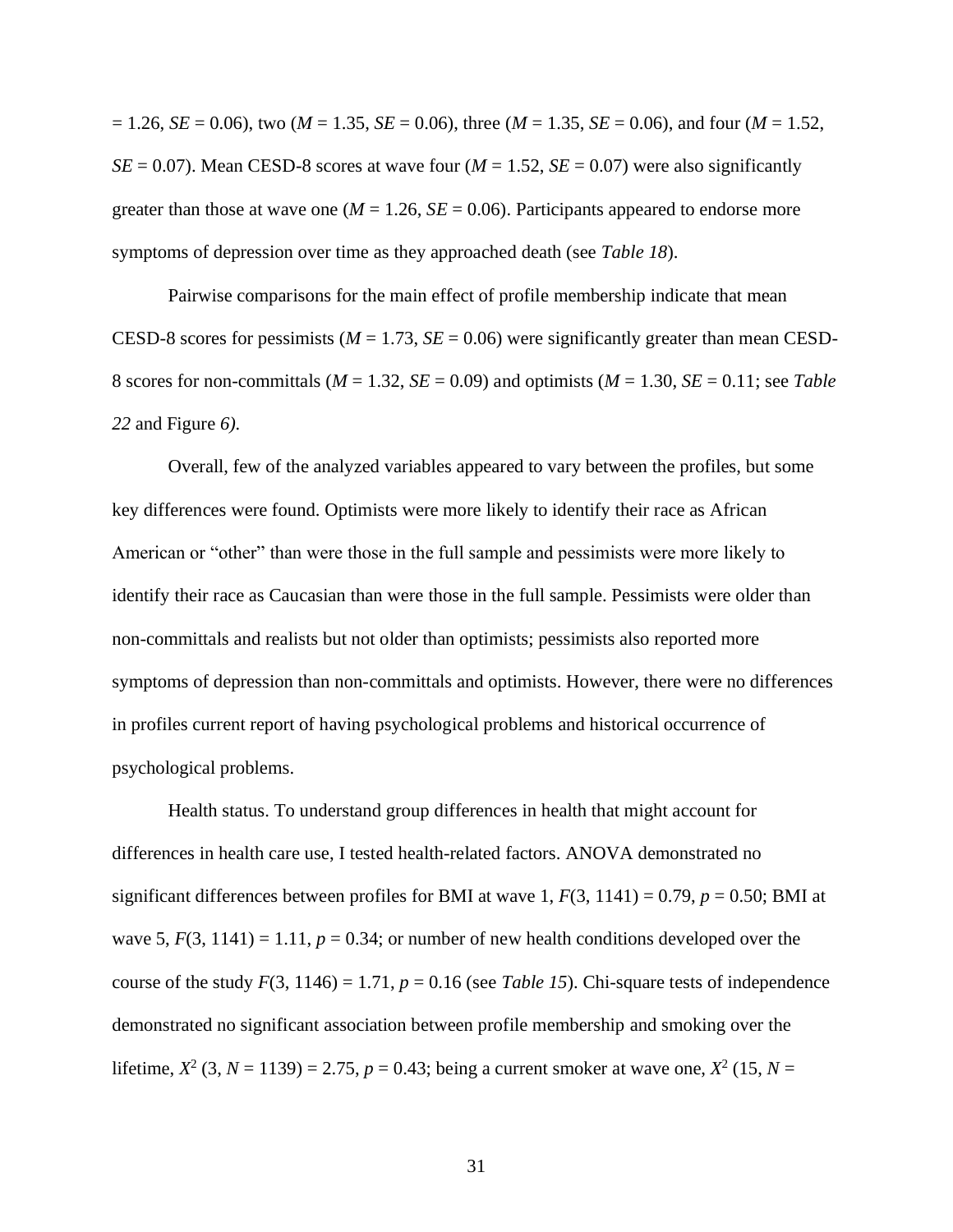1142) = 1.71,  $p = 0.63$ , or being a current smoker at wave five,  $X^2$  (3,  $N = 1138$ ) = 0.77,  $p = 0.86$ (see *Table 14*).

Chi-square tests of independence demonstrated a significant association between the duration of the final illness leading to death and profile membership,  $X^2$  (15,  $N = 1116$ ) = 33.15, *p* < 0.01 (see *Table 14*). Pessimists were more likely to have a final illness duration of more than a year (25.5%) than those in the full sample (22.3%) and less likely to have a final illness duration of less than a month (14.5%) than those in the full sample (17.6%).

A repeated measures ANOVA was used to test for interaction effects between profile membership and wave for number of health conditions. Mauchly's Test of Sphericity was not significant so sphericity was assumed. Results indicated no significant interaction effect, *F*(12,  $4572$ ) = 1.23,  $p = 0.25$ . However, results indicated a significant main effect of wave,  $F(4, 4572)$  $= 547.19$ ,  $p < 0.01$ , and a significant main effect of profile membership,  $F(3, 1143) = 3.57$ ,  $p =$ 0.01 (see *Table 17*).

Pairwise comparisons for the main effect of number of conditions indicate that the number of conditions at wave one ( $M = 2.27$ ,  $SE = 0.05$ ), wave two ( $M = 2.48$ ,  $SE = 0.05$ ), wave three ( $M = 2.72$ ,  $SE = 0.05$ ), wave four ( $M = 3.01$ ,  $SE = 0.05$ ), and wave five ( $M = 3.31$ ,  $SE = 0.05$ ) 0.05) were all significantly different from each of the others (see *Table 20*).

Because pairwise comparisons did not indicate any significant differences between the four profiles for number of health conditions, deviation contrasts were interpreted to further illustrate the significant main effect found for profile membership. Pessimists ( $M = 2.95$ ,  $SE =$ 0.06) reported significantly more health conditions than the entire sample ( $M = 2.83$ ,  $SE = 0.02$ ),  $F(3, 1143) = 3.57, p < 0.01$ .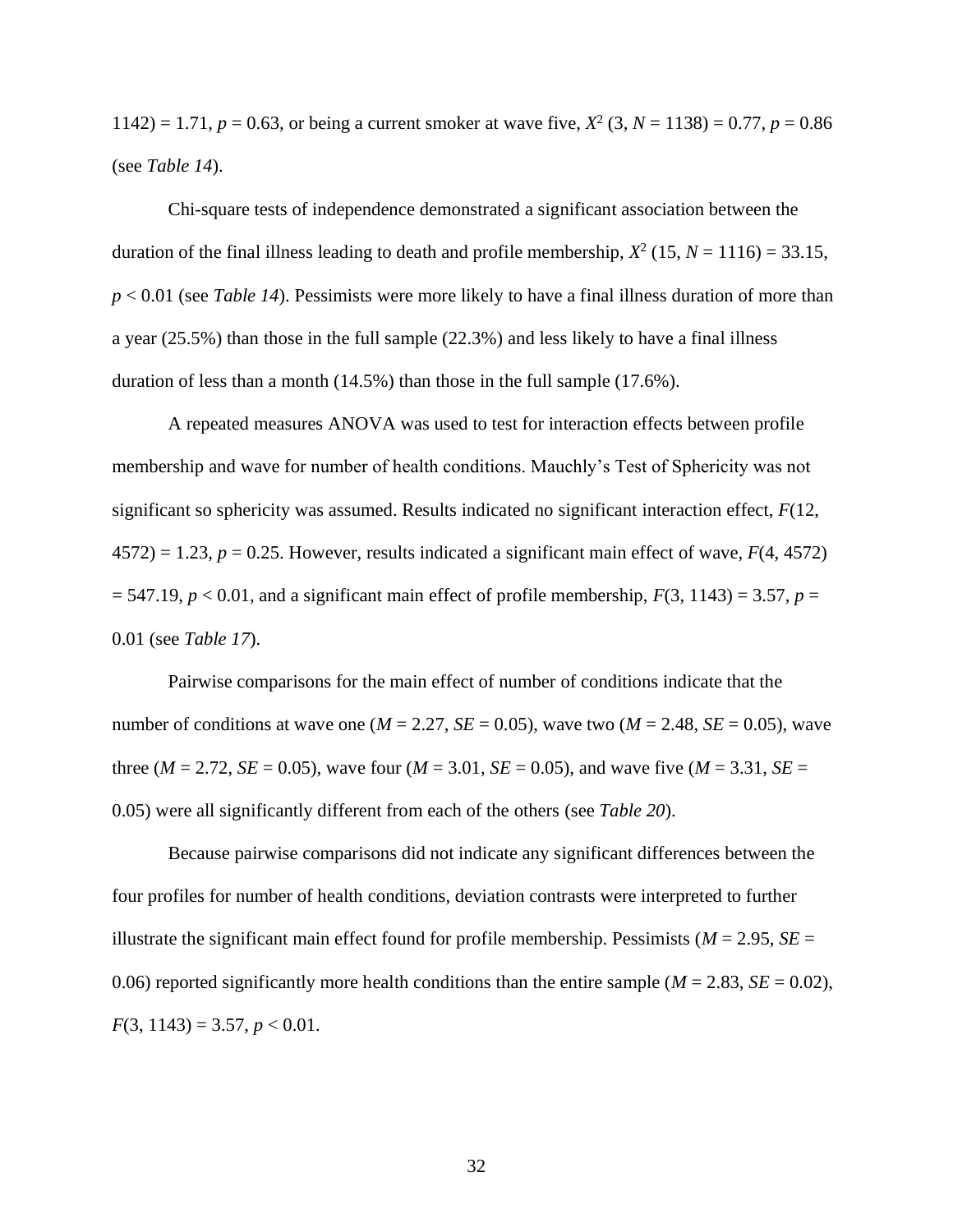This finding demonstrates that optimists and non-committals did not become more optimistic in their SSPs near the end of life as a reaction to improved health. In other words, their perceptions of an increased chance of greater longevity do not appear to be driven by better health, as measured by numbers of conditions.

Health perception. Given the likelihood that perceptions of wellness or illness may influence both health care use and longevity expectations, differences in perceived health between profiles were explored. A repeated measures ANOVA was used to test for interaction effects between profile membership and wave for self-report of health. Responses ranged from one to five, with greater values indicating better health and lesser values indicating worse health. Mauchly's Test of Sphericity was not significant so sphericity was assumed. Results indicated a significant main effect of wave,  $F(4, 4648) = 81.88$ ,  $p < 0.01$ ; a significant main effect of profile membership,  $F(3, 1137) = 27.04$ ,  $p < 0.01$ ; and a significant interaction between wave and profile membership, *F*(12, 4548) = 2.23, *p* < 0.01 (see *Table 17*).

Pairwise comparisons for the main effect of wave indicated that the participants generally perceived their health as becoming worse from wave one to wave five. Ratings at wave one (*M* = 3.17, *SE* = 0.04), wave two (*M* = 3.04, *SE* = 0.03), wave three (*M* = 2.92, *SE* = 0.04), wave four  $(M = 2.81, SE = 0.04)$ , and wave five  $(M = 2.60, SE = 0.04)$  were all significantly different from each of the others (see *Table 21*).

Pairwise comparisons for the main effect of profile membership indicated that pessimists self-reported worse health ( $M = 2.60$ ,  $SE = 0.03$ ) than non-committals ( $M = 3.00$ ,  $SE = 0.05$ ), realists (*M* = 2.92, *SE* = 0.07), and optimists (*M* = 3.11, *SE* = 0.06; see *Table 19*).

A series of one-way ANOVAs was used to interpret interaction effects between wave and profile membership for self-report of health. There were significant main effects of profile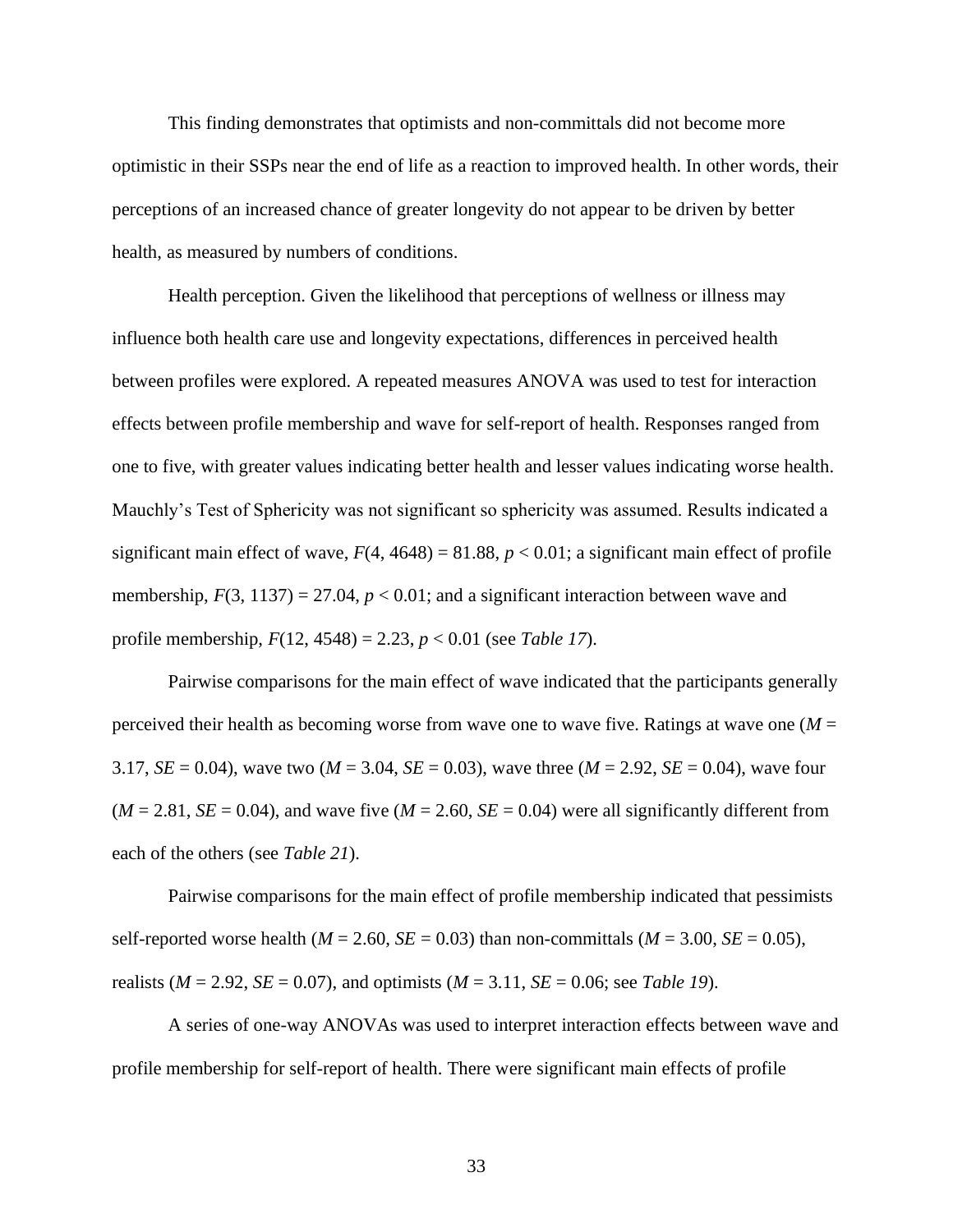membership for self-report of health at waves one,  $F(3, 1143) = 13.37$ ,  $p < 0.01$ ; two,  $F(3, 1142)$  $= 16.30, p < 0.01$ ; three,  $F(3, 1140) = 16.69, p < 0.01$ ; four,  $F(3, 1143) = 13.71, p < 0.01$ ; and five,  $F(3, 1141) = 31.14$ ,  $p < 0.01$  (see *Table 15*). Levene's test indicated equal variance in selfreport of health at waves one,  $(F = 1.34, p = 0.24)$ ; two,  $(F = 0.93, p = 0.43)$ ; three,  $(F = 1.32, p$  $= 0.27$ ; and four, ( $F = 1.06$ ,  $p = 0.37$ ), so results from these waves using the Bonferroni procedure were interpreted to control for overall error rate. Levene's test indicated unequal variance in self-report of health at wave five  $(F = 2.78, p = 0.04)$ , so wave five results using the Dunnett C procedure were interpreted, given the large sample sizes of the profiles.

In wave one, pessimist self-ratings of health  $(M = 2.92, SD = 1.01)$  were significantly lower than those of non-committals ( $M = 3.25$ ,  $SD = 1.00$ ) and optimists ( $M = 3.4$ ,  $SD = 1.01$ ; see *Table 23*). In wave two, pessimist self-ratings of health (*M* = 2.74, *SD* = 0.97) were significantly lower than those of non-committals ( $M = 3.15$ ,  $SD = 1.02$ ), realists ( $M = 3.08$ ,  $SD =$ 0.99), and optimists  $(M = 3.20, SD = 1.02$ ; see *Table 24*). In wave three, pessimist self-ratings of health ( $M = 2.62$ ,  $SD = 1.01$ ) were significantly lower than those of non-committals ( $M = 2.99$ , *SD* = 1.05), realists (*M* = 2.94, *SD* = 0.97), and optimists (*M* = 3.13, *SD* = 1.04; see *Table 25*). In wave four, pessimist self-ratings of health ( $M = 2.53$ ,  $SD = 1.00$ ) were significantly lower than those of non-committals ( $M = 2.86$ ,  $SD = 1.09$ ), realists ( $M = 2.85$ ,  $SD = 1.03$ ), and optimists ( $M$  $= 3.01$ ,  $SD = 1.04$ ; see *Table 26*). In wave five, pessimist self-ratings of health ( $M = 2.18$ ,  $SD = 1.04$ ) 1.01) were significantly lower than those of non-committals ( $M = 2.72$ ,  $SD = 1.12$ ), realists ( $M =$ 2.57, *SD* = 1.07), and optimists (*M* = 2.93, *SD* = 1.09; see *Table 27*).

A repeated measures ANOVA was used to test for interaction effects between profile membership and wave for self-report of health change since the last wave/over the past two years, taken across five waves. Responses ranged from one to five, with greater values indicating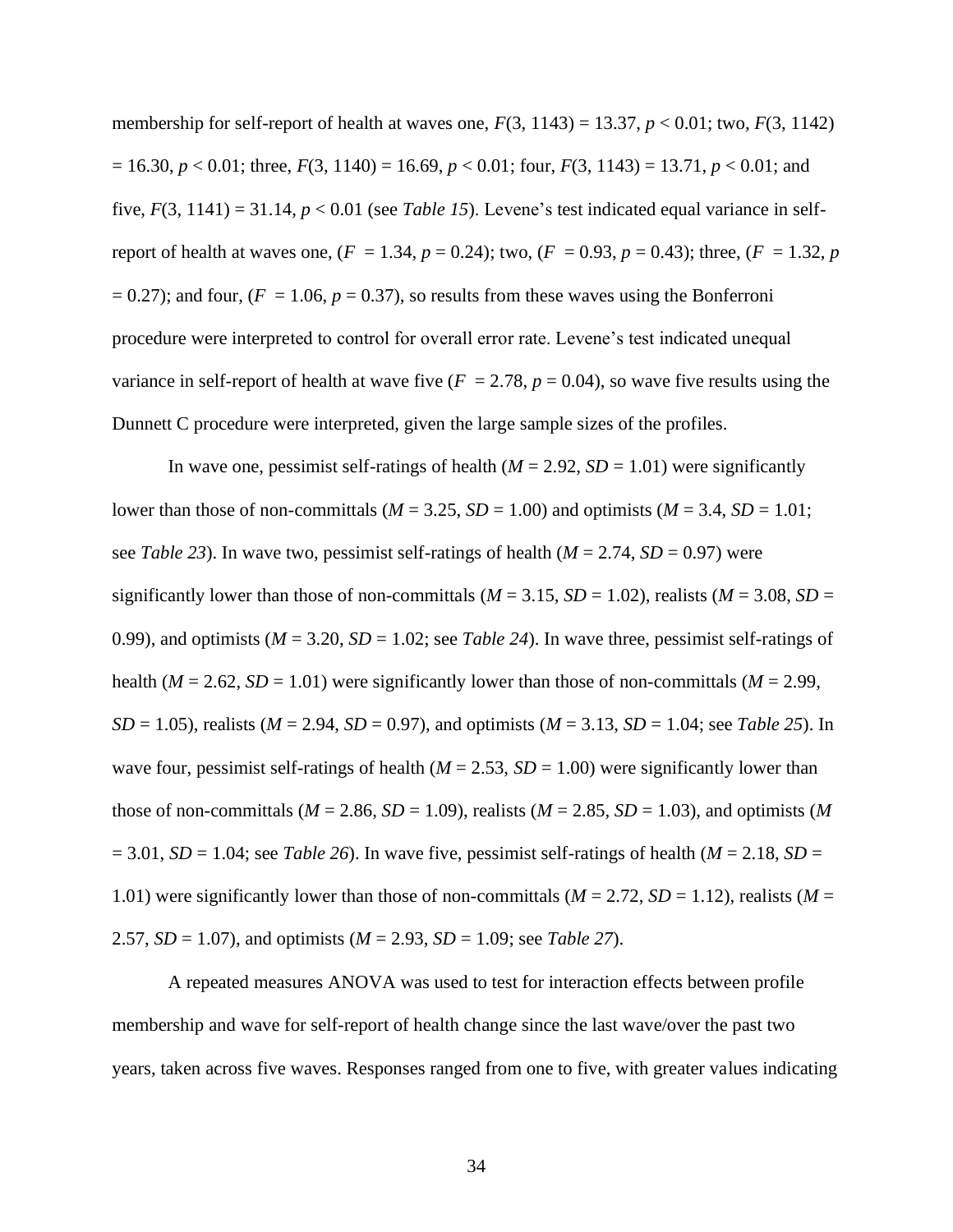improved health and lesser values indicating worsened health. Mauchly's Test of Sphericity was significant,  $X^2(9) = 32.67$ ,  $p < 0.01$ , so sphericity was not assumed; the Greenhouse-Geisser correction was interpreted for tests of within-subjects effects. Results yielded significant main effects for wave,  $F(3.94, 4469.26) = 20.83$ ,  $p < 0.01$ , and profile membership,  $F(3, 1134) =$ 14.00, *p* < 0.01, as well as a significant interaction effect, *F*(11.82, 4469.26) = 0.70, *p* = 0.01 (see *Table 17*).

Pairwise comparisons for the main effect of wave showed that self-report of health change was significantly lower at wave five ( $M = 2.62$ ,  $SE = 0.21$ ) than at waves four ( $M = 2.74$ , *SE* = 0.02), three (*M* = 2.78, *SE* = 0.02), two (*M* = 2.79, *SE* = 0.02), and one (*M* = 2.85, *SE* = 0.02). Self-report of health change at waves four ( $M = 2.74$ ,  $SE = 0.02$ ) and three ( $M = 2.78$ ,  $SE = 0.02$ ) 0.02) was significantly worse than self-report of health change at wave one ( $M = 2.85$ ,  $SE = 0.02$ ; see *Table 28*).

Deviation contrasts were interpreted to further illustrate the significant main effect found for profile membership because pairwise comparisons did not indicate any significant differences between the four profiles for self-report of health change. Pessimists ( $M = 2.63$ ,  $SE = 0.02$ ) reported significantly lower change in health than the entire sample reported ( $M = 2.72$ ,  $SE =$ 0.01),  $F(3, 1134) = 14.00, p < 0.01$ .

A series of one-way ANOVAs was used to interpret interaction effects between profile membership and wave for self-report of health change. There were significant main effects of profile membership for self-report of health change at waves one,  $F(3, 1140) = 2.83$ ,  $p = 0.04$ ; three,  $F(3, 1146) = 12.10, p < 0.01$ ; four,  $F(3, 1142) = 5.37, p < 0.01$ ; and five,  $F(3, 1144) =$ 11.87, *p* < 0.01. There was not a significant main effect of profile membership for self-report of health change at wave two,  $F(3, 1145) = 0.84$ ,  $p = 0.47$  (see *Table 15*). Levene's test indicated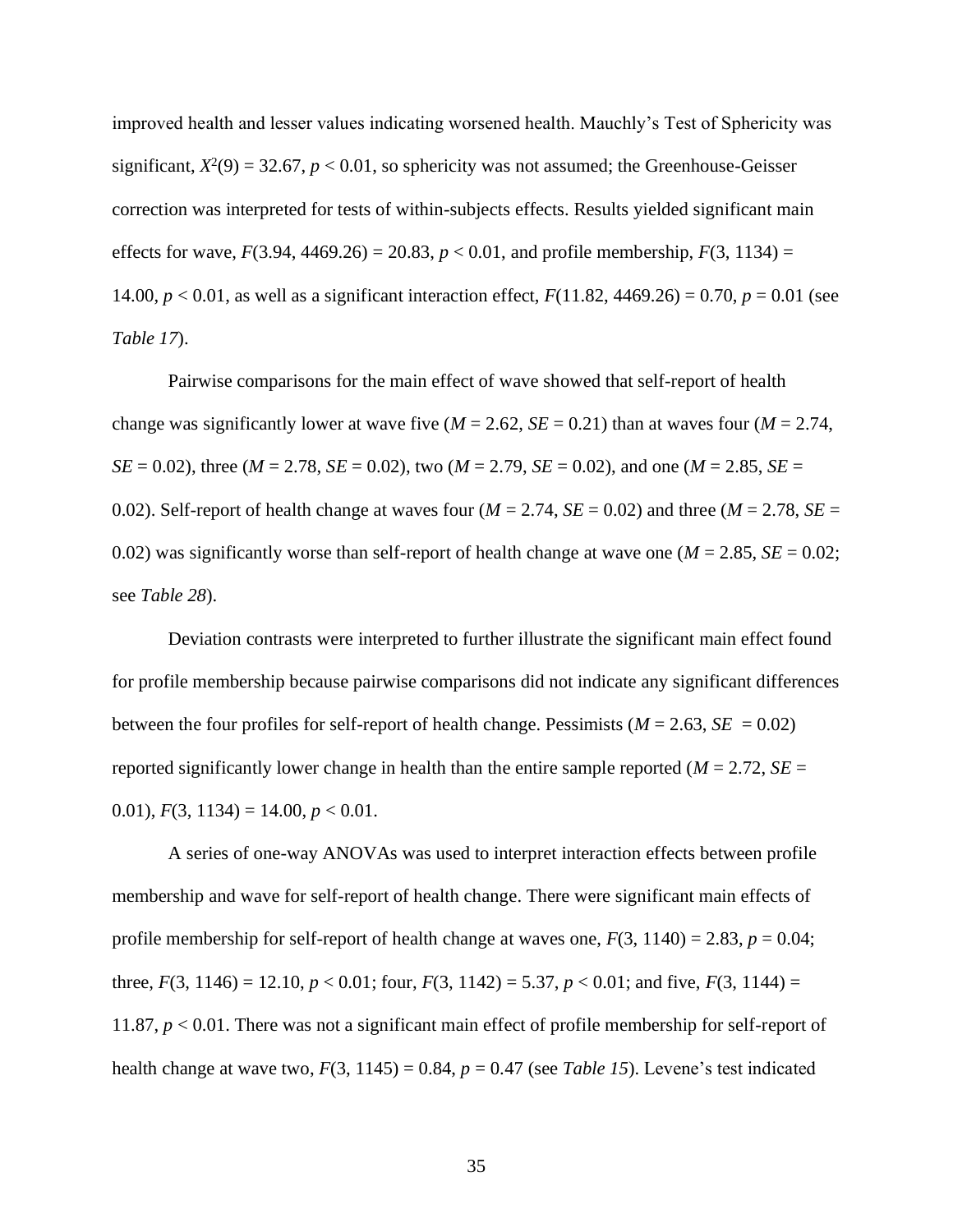unequal variance in self-report of health change at waves one  $(F = 26.95, p < 0.01)$ , three  $(F = 16.95, p < 0.01)$ 8.45,  $p < 0.01$ ), and four ( $F = 7.97$ ,  $p < 0.01$ ), so results using the Dunnett C procedure were interpreted for these waves, given the large sample sizes of the profiles. Levene's test indicated equal variance in self-report of health change at wave five  $(F = 1.59, p = 0.19)$ , so results from this wave using the Bonferroni procedure were interpreted to control for overall error rate.

In wave one, pessimist ratings of health change ( $M = 2.78$ ,  $SD = 0.68$ ) were significantly lower than those of non-committals  $(M = 2.92, SD = 0.60$ ; see *Table 29*). In wave three, pessimist ratings of health change ( $M = 2.62$ ,  $SD = 0.59$ ) were significantly lower than those of non-committals ( $M = 2.82$ ,  $SD = 0.60$ ), realists ( $M = 2.78$ ,  $SD = 0.64$ ), and optimists ( $M = 2.88$ ,  $SD = 0.58$ ; see *Table 30*). In wave four, pessimist ratings of health change ( $M = 2.63$ ,  $SD = 0.62$ ) were significantly lower than those of optimists ( $M = 2.81$ ,  $SD = 0.62$ ; see *Table 31*). In wave five, optimist ratings of health change ( $M = 2.80$ ,  $SD = 0.63$ ) were significantly greater than those of non-committals ( $M = 2.60$ ,  $SD = 0.61$ ), realists ( $M = 2.59$ ,  $SD = 0.59$ ), and pessimists ( $M$ = 2.49, *SD* = 0.59; see *Table 32*).

Overall, participants appeared to perceive their health as worse and as increasingly worse as they aged and grew closer to death. Of note, pessimists—the group with the lowest SSPs reported both lower levels of perceived health and worsened health to a greater degree than many other profiles.

# Post-Hoc Tests of the Main Hypothesis

Health care behaviors. A primary construct of interest for this project, a series of analyses were used to explore various activities related to health and health care A one-way ANCOVA was conducted to determine the relation of profile membership to wave for the number of doctor visits after controlling for number of health conditions at each wave. For all waves, profile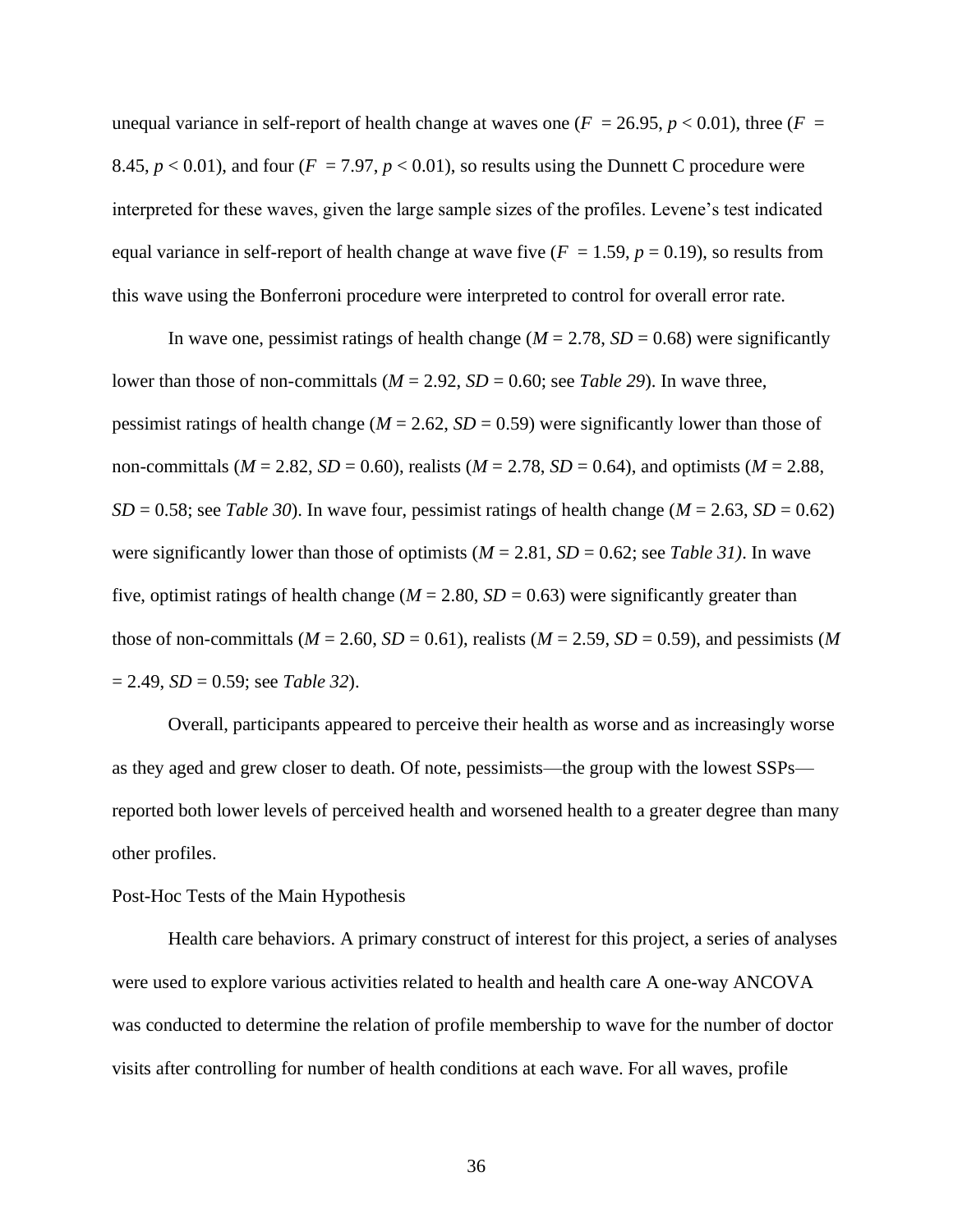membership was not significantly related to number of doctor visits after controlling for number of health conditions. Chi square tests of independence demonstrated no significant associations between profile membership and having had a flu shot, having had a cholesterol check, and having engaged in gender-related preventive care (i.e., prostate exam, pap smear, mammogram) or not at each wave.

Chi square tests of independence demonstrated that there were no significant associations between profile membership and having had at least one hospital stay for waves one  $X^2$  (3,  $N =$  $1146$ ) = 5.07,  $p = 0.17$ ; two,  $X^2$  (3,  $N = 1143$ ) = 5.34,  $p = 0.15$ ; four,  $X^2$  (3,  $N = 1137$ ) = 7.29,  $p =$ 0.06; and five  $X^2$  (3,  $N = 1135$ ) = 9.17,  $p = 0.30$ . Chi square tests of independence yielded a significant association between profile membership and having had at least one hospital stay at wave three,  $X^2$  (3,  $N = 1142$ ) = 12.17,  $p < 0.01$  (see *Table 14*). Pessimists were more likely to have had at least one hospital visit (44.6%) than those in the full sample (40.4%). Optimists were more likely to have had no hospital visits (69.2%) than those in the full sample (59.6%). These results seem to indicate that participants in the different profiles do not go to the doctor at different rates after accounting for number of health conditions.

**Death attitudes**. Another construct of interest for this project is death acceptance. I tested for differences between the profiles on the available indicators of death acceptance and death avoidance. Chi-square tests of independence demonstrated that there were not significant associations between the profiles membership and widow status,  $X^2$  (3,  $N = 1147$ ) = 7.01,  $p =$ 0.07; having written end-of-life instructions,  $X^2$  (3,  $N = 1122$ ) = 6.75,  $p = 0.08$ ; having an end-oflife legal care arrangement,  $X^2$  (3,  $N = 1108$ ) = 4.14,  $p = 0.25$ ; or having ever discussed end-oflife care  $X^2$  (3,  $N = 1131$ ) = 6.78,  $p = 0.08$  (see *Table 14*). ANOVA demonstrated no significant differences between profiles for mother age at death or current age if still alive in wave 5, *F*(3,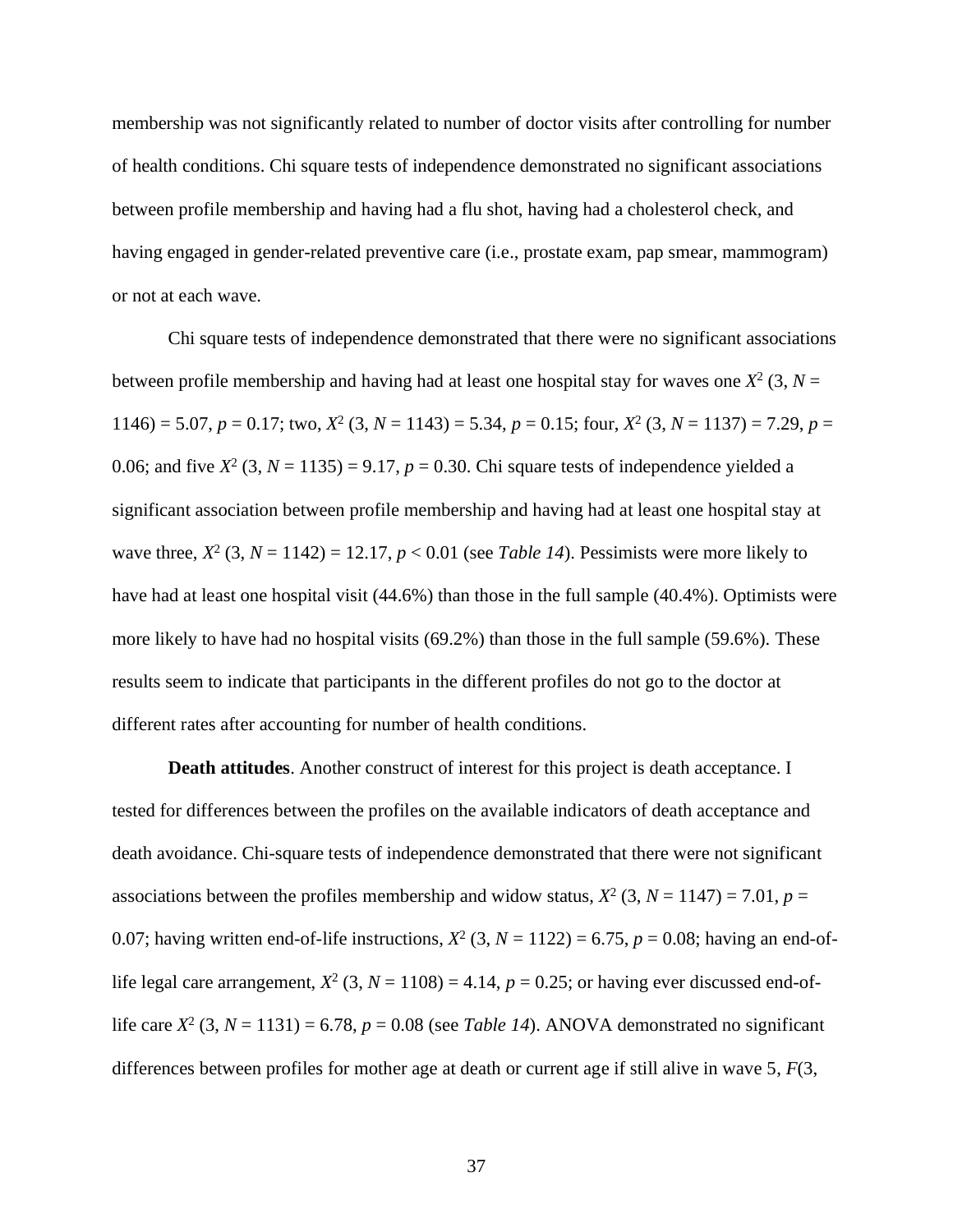1123) = 0.39,  $p = 0.76$ ; and father age at death or current age if still alive in wave 5,  $F(3, 1118) =$ 0.36, *p* = 0.78 (see *Table 15*).

Chi-square tests of independence yielded a significant association between living will status and profile membership,  $X^2$  (3,  $N = 1127$ ) = 8.17,  $p = 0.04$  (see *Table 14*). Optimists were less likely to have a will (62.4%) than those in the full sample (71.3%), perhaps reflecting their expectations to live much longer than is realistic or probable.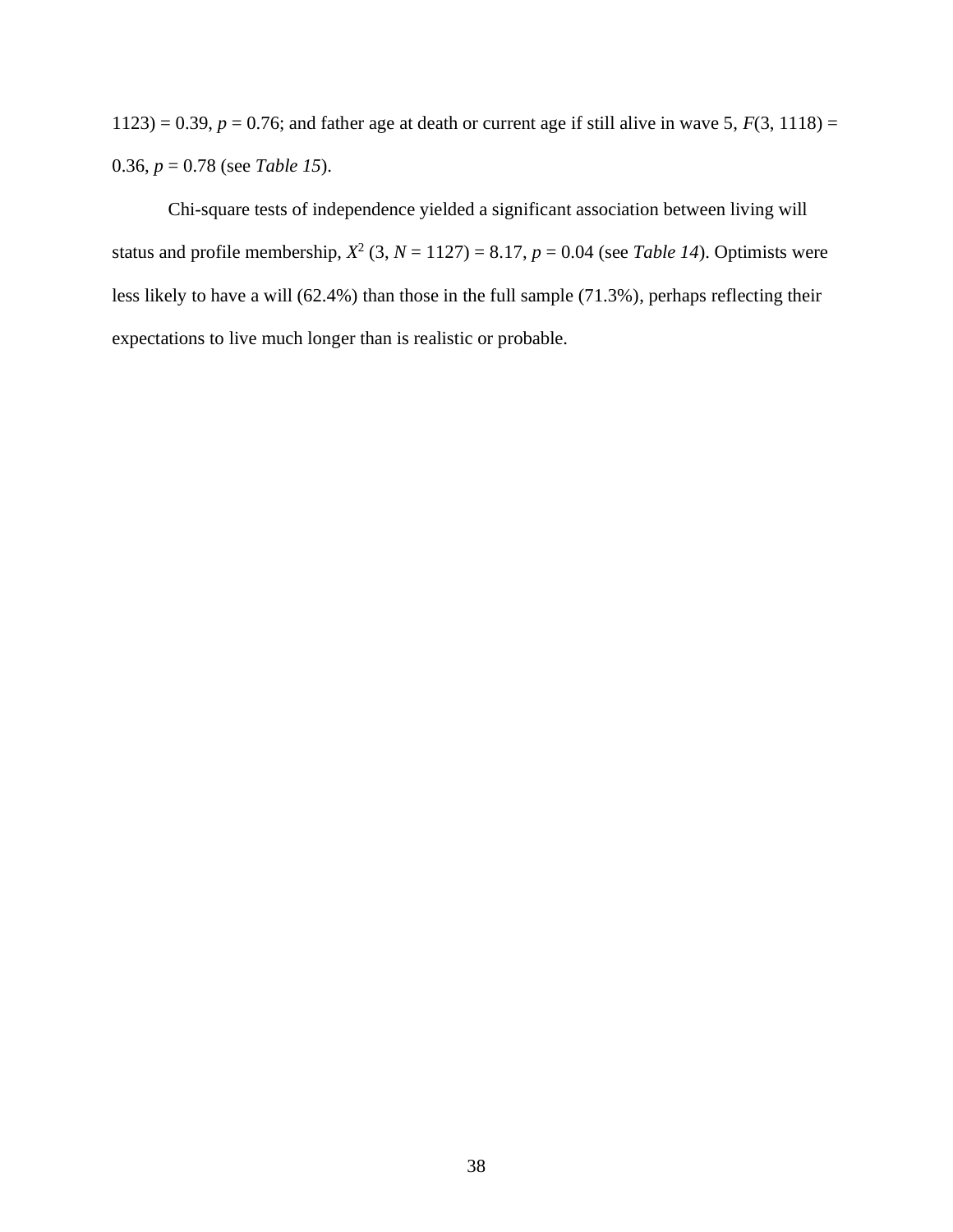## **DISCUSSION**

We often get the message that Americans tend to be death-avoidant and use excessive health care in an effort to prolong life. In a country with an advanced, albeit flawed, health care system, numerous treatment options can be available to patients regardless of the amount of value provided when considering the costs of recovery and amount of time remaining to enjoy the benefits. Some research has found that Americans spend excessively on health care in the final years of life (Riley & Lubitz, 2010), while others have demonstrated that this excessive spending can be explained by age-related costs such as caregiving and hospice (De Nardi, French, Jones, & McCauley, 2016). Having frank conversations with physicians about preferences for end-of-life care can reduce the frequency of intensive interventions and thereby reduce costs (Zhang et al., 2009). However, those who experience anxiety about death may avoid these conversations altogether, and research has demonstrated that chronically ill older adults with less fear of death were more likely to have discussed end-of-life care with a physician than those with greater fear of death (Dobbs, Emmett, Hammarth, & Daaleman, 2012). This is troubling, as those who have conversations about the end-of-life with physicians tend to experience greater quality of life in their final days (Zhang et al., 2009).

Health status is also known to influence death anxiety. For instance, death anxiety may be greater upon initial diagnosis of a serious illness than later in its progression, and death acceptance may be greater in the terminally ill than the general population (Cella & Tross, 1987; Smith, Nehemkis, & Charter, 1983-1984). This could indicate that the initial diagnosis of an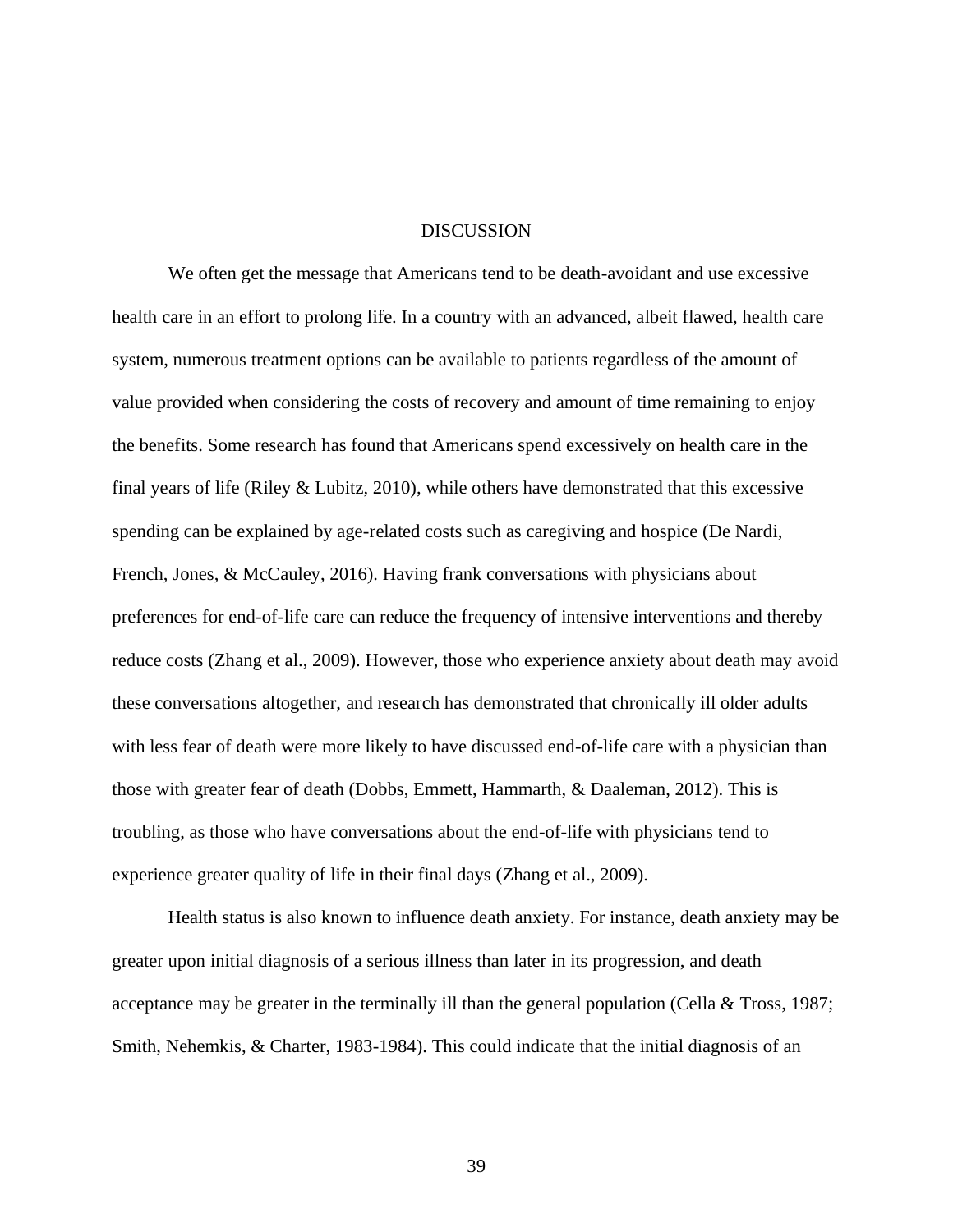illness may make thoughts of death more salient and cause increased anxiety, which decreases as individuals habituate to these thoughts and their health status.

Trajectories of death anxiety have been studied with cross-sectional descriptive research and self-report measures, and less often with longitudinal research. Some surveys show that death anxiety is the greatest in early adulthood, then decreases until stabilizing in the last few years of life (Russac, Gatliff, Reece, & Spottswood, 2007; Kalish & Reynolds, 1977; Fortner & Neimeyer, 1999; Fortner, Neimeyer, & Rybarczyk, 2000). This project sought to advance understanding of SSP trajectories, death attitudes, and health care use in the young-elderly and elderly in the years leading to death. Do those who have unrealistic expectations of longevity tend to be death-avoidant or death-anxious, and also use excessive health care possibly as an attempt at coping? Do those with more realistic expectations of longevity tend to be more deathaccepting and thereby engage in more death preparation behaviors?

I hypothesized a simple model of three profiles grouped on SSPs: optimists, who expect to live longer than their actuarial life expectations; pessimists, who expect to live shorter lives than their actuarial life expectations; and realists, whose expectations are a near match for their actuarial life expectations. This hypothesis was partially confirmed by the LPA results, the best model for which included the three predicted profiles and one additional profile.

Of the profiles identified, one had much greater mean SSPs than the other profiles across waves as well as a significant increase in mean SSP from wave four (67%) to wave five (88%) despite the proximity of death; this profile was labeled optimists. The SSPs of two profiles decreased significantly from waves four to five, indicating more realistic expectations of longevity in their final years. Of these two profiles, one had lower SSPs across all waves and a wave five SSP near zero (3%); this profile was labeled pessimists. The other profile was labeled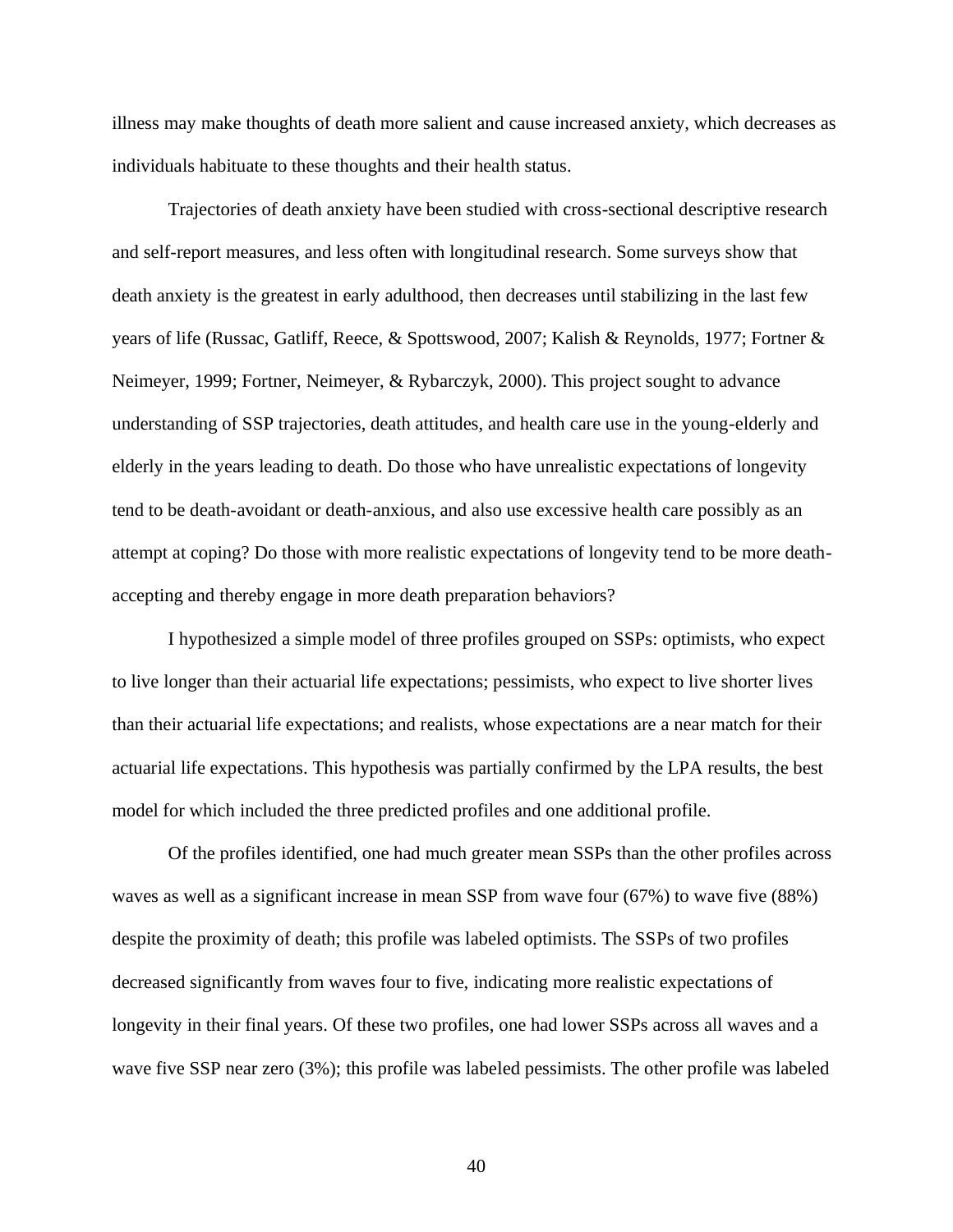realists. The final profile had SSPs ranging from about 50% to 40% over the first four waves, then a significant increase to about 50% at the last wave. This profile was labeled noncommittals, as they seemed to hover around a 50/50 chance that they would live another 10-15 years despite their approaching deaths.

I also hypothesized that the profiles would differ significantly on health care use, health perception, and death attitudes. More specifically, I hypothesized that optimists and realists would engage in more health care than pessimists; pessimists would have lower ratings of perceived health than realists and optimists; optimists would have greater ratings of perceived health than realists and pessimists; and optimists would engage in fewer death preparation behaviors, indicating less death acceptance, than pessimists and realists.

Some of the profiles identified by LPA appeared to potentially be good candidates for the purpose of this research: the optimists seemed like they could be death-anxious, or at least deathdeniers, as their SSPs indicated unrealistic longevity expectations that actually increased during the wave prior to death; the pessimists seemed like they could be death-accepters, as their SSPs were the most realistic and decreased during the wave prior to death. The initial data analysis plan of constructing measures representing the underlying concepts of health care use and death attitudes was unsuccessful, so these concepts were not able to be evaluated as latent constructs. Instead, a piecemeal approach to data analysis was used in an attempt to glean any factors differentiating profiles.

There was no evidence found that the optimists were using health care irrationally or excessively, or that they engaged in fewer death preparation behaviors (excepting their lesser incidence of having wills). There was no evidence that the pessimists engaged in less health care or in more behaviors indicative of possible death acceptance. This could have been the case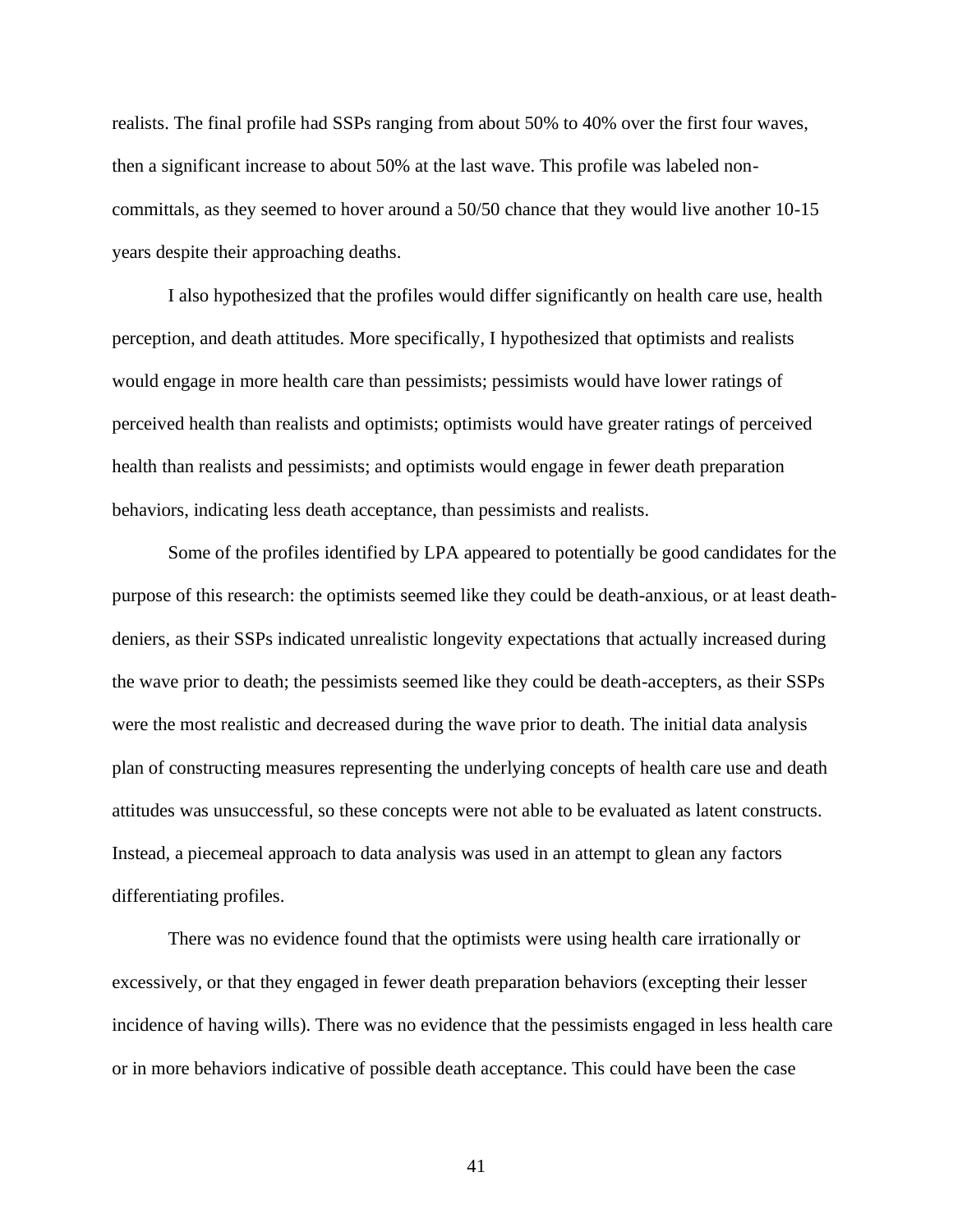because the optimists and pessimists engaged in the same amount of health care and death preparation behaviors as the other profiles. However, it could also be because the measures used were insufficient. Some hypotheses were confirmed: pessimists did seem to have worse perceptions of their health than some other profiles, and optimists had better perceptions of their health than some others. This makes sense, given the likelihood that perceiving one's health as relatively good would increase one's perception of longevity, and perceiving one's health as poor would decrease one's perception of longevity.

## Health Factors

All profiles were similar in number of new health conditions over the course of the study, number of doctor visits after controlling for health conditions, and use of preventive care. Almost the entire sample also reported having some type of health insurance, including Medicare and Medicaid, and profiles were similar in rates of poverty. These findings seem to suggest that the profiles cannot be differentiated by access to health care, and that they tend to see the doctor at similar rates given each participant's number of health conditions. This seems to contradict the hypothesis that optimists would use more health care than pessimists and realists. It does not appear that greater expectations of longevity drive excessive—or even heightened—rates of health care use as measured by doctor visits.

All profiles were also similar in rates of past and present smoking, and in BMIs. Smoking cigarettes and high BMIs are commonly known risk factors for poor health outcomes and shortened life spans. In this sample, however, these variables do not appear to differentiate those with unusually high SSPs from those with the lowest SSPs, or any other profiles. This may be attributable to the lack of salience of these factors when considering one's longevity. However, previous research using samples not exclusively consisting of the elderly has demonstrated that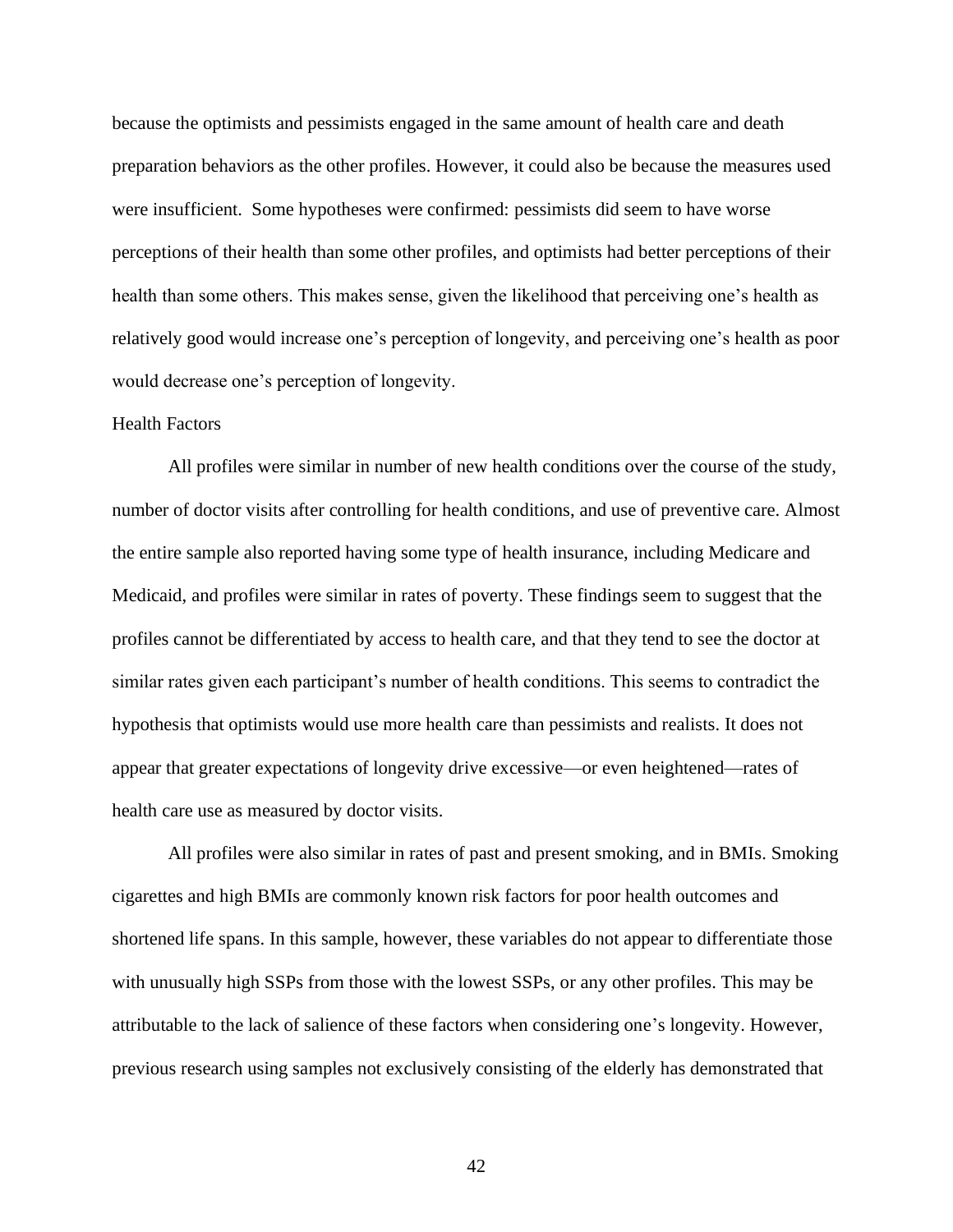both smoking and greater BMI are associated with lower longevity expectations (O'Brien, Fenn, & Diacon, 2005; Steffen, 2009; Falba & Busch, 2012). It is possible that those with greater BMIs and those who smoked were distributed among the two or three groups with the lowest SSPs, or that this older sample weighed other factors more heavily when rating their SSPs.

The realists reported that their health had worsened to a greater extent from wave four to wave five than did optimists. Given that both groups died within two years after participating in the fifth wave, it is likely that both groups experienced some degree of worsened health. Yet, there were no significant differences between the two in number of health conditions or number of doctor visits. This could indicate that optimists noticed signs of declining health to a lesser degree than realists, optimists are in denial of declining health to a greater degree than realists, optimists take signs of declining health less seriously or perceive them as less grave than realists, or that optimists misinterpret signs of declining health while realists recognize their approaching deaths and inevitably worsening health. This could also indicate none the aforementioned factors, and instead could be an artifact caused by the poor sensitivity of the measures of health conditions or health care use available in the HRS.

Results demonstrated that at wave three, pessimists were more likely to have had at least one hospital visit than those in the full sample, and less likely to have had zero hospital visits than those in the full sample. These experiences may have had delayed effects and influenced later longevity forecasts, as the SSPs of pessimists decreased significantly in their final years. On the other hand, the number of health conditions was not able to be taken into account for this analysis, and pessimists reported significantly more health conditions than the entire sample, so it is possible that the greater frequency of at least one hospital visit for pessimists can be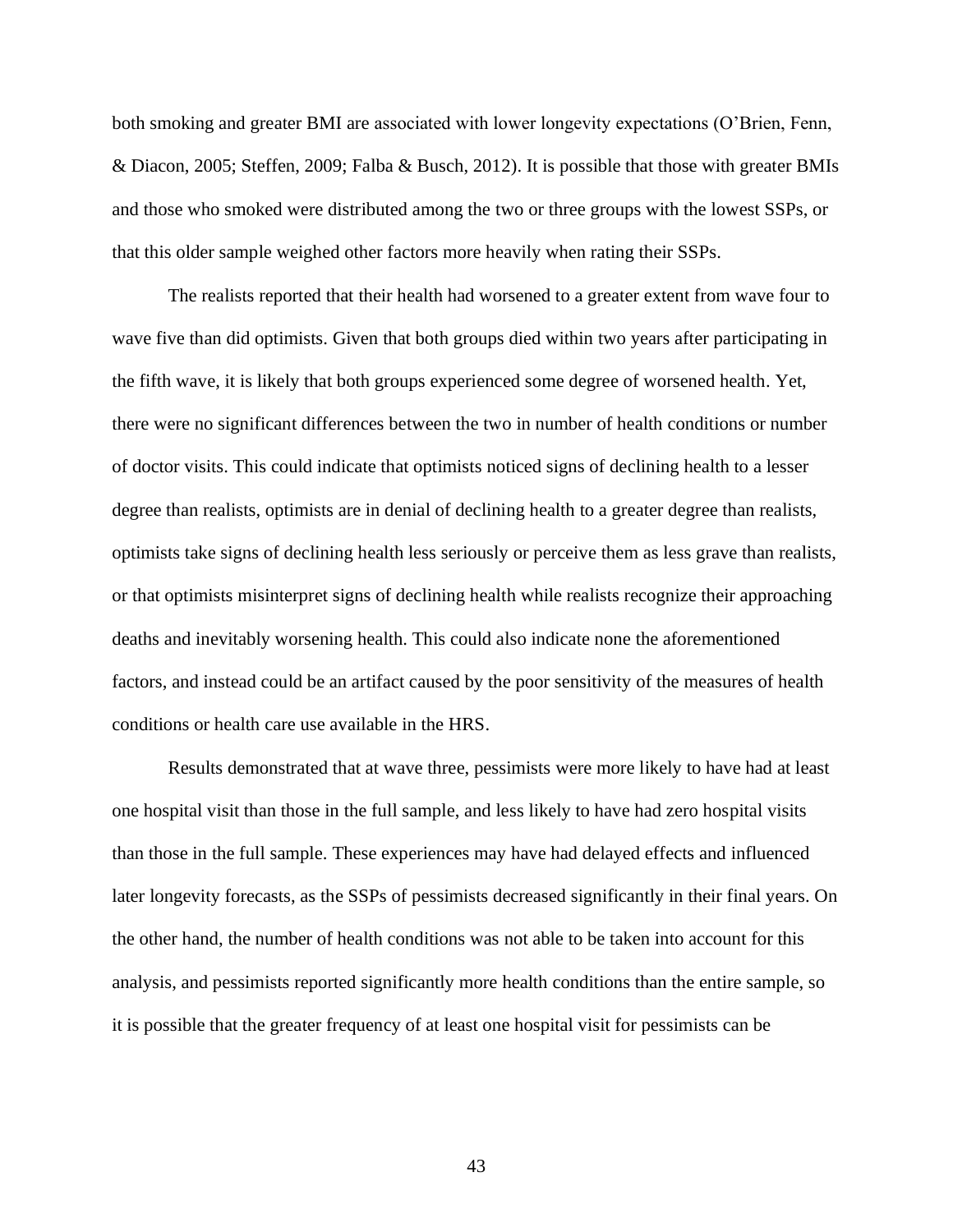explained by greater health needs rather than excessive care-seeking in response to lower expectations of survival probability.

Pessimist self-perceptions of health were worse than optimist self-perceptions of health in five waves, and worse than realist self-perceptions of health in four waves. Pessimists also had worse self-perceptions of health than did non-committals in five waves. Naturally, the reverse was also true: optimists perceived their health as better than pessimists in five waves. However, the health ratings for optimists were not significantly different from those of realists. Pessimists were also more likely to have had a final illness duration of more than a year than was the case for the full sample. This could partly be explained by their older age—the greater likelihood of illnesses at older ages and more opportunity for greater duration of illnesses—and may also contribute to lower SSP ratings.

The pessimists appear to be older, have more health conditions, perceive their health as worse, and have been sick for longer than many of the other profiles. They also perceived their health as having worsened to greater extents since the previous wave during waves four and five, which corresponds with a significant decrease in SSP from wave four to five. These findings suggest that pessimist death expectations are informed by realistic appraisals of their health statuses and recognition of their ages. Despite the apparent worsened health of this group, they do not have doctor visits at greater rates than would be expected, given their numbers of health conditions. While pessimists seem to perceive themselves as having little life remaining relative to the other profiles, they do not appear to be engaging in excessive health care use in an attempt to prolong life. The pessimists may be more death accepting than the other profiles, given their more realistic SSPs, especially in wave five, and the lack of evidence for attempting to prolong life via excessive health care use. This seeming recognition and possible acceptance of the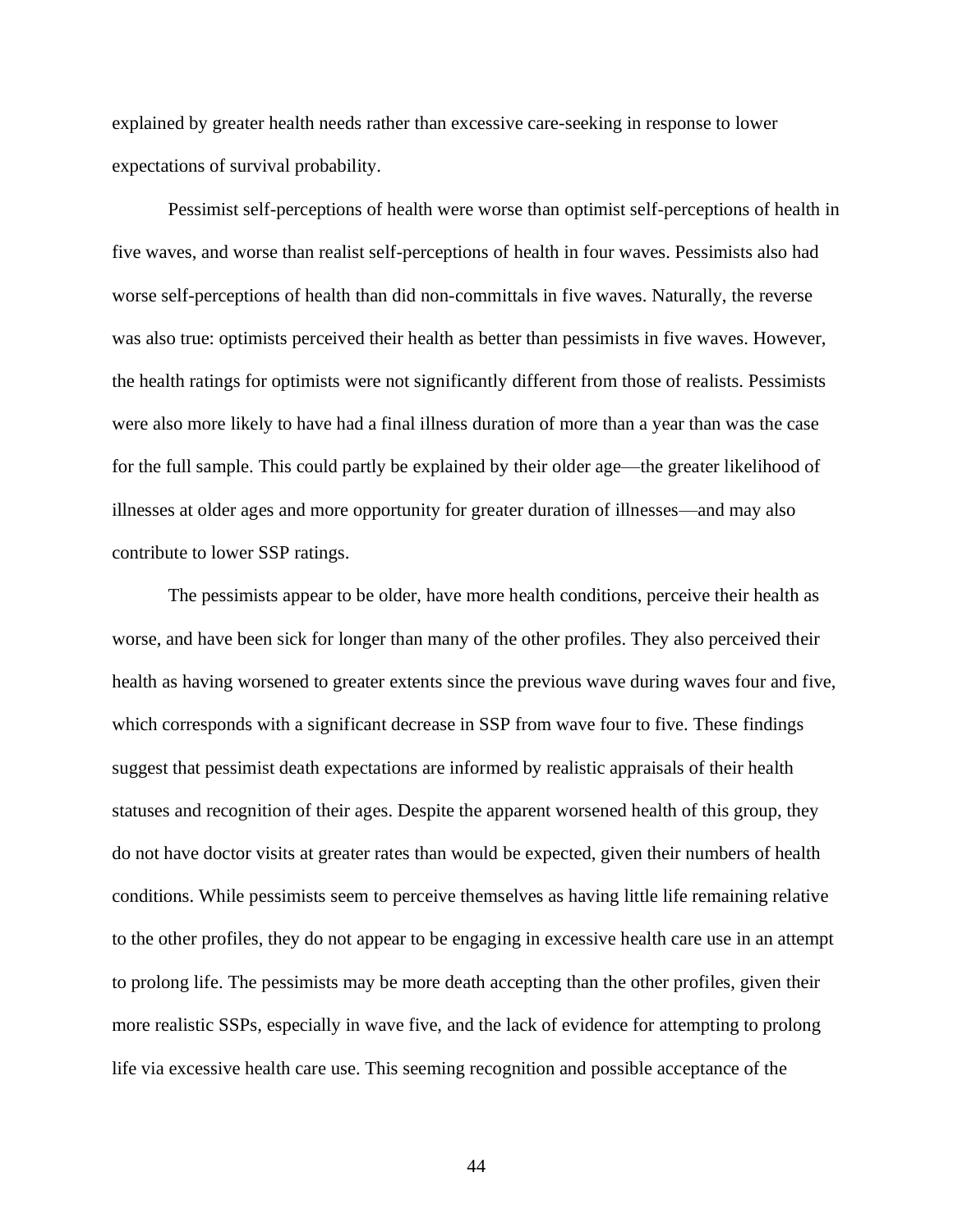nearness of their deaths does not necessarily lead to greater psychological well-being, as evidenced by their greater CESD-8 scores over the last three waves when compared to noncommittals and optimists.

# Death Attitude Proxies

All profiles were similar in age of parents at death or their current age if still alive, widow status, having written end-of-life instructions, having an end-of-life legal care arrangement, and having ever discussed end-of-life care.

Optimists were less likely to have a will than the full sample, which could indicate lower levels of death acceptance—and/or greater levels of denial—than those in the full sample. **Demographics** 

All profiles were similar in gender, poverty status, marital status, education, year of death, past and present psychological problems.

Pessimists were older at death than non-committals and realists, which may explain the lower SSP ratings of pessimists as compared to non-committals and realists. This is consistent with previous research findings that older adults tend to underestimate their actuarial survival probabilities (Elder, 2013). However, pessimists were not different in age at death from optimists, who had the greatest SSP ratings across all waves. This seems to indicate that older age does not necessarily lead to more realistic longevity expectations, although it appears to do so for a portion of the population.

Optimists were more likely to identify their race as African American and as "other" compared to their representations in the full sample, while pessimists were more likely to identify their race as Caucasian than their representation in the full sample. The finding that the group with the greatest SSP ratings across all waves, optimists, was more likely to identify their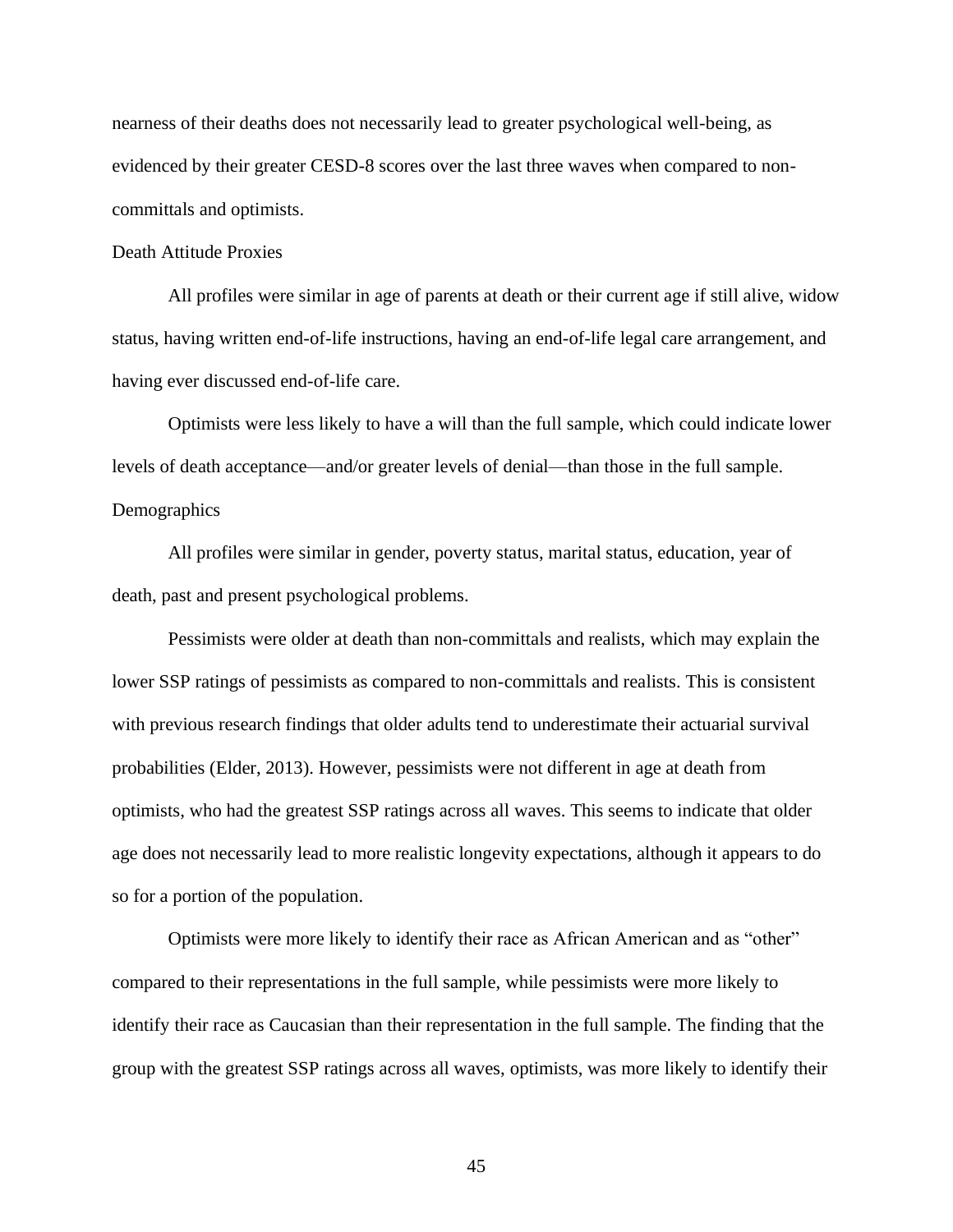race as African American than the full sample, is consistent with previous research that has demonstrated that African Americans tend to expect to live longer than Caucasians, even after controlling for factors such as age, health, socioeconomic status, and health behaviors (Bulanda & Zhang, 2009; Hurd & McGarry, 1995).

Optimists reported significantly fewer symptoms of depression as measured by the CESD-8 than did pessimists during the final three waves. This introduces a chicken-or-the-egg dilemma: are optimists less depressed because they are in denial or are blissfully ignorant of their approaching deaths, or are their unrealistic perceptions of longevity protective against depressive symptoms? On the other hand, this trend may also be explained by the finding that optimists reported significantly fewer total health conditions than pessimists. For older adults, correlates of greater death anxiety include more physical health problems, residing in a care institution as compared to not, and more symptoms of depression (Fortner & Neimeyer, 1999; Moreno, de la Fuente Solana, Rico, & Fernández, 2008).Coping with health conditions varies among individuals, but coping can become exponentially more difficult as the number of health problems increases along with related symptoms, considerations of treatments, potentially more complex medication management and side effects, and perceived burdensomeness to caregivers. Overall Trends

In addition to the differences in profiles discussed above, trends in depressive symptoms, health conditions, and perceived change in health were identified for the sample as a whole. CESD-8 scores and numbers of health conditions increased as participants grew closer to death, indicating more depressive symptoms and worsening health. Ratings of perceived health change were lower at wave five than all previous waves, indicating participants perceived their health as having worsened to a greater degree during the two years prior to wave five than during the two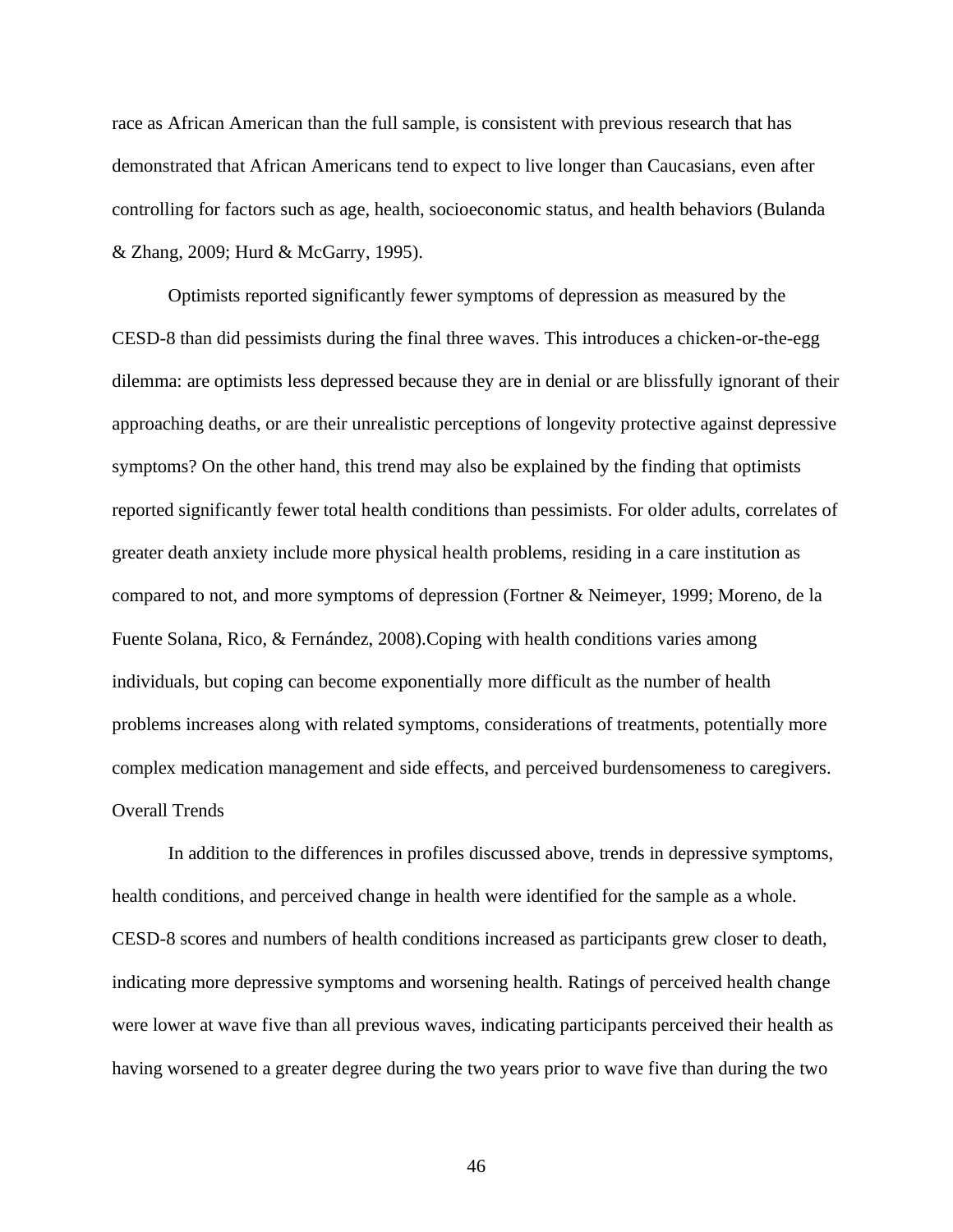years prior to each earlier wave. Similar effects have been found in other studies; Liang et al. (2010) found that older adults perceived their health as worsening at a greater rate than middleaged adults in the HRS over six waves. That participants reported more health conditions as they aged and as they grew closer to death is unsurprising, as is the greater worsening of perceived health during the wave closest to death. All deaths have a cause, and in an elderly sample, the majority of deaths are likely to be related to aging bodies and health problems.

The increase in CESD-8 scores as death approaches could be related to a multitude of factors: stress/suffering associated with increasing health conditions and perceptions that health is worsening at a greater rate; decreased independence and other limitations caused by poor health/aging bodies; the perception of oneself as burdensome caused by increased reliance on others due to age-related limitations and illness; dissatisfaction with the amount of life remaining; and/or generally poor death acceptance or some amount of death anxiety. Having had a medical illness has been associated with increased risk of psychiatric illness over the lifetime, and many participants in the study reported having multiple medical conditions (Cassem, 1995). Estimates of the prevalence of depressive disorders in older adults nearing the end of life vary widely, and much of the research has been conducted using samples of older adults with advanced diseases or in palliative care (Hotopf & Addington-Hall, 2002; Wilson et al., 2007). However, the feelings of sadness, fear, grief, loneliness, and despair are frequently experienced by those at the end of life and can be conflated with depressive disorders (Block, 2006; Widera & Block, 2012). The CESD-8 asked about factors that could be influenced by these feelings as well as by depressive disorders: feeling lonely, feeling sad, not enjoying life, and feeling that everything is an effort.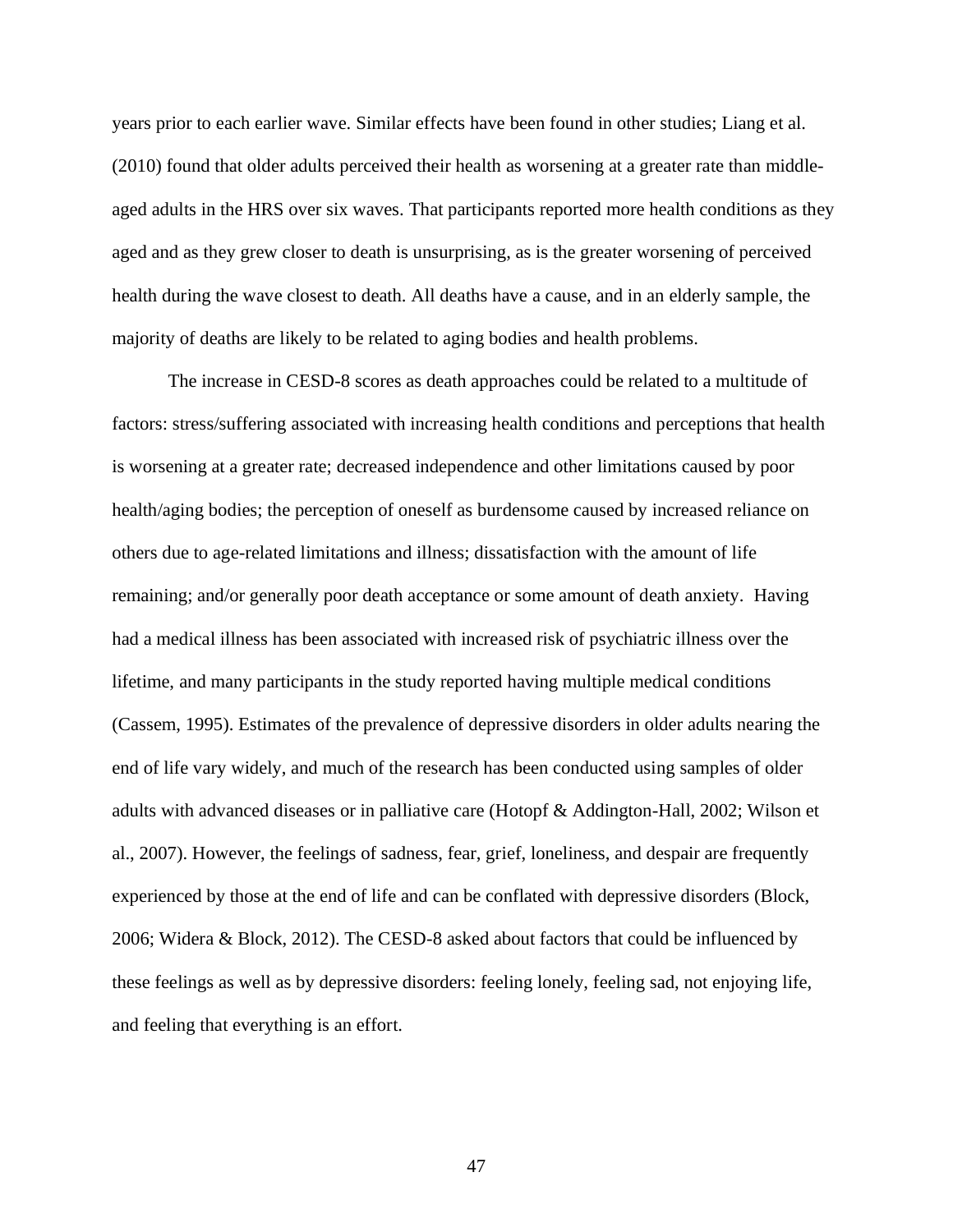Limitations

The HRS dataset is comprehensive and includes data taken biennially over nearly three decades. Dozens, if not hundreds, of individuals have contributed to the project, and their work merits commendation. Few longitudinal datasets of this depth and breadth exist, and the HRS has allowed countless contributions to the fields of psychology, gerontology, behavioral medicine, nursing, health policy, disability policy, economics, and genetics, among many others.

Working with the HRS dataset presented some complications during this project. Because changes were made to the wording of questionnaire items, questionnaire contents, and the response options over the course of the study, certain waves of data—particularly earlier waves—had to be excluded in order to provide consistency within the subset of data extracted for this project. For instance, participants were asked the percent chance they would live to be 10-15 years older than their current age from waves in 2000 onward. Prior to 2000, participants were simply asked the percent chance they would live to be age 75 and 85.

The initial data analysis plan did not proceed as expected. Creating statistically acceptable latent constructs measuring health care use and death attitudes seemed like a reasonable approach to data analysis, given the number of HRS items that appeared to tap into these two concepts. However, the statistical analyses revealed that this was not feasible. Why this occurred is difficult to determine. Perhaps the motivations underlying taking prescription drugs, visiting the doctor, and having outpatient surgery, for example, are qualitatively different and not driven by an individual's drive to engage in health care. The Behavioral Model of health care use had generally had poor accuracy when predicting health service use. This has been attributed to underdeveloped measurement methods for health service use (e.g., measuring formal vs. informal services), the limitations of frequently used cross-sectional data, and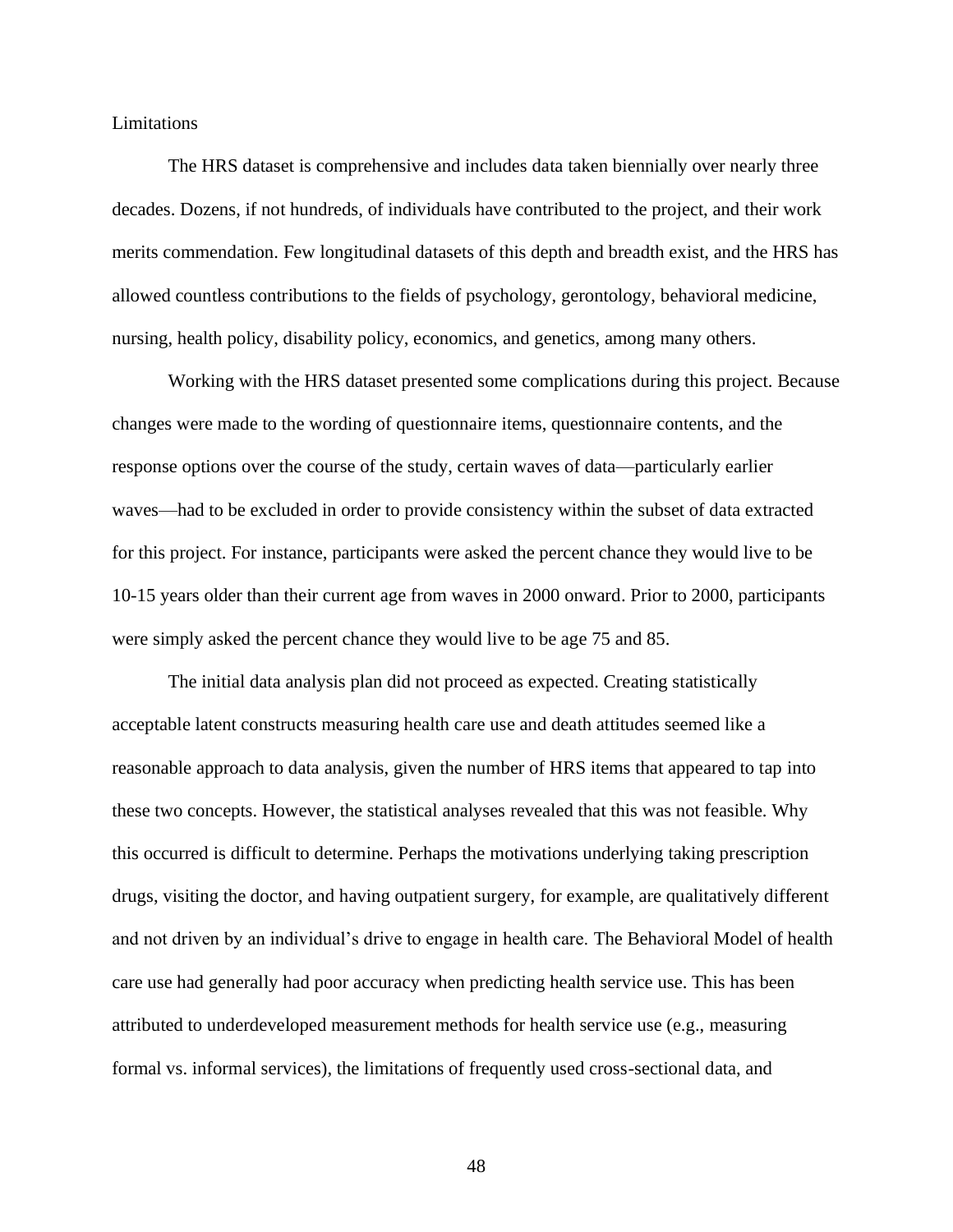difficulties inherent to complex models (Wolinsky  $\&$  Johnson, 1991). The difficulties operationalizing factors underlying health care use in this project may parallel the difficulties of the Behavioral Model in identifying predictors of health service use. There are so many potential factors to consider that vary substantially by individuals and situations that expecting to create one model accounting for all scenarios may not be realistic.

Perhaps the reasons people create a will, provide written end-of-life instructions, and create a durable power of attorney, for example, are qualitatively different and not largely influenced by death attitudes.

Many topics of interest for this project related to death preparations (e.g., whether participants had ever discussed preferences for end-of-life care) were only addressed during the exit interview, which was conducted after the death of the participant with their designated secondary respondent. Participants identified their preferred respondent, many of whom were spouses, siblings, and children. Depending on the closeness of the participant with their respondent and the contexts of their time spent together, the respondent may or may not have been aware of the participant's engagement in these behaviors. While these variables were assessed in this project and limited conclusions drawn, it is possible that items related to these topics are not wholly representative of participant behaviors.

While I am disappointed the HRS data I compiled did not allow for the investigation of my hypotheses as planned, further exploration of my research questions could yield valuable information. With less than two years of life remaining, the optimists believed there was an 88% chance they would live another 10-15 more years, and the non-committals believed on average that there was a 49% chance they would live another 10-15 years. Additionally, both of these profiles had a significant increase in the percent chance they believed they would live another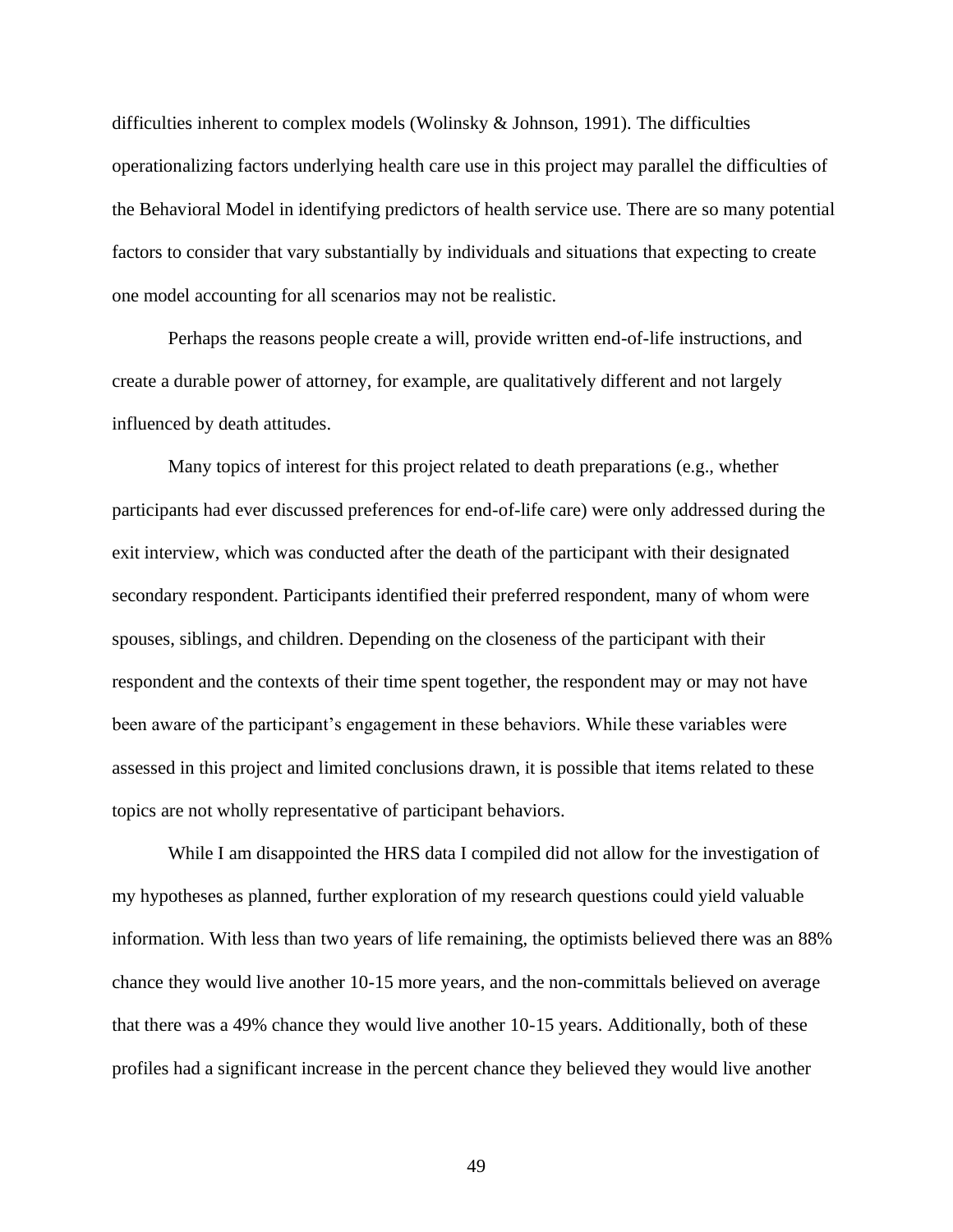10-15 years from wave four (within four years of their deaths) to wave five (within two years of their deaths). Are these findings reflective of poor consideration given to the question, not remembering the response given in the previous wave, or do some people genuinely believe they have a greater chance of living 10-15 more years right before their death? If this is the case, what differentiates that group from those whose SSPs become significantly more realistic within two years prior to their deaths? What is it that drives longevity expectations, and are there relations between death attitudes and health care use at the end of life? It is difficult to imagine that this mistaken belief has no important consequences for people in the few remaining years, and months, of life.

There is still much to learn about the interactions between death estimates, death acceptance, and health care use. This study sought to describe profiles of SSP trajectories in the decade leading to death, and found that some consistently and greatly overestimate their survival; some seem to not have strong opinions and guess near the median value without change despite their approaching deaths; some are more realistic and report lower SSPs as death approaches; and some have generally low ratings across time that drop to a realistic near-zero in their final year or two. It seems clear that, simply put, some seem to understand that they are going to die, and others do not. Future research may examine more closely how death attitudes and health care use interact with longevity expectations.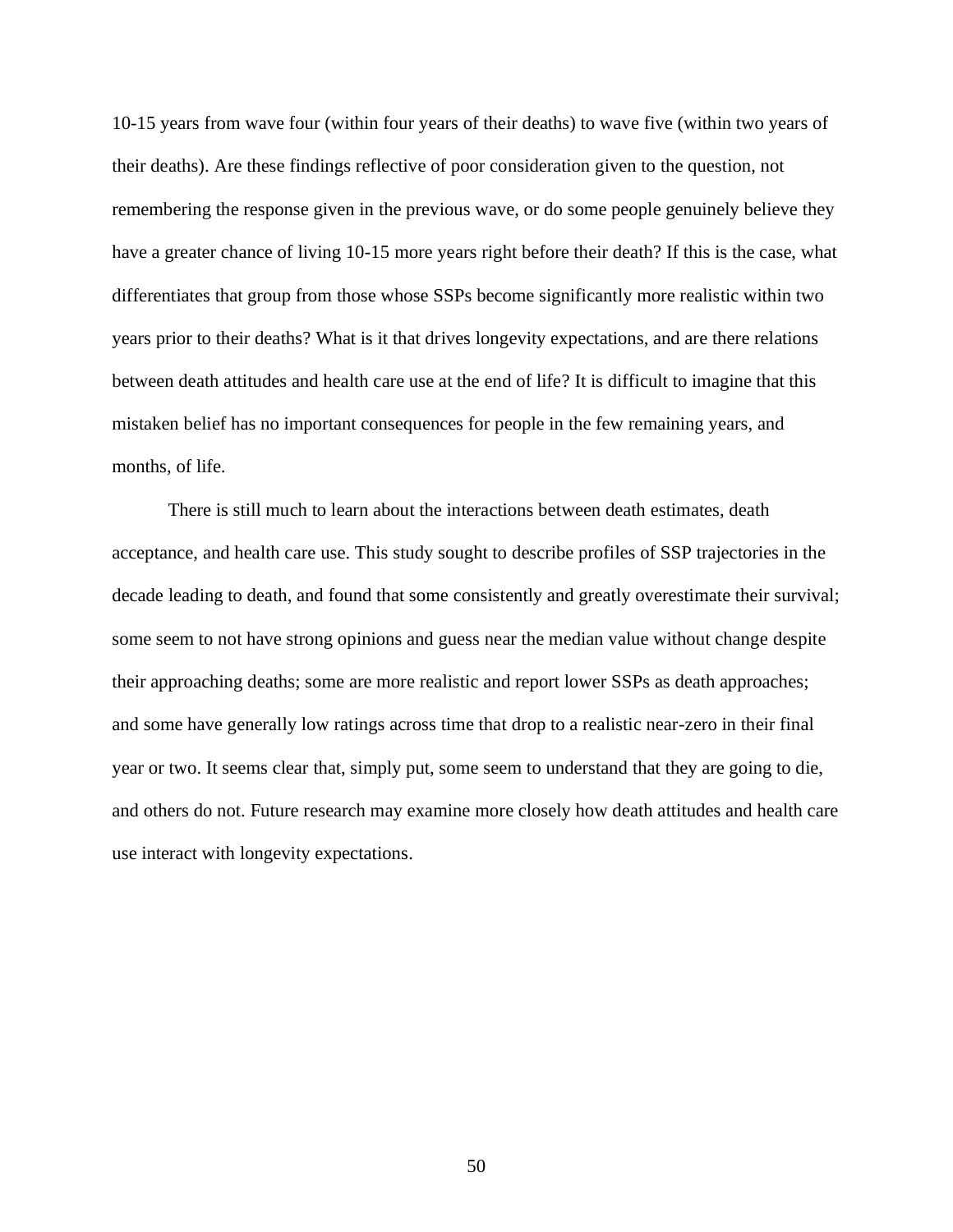## References

- Alemayehu, B. & Warner, K. E. (2004). The lifetime distribution of health care costs. *HSR: Health Services Research, 39*(3), 627-642.
- Andersen, R. (1995). Revisiting the behavioral model and access to medical care: Does it matter? *Journal of Health and Social Behavior, 36*, 1-10.
- Andersen, R., & Newman, J. (1973). Societal and Individual Determinants of Medical Care Utilization in the United States. *The Milbank Memorial Fund Quarterly. Health and Society, 51*(1), 95-124.
- Babitsch, B., Gohl, D., & von Lengerke, T. (2012). Re-visiting Andersen's Behavioral Model of Health Services Use: A systematic review of studies from 1998-2011. *GMS Psycho-Social-Medicine, 9,* 1-15.
- Biró, A. (2016). Differences between subjective and predicted survival probabilities and their relation to preventive care use. *BE Journal of Economic Analysis and Policy, 16*(2), 807- 835.
- Block, S. D. (2006). Psychological issues in end-of-life care. *Journal of Palliative Medicine, 9*(3), 751-772.
- Brandt, J., Spencer, M., & Folstein, M. (1988). The telephone interview for cognitive status. *Neuropsychiatry, Neuropsychology, and Behavioral Neurology, 1(2),* 111–117.
- Bugliari, D., Campbell, N., Chan, C., Hayden, O., Hayes, J., Hurd, M., Main, R., Mallett, J., McCullough, C., Meijer, E., Moldoff, M., Pantoja, P., Rohwedder, S, & St. Clair, P. (2018). RAND HRS Longitudinal File 2014 (V2) Documentation. Labor & Population Program: RAND Center for the Study of Aging.
- Bulanda, J. R., & Zhang, Z. (2009). Racial-ethnic differences in subjective survival expectations for the retirement years. *Research on Aging, 31*(6), 688-709.
- Cassem, E. H. (1995). Depressive disorders in the mentally ill: An overview. *Psychosomatics, 36*(2), S2-S10.
- Cella, D.F. & Tross, S. (1987). Death anxiety in cancer survival: A preliminary cross-validation study. *Journal of Personality Assessment, 3*, 451-461.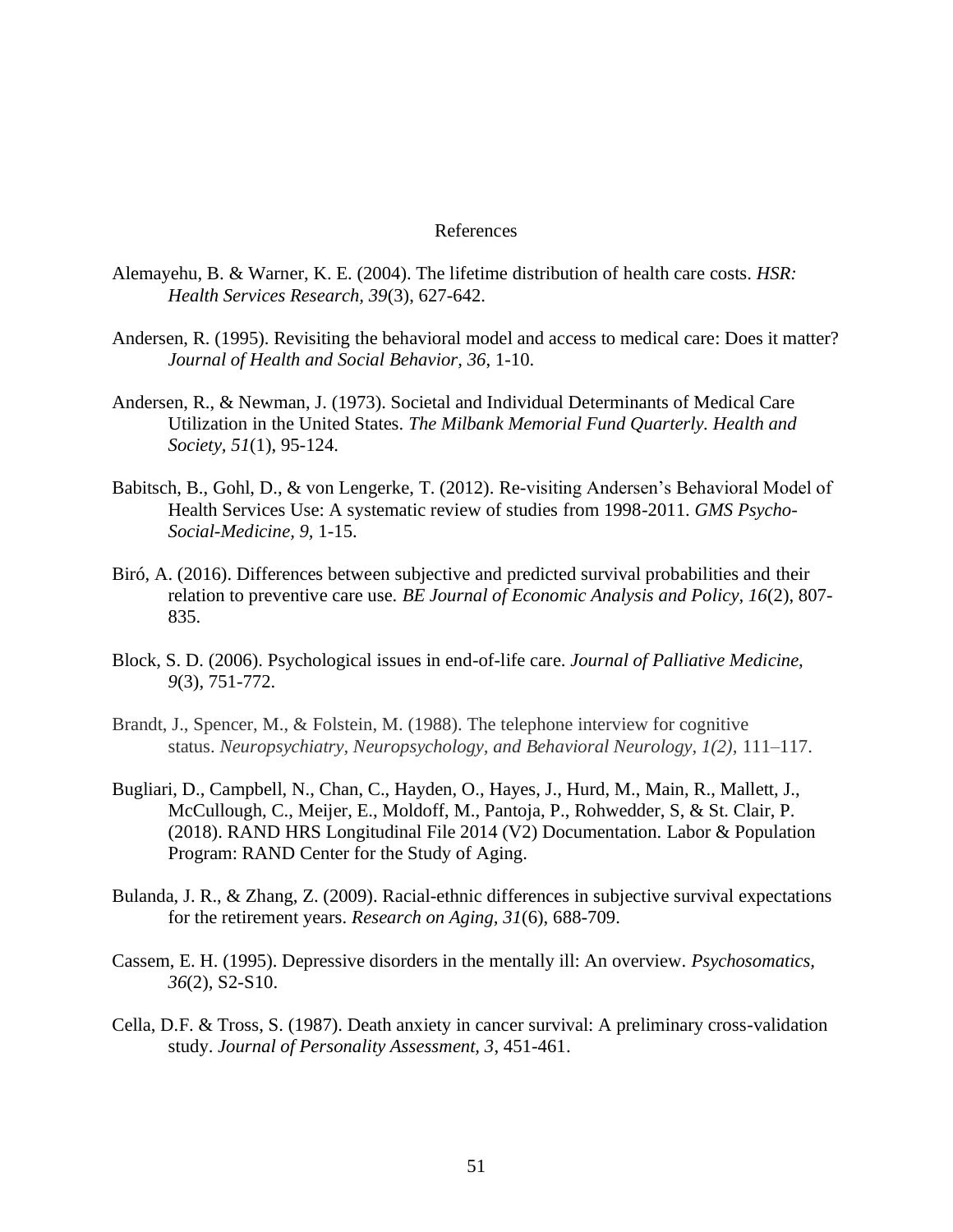- Chopik, W. J. (2017). Death across the lifespan: Age differences in death-related thoughts and anxiety. *Death Studies, 41*(2), 69-77.
- Collins, L. M., & Lanza, S. T. (2010). *Latent class and latent transition analysis: With applications in the social, behavioral, and health sciences*. Hoboken: John Wiley and Sons Inc.
- Crimmins, E. M., Kim, J. K., Langa, K. M., & Weir, D. R. (2011). Assessment of cognition using surveys and neuropsychological assessment: The Health and Retirement Study and the Aging, Demographics, and Memory Study. *Journal of Gerontology, Series B: Psychological Sciences and Social Sciences*. *66B(S1),* i162 – i171.
- De Nardi, M., French, E., Jones, J. B., & McCauley, J. (2016). Medical spending of the US elderly. *Fiscal Studies, 37*(3-4), 717-747.
- Detering, K. M., Hancock, A. D., Reade, M. C., & Silvester, W. (2010). The impact of advance care planning on end of life care in elderly patients: Randomised controlled trial. *The BMJ, 340*:c1345.
- Dobbs, D., Emmett, C. P., Hammarth, A., & Daaleman, T. P. (2012). Religiosity and death attitudes and engagement of advance care planning among chronically ill older adults. *Research on Aging, 34*(2), 113-130.
- Elder, T. E. (2013). The predictive validity of subjective mortality expectations: Evidence from the Health and Retirement Study. *Demography, 50*, 569-589.
- Falba, T. A., & Busch, S. H. (2012). Survival expectations of the obese: Is excess mortality reflected in perceptions? *Obesity Research, 13*(4), 754-761.
- Fleming, J., Farquhar, M., Cambridge City over-75s Cohort (CC75C) study collaboration, Brayne, C., & Barclay, S. (2016). Death and the oldest old: Attitudes and preferences for end-of-life care – Qualitative research within a population-based cohort study. *PLOS One, (11)*4.
- Fortner, B. V. & Neimeyer, R. A. (1999). Death anxiety in older adults: A quantitative review. *Death Studies, 23*(5), 387-411.
- Fries, J. F. (1980). Aging, natural death, and the compression of morbidity. *The New England Journal of Medicine, 303*(3), 130-135.
- Fry, P. S. (2003). Perceived self-efficacy domains as predictors of fear of the unknown and fear of dying among older adults. *Psychology and Aging, 18,* 474-486.
- Fortner, B. V., Neimeyer, R. A., & Rybarczyk, B. (2000). Correlates of death anxiety in older adults: A comprehensive review. In A. Tomer (Ed.), *Death attitudes and the older adult: Theories, concepts, and applications* (pp. 95-108). Routledge.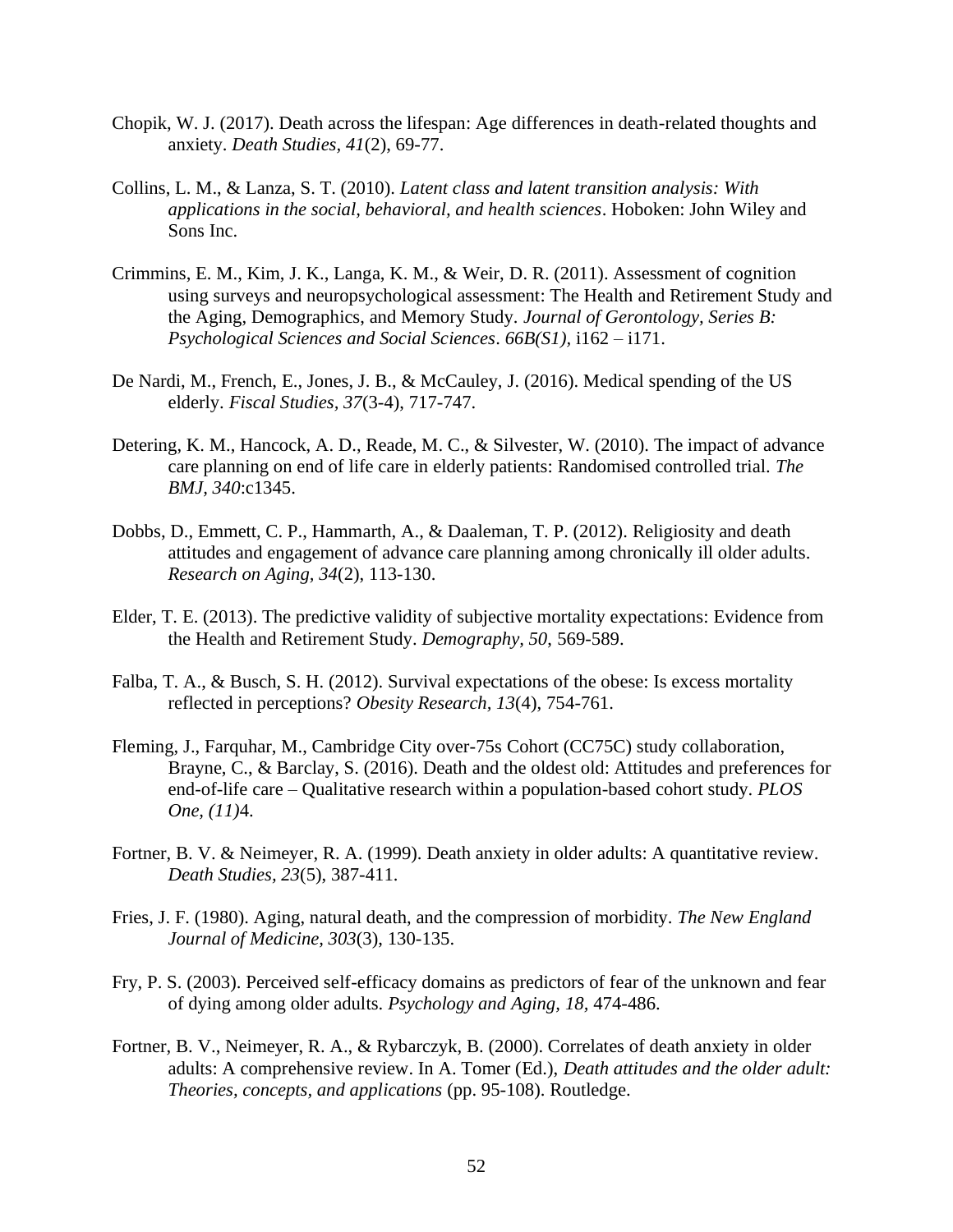- Geary, D. C., Bailey, D. H., Littlefield, A., Wood, P., Hoard, M. K., & Nugent, L. (2009). Firstgrade predictors of mathematical learning disability: A latent class trajectory analysis. *Cognitive Development, 24*, 411-429.
- Harvey, R. J. & Hammer, A. L. (1999). Item response theory. *The Counseling Psychologist, 27*(3), 353-383.
- Health and Retirement Study, (RAND HRS Exit/Post-Exit Interview and Finder Files 2014 (V1)) public use dataset. Produced and distributed by the University of Michigan with funding from the National Institute on Aging (grant number NIA U01AG009740). Ann Arbor, MI, (2017).
- Health and Retirement Study, (RAND HRS Longitudinal File 2014 (V2)) public use dataset. Produced and distributed by the University of Michigan with funding from the National Institute on Aging (grant number NIA U01AG009740). Ann Arbor, MI, (2018).
- Heeringa, S. G., & Connor, J. H. (1995). Technical description of the Health and Retirement Study sample design. *Institute for Social Research*. Ann Arbor: University of Michigan.
- Herzog, A. R. & Wallace, R. B. Measures of cognitive functioning in the AHEAD Study. (1997). *Journal of Gerontology, Series B: Psychological Sciences and Social Science, 52(6),* 37- 48.
- Hotopf, M., Chidgey, J., Addington-Hall, J., & Ly, K. L. (2002). Depression in advanced disease: A systematic review part 1. Prevalence and case finding. *Palliative Medicine 16*(2), 81–97.
- Hurd, M. D., & McGarry, K. (1995). Evaluation of the subjective probabilities of survival in the Health and Retirement Study. *The Journal of Human Resources, 30*, S268-S292.
- Hurd, M. D., & McGarry, K. (2002). The predictive validity of subjective probabilities of survival. *The Economic Journal, 112*, 966-985.
- Janz, N. K., & Becker, M. H. (1984). The health belief model: A decade later. *Health Education Quarterly, 11*(1), 1-47.
- Kalish, R. A., & Reynolds, D. K. (1977). The role of age in death attitudes. *Death Education, 1*(2), 205-230.
- Kotter-Gruhn, D., Gruhn, D., & Smith, J. (2010). Predicting one's own death: The relationship between subjective and objective nearness to death in very old age. *European Journal of Ageing, 7*, 293-300.
- Lewin, K. (1935). *A Dynamic Theory of Personality*. London: McGraw-Hill.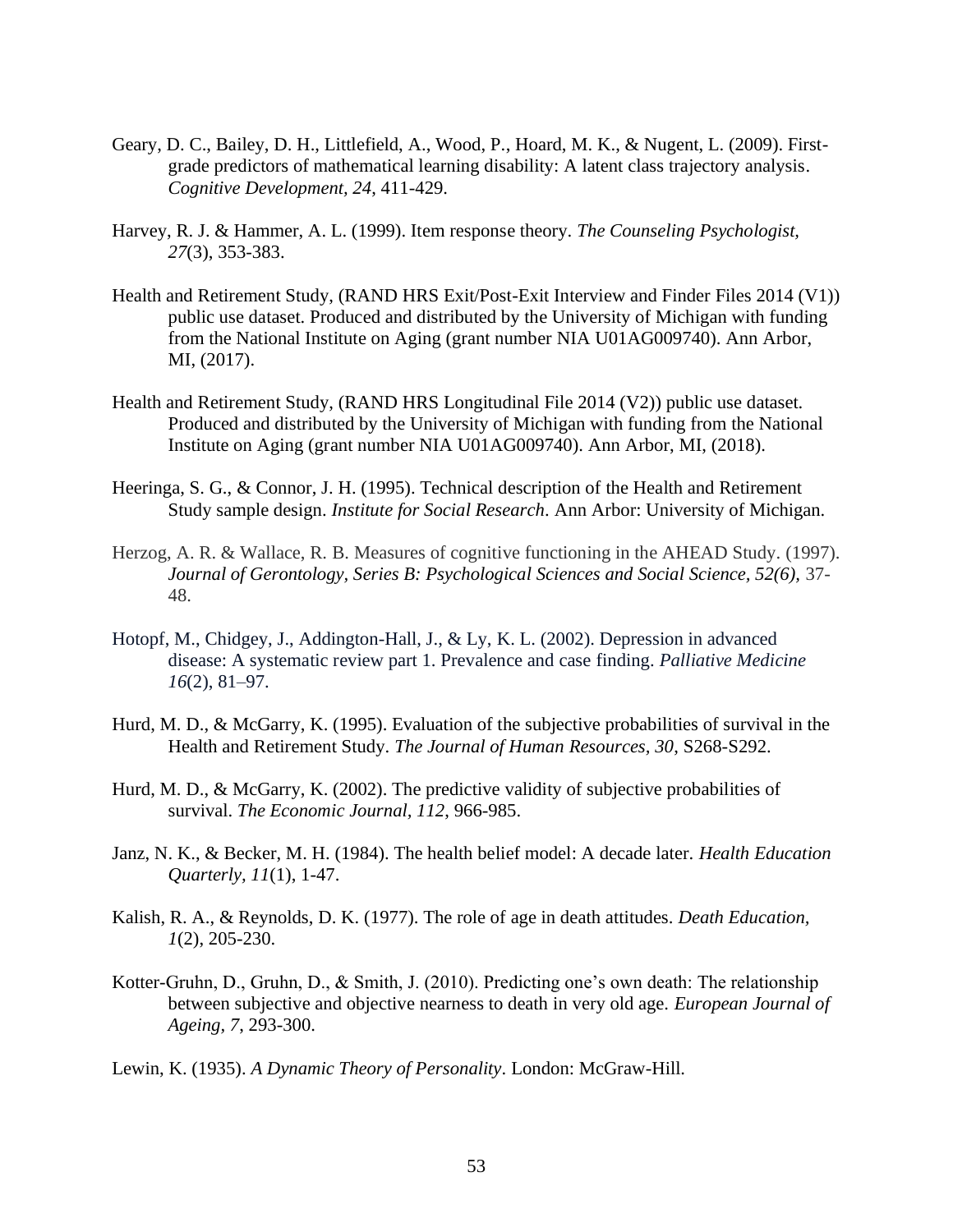Liang, J., Quiñones, A. R., Bennett, J. M., Ye, W., Xu, X., Shaw, B. A., & Ofstedal, M. B. (2010). Evolving self-rated health in middle and old age: How does it differ across Black, Hispanic, and White Americans? *Journal of Aging and Health, 22*(1), 3-26.

- Lièvre, A., Alley, D., & Crimmins, E. M. (2008). Educational differences in life expectancy with cognitive impairment among the elderly in the United States. *Journal of Aging and Health, 20*(4), 456-477.
- Lubitz, J. D., & Riley, G. F. (1993). Trends in Medicare payments in the last year of life. *The New England Journal of Medicine, 328*(15), 1092-1096.
- Lynn, T., Curtis, A., & Lagerwey, M. D. (2016). Association between attitude toward death and completion of advance directives. *Omega, 74*(2), 193-211.
- Mack, J. W., Cronin, A., Keating, N. L., Taback, N., Huskamp, H. A., Malin, J. L., Earle, C. C., & Weeks, J. C. (2012). Associations between end-of-life discussion characteristics and care received near death: A prospective cohort study. (2012). *Journal of Clinical Oncology, 30*(35), 4387-4395.
- Mack, J. W., Weeks, J. C., Wright, A. A., Block, S. D., & Prigerson, H. G. (2010). End-of-life discussions, goal attainment, and distress at the end of life: Predictors and outcomes of receipt of care consistent with preferences. (2010). *Journal of Clinical Oncology, 28*(7), 1203-1208.
- Meier, E. A., Gallegos, J. V., Montross-Thomas, L. P., Depp, C. A., Irwin, S. A., & Jeste, D. V. (2016). Defining a good death (successful dying): Literature review and a call for research and public dialogue. *American Journal of Geriatric Psychiatry, 24*(4), 261-271.
- Moreno, R. P., De La Fuente Solana, E. I., Rico, M. A., & Fernández, L. M. L. (2008). Death anxiety in institutionalized and non-institutionalized elderly people in Spain. *Omega, 58,*  61-67.
- Mroczek, D. & Kessler, R. C. (1994). *Final CIDI screening scales with timing estimates.*  Unpublished manuscript, University of Michigan at Ann Arbor.
- Neimeyer, R. A., Wittkowski, J., Moser, R. P. (2004). Psychological research on death attitudes: An overview and evaluation. *Death Studies, 28*, 309-340.
- O'Brien, C., Fenn, P., & Diacon, S. (2005). How long do people expect to live? Results and implications (pp. 1-55, Working paper). Center for Risk and Insurance Studies.
- Peterson, S. J., Luthans, F., Avolio, B. J., Walumbwa, F. O., & Zhang, Z. (2011). Psychological capital and employee performance: A latent growth modeling approach. *Personnel Psychology, 64*(2), 427-450.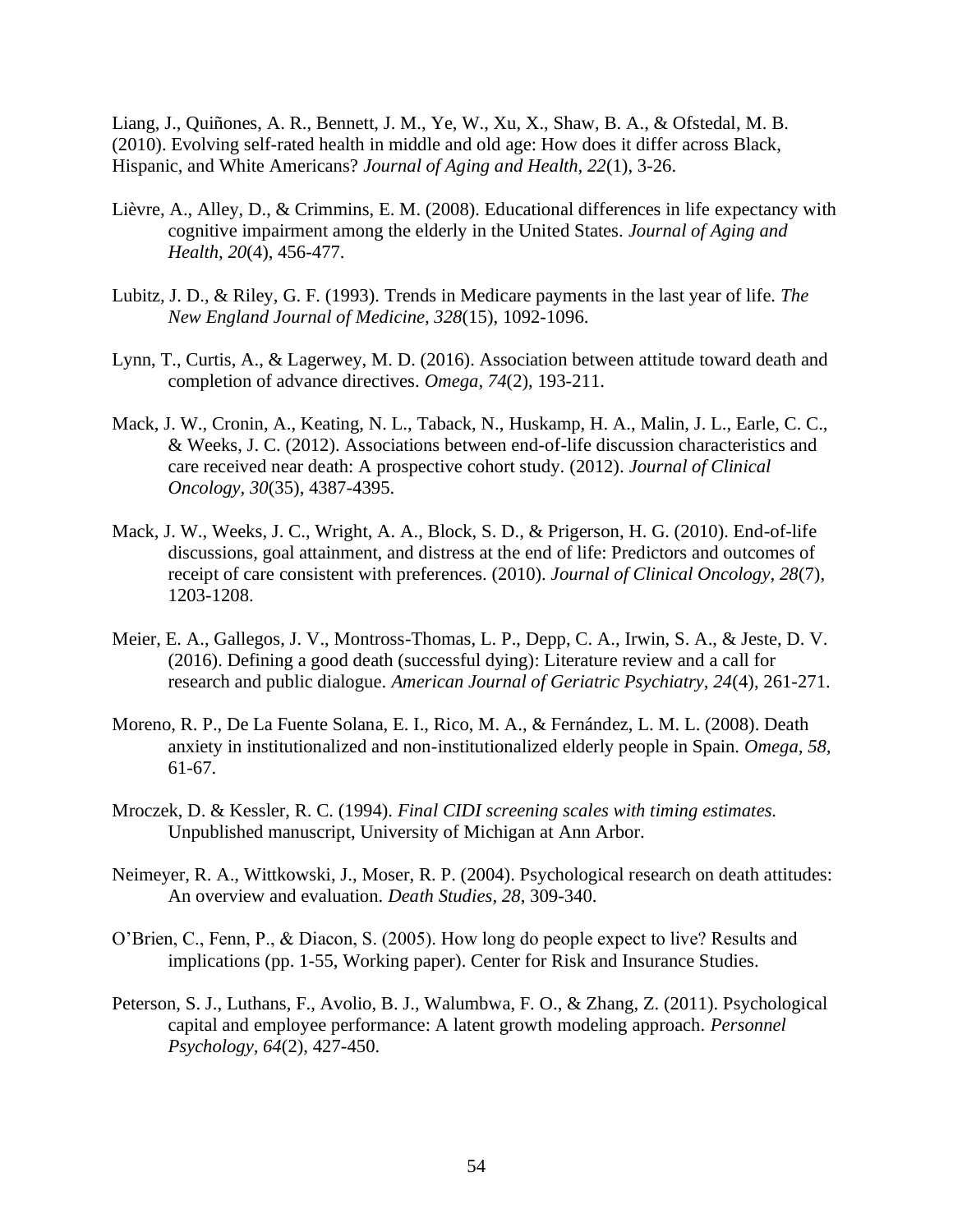- Picone, G., Sloan, F., & Taylor, D. (2004). Effects of risk and time preference and expected longevity on demand for medical tests. *Journal of Risk and Uncertainty, 28*(1), 39-53.
- Radloff, L. S. (1977). The CES-D Scale: A Self-Report Depression Scale for Research in the General Population. *Applied Psychological Measurement, 1*(3), 385-401.
- RAND HRS Exit/Post-Exit Interview and Finder Files 2014 (V1). Produced by the RAND Center for the Study of Aging, with funding from the National Institute on Aging and the Social Security Administration. Santa Monica, CA (2017).
- RAND HRS Longitudinal File 2014 (V2). Produced by the RAND Center for the Study of Aging, with funding from the National Institute on Aging and the Social Security Administration. Santa Monica, CA (2018).
- Riley, G. F., & Lubitz, J. D. (2010). Long-term trends in Medicare payments in the last year of life. *Health Services Research, 45*(2), 565-576.
- Romo, R. D., Lee, S. J., Miao, Y., Boscardin, W. J., & Smith, A. K. (2015). Subjective, objective, and observed long-term survival: A longitudinal cohort study. *JAMA Internal Medicine, 175*(12), 1986-1988.
- Rosenstock, I. M. (1965). Why people use health services. *The Milbank Memorial Fund Quarterly, 44*(3), 94-127.
- Russac, R. J., Gatliff, C., Reece, M., & Spottswood, D. (2007). Death anxiety across the adult years: An examination of age and gender effects. *Death Studies, 31*, 549-561.
- Salm, M. (2010). Subjective mortality expectations and consumption and saving behaviors among the elderly. *Canadian Journal of Economics, 43*(3), 1040-1057.
- Shingala, M. C., & Rajyaguru, A. (2015). Comparison of post hoc tests for unequal variance. *International Journal of New Technologies in Science and Engineering*, *2*(5), 22-33.
- Smith, D. K., Nehemkis, A. M., & Charter, R. A. (1983-1984). Fear of death, death attitudes, and religious conviction in the terminally ill. *International Journal of Psychiatric Medicine, 13*, 221-232.
- Smith, V. K., Taylor, D. H., & Sloan, F. A. (2001). Longevity expectations and death: Can people predict their own demise? *The American Economic Review, 91*(4), 1126-1134.
- Sonnega, A., Faul, J. D., Ofstedal, M. B., Langa, K. M., Phillips, J. W. R., & Weir, D. R. (2014). Cohort profile: The Health and Retirement Study (HRS). *International Journal of Epidemiology, 43*(2), 576-585.
- Steffen, B. (2009). Formation and updating of subjective life expectancy: Evidence from Germany. *MEA Studies, 8*.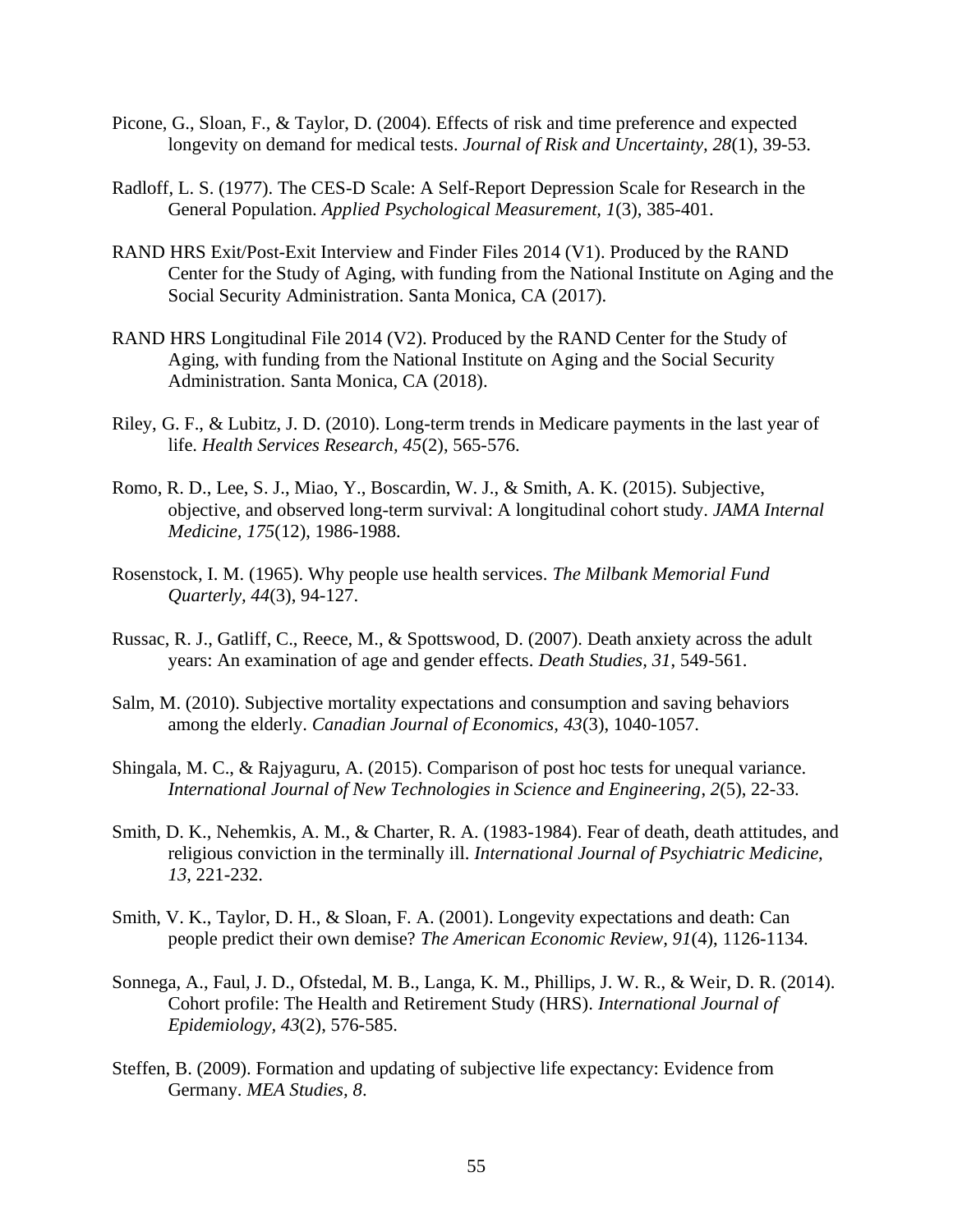- Steffick, D. E., Wallace, R. B., Herzog, A. R., Ofstedal, M. B., Fonda, S., & Langa. K. (2000). *Documentation of affective functioning measures in the health and retirement study*. (DS-005). Survey Research Center. https://hrs.isr.umich.edu/sites/default/files/biblio/dr-005.pdf
- Turvey, C., Wallace, R. B., & Herzog, R. (1999). A revised CES-D measure of depressive symptoms and a DSM-based measure of major depressive episodes in the elderly. *International Psychogeriatrics, 11*(2), 138-148.
- Van Solinge, H. & Henkens, K. (2010). Living longer, working longer? The impact of subjective life expectancy on retirement intentions and behavior. *European Journal of Public Health, 20*(1), 47-51.
- Widera, E. W. & Block, S. D. (2012). Managing grief and depression at the end of life. *American Family Physician, 86*(3), 259-264.
- Wilson, K. G., Chochinov, H. M., Skirko, M. G., Allard, P., Chary, S., Gagnon, P. R., Macmillan, K., De Luca, M., O'Shea, F., Kuhl, D., Faisinger, R. L., & Clinch, J. J. (2007). Depression and anxiety disorders in palliative cancer care. *Journal of Pain and Symptom Management, 33*(2), 118–129.
- Wu, S., Stevens, R., & Thorp, S. (2015). Cohort and target age effects on subjective survival probabilities: Implications for models of the retirement phase. *Journal of Economic Dynamics and Control*, *55*, 39-56.
- Zhang, B., Wright, A. A., Huskamp, H. A., Nilsson, M. E., Maciejewski, M. L., Earle, C. C., Block, S. D., Maciejewski, P. K., & Prigerson, H. G. (2009). Health care costs in the last week of life: Associations with end-of-life conversations. *Archives of Internal Medicine, 169(5)*, 480-488.
- Ziegelmann, J. P., Lippke, S., & Schwarzer, R. (2006). Subjective residual life expectancy in health self-regulation. *Journal of Gerontology: Psychological Sciences, 61B*(4), 195-201.
- Zivin, K., Llewellyn, D. J., Lang, I. A., Vijan, S., Kabeto, M. U., Miller, E. M., & Langa, K. M. (2013). Depression among older adults in the United States and England. *American Journal for Geriatric Psychiatry, 18*(11), 1036-1044.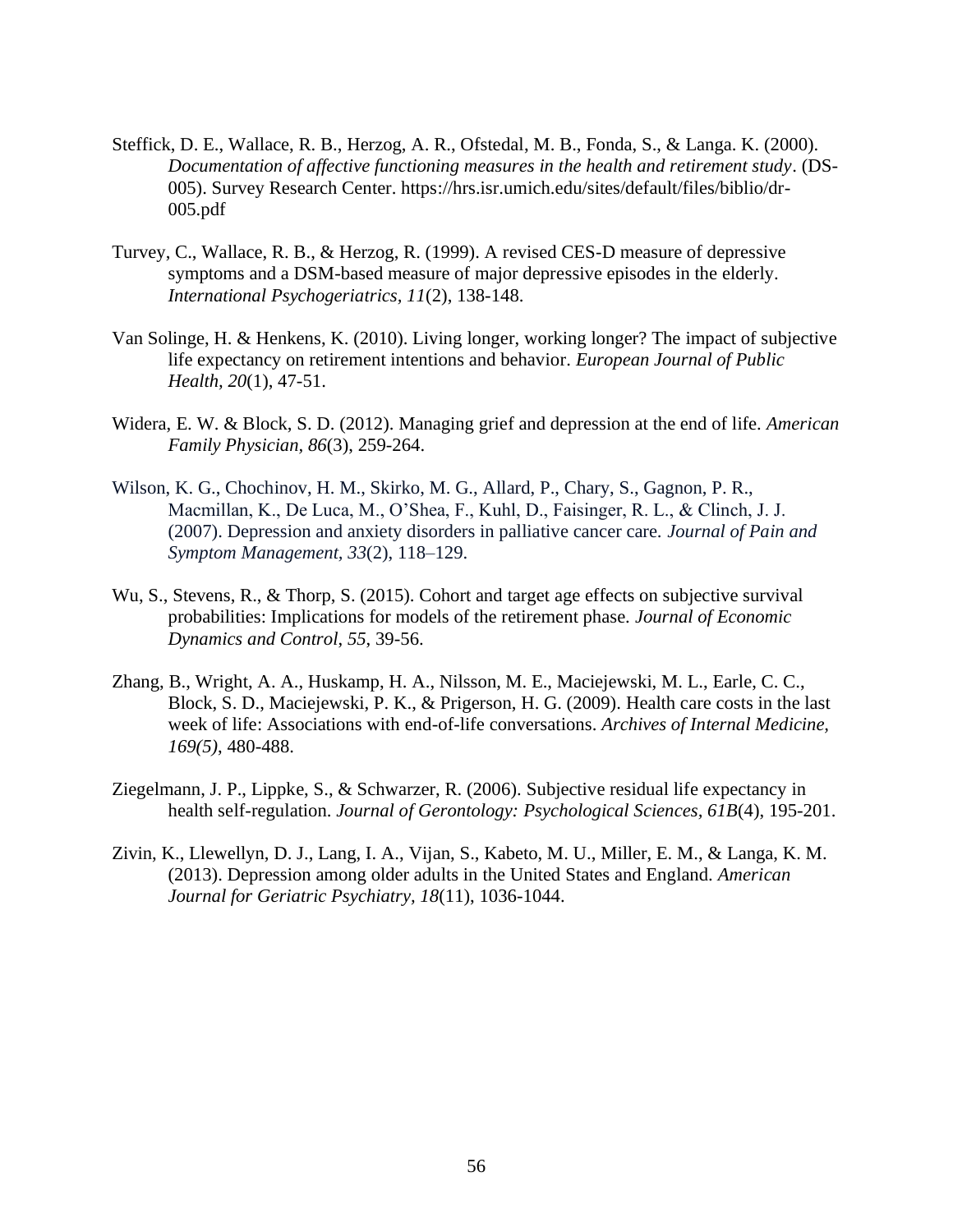# Appendix

# Table 1

# *Health care Use Items*

| <b>HRS</b> Item                                                                                                                                                                                                                                                                     | Wave(s)   |
|-------------------------------------------------------------------------------------------------------------------------------------------------------------------------------------------------------------------------------------------------------------------------------------|-----------|
| How many different times were you a patient in a hospital overnight since<br>previous interview / in the last two years?                                                                                                                                                            | 1994-2014 |
| How many times have you seen or talked to a medical doctor about your<br>health, including emergency room or clinic visits since the previous<br>interview / in the last two years?                                                                                                 | 1994-2014 |
| In the last two years / Since previous interview, did you use any special<br>facility or service which we haven't talked about, such as: an adult care<br>center, a social worker, an outpatient rehabilitation program, or<br>transportation or meals for the elderly or disabled? | 1994      |
| Since previous interview / In the last two years, has any medically-trained<br>person come to your home to help you?                                                                                                                                                                | 1996-2014 |
| Do you regularly take prescription medications?                                                                                                                                                                                                                                     | 1994-2014 |
| Since previous interview / In the last two years, not counting overnight<br>hospital stays, have you had outpatient surgery? (1996-2014)                                                                                                                                            | 1996-2014 |
| Would you say your health is excellent, very good, good, fair, or poor?                                                                                                                                                                                                             | 1994-2014 |
| Preventive Care                                                                                                                                                                                                                                                                     |           |
| Since we last talked to you / In the last two years, have you had a flu shot?                                                                                                                                                                                                       | 1996-2014 |
| Since we last talked to you / In the last two years, have you had a blood<br>test for cholesterol?                                                                                                                                                                                  | 1996-2014 |
| Did you have a mammogram or x-ray of the breast to search for cancer<br>since the last interview / in the last two years?                                                                                                                                                           | 1996-2014 |
| Since we last talked to you / In the last two years, have you had a PAP<br>smear?                                                                                                                                                                                                   | 1996-2014 |
| Since we last talked to you / In the last two years, have you had an<br>examination of your prostate to screen for cancer?                                                                                                                                                          | 1996-2014 |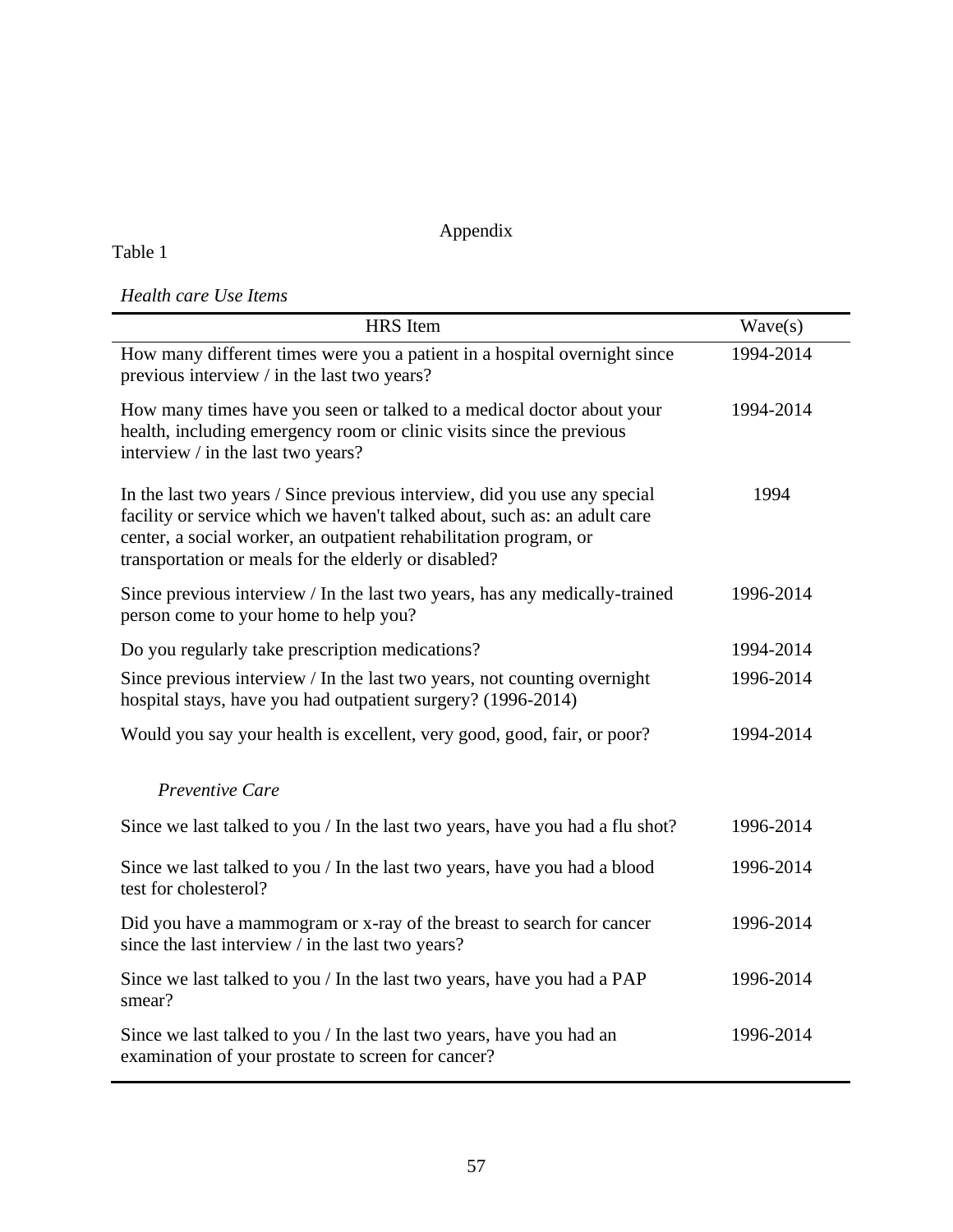Table 2

*Death Attitudes Items*

| <b>HRS</b> Item                                                                                                                                                                                                                                                                        | Exit Interview Wave(s) |
|----------------------------------------------------------------------------------------------------------------------------------------------------------------------------------------------------------------------------------------------------------------------------------------|------------------------|
| Did [respondent] make any legal arrangements for a specific person or<br>persons to make decisions about (his/her) care or medical treatment if<br>(he/she) could not make those decisions (himself/herself)? This is<br>sometimes called a Durable Power of Attorney for Health care. | 1996, 2000-2014        |
| Did [respondent] provide written instructions about the treatment or<br>care (he/she) wanted to receive during the final days of (his/her) life?                                                                                                                                       | 2000-2014              |
| Did [respondent] ever discuss with you or anyone else the treatment or<br>care (he/she) wanted to receive in the final days of (his/her) life?                                                                                                                                         | 2000-2014              |
| Did [respondent] have a will that was written and witnessed?                                                                                                                                                                                                                           | 2000-2014              |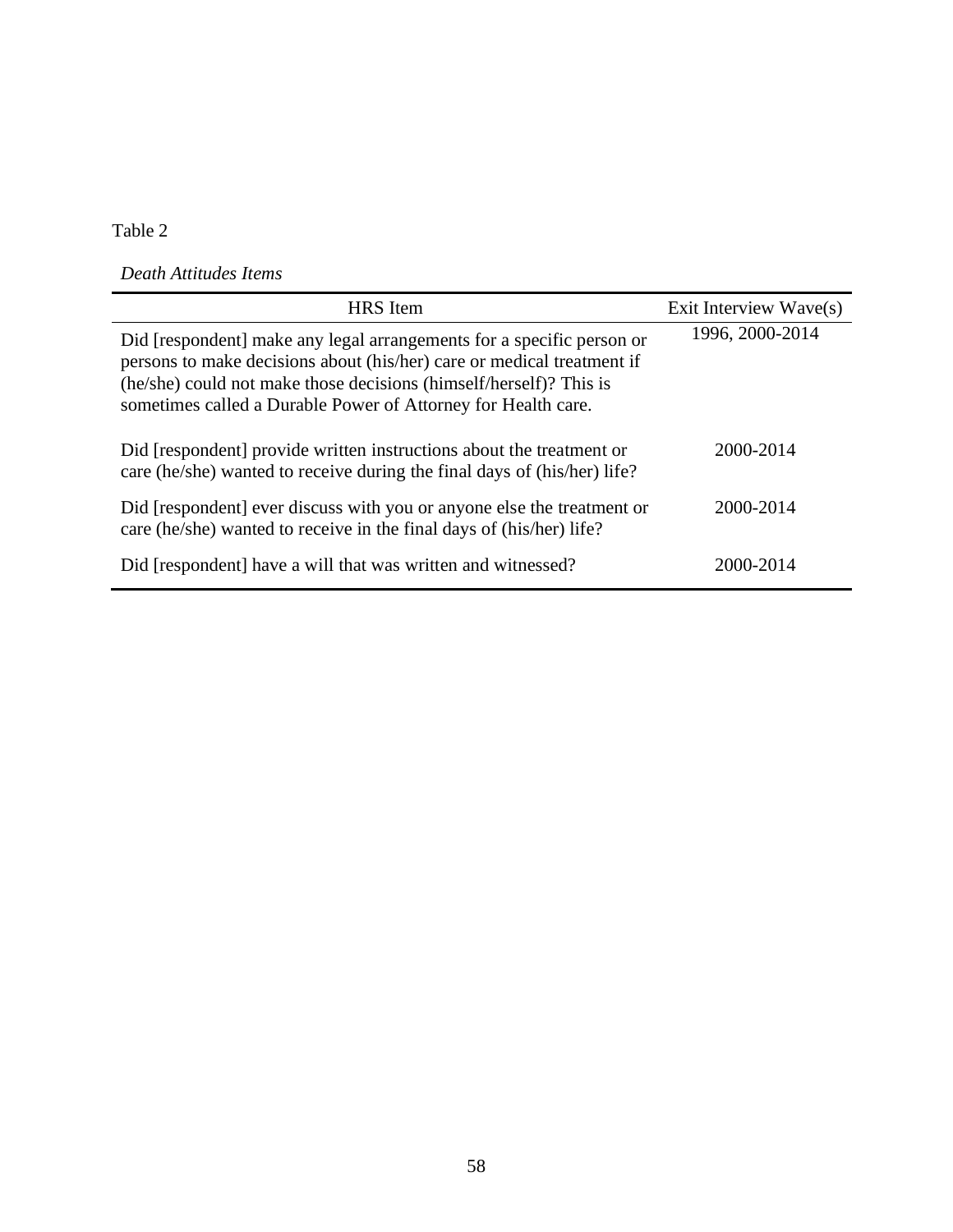Table 3

*Known Predictors of Mortality Items*

| HRS Item                                                                                                                              | Wave(s)   |
|---------------------------------------------------------------------------------------------------------------------------------------|-----------|
| Since we last talked to you, has a doctor told you / Has a doctor ever told you<br>that you have high blood pressure or hypertension? | 1994-2014 |
| Do you have high blood pressure or hypertension at the present time?                                                                  | 1994-2014 |
| Do you smoke cigarettes now?                                                                                                          | 1994-2014 |
| Do you ever drink any alcoholic beverages such as beer, wine, or liquor?                                                              | 1994-2014 |
| Body mass index (BMI) calculated from self-reported height and weight                                                                 | 1994-2014 |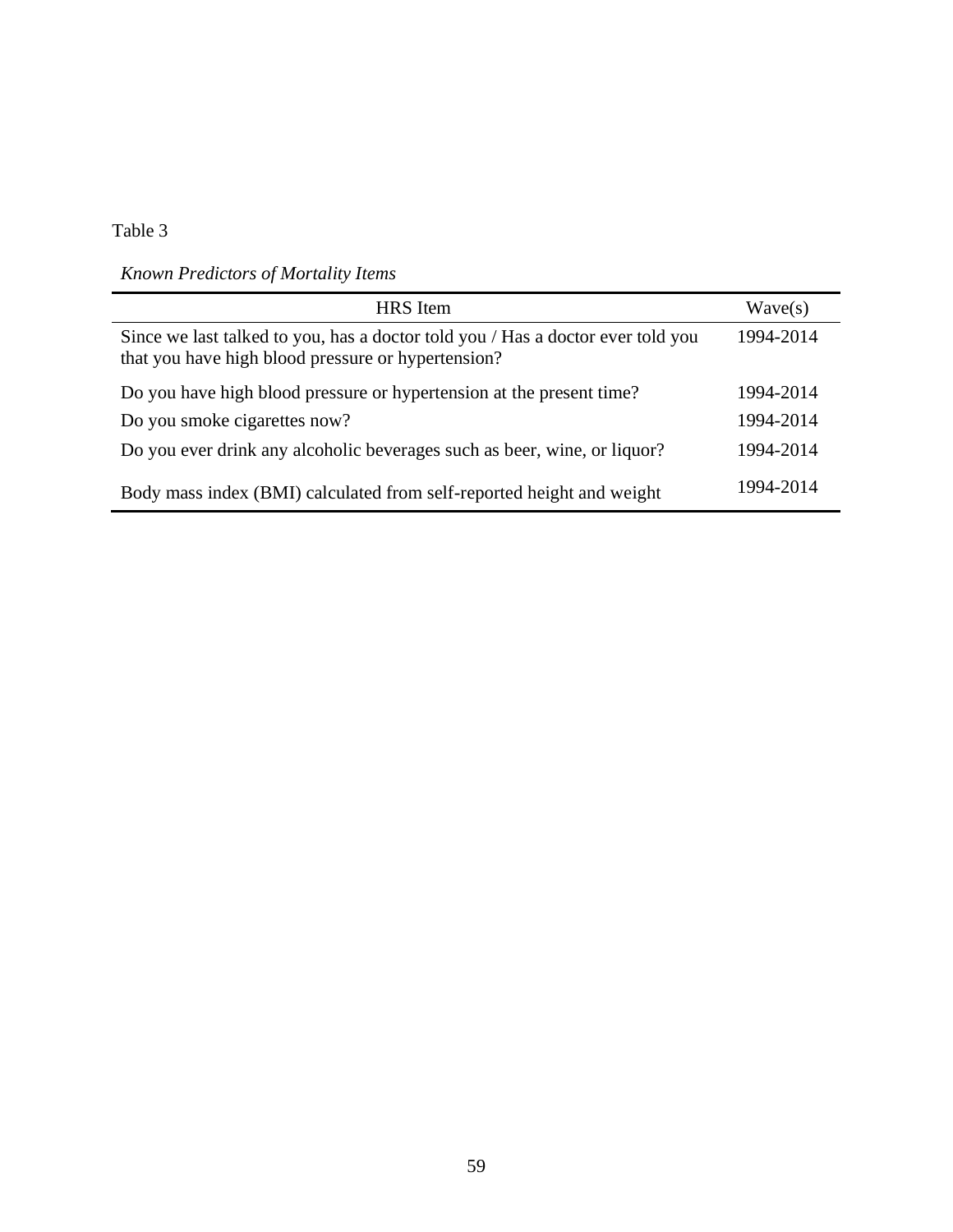Table 4

*Health Status Items*

| <b>HRS</b> Item                                                                                                                                                                                    | Wave(s)   |
|----------------------------------------------------------------------------------------------------------------------------------------------------------------------------------------------------|-----------|
| Since we last talked with you, has a doctor told you / Has a doctor ever told<br>you that you have diabetes or high blood sugar?                                                                   | 1994-2014 |
| Do you have diabetes now?                                                                                                                                                                          | 1994-2014 |
| Since we last talked to you, has a doctor told you / Has a doctor ever told you<br>that you have cancer or a malignant tumor, excluding minor skin cancers?                                        | 1994-2014 |
| Since the previous interview, has a doctor told you that you had a new cancer<br>or malignant tumor, excluding minor skin cancer?                                                                  | 1994-2014 |
| Since we last talked with you, has a doctor told you / Has a doctor ever told<br>you that you have chronic lung disease such as chronic bronchitis or<br>emphysema? Do not include asthma.         | 1994-2014 |
| Since your last interview has a doctor told you / Has a doctor ever told you<br>that you had a heart attack, coronary heart disease, angina, congestive heart<br>failure, or other heart problems? | 1994-2014 |
| Since your last interview has a doctor told you/ Has a doctor ever told you<br>that you had a stroke?                                                                                              | 1994-2014 |
| Since your last interview have you had or has a doctor told you that you have /<br>Have you ever had, or has a doctor ever told you that you have arthritis or<br>rheumatism?                      | 1994-2014 |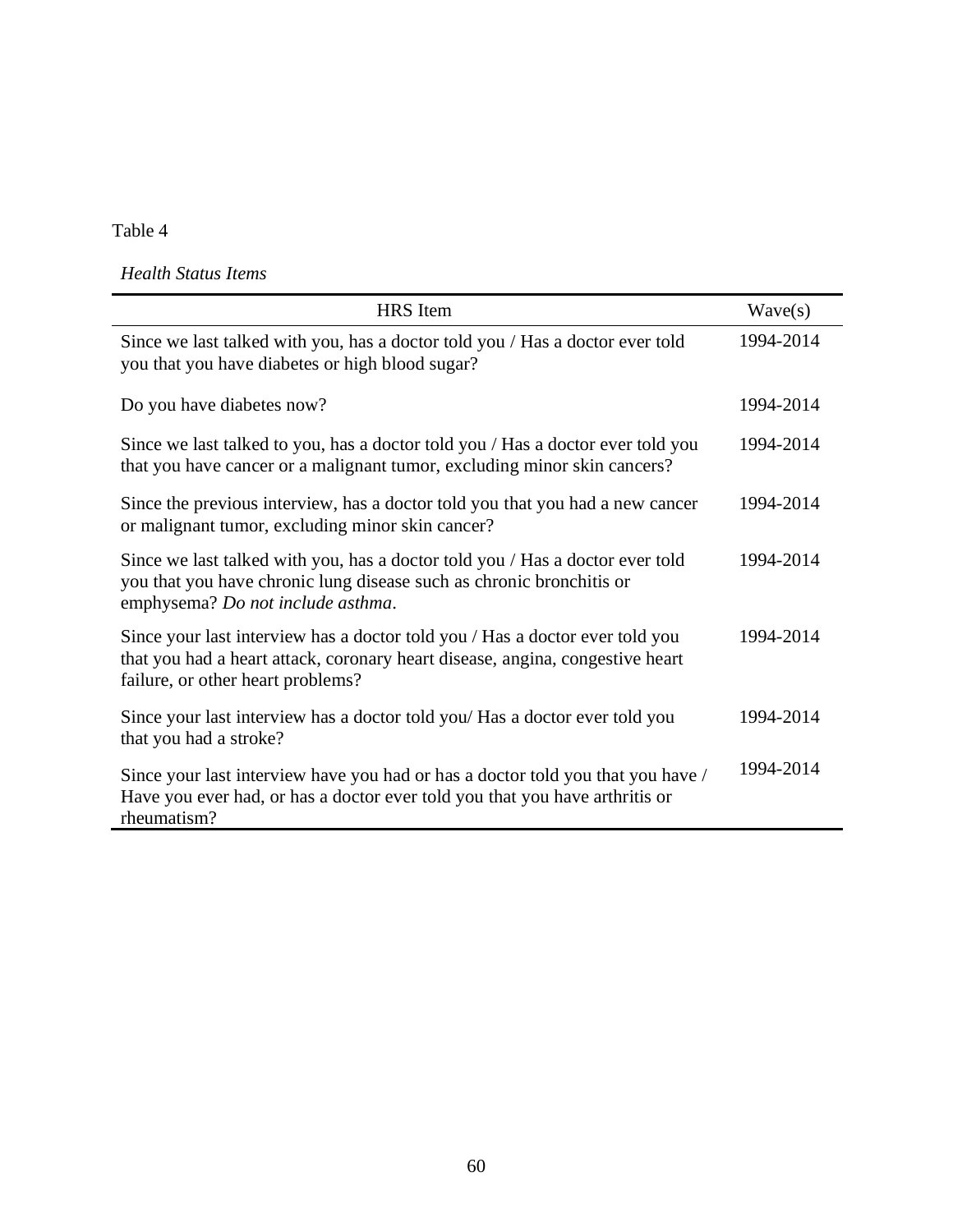*Subjective Survival Probability Items*

| <b>HRS</b> Item                                                         | Wave(s)   |
|-------------------------------------------------------------------------|-----------|
| What is the percent chance that you will live to be 75 or more?         | 1994-2014 |
| What is the percent chance that you will live to be 85 or more?         | 1994-1998 |
| What is the percent chance you will live to be 80/85/90/95/100 or more? | 2000-2014 |
| About how old was [your mother] when she died?                          | 1994-2014 |
| About how old was [your father] when he died?                           | 1994-2014 |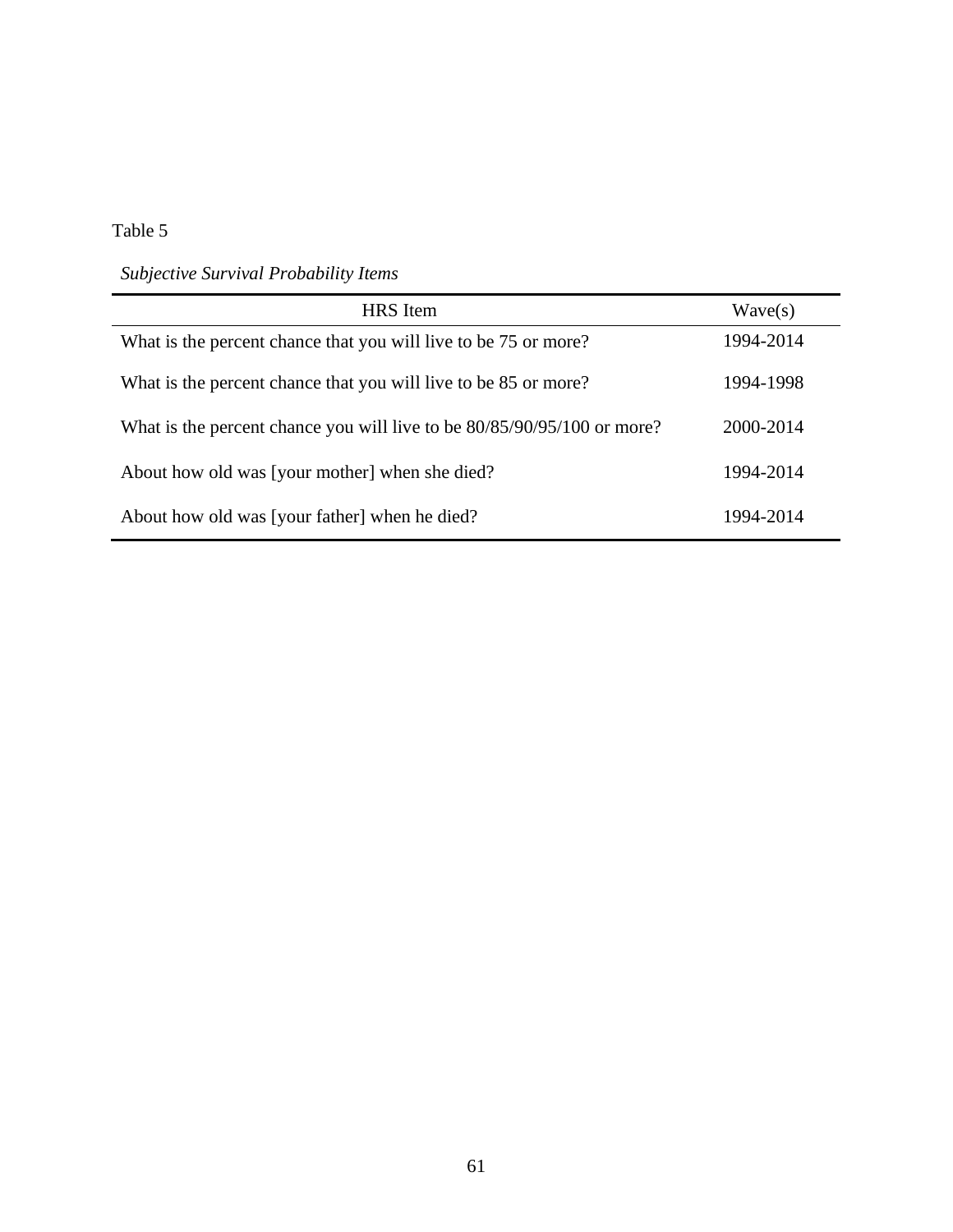*Ages used for SSP Item "What is the percent chance you will live to be 80/85/90/95/100 or more?"*

| Respondent Age at Interview | Age Used in Item |
|-----------------------------|------------------|
| Less than 65                | 85               |
| 65-69                       | 80               |
| 70-74                       | 85               |
| 75-79                       | 90               |
| 80-84                       | 95               |
| 85-89                       | 100              |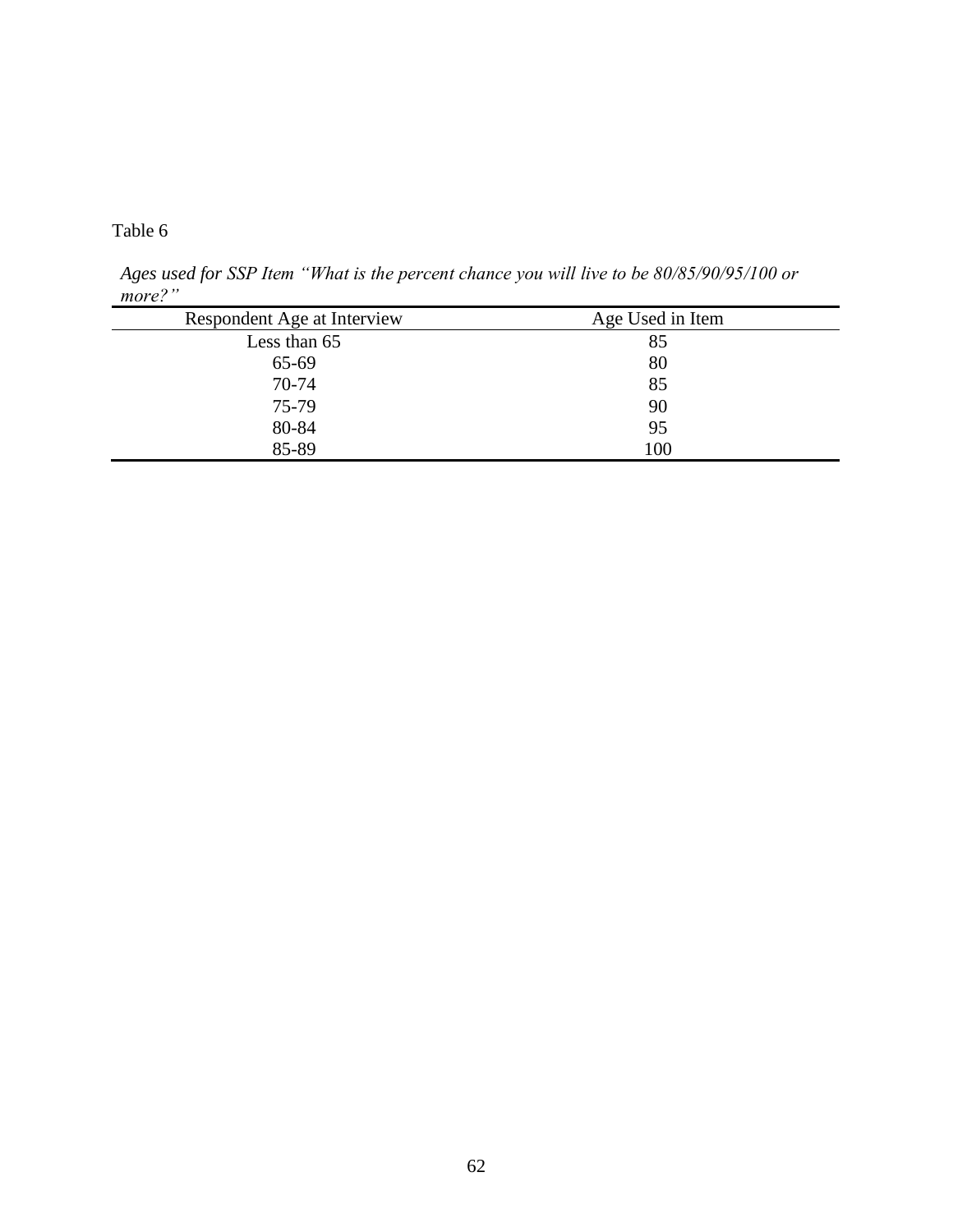*HRS Cohorts and Corresponding Death Cohorts*

| Year                                    | 1994 1996 1998 2000 2002 2004 2006 2008 2010 2012 2014 2016 |  |  |                             |  |  |  |
|-----------------------------------------|-------------------------------------------------------------|--|--|-----------------------------|--|--|--|
| HRS<br>Wave 2 3 4 5 6 7 8 9 10 11 12 13 |                                                             |  |  |                             |  |  |  |
| Death<br>Cohort                         |                                                             |  |  | $1 \t2 \t3 \t4 \t5 \t6 \t7$ |  |  |  |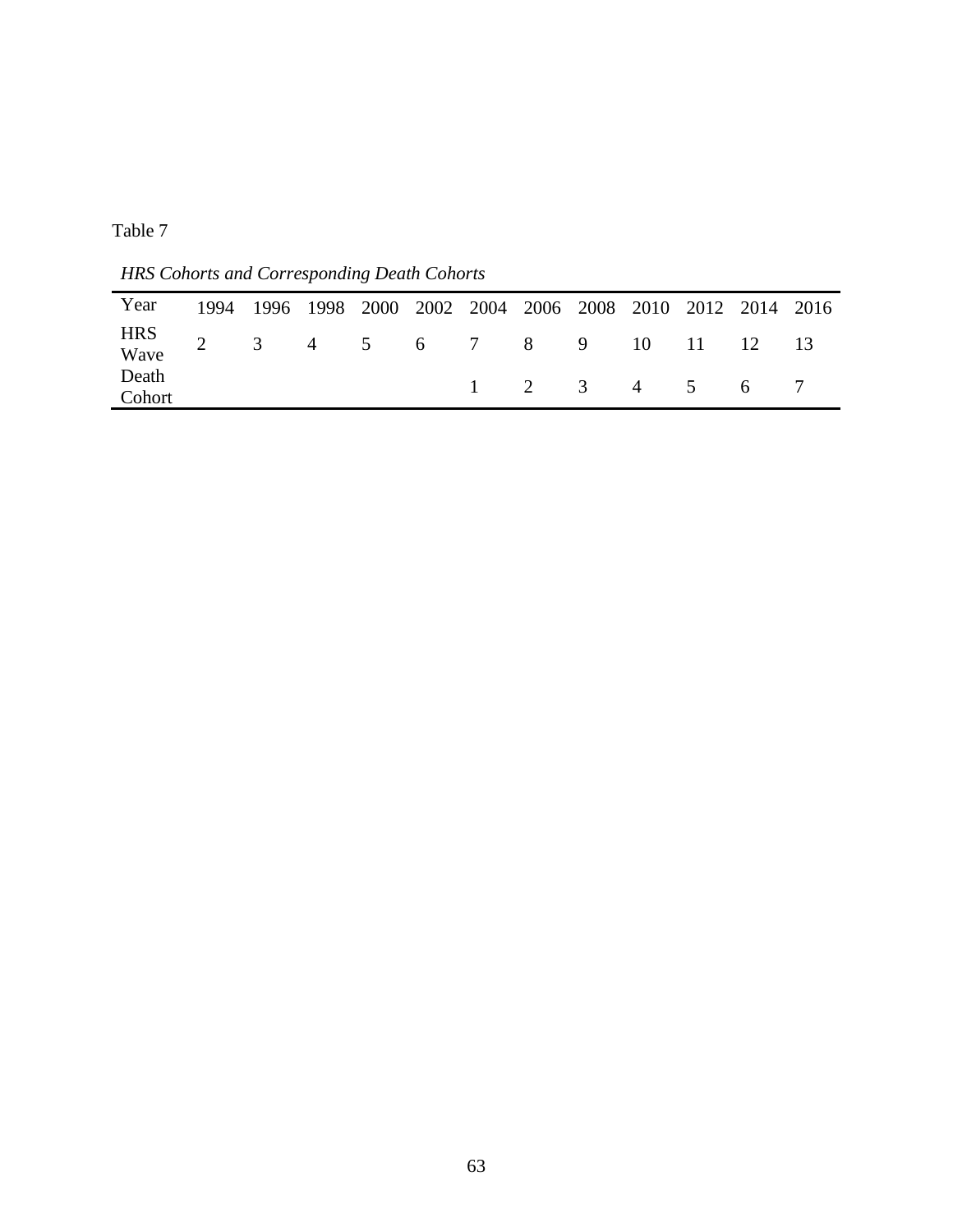*Death Cohorts with Corresponding HRS Waves*

| Death Cohort                   | $1 \t 2 \t 3 \t 4$ |  | $\overline{5}$ | - 6 -                                        |  |
|--------------------------------|--------------------|--|----------------|----------------------------------------------|--|
| <b>HRS</b> Waves               |                    |  |                | $2-6$ $3-7$ $4-8$ $5-9$ $6-10$ $7-11$ $8-12$ |  |
| <b>HRS</b> Exit Interview Wave | $\overline{7}$     |  |                | 8 9 10 11 12 13                              |  |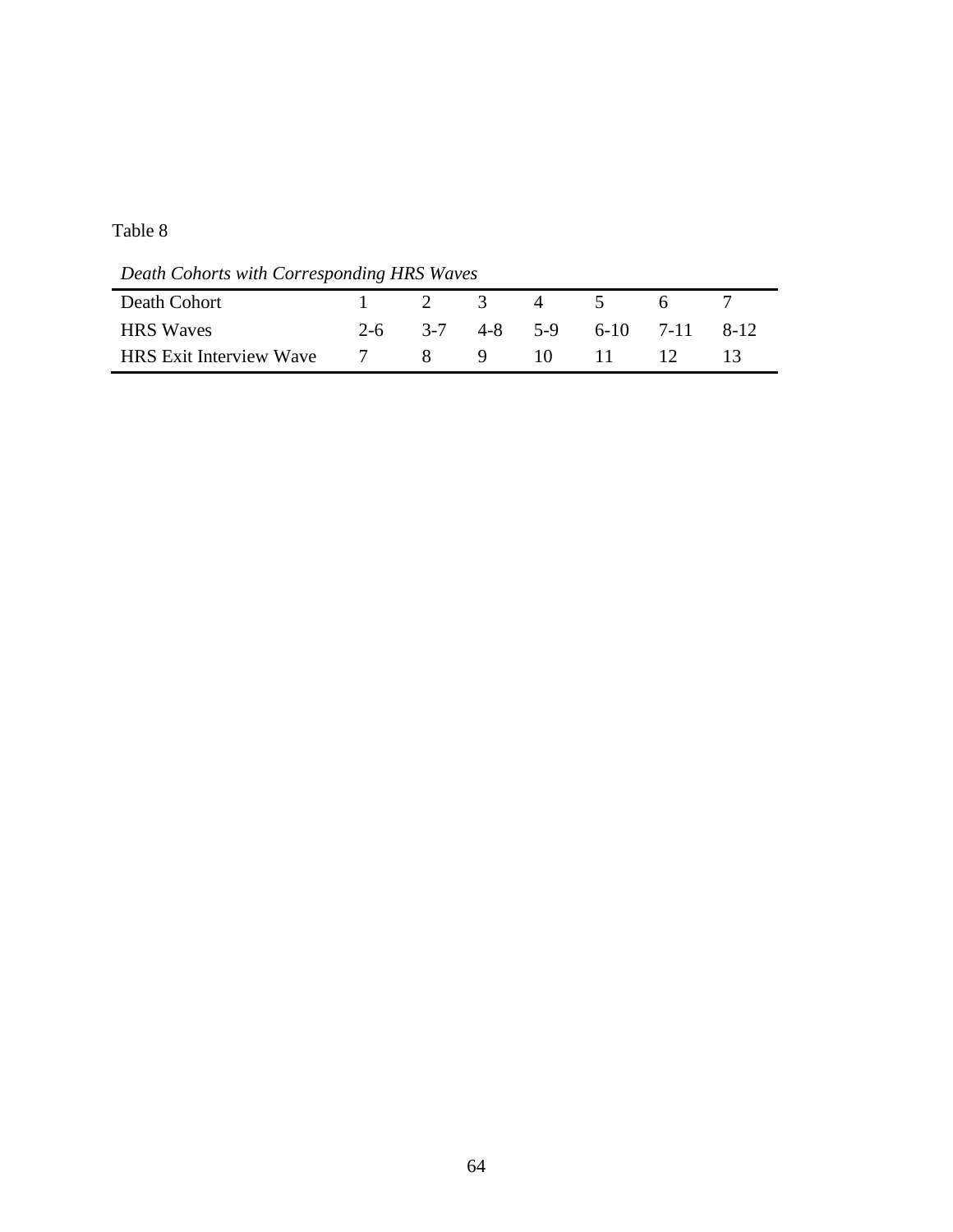|              | Odd birth month sample |           | Even birth month sample |           |
|--------------|------------------------|-----------|-------------------------|-----------|
| Variable     | n                      | %         | n                       | $\%$      |
| Gender       |                        |           |                         |           |
| Male         | 308                    | 51.5      | 289                     | 52.6      |
| Female       | 290                    | 48.5      | 260                     | 47.4      |
| Race         |                        |           |                         |           |
| White        | 546                    | 91.3      | 486                     | 88.5      |
| <b>Black</b> | 45                     | 7.5       | 50                      | 9.1       |
| Other        | 7                      | 1.2       | 13                      | 2.4       |
|              | M                      | <i>SD</i> | $\boldsymbol{M}$        | <b>SD</b> |
| Age at death | 82.51                  | 4.83      | 82.81                   | 4.88      |

*Demographics of Two Random Samples*

*Note.*  $n =$  number of participants within specified group,  $M =$  mean,  $SD =$  standard deviation.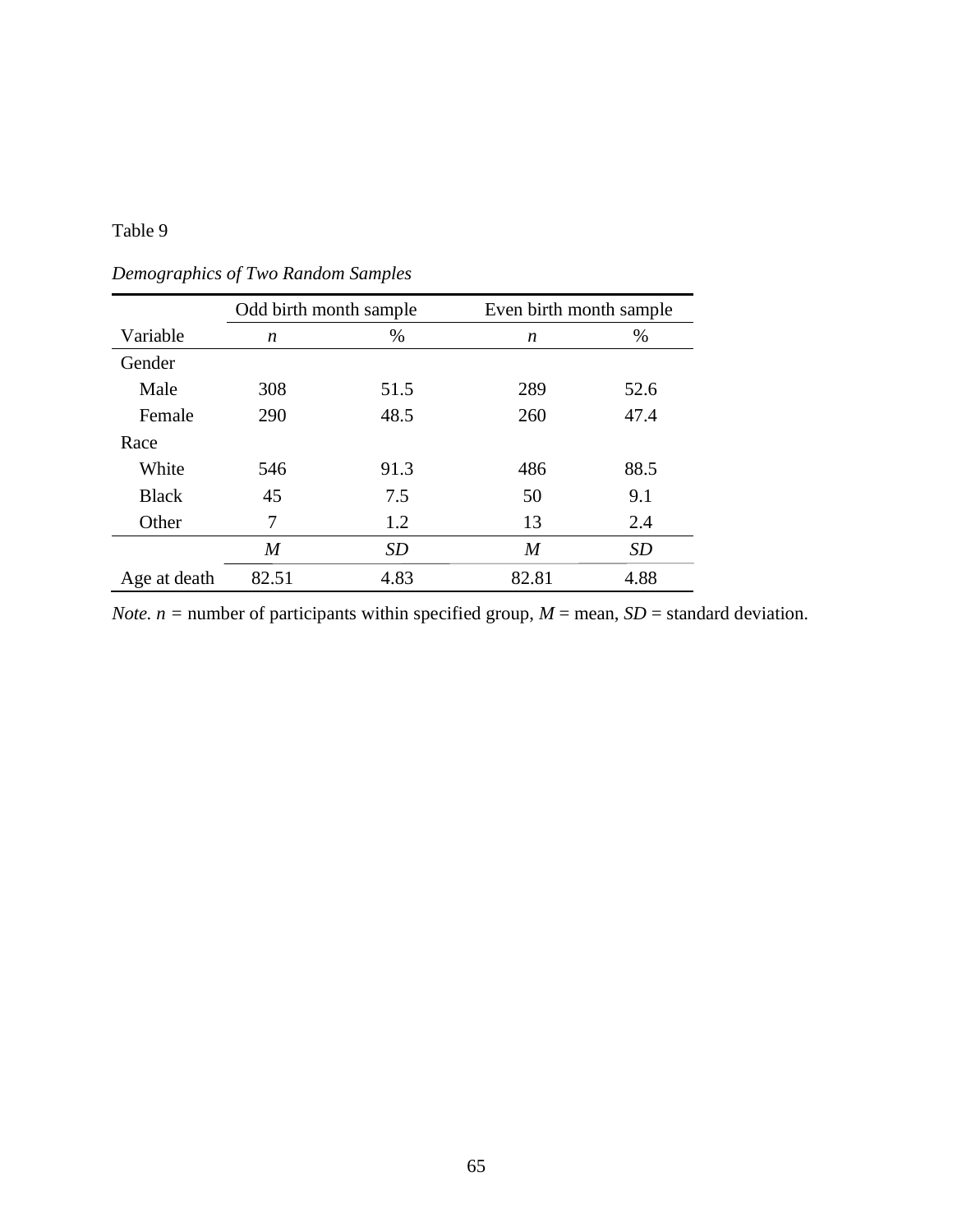| No. of<br>profiles | $Log-$<br>likelihood | No. of<br>parameters<br>estimated | AIC      | <b>BIC</b> | a-BIC    | Entropy        | <b>BLRT</b><br>$p$ -value |
|--------------------|----------------------|-----------------------------------|----------|------------|----------|----------------|---------------------------|
|                    | $-13959.58$          | 25                                | 27969.15 | 28078.99   | 27999.63 | $\overline{a}$ |                           |
| 2                  | $-13871.51$          | 31                                | 27805.02 | 27941.22   | 27842.80 | 0.85           | < 0.001                   |
| 3                  | $-13709.69$          | 37                                | 27493.38 | 27655.95   | 27538.48 | 0.96           | < 0.001                   |
| $\boldsymbol{4}$   | -13665.67            | 43                                | 27417.35 | 27606.27   | 27469.76 | 0.95           | < 0.001                   |
|                    | $-13584.50$          | 49                                | 27267.00 | 27482.29   | 27326.72 | 0.98           | < 0.001                   |

*Model Fit Information With Half-Sample 1 (Odd Birth Months)*

*Note. AIC* Akaike information criterion, *BIC* Bayesian information criterion, *a-BIC* sample size adjusted BIC, *BLRT* bootstrapped likelihood ratio test. Chosen model designated by bold data.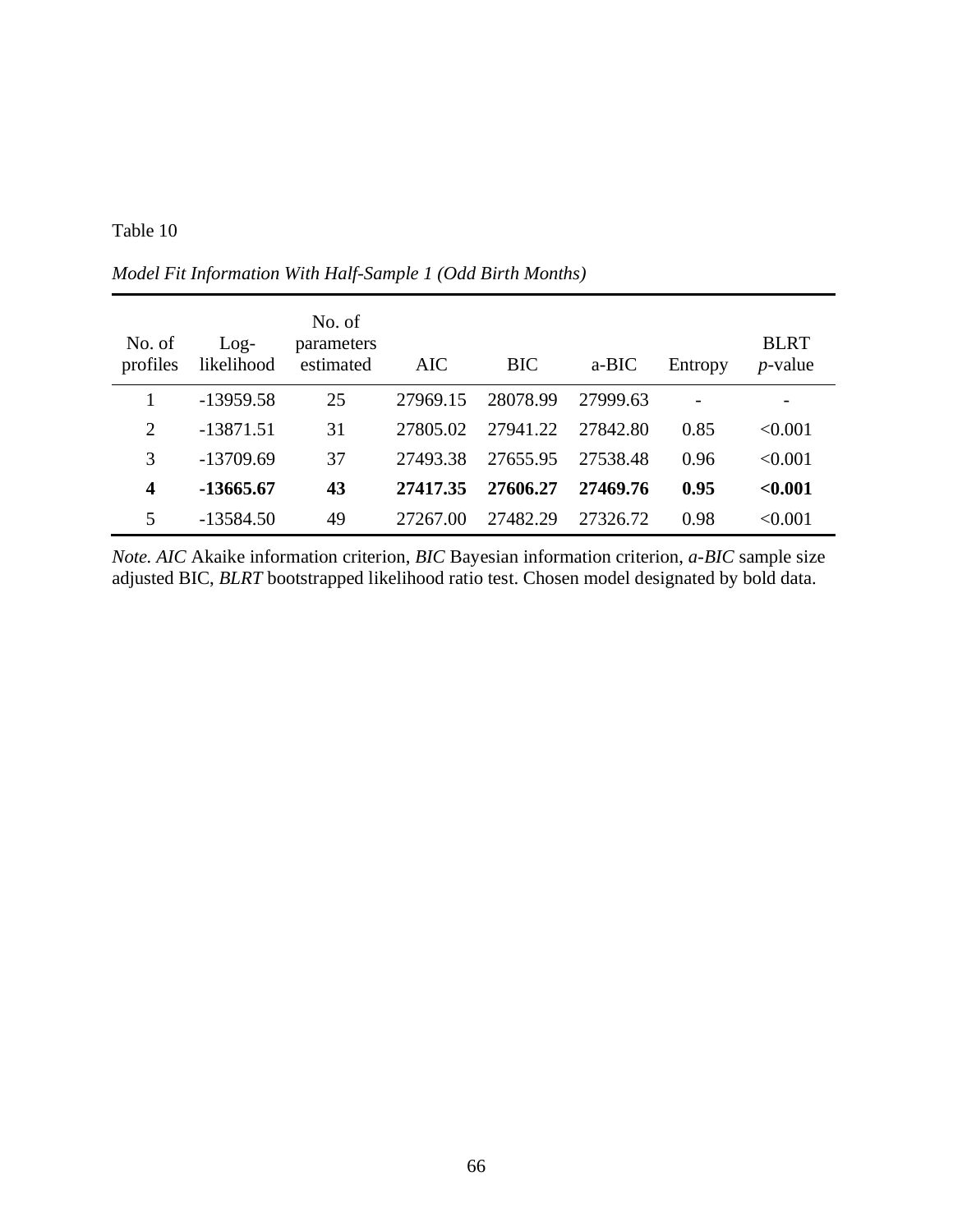*Count of Participants per Group Within 3-, 4-, and 5-Profile LPA Solutions With Half-Sample 1 (Odd Birth Months)*

| No. of<br>profiles | Group 1 $n$<br>(% within<br>profile) | Group 2 $n$<br>(% within<br>profile) | Group $3n$<br>(% within<br>profile) | Group $4n$<br>(% within<br>profile) | Group 5 $n$<br>(% within<br>profile) |
|--------------------|--------------------------------------|--------------------------------------|-------------------------------------|-------------------------------------|--------------------------------------|
| 3                  | 361 (60.37)                          | 154 (25.75)                          | 83 (13.88)                          |                                     |                                      |
| 4                  | 306(51.17)                           | 135 (22.58)                          | 74 (12.37)                          | 83 (13.88)                          |                                      |
| 5                  | 133 (22.24)                          | 77 (12.88)                           | 304 (50.84)                         | 43(7.19)                            | 41(6.86)                             |

*Note. n* number of participants within group for the specified profile solution, - indicates no data available, as the number of groups was limited by the specified profile solution.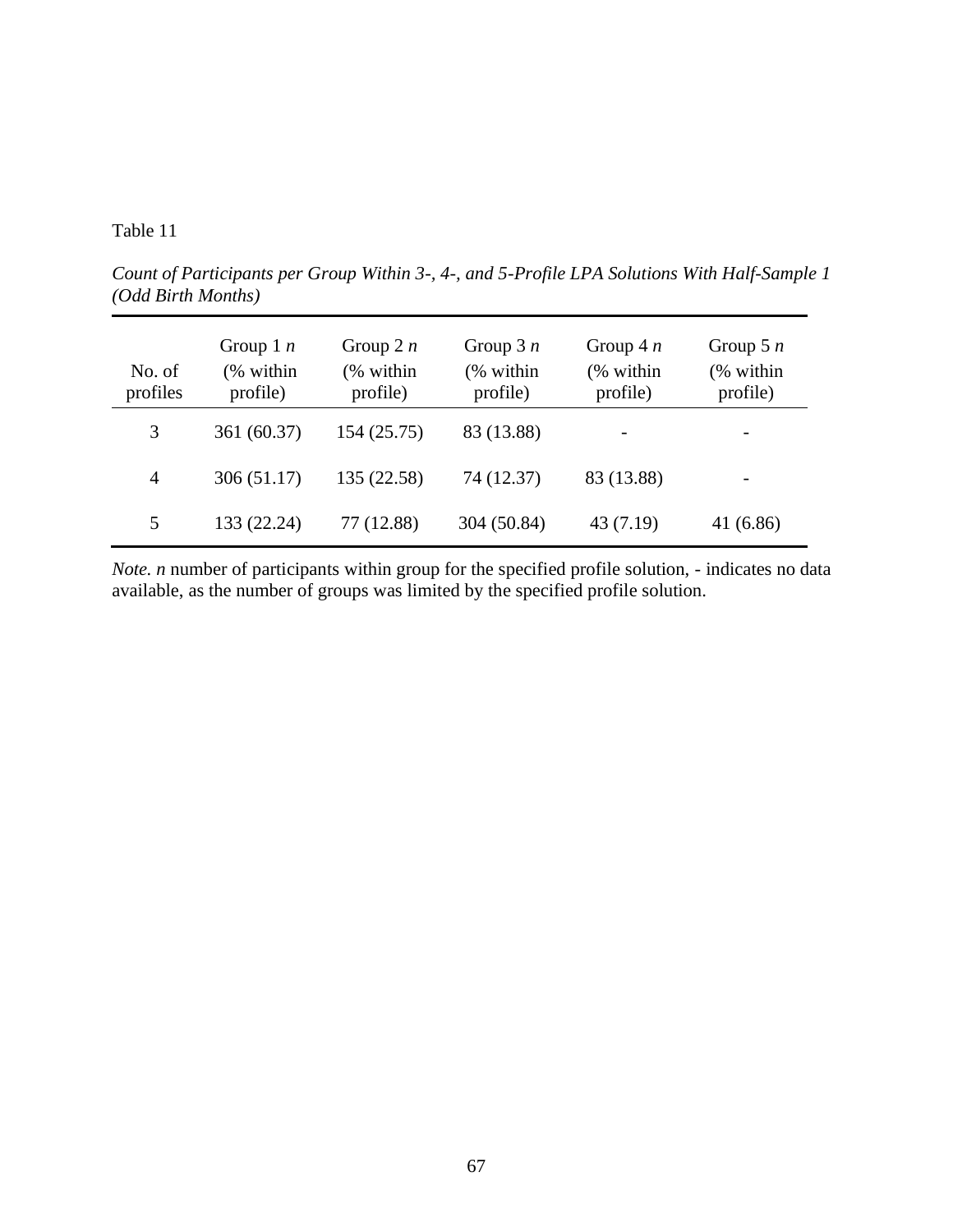| Profile                                 | Sample          | Wave 1           | Wave 2           | Wave 3           | Wave 4           | Wave 5          |
|-----------------------------------------|-----------------|------------------|------------------|------------------|------------------|-----------------|
|                                         | (n)             | M(SD)            | M(SD)            | M(SD)            | M(SD)            | M(SD)           |
|                                         | Half 1          | 34.50            | 30.20            | 25.60            | 21.43            | 3.12            |
|                                         | (306)           | (29.74)          | (27.10)          | (27.24)          | (26.79)          | (4.44)          |
| 1                                       | Half 2          | 34.24            | 29.79            | 23.98            | 20.84            | 2.99            |
| ("Pessimists")                          | (270)           | (30.16)          | (29.26)          | (28.18)          | (25.85)          | (4.29)          |
|                                         | Whole           | 34.38            | 30.06            | 24.87            | 21.21            | 3.08            |
|                                         | (577)           | (29.89)          | (28.11)          | (27.66)          | (26.34)          | (4.39)          |
|                                         | Half 1          | 54.89            | 50.78            | 44.70            | 41.40            | 48.74           |
|                                         | (135)           | (27.84)          | (27.72)          | (27.43)          | (25.13)          | (5.56)          |
| $\overline{2}$<br>("Non-<br>commitals") | Half 2<br>(127) | 49.24<br>(28.66) | 50.39<br>(27.90) | 46.30<br>(30.32) | 41.90<br>(27.53) | 49.84<br>(6.30) |
|                                         | Whole<br>(258)  | 52.55<br>(28.28) | 50.60<br>(27.75) | 45.17<br>(28.87) | 41.31<br>(25.84) | 49.09<br>(5.48) |
|                                         | Half 1          | 44.50            | 39.82            | 39.05            | 36.08            | 23.58           |
|                                         | (74)            | (29.21)          | (28.73)          | (26.94)          | (27.70)          | (4.42)          |
| 3                                       | Half 2          | 47.69            | 43.05            | 45.37            | 35.29            | 23.38           |
| ("Realists")                            | (65)            | (28.22)          | (27.42)          | (30.95)          | (28.32)          | (4.16)          |
|                                         | Whole           | 45.81            | 40.97            | 42.08            | 35.36            | 23.63           |
|                                         | (139)           | (28.81)          | (28.15)          | (28.96)          | (28.02)          | (4.33)          |
|                                         | Half 1          | 66.65            | 68.77            | 70.10            | 66.82            | 88.01           |
|                                         | (83)            | (29.07)          | (28.55)          | (29.08)          | (29.08)          | (10.30)         |
| $\overline{4}$                          | Half 2          | 70.29            | 62.69            | 62.99            | 66.09            | 89.47           |
| ("Optimists")                           | (87)            | (26.85)          | (33.73)          | (31.86)          | (30.54)          | (10.48)         |
|                                         | Whole           | 67.84            | 65.62            | 66.52            | 66.74            | 88.43           |
|                                         | (173)           | (28.25)          | (31.19)          | (30.46)          | (29.74)          | (10.59)         |

*Average SSP Values by Wave in 4-Profile Solution for Half-Sample 1 (Odd Birth Months), Half-Sample 2 (Even Birth Months), and the Whole Sample*

*Note. n* number of participants per profile in the specified sample, *M* mean, *SD* standard deviation.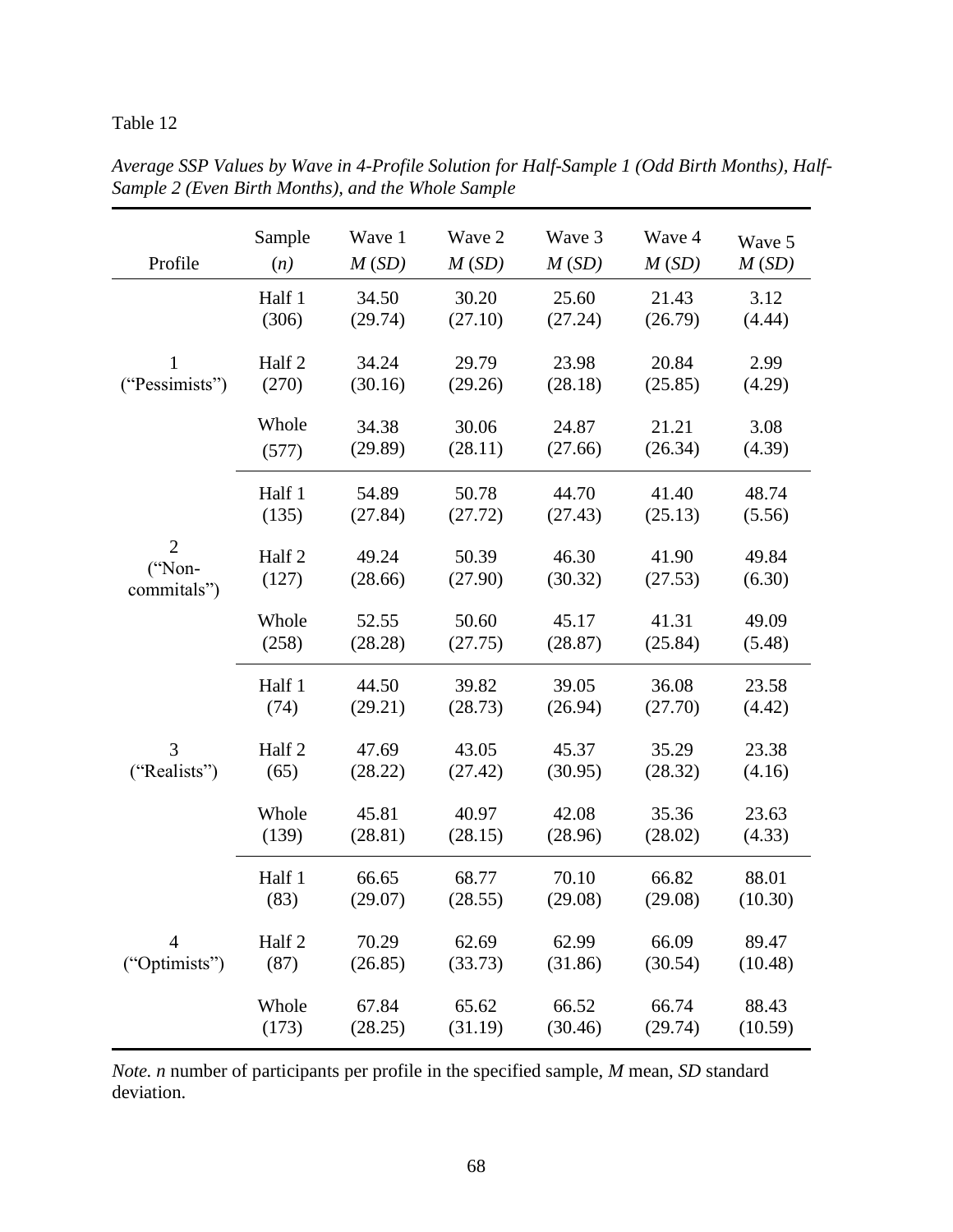*Model Fit Information in the 4-Profile Solution Using the Full Sample*

|        |             | No. of                        |          |     |                      |                          |             |
|--------|-------------|-------------------------------|----------|-----|----------------------|--------------------------|-------------|
| No. of | Log-        | parameters                    |          |     |                      |                          | <b>BLRT</b> |
|        |             | profiles likelihood estimated | AIC.     | BIC |                      | a-BIC Entropy $p$ -value |             |
| 4      | $-26357.49$ | 43                            | 52800.98 |     | 53017.91    52881.32 | 0.95                     | < 0.001     |

*Note.* No. number, *AIC* Akaike information criterion, *BIC* Bayesian information criterion, *a-BIC* sample size adjusted BIC, *BLRT* bootstrapped likelihood ratio test.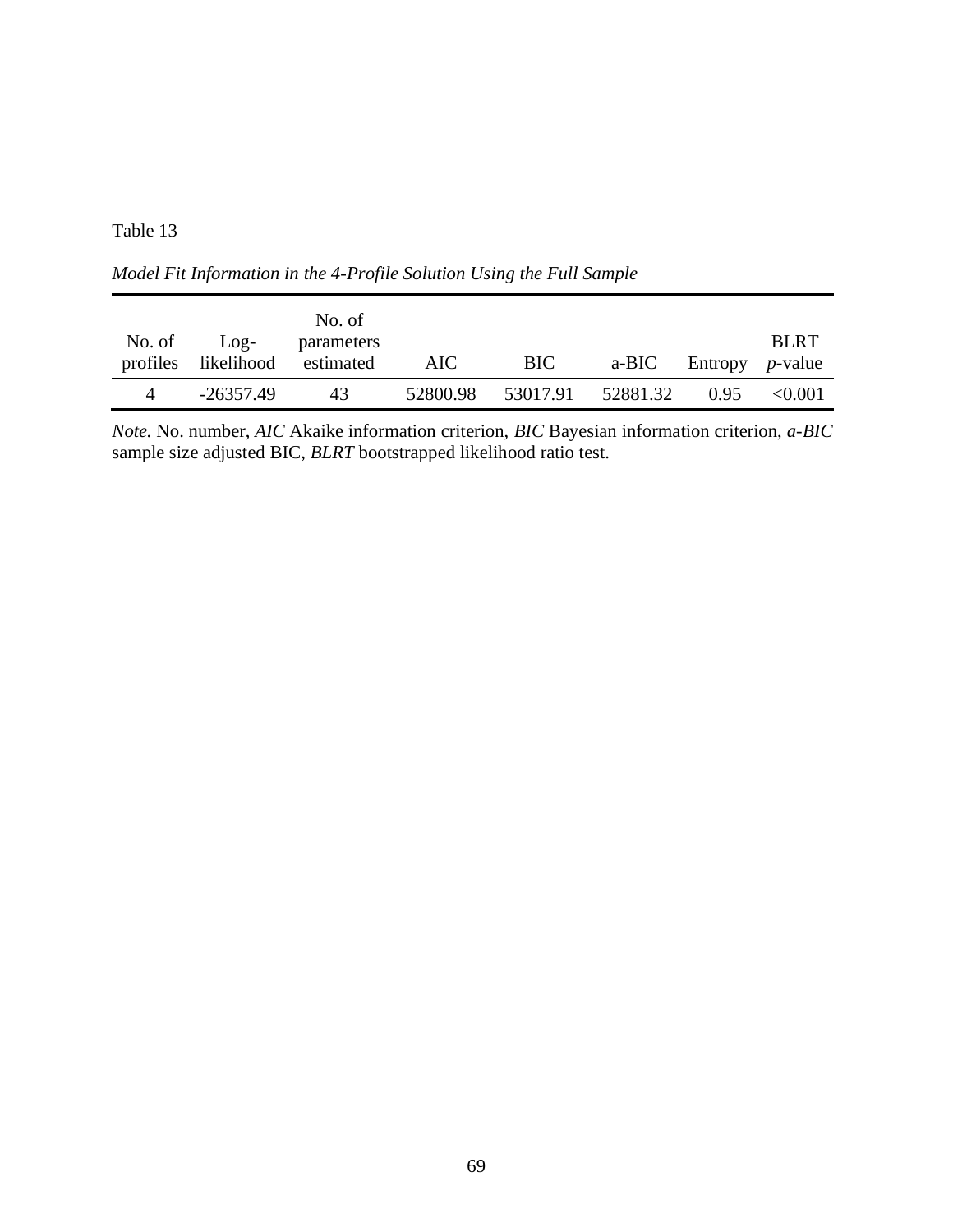| Criterion                    | $X^2$ | df | $\cal N$ | $\boldsymbol{p}$ |
|------------------------------|-------|----|----------|------------------|
| Gender                       | 3.17  | 3  | 1147     | 0.37             |
| W1 poverty                   | 0.97  | 3  | 834      | 0.81             |
| W5 poverty                   | 2.7   | 3  | 1147     | 0.44             |
| W1 marital status            | 8.73  | 9  | 1146     | 0.37             |
| W5 marital status            | 17.59 | 9  | 1147     | 0.05             |
| Race                         | 49.88 | 6  | 1147     | < 0.01           |
| W1 psych problems            | 2.15  | 3  | 1147     | 0.54             |
| W5 psych problems            | 7.64  | 3  | 1147     | 0.054            |
| Psych problems ever          | 6.94  | 3  | 1147     | 0.07             |
| Smoking ever                 | 2.75  | 3  | 1139     | 0.43             |
| W1 smoking                   | 1.71  | 15 | 1142     | 0.63             |
| W5 smoking                   | 0.77  | 3  | 1138     | 0.86             |
| Final illness duration       | 33.15 | 15 | 1116     | < 0.01           |
| W1 hospital stay             | 5.07  | 3  | 1146     | 0.17             |
| W2 hospital stay             | 5.34  | 3  | 1143     | 0.15             |
| W3 hospital stay             | 12.17 | 3  | 1142     | < 0.01           |
| W <sub>4</sub> hospital stay | 7.29  | 3  | 1137     | 0.06             |
| W5 hospital stay             | 9.17  | 3  | 1135     | 0.30             |
| Widow status                 | 7.01  | 3  | 1147     | 0.07             |
| <b>EOL</b> instructions      | 6.75  | 3  | 1122     | 0.08             |
| <b>EOL</b> legal             | 4.14  | 3  | 1108     | 0.25             |
| Discussed EOL care           | 6.78  | 3  | 1131     | 0.08             |
| Living will                  | 8.17  | 3  | 1127     | 0.04             |

*Chi-Square Tests of Independence Evaluating Associations Between Profile Membership and the Following Variables*

*Note X* 2 chi square test value, *df* degrees of freedom, *N* sample size, *p* probability.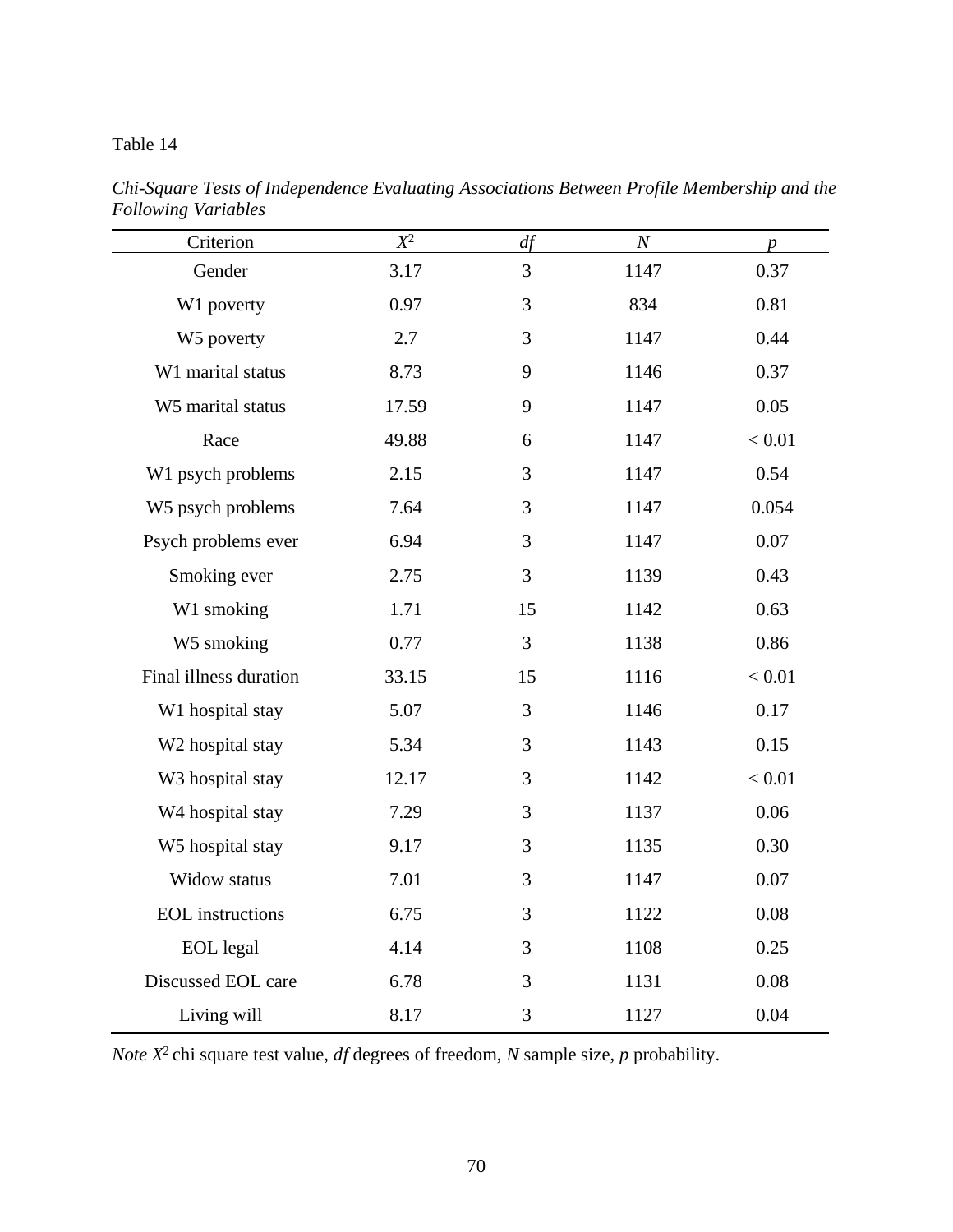| One-way ANOVA Results Evaluating Differences between Profiles |  |
|---------------------------------------------------------------|--|
|                                                               |  |

| Variable                     | $\boldsymbol{F}$ | df (between, total) | $\boldsymbol{p}$ |
|------------------------------|------------------|---------------------|------------------|
| Education                    | 1.64             | (3, 1146)           | 0.18             |
| Year of death                | 1.44             | (3, 1146)           | 0.23             |
| Death age                    | 9.52             | (3, 1143)           | < 0.01           |
| W1 BMI                       | 0.79             | (3,1141)            | 0.5              |
| W5 BMI                       | 1.11             | (3,1141)            | 0.34             |
| <b>New Conditions</b>        | 1.71             | (3,1146)            | 0.16             |
| W1 health self-report        | 13.37            | (3, 1143)           | < 0.01           |
| W2 health self-report        | 16.3             | (3,1142)            | < 0.01           |
| W3 health self-report        | 16.69            | (3,1140)            | < 0.01           |
| W4 health self-report        | 13.71            | (3,1143)            | < 0.01           |
| W5 health self-report        | 31.14            | (3,1141)            | < 0.01           |
| W1 health change self-report | 2.83             | (3,1140)            | 0.04             |
| W2 health change self-report | 0.84             | (3, 1145)           | 0.47             |
| W3 health change self-report | 12.1             | (3,1146)            | < 0.01           |
| W4 health change self-report | 5.37             | (3,1142)            | < 0.01           |
| W5 health change self-report | 11.87            | (3,1144)            | < 0.01           |
| W5 mother death/current age  | 0.39             | (3, 1123)           | 0.76             |
| W5 father death/current age  | 0.36             | (3,1118)            | 0.78             |

*Note. F* F-ratio, *df* degrees of freedom, *p* probability.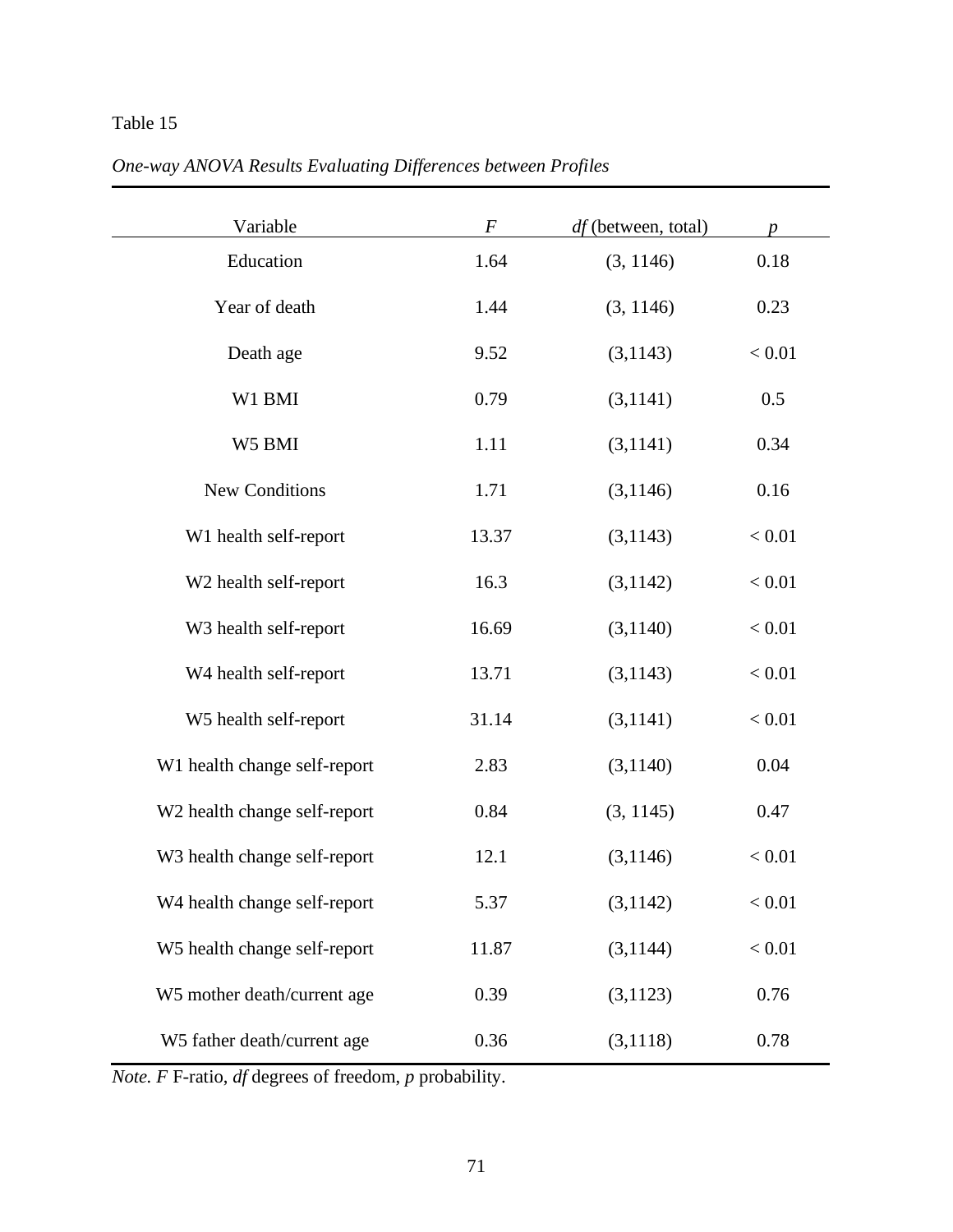*Pairwise Comparisons for Age at Death Across Profiles*

|                    |                    |         | <b>Standard</b> |            |         |
|--------------------|--------------------|---------|-----------------|------------|---------|
| Profile            | Profile            | t       | Error           | $p$ -value | g       |
| Pessimists         | Non-<br>committals | 4.91    | 0.36            | < 0.01     | 0.37    |
|                    | Realists           | 3.04    | 0.45            | 0.02       | 0.29    |
|                    | Optimists          | 2.49    | 0.42            | 0.08       | 0.22    |
| Non-<br>committals | <b>Realists</b>    | $-0.77$ | 0.50            | 1.00       | $-0.08$ |
|                    | Optimists          | $-1.55$ | 0.47            | 0.74       | $-0.15$ |
| Realists           | Optimists          | $-0.62$ | 0.55            | 1.00       | $-0.07$ |

*Note. df* degrees of freedom = 3, 1142. *t* test statistic, *p* probability, *g* Hedge's effect size statistic.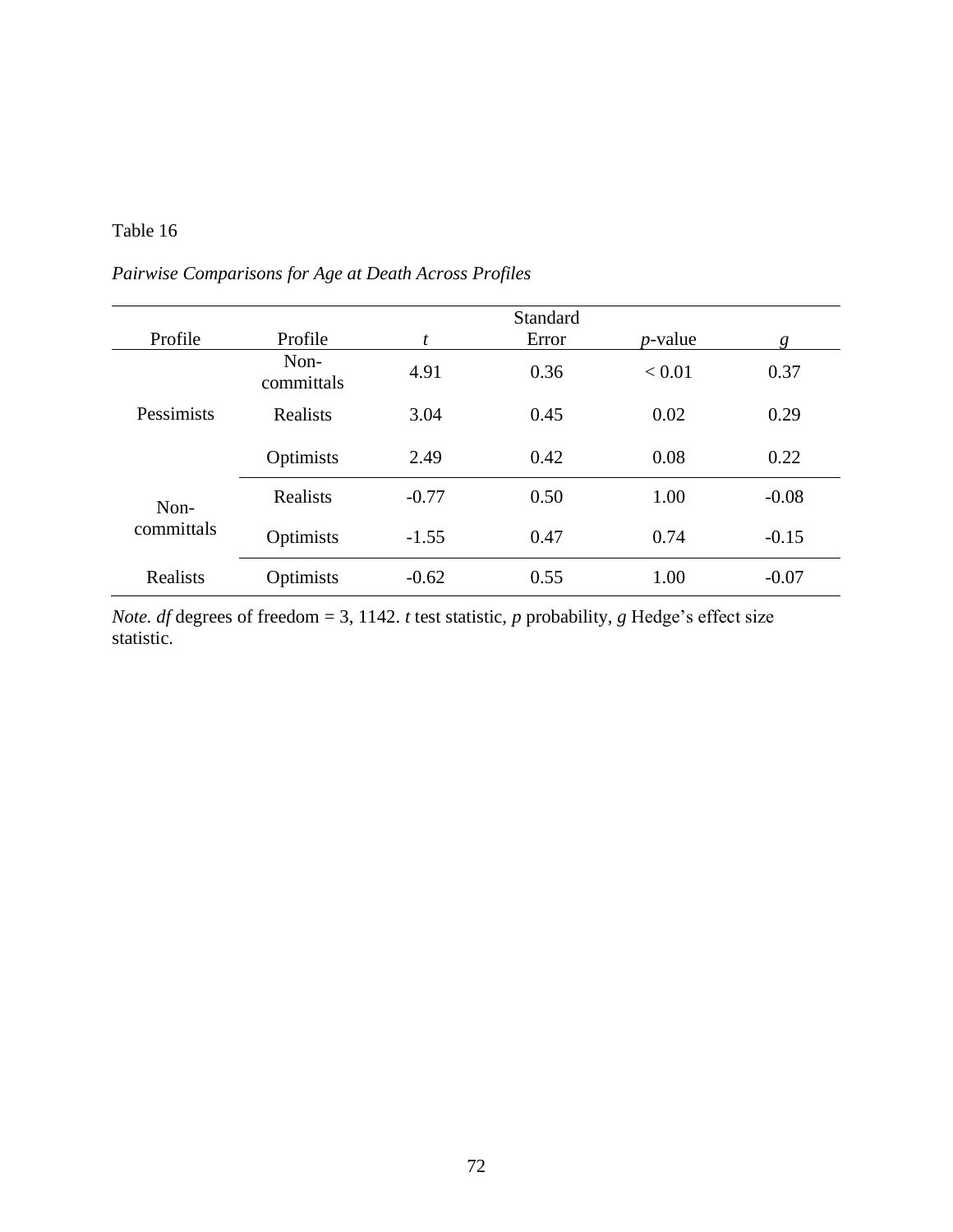| Outcome                      | Predictor      | $\overline{F}$ | <i>df</i> (between, total) | $\boldsymbol{p}$ |
|------------------------------|----------------|----------------|----------------------------|------------------|
|                              | Wave x profile | 1.65           | (11.09, 4221.16)           | 0.08             |
| CESD-8                       | Wave           | 18.19          | (3.70, 4221.16)            | < 0.01           |
|                              | Profile        | 6.97           | (3, 1142)                  | < 0.01           |
|                              | Wave x profile | 1.23           | (12, 4572)                 | 0.25             |
| No. health<br>conditions     | Wave           | 547.19         | (4, 4572)                  | < 0.01           |
|                              | Profile        | 3.57           | (3, 1143)                  | 0.01             |
|                              | Wave x profile | 2.23           | (12, 4548)                 | < 0.01           |
| Health self-<br>report       | Wave           | 81.88          | (4, 4548)                  | < 0.01           |
|                              | Profile        | 27.04          | (3, 1137)                  | < 0.01           |
|                              | Wave x profile | 0.70           | (11.82, 4469.26)           | 0.01             |
| Health change<br>self-report | Wave           | 20.83          | (3.94, 4469.26)            | < 0.01           |
|                              | Profile        | 14.00          | (3, 1134)                  | < 0.01           |

*Repeated Measures ANOVA Results*

*Note. F* F-ratio, *df* degrees of freedom, *p* probability.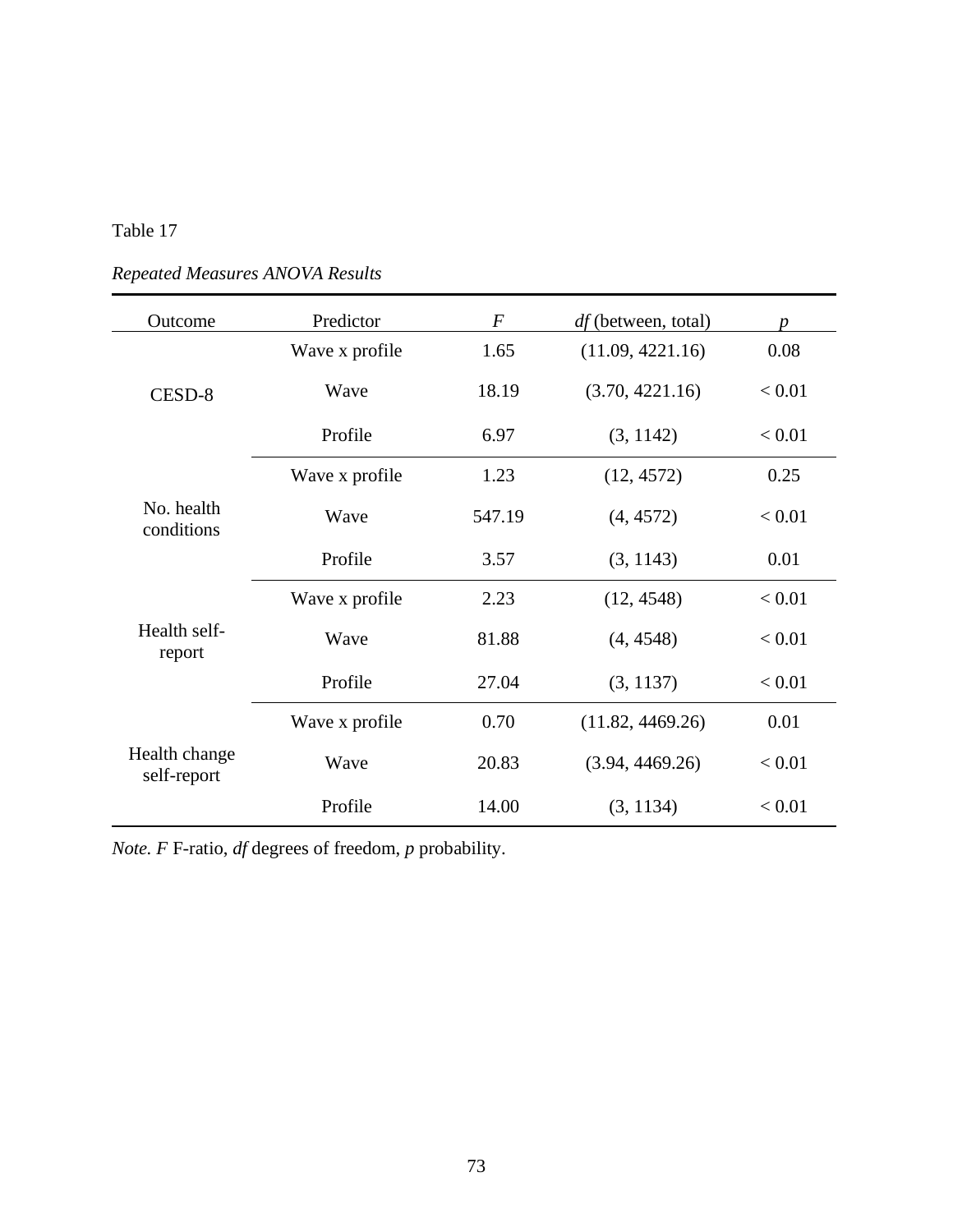|                |                |         | Standard |            |         |
|----------------|----------------|---------|----------|------------|---------|
| Wave           | Wave           | t       | Error    | $p$ -value | g       |
|                | $\overline{2}$ | $-1.47$ | 0.06     | 1.00       | $-0.06$ |
|                | 3              | $-1.47$ | 0.06     | 1.00       | $-0.06$ |
| $\mathbf{1}$   | 4              | $-3.75$ | 0.07     | < 0.01     | $-0.18$ |
|                | 5              | $-6.62$ | 0.07     | < 0.01     | $-0.35$ |
|                | 3              | $-0.07$ | 0.06     | 1.00       | 0.00    |
| $\overline{2}$ | 4              | $-2.66$ | 0.06     | 0.08       | $-0.12$ |
|                | 5              | $-5.72$ | 0.07     | < 0.01     | $-0.29$ |
| 3              | $\overline{4}$ | $-2.72$ | 0.06     | 0.07       | $-0.12$ |
|                | 5              | $-5.91$ | 0.07     | < 0.01     | $-0.29$ |
| $\overline{4}$ | 5              | $-3.62$ | 0.07     | < 0.01     | $-0.17$ |

*Pairwise Comparisons for CESD-8 Scores Across Waves*

*Note. df* degrees of freedom = 3, 1142. *t* test statistic, *p* probability, *g* Hedge's effect size statistic.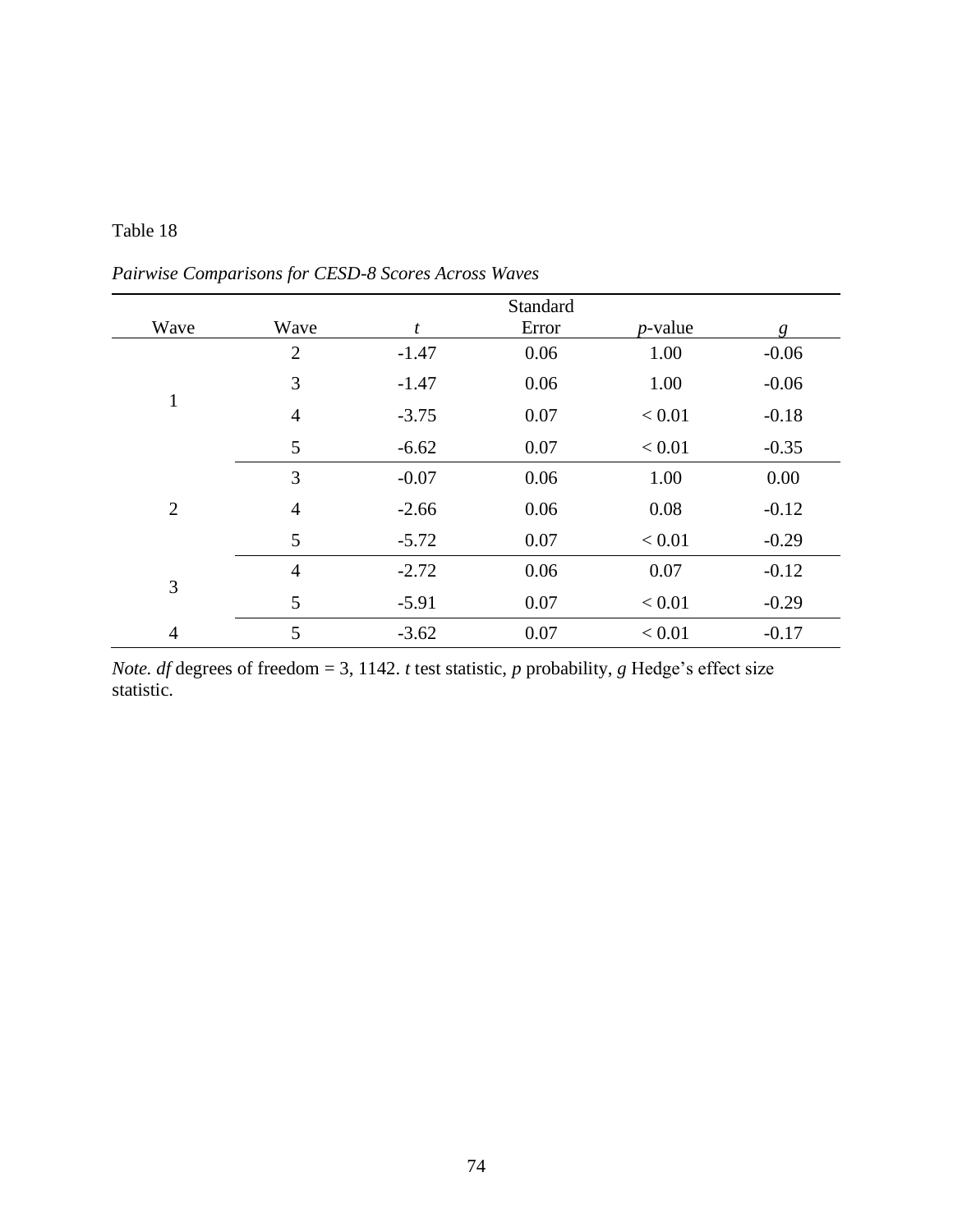|                    |                    |         | Standard |            |         |
|--------------------|--------------------|---------|----------|------------|---------|
| Profile            | Profile            | t       | Error    | $p$ -value | g       |
| Pessimists         | Non-<br>committals | 3.78    | 0.11     | < 0.01     | 0.28    |
|                    | Realists           | 2.08    | 0.14     | 0.23       | 0.20    |
|                    | Optimists          | 3.37    | 0.13     | 0.01       | 0.29    |
| Non-<br>committals | Realists           | $-0.81$ | 0.15     | 1.00       | $-0.09$ |
|                    | Optimists          | 0.11    | 0.14     | 1.00       | 0.01    |
| Realists           | Optimists          | 0.85    | 0.17     | 1.00       | 0.10    |

*Pairwise Comparisons for CESD-8 Scores Across Profiles*

*Note. df* degrees of freedom = 3, 1142. *t* test statistic, *p* probability, *g* Hedge's effect size statistic.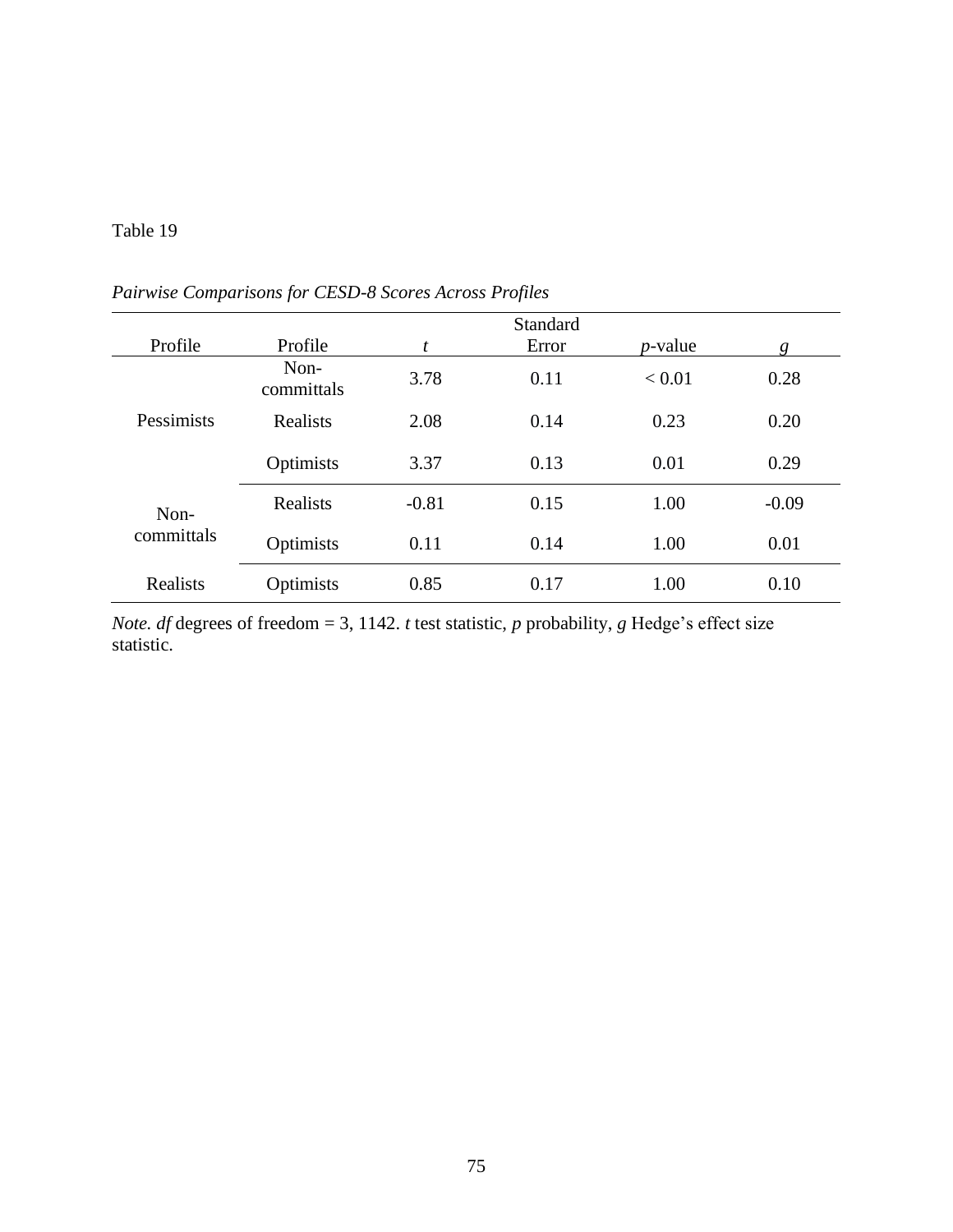| Table 20 |  |
|----------|--|
|----------|--|

*Pairwise Comparisons for Number of Health Conditions Across Waves*

|                |                |          | Standard |            |         |
|----------------|----------------|----------|----------|------------|---------|
| Wave           | Wave           | t        | Error    | $p$ -value | g       |
|                | $\overline{2}$ | $-13.19$ | 0.02     | < 0.01     | $-0.30$ |
|                | 3              | $-19.91$ | 0.02     | < 0.01     | $-0.64$ |
| 1              | $\overline{4}$ | $-25.72$ | 0.03     | < 0.01     | $-1.05$ |
|                | 5              | $-29.86$ | 0.04     | < 0.01     | $-1.47$ |
|                | 3              | $-13.67$ | 0.02     | < 0.01     | $-0.35$ |
| $\overline{2}$ | $\overline{4}$ | $-20.54$ | 0.03     | < 0.01     | $-0.75$ |
|                | 5              | $-26.03$ | 0.03     | < 0.01     | $-1.17$ |
| 3              | $\overline{4}$ | $-16.00$ | 0.02     | < 0.01     | $-0.41$ |
|                | 5              | $-21.74$ | 0.03     | < 0.01     | $-0.83$ |
| $\overline{4}$ | 5              | $-14.95$ | 0.02     | < 0.01     | $-0.42$ |

*Note. df* degrees of freedom = 3, 1143. *t* test statistic, *p* probability, *g* Hedge's effect size statistic.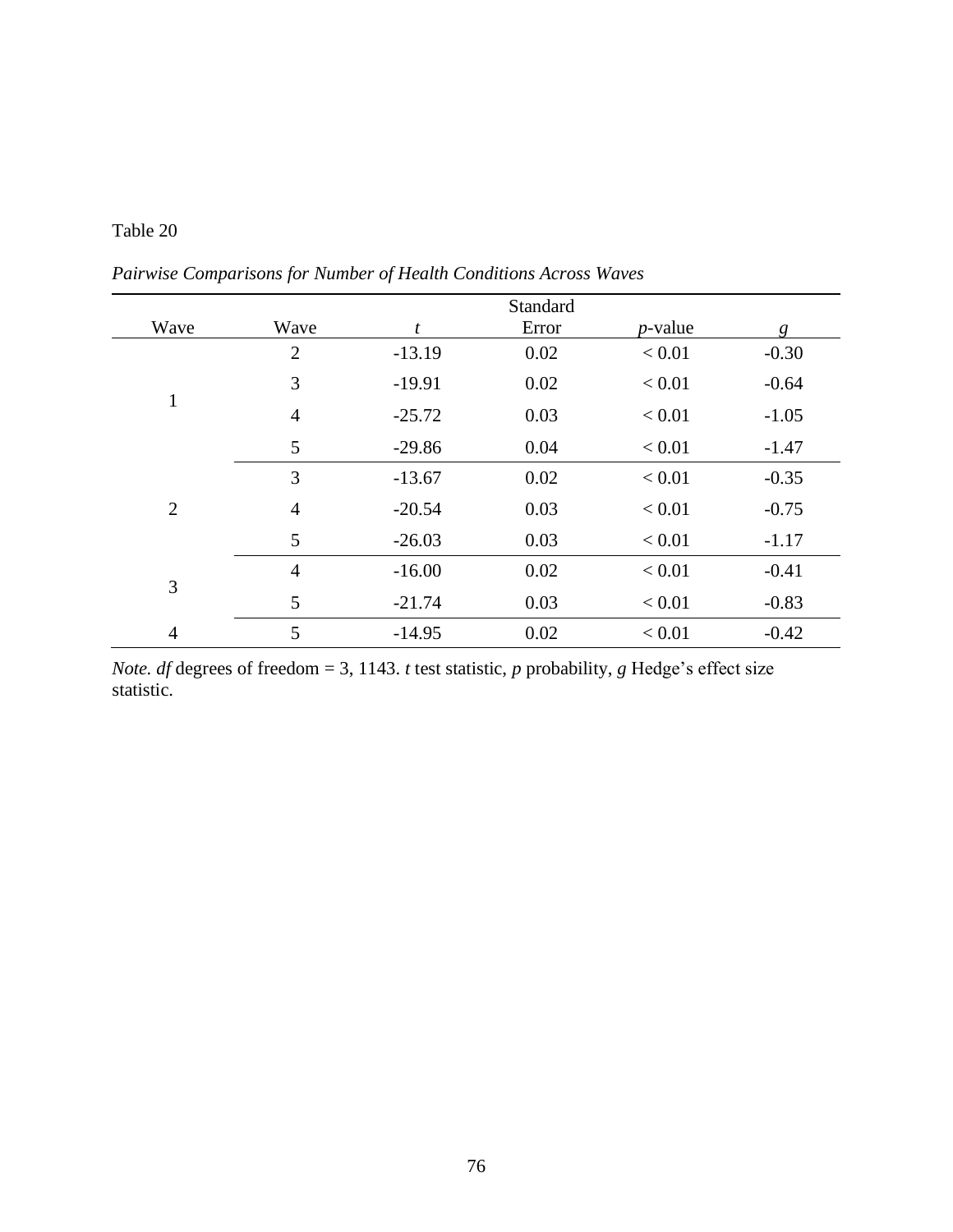| Wave           | Wave           | t     | <b>Standard Error</b> | $p$ -value | g    |
|----------------|----------------|-------|-----------------------|------------|------|
|                | $\overline{2}$ | 4.66  | 0.03                  | < 0.01     | 0.18 |
|                | 3              | 7.97  | 0.03                  | < 0.01     | 0.35 |
| $\mathbf{1}$   | $\overline{4}$ | 10.40 | 0.04                  | < 0.01     | 0.50 |
|                | 5              | 14.62 | 0.04                  | < 0.01     | 0.78 |
|                | 3              | 4.00  | 0.03                  | < 0.01     | 0.16 |
| $\overline{2}$ | $\overline{4}$ | 6.94  | 0.03                  | < 0.01     | 0.31 |
|                | 5              | 11.76 | 0.04                  | < 0.01     | 0.59 |
|                | $\overline{4}$ | 3.52  | 0.03                  | < 0.01     | 0.15 |
| 3              | 5              | 8.51  | 0.04                  | < 0.01     | 0.43 |
| $\overline{4}$ | 5              | 5.89  | 0.04                  | < 0.01     | 0.28 |

*Pairwise Comparisons for Self-Rating of Health Across Waves*

*Note. df* degrees of freedom = 3, 1134. *t* test statistic, *p* probability, *g* Hedge's effect size statistic.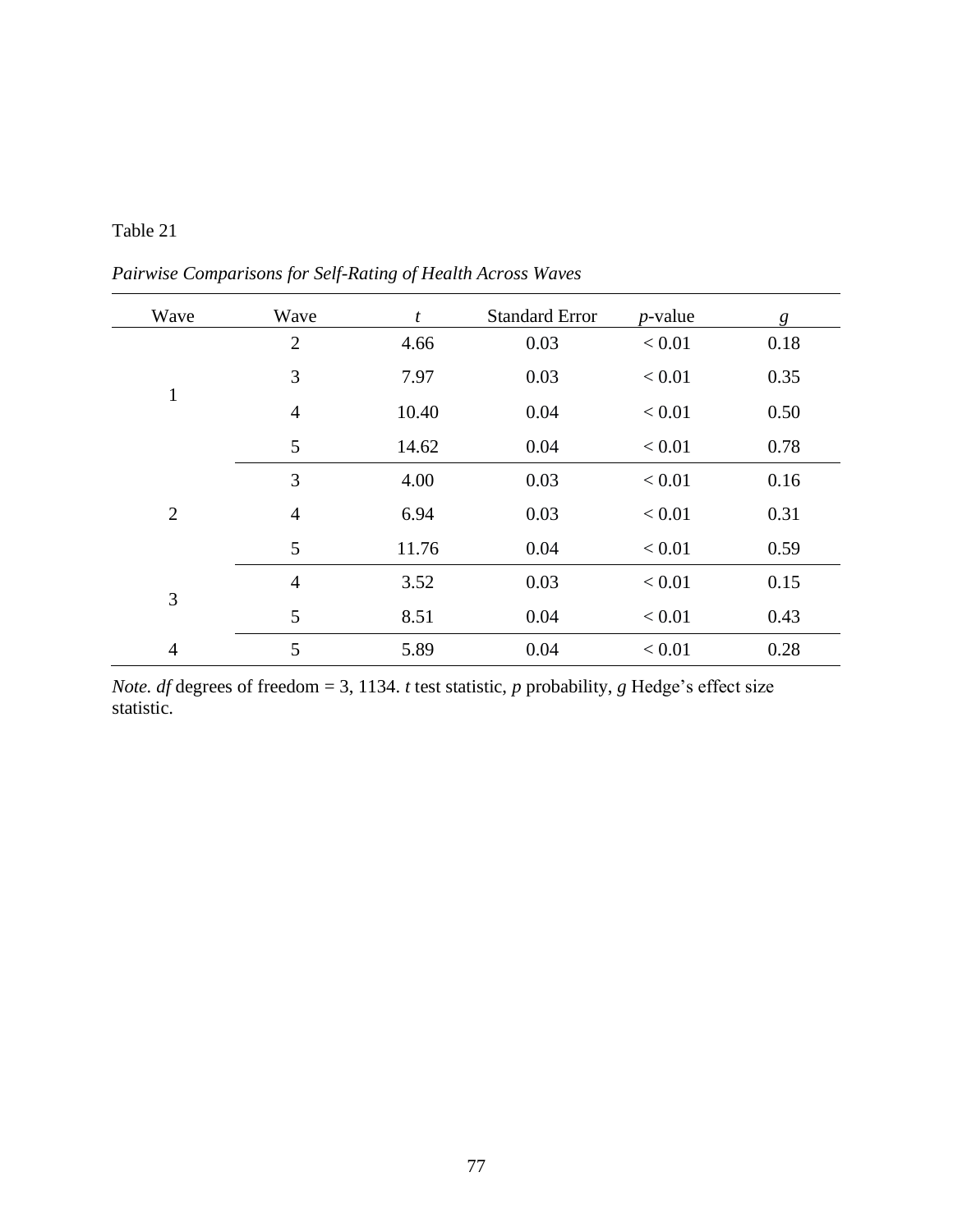|                    |                    |         | Standard |            |         |
|--------------------|--------------------|---------|----------|------------|---------|
| Profile            | Profile            | t       | Error    | $p$ -value | g       |
| Pessimists         | Non-<br>committals | $-6.65$ | 0.06     | < 0.01     | $-0.49$ |
|                    | Realists           | $-4.22$ | 0.08     | < 0.01     | $-0.40$ |
|                    | Optimists          | $-7.35$ | 0.07     | < 0.01     | $-0.65$ |
| Non-<br>committals | Realists           | 0.92    | 0.09     | 1.00       | 0.10    |
|                    | Optimists          | $-1.54$ | 0.08     | 0.73       | $-0.15$ |
| <b>Realists</b>    | Optimists          | $-2.18$ | 0.09     | 0.18       | $-0.25$ |

*Pairwise Comparisons for Self-Rating of Health Across Profiles*

*Note. df* degrees of freedom = 3, 1134. *t* test statistic, *p* probability, *g* Hedge's effect size statistic.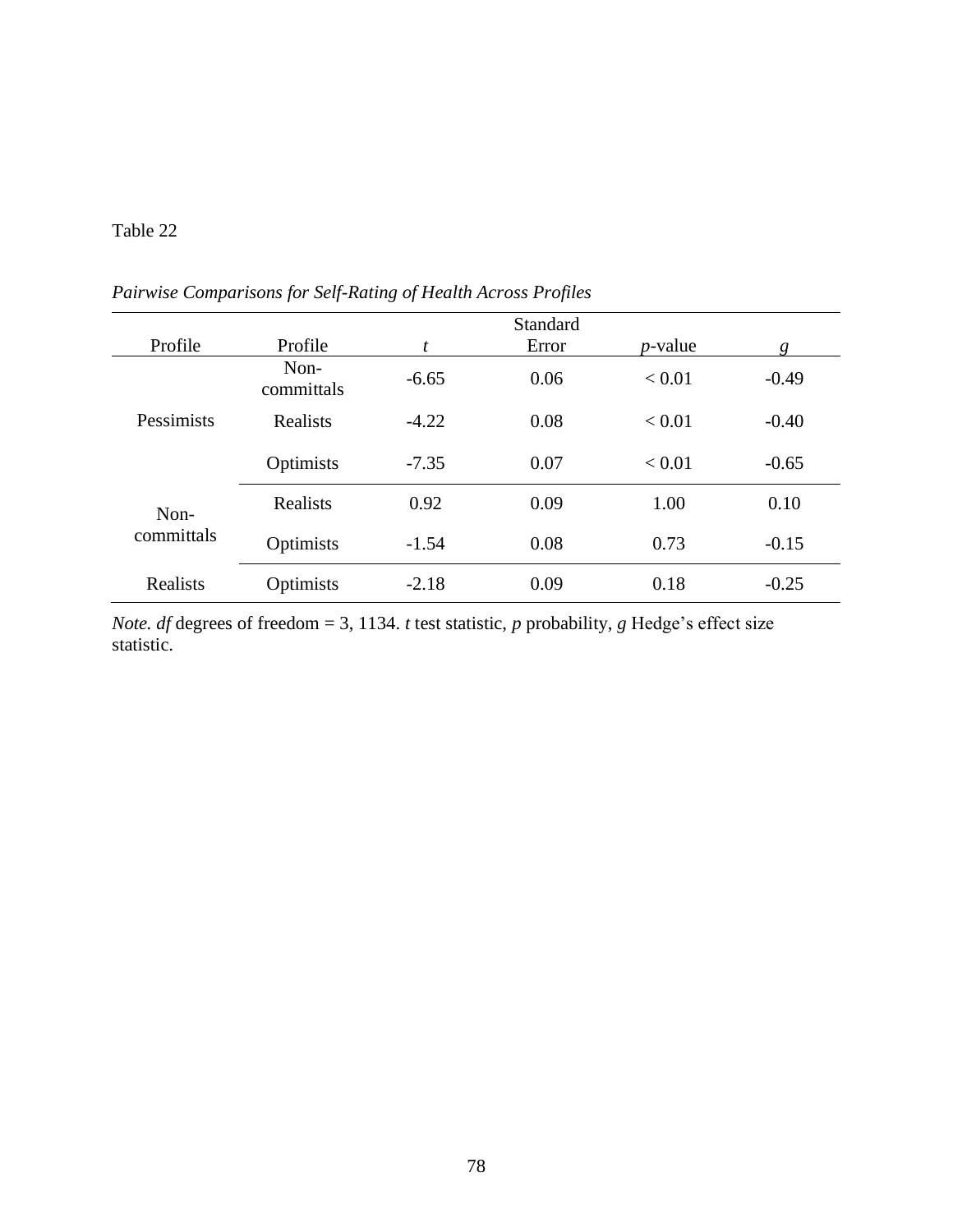|                    |                    |         | Standard |            |         |
|--------------------|--------------------|---------|----------|------------|---------|
| Profile            | Profile            | t       | Error    | $p$ -value | g       |
| Pessimists         | Non-<br>committals | $-4.43$ | 0.08     | < 0.01     | $-0.32$ |
|                    | Realists           | $-2.16$ | 0.10     | 0.19       | $-0.20$ |
|                    | Optimists          | $-5.57$ | 0.09     | < 0.01     | $-0.47$ |
| Non-<br>committals | Realists           | 1.21    | 0.11     | 1.00       | 0.13    |
|                    | Optimists          | $-1.53$ | 0.10     | 0.77       | $-0.15$ |
| <b>Realists</b>    | Optimists          | $-2.43$ | 0.12     | 0.09       | $-0.27$ |

*Pairwise Comparisons for Self-Rating of Health At Wave 1*

*Note. df* degrees of freedom = 3, 1134. *t* test statistic, *p* probability, *g* Hedge's effect size statistic.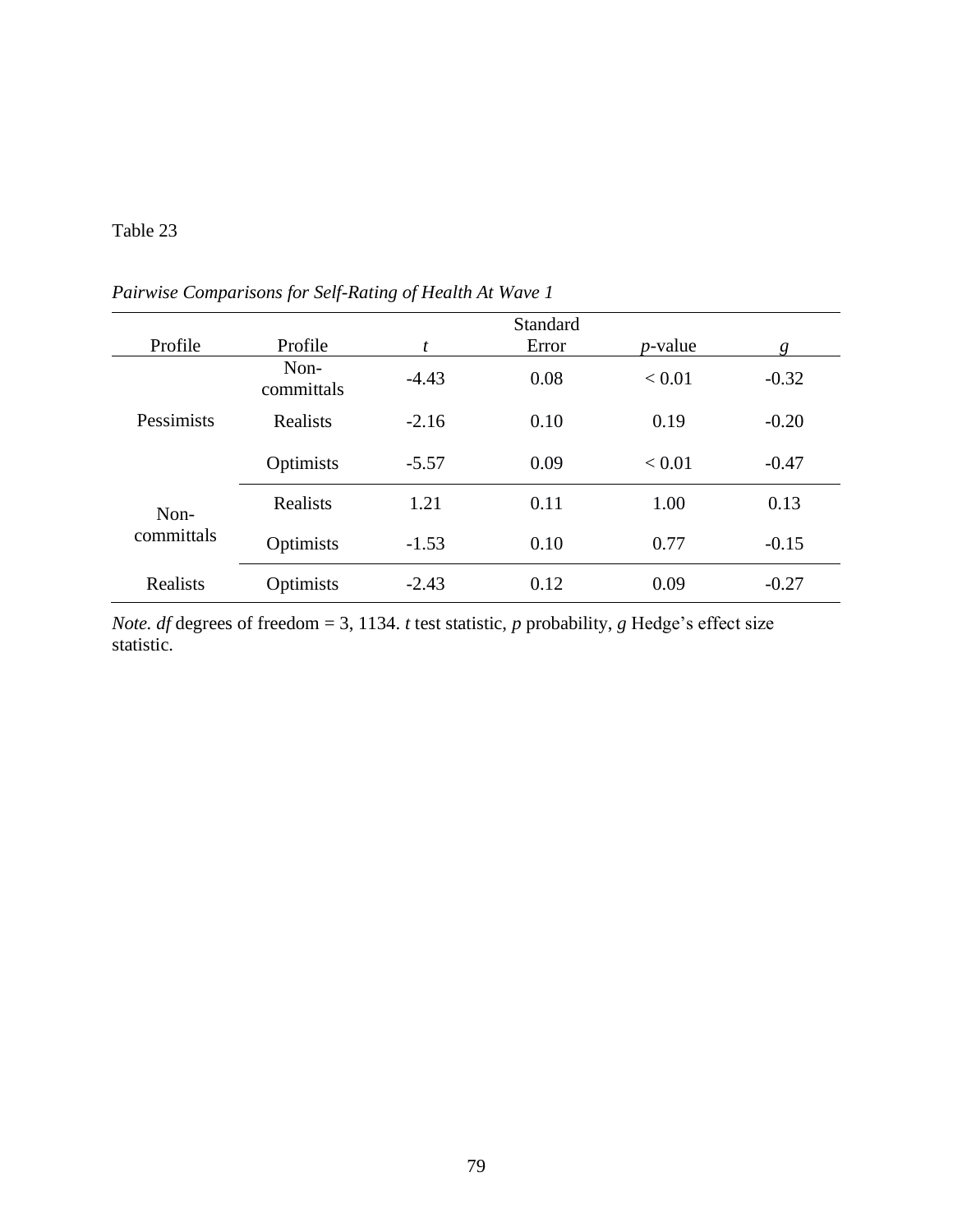|                    |                    |         | Standard |            |         |
|--------------------|--------------------|---------|----------|------------|---------|
| Profile            | Profile            | t       | Error    | $p$ -value | g       |
| Pessimists         | Non-<br>committals | $-5.51$ | 0.08     | < 0.01     | $-0.41$ |
|                    | Realists           | $-3.63$ | 0.09     | < 0.01     | $-0.34$ |
|                    | Optimists          | $-5.27$ | 0.09     | < 0.01     | $-0.45$ |
| Non-<br>committals | <b>Realists</b>    | 0.69    | 0.11     | 1.00       | 0.07    |
|                    | Optimists          | $-0.41$ | 0.10     | 1.00       | $-0.04$ |
| <b>Realists</b>    | Optimists          | $-0.98$ | 0.11     | 1.00       | $-0.11$ |

*Pairwise Comparisons for Self-Rating of Health At Wave 2*

*Note. df* degrees of freedom = 3, 1134. *t* test statistic, *p* probability, *g* Hedge's effect size statistic.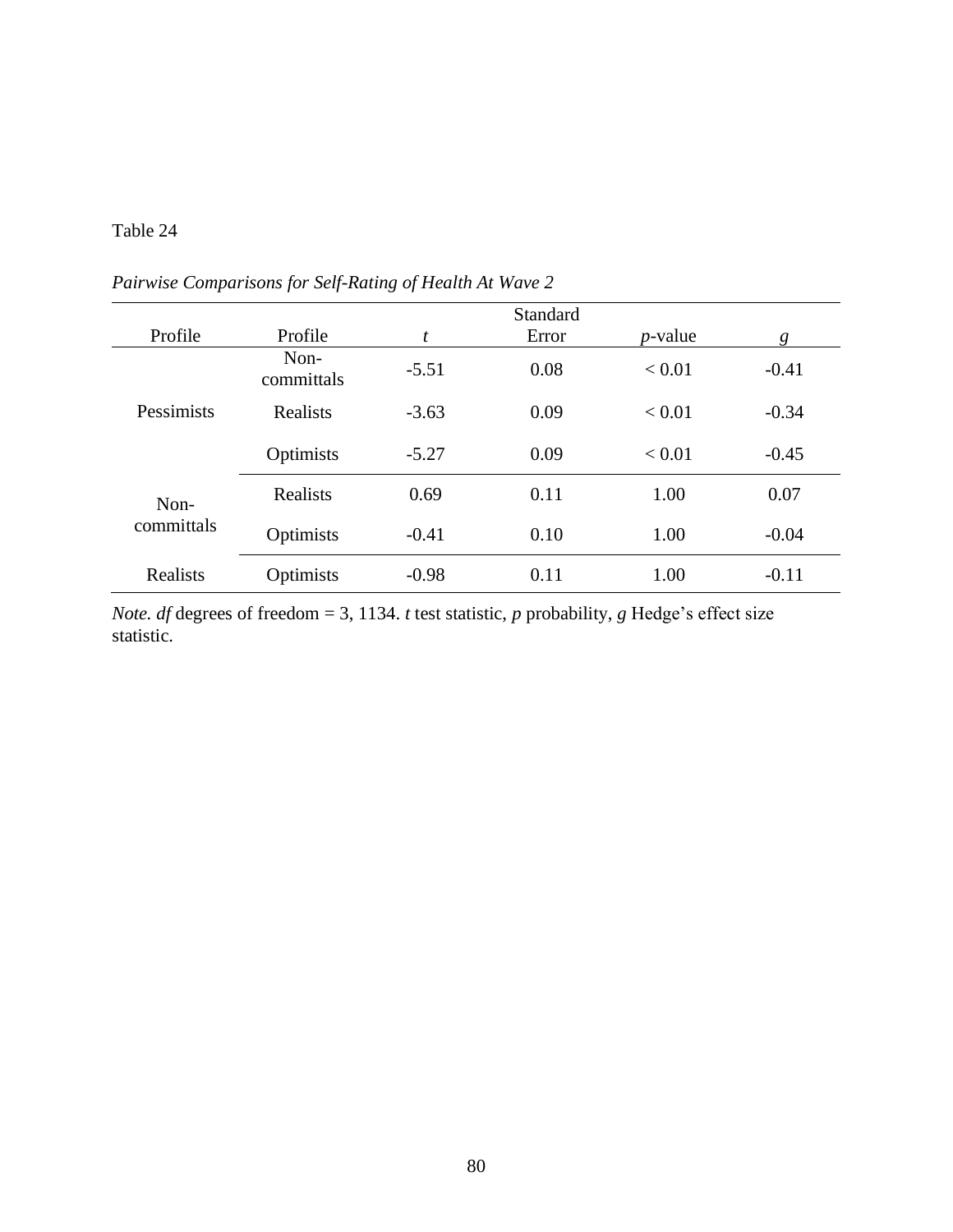|                    |                    |         | <b>Standard</b> |            |         |
|--------------------|--------------------|---------|-----------------|------------|---------|
| Profile            | Profile            | t       | Error           | $p$ -value | g       |
| Pessimists         | Non-<br>committals | $-4.88$ | 0.08            | < 0.01     | $-0.36$ |
|                    | Realists           | $-3.35$ | 0.10            | < 0.01     | $-0.31$ |
|                    | Optimists          | $-5.82$ | 0.09            | < 0.01     | $-0.50$ |
| Non-<br>committals | <b>Realists</b>    | 0.43    | 0.11            | 1.00       | 0.05    |
|                    | Optimists          | $-1.45$ | 0.10            | 0.88       | $-0.14$ |
| <b>Realists</b>    | Optimists          | $-1.64$ | 0.12            | 0.60       | $-0.19$ |

*Pairwise Comparisons for Self-Rating of Health At Wave 3*

*Note. df* degrees of freedom = 3, 1134. *t* test statistic, *p* probability, *g* Hedge's effect size statistic.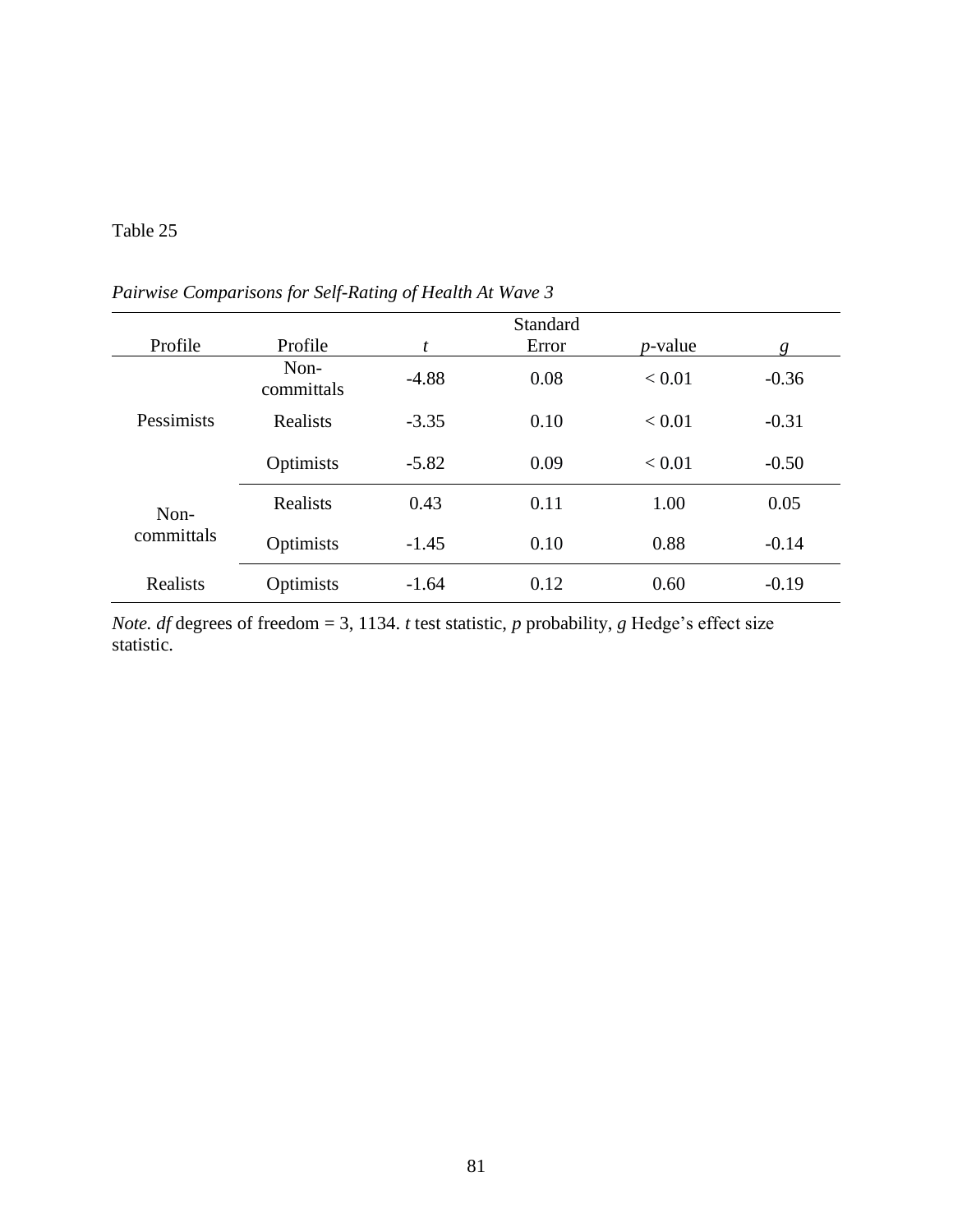|                    |                    |         | Standard |            |         |
|--------------------|--------------------|---------|----------|------------|---------|
| Profile            | Profile            | t       | Error    | $p$ -value | g       |
| Pessimists         | Non-<br>committals | $-4.30$ | 0.08     | < 0.01     | $-0.32$ |
|                    | Realists           | $-3.34$ | 0.10     | < 0.01     | $-0.31$ |
|                    | Optimists          | $-5.46$ | 0.09     | < 0.01     | $-0.47$ |
| Non-<br>committals | Realists           | 0.07    | 0.11     | 1.00       | 0.01    |
|                    | Optimists          | $-1.53$ | 0.10     | 0.76       | $-0.15$ |
| <b>Realists</b>    | Optimists          | $-1.39$ | 0.12     | 1.00       | $-0.16$ |

*Pairwise Comparisons for Self-Rating of Health At Wave 4*

*Note. df* degrees of freedom = 3, 1134. *t* test statistic, *p* probability, *g* Hedge's effect size statistic.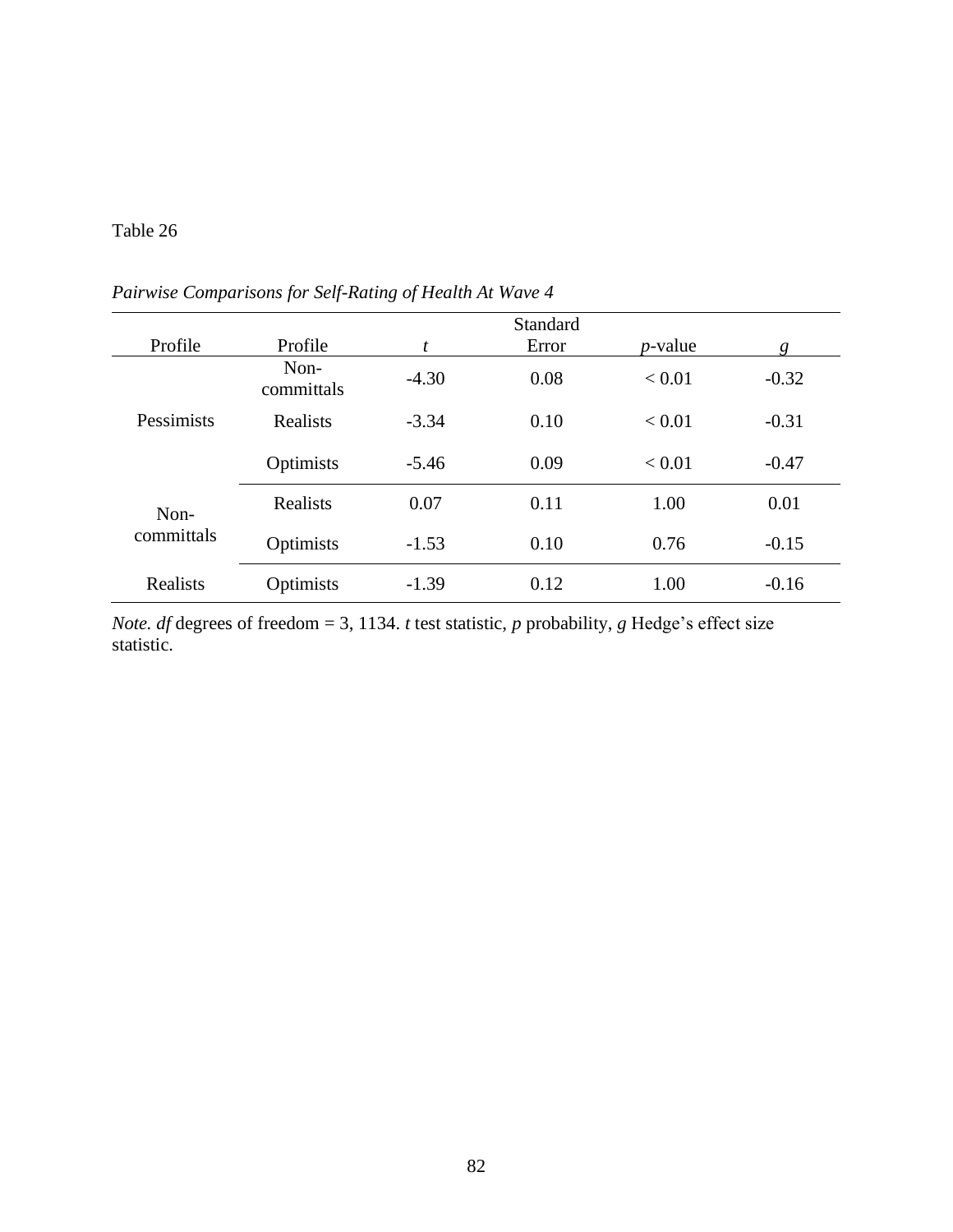|                    |                    |         | <b>Standard</b> |            |         |
|--------------------|--------------------|---------|-----------------|------------|---------|
| Profile            | Profile            | t       | Error           | $p$ -value | g       |
| Pessimists         | Non-<br>committals | $-6.69$ | 0.08            |            | $-0.52$ |
|                    | Realists           | $-3.90$ | 0.10            |            | $-0.37$ |
|                    | Optimists          | $-8.25$ | 0.09            |            | $-0.72$ |
| Non-<br>committals | Realists           | 1.34    | 0.11            |            | 0.14    |
|                    | Optimists          | $-1.97$ | 0.11            |            | $-0.20$ |
| Realists           | Optimists          | $-2.98$ | 0.12            |            | $-0.34$ |

*Pairwise Comparisons for Self-Rating of Health At Wave 5*

*Note. df* degrees of freedom = 3, 1134. *t* test statistic, *g* Hedge's effect size statistic. These results were computed using Dunnett's C test, which does not yield *p-*values.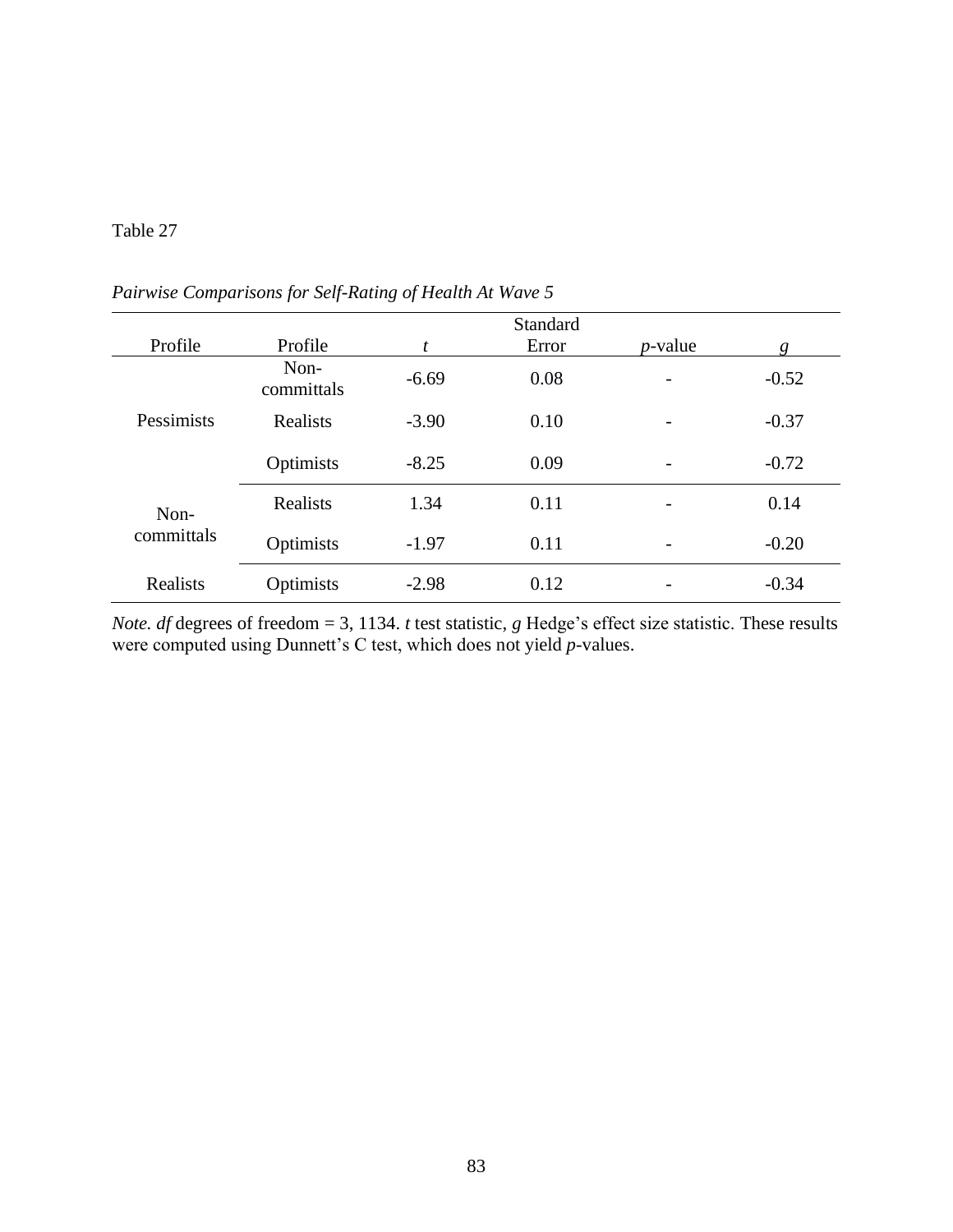| Table 28 |  |
|----------|--|
|----------|--|

*Pairwise Comparisons for Self-Report of Health Change Across Waves*

| Wave           | Wave           | $\boldsymbol{t}$ | <b>Standard Error</b> | $p$ -value | g    |
|----------------|----------------|------------------|-----------------------|------------|------|
|                | $\overline{2}$ | 2.18             | 0.03                  | 0.26       | 0.11 |
|                | 3              | 2.79             | 0.03                  | 0.049      | 0.14 |
| $\mathbf{1}$   | $\overline{4}$ | 4.25             | 0.03                  | < 0.01     | 0.21 |
|                | 5              | 8.14             | 0.03                  | < 0.01     | 0.42 |
| $\overline{2}$ | 3              | 0.62             | 0.03                  | 1.00       | 0.03 |
|                | $\overline{4}$ | 2.11             | 0.03                  | 0.32       | 0.10 |
|                | 5              | 6.21             | 0.03                  | < 0.01     | 0.31 |
| 3              | $\overline{4}$ | 1.58             | 0.03                  | 1.00       | 0.07 |
|                | 5              | 5.85             | 0.03                  | < 0.01     | 0.28 |
| $\overline{4}$ | 5              | 4.50             | 0.03                  | < 0.01     | 0.21 |

*Note. df* degrees of freedom = 3, 1143. *t* test statistic, *p* probability, *g* Hedge's effect size statistic.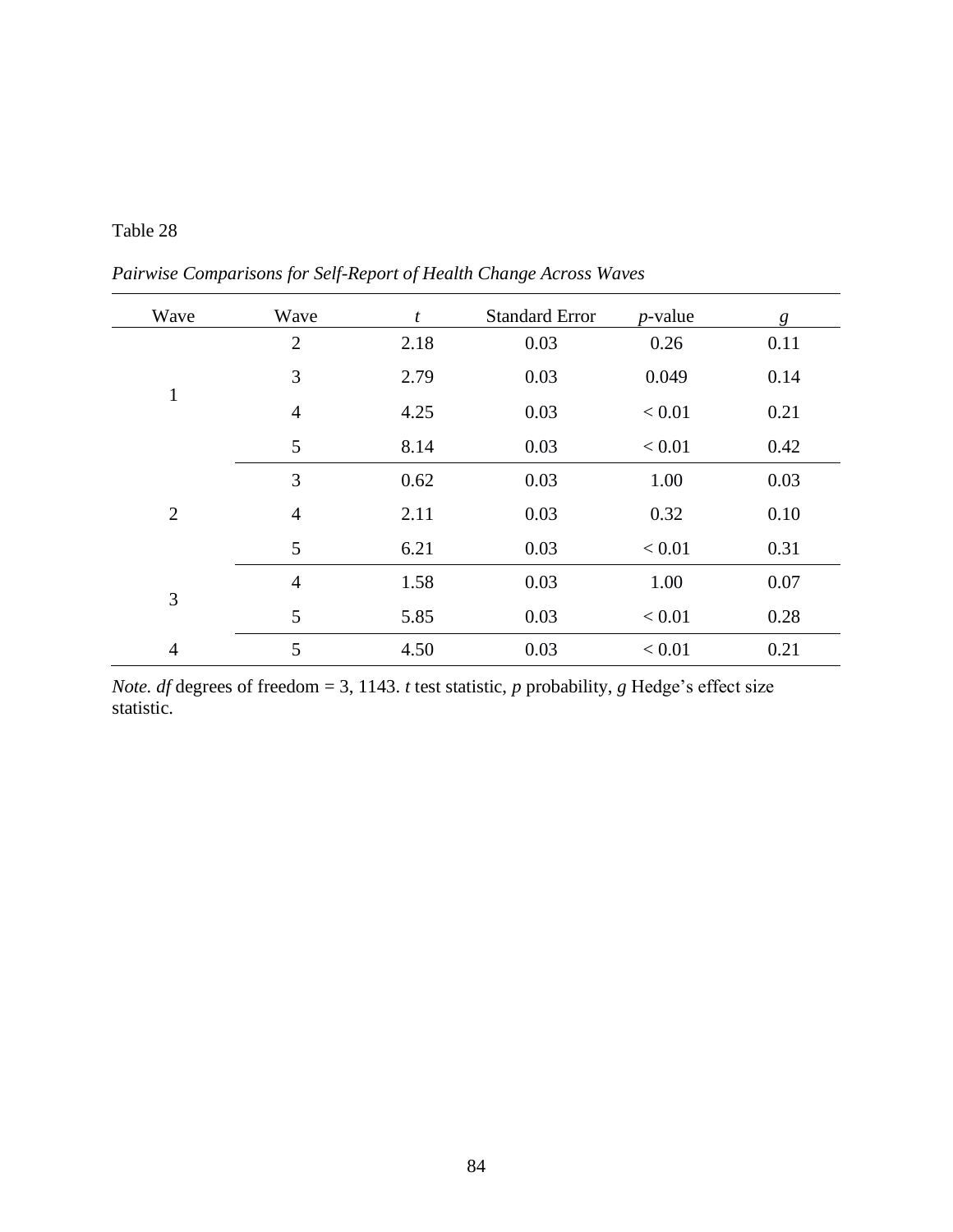|                    |                    |         | Standard |                          |         |
|--------------------|--------------------|---------|----------|--------------------------|---------|
| Profile            | Profile            | t       | Error    | $p$ -value               | g       |
| Pessimists         | Non-<br>committals | $-2.96$ | 0.05     | $\overline{\phantom{0}}$ | $-0.21$ |
|                    | Realists           | $-1.20$ | 0.06     | $\overline{\phantom{0}}$ | $-0.12$ |
|                    | Optimists          | $-1.35$ | 0.06     | $\overline{a}$           | $-0.12$ |
| Non-<br>committals | Realists           | 0.90    | 0.07     |                          | 0.09    |
|                    | Optimists          | 0.89    | 0.07     |                          | 0.09    |
| Realists           | Optimists          | $-0.05$ | 0.08     |                          | 0.00    |

*Pairwise Comparisons for Self-Report of Health Change At Wave 1*

*Note. df* degrees of freedom = 3, 1134. *t* test statistic, *p* probability, *g* Hedge's effect size statistic. These results were computed using Dunnett's C test, which does not yield *p-*values.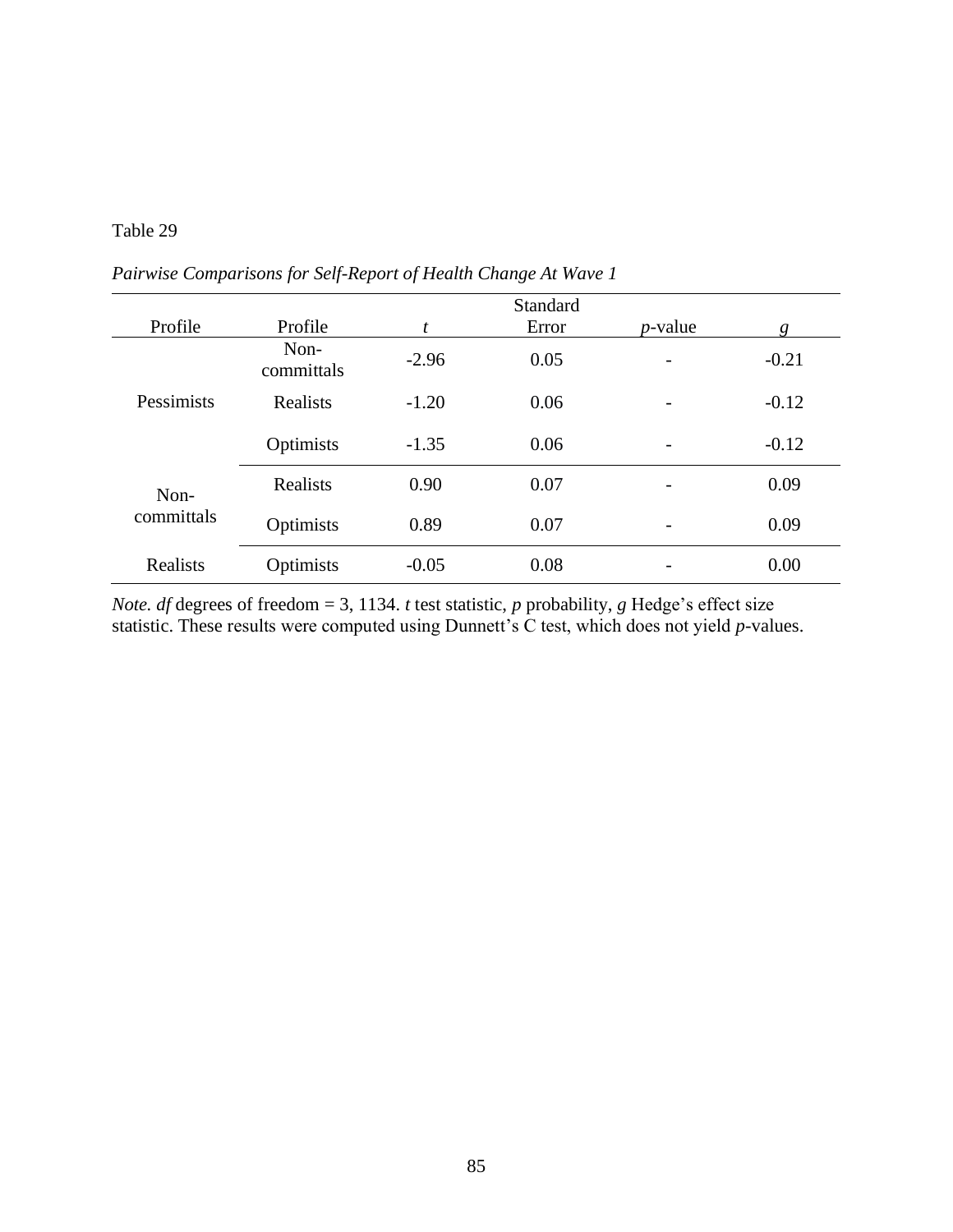|                    |                    |         | Standard |                          |         |
|--------------------|--------------------|---------|----------|--------------------------|---------|
| Profile            | Profile            | t       | Error    | $p$ -value               | g       |
| Pessimists         | Non-<br>committals | $-4.38$ | 0.05     |                          | $-0.33$ |
|                    | <b>Realists</b>    | $-2.66$ | 0.06     |                          | $-0.27$ |
|                    | Optimists          | $-5.06$ | 0.05     | $\overline{\phantom{0}}$ | $-0.43$ |
| Non-<br>committals | <b>Realists</b>    | 0.62    | 0.07     |                          | 0.07    |
|                    | Optimists          | $-1.05$ | 0.06     | $\overline{\phantom{0}}$ | $-0.10$ |
| Realists           | Optimists          | $-1.46$ | 0.07     |                          | $-0.17$ |

*Pairwise Comparisons for Self-Report of Health Change At Wave 3*

*Note. df* degrees of freedom = 3, 1134. *t* test statistic, *p* probability, *g* Hedge's effect size statistic. These results were computed using Dunnett's C test, which does not yield *p-*values.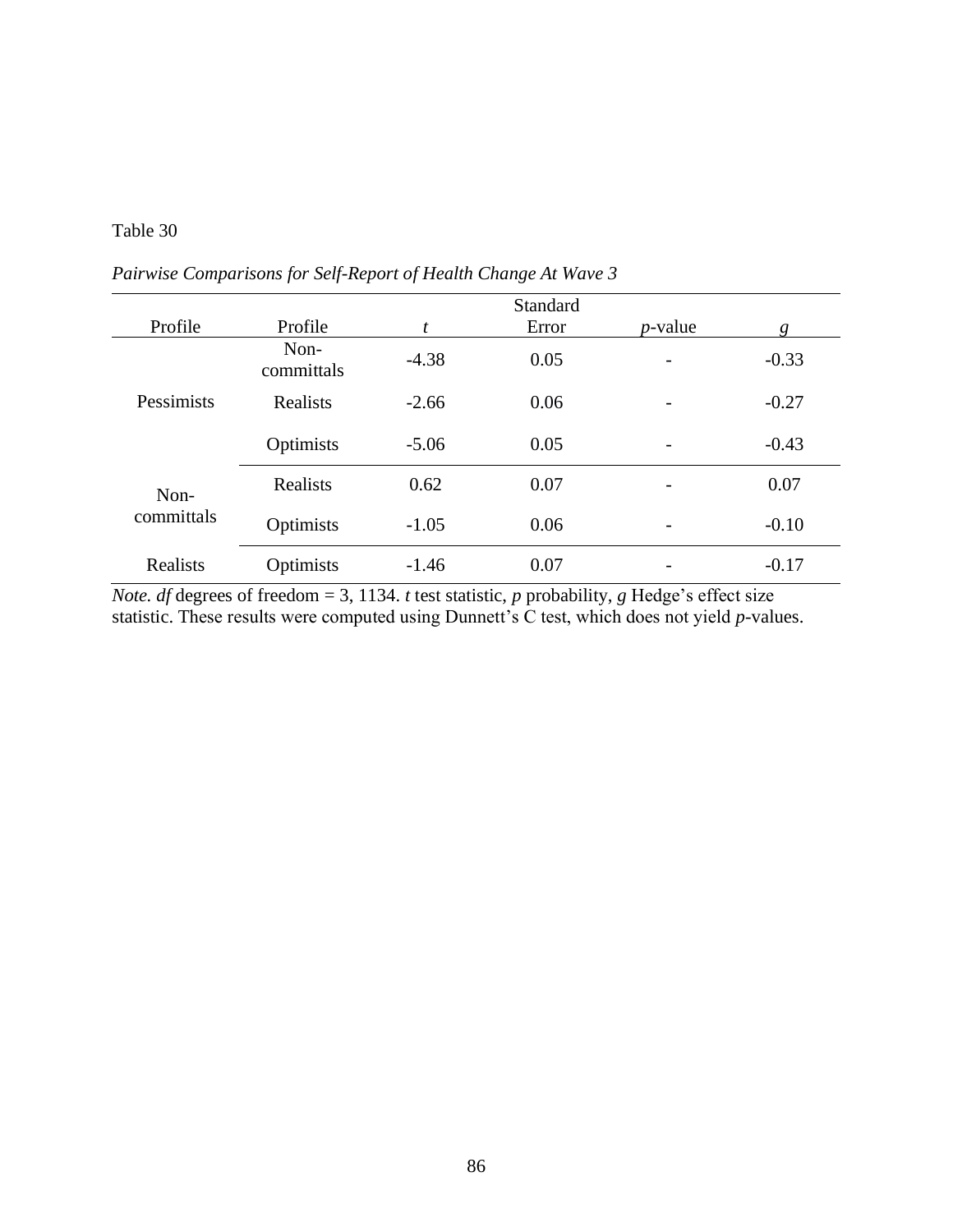|                    |                    |         | Standard |                          |         |
|--------------------|--------------------|---------|----------|--------------------------|---------|
| Profile            | Profile            | t       | Error    | $p$ -value               | g       |
| Pessimists         | Non-<br>committals | $-2.26$ | 0.05     |                          | $-0.16$ |
|                    | Realists           | $-2.30$ | 0.06     |                          | $-0.23$ |
|                    | Optimists          | $-3.70$ | 0.05     | $\overline{\phantom{0}}$ | $-0.29$ |
| Non-<br>committals | <b>Realists</b>    | $-0.52$ | 0.07     |                          | $-0.07$ |
|                    | Optimists          | $-1.42$ | 0.06     |                          | $-0.13$ |
| Realists           | Optimists          | $-0.70$ | 0.07     |                          | $-0.07$ |

*Pairwise Comparisons for Self-Report of Health Change At Wave 4*

*Note. df* degrees of freedom = 3, 1134. *t* test statistic, *p* probability, *g* Hedge's effect size statistic. These results were computed using Dunnett's C test, which does not yield *p-*values.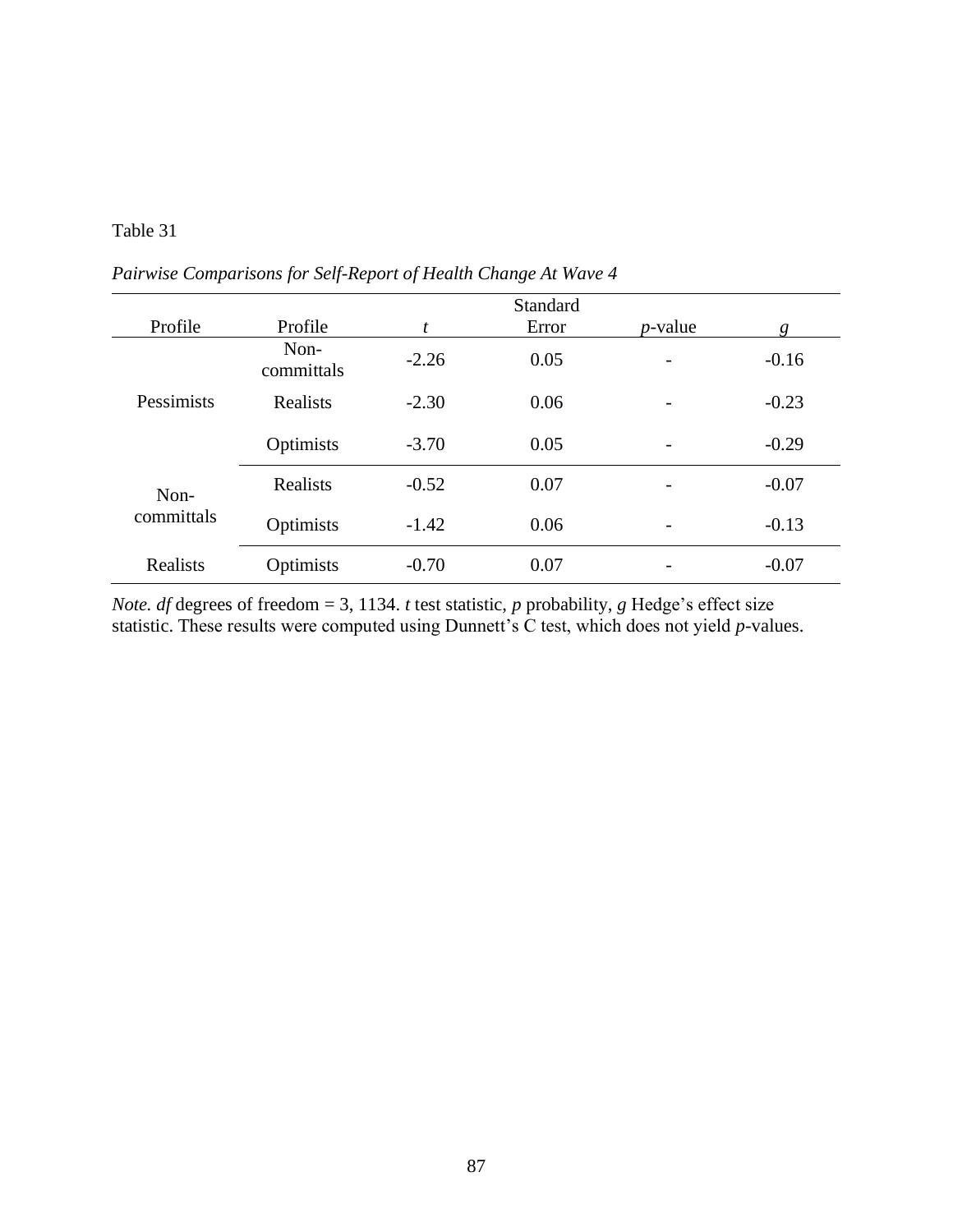|                    |                    |         | Standard |            |         |
|--------------------|--------------------|---------|----------|------------|---------|
| Profile            | Profile            | t       | Error    | $p$ -value | g       |
| Pessimists         | Non-<br>committals | $-2.44$ | 0.05     | 0.09       | $-0.18$ |
|                    | Realists           | $-1.74$ | 0.06     | 0.48       | $-0.17$ |
|                    | Optimists          | $-5.90$ | 0.05     | < 0.01     | $-0.52$ |
| Non-<br>committals | Realists           | 0.17    | 0.06     | 1.00       | 0.02    |
|                    | Optimists          | $-3.34$ | 0.06     | 0.01       | $-0.33$ |
| Realists           | Optimists          | $-3.01$ | 0.07     | 0.02       | $-0.35$ |

*Pairwise Comparisons for Self-Report of Health Change At Wave 5*

*Note. df* degrees of freedom = 3, 1134. *t* test statistic, *p* probability, *g* Hedge's effect size statistic.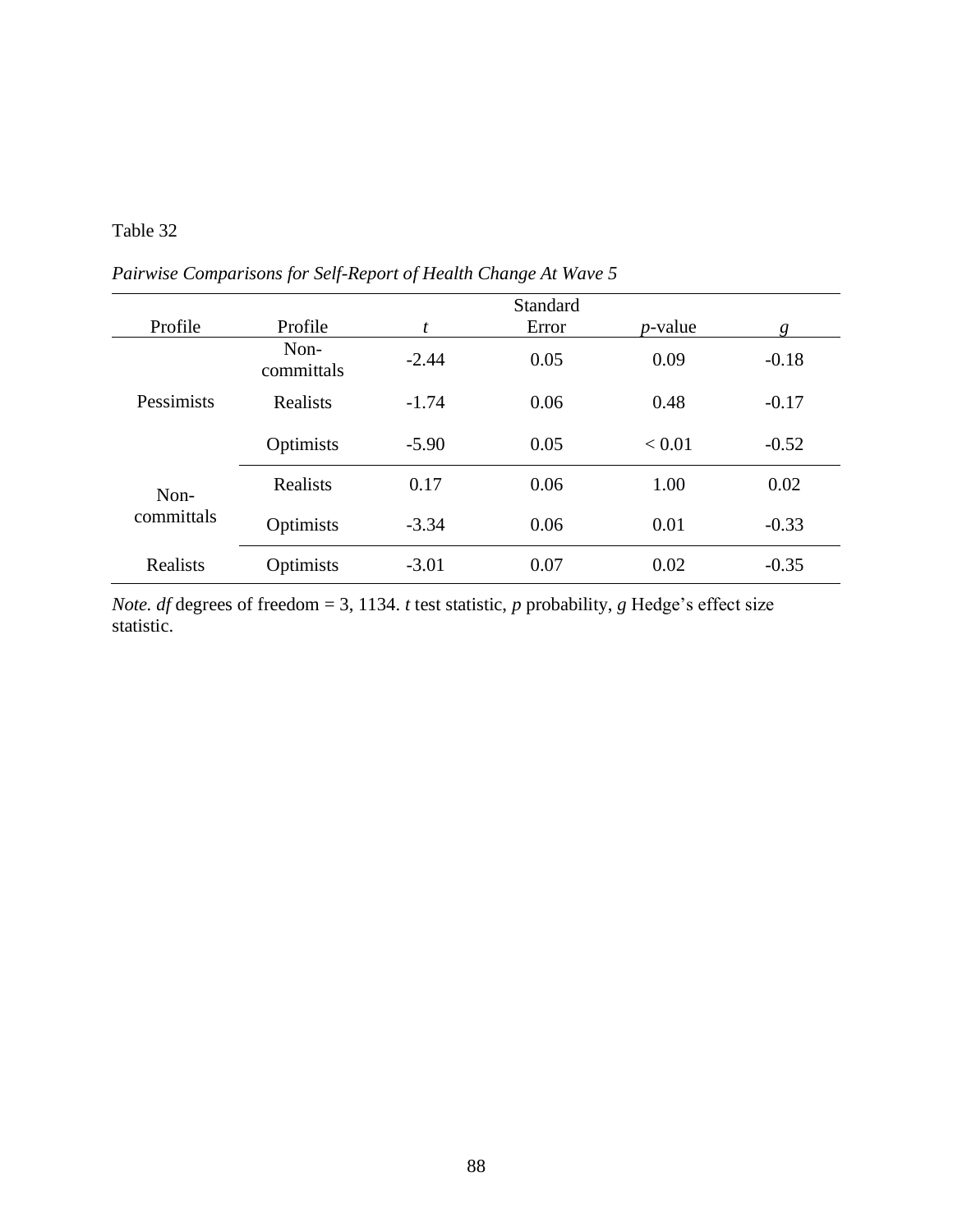

*Average SSP Ratings by Profile in the 3-Profile Solution Using Participants in Half-Sample 1 (Odd Birth Months)*



Wave of Data Collection

*Note.* This figure illustrates the average subjective survival probability (SSP) rating by wave for each of the four profiles in the 3-profile LPA analysis using half-sample one and demonstrates the differences in trajectories of SSP for each profile.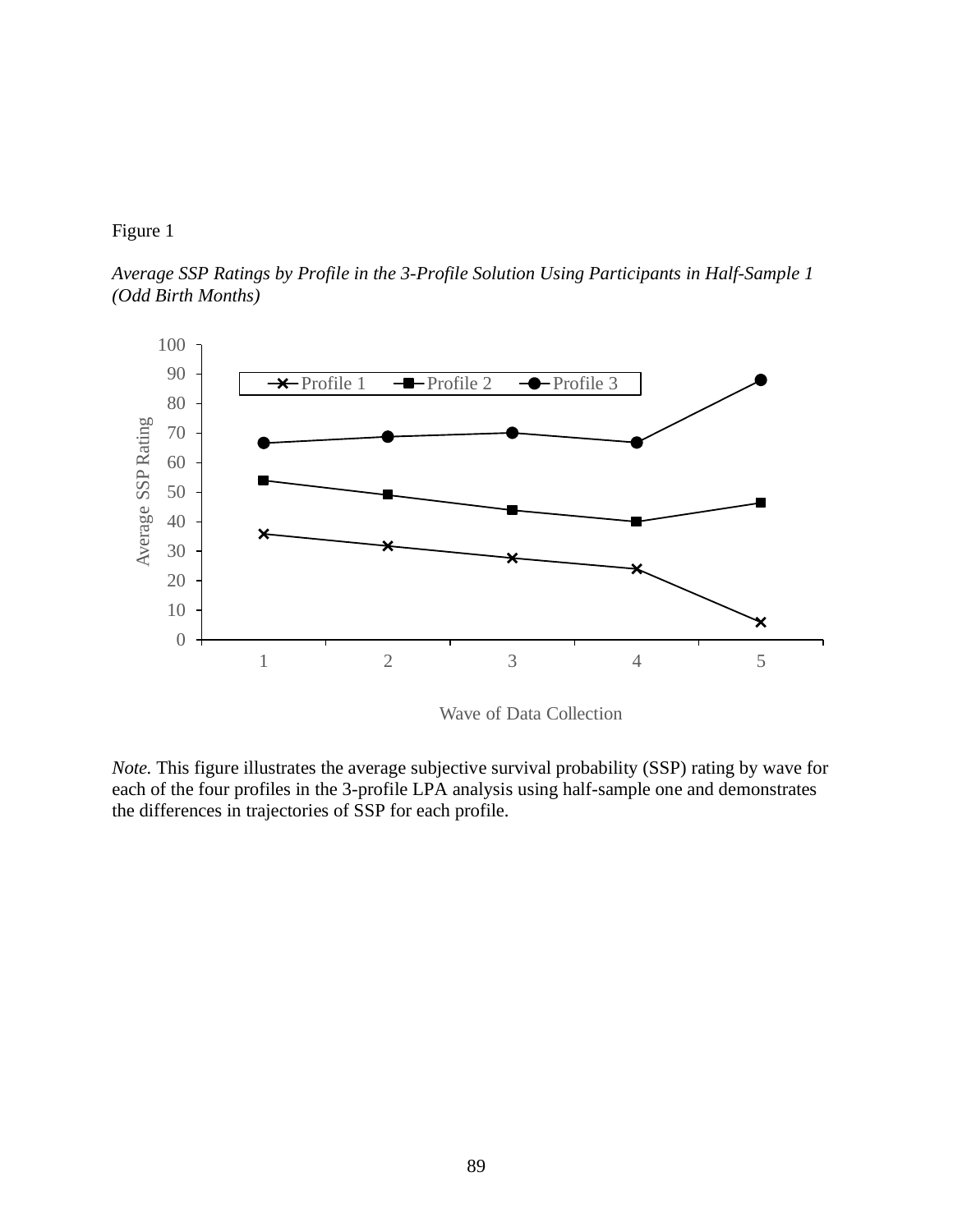

*Average SSP Ratings by Profile in the 4-Profile Solution Using Participants in Half-Sample 1 (Odd Birth Months)*



Wave of Data Collection

*Note.* This figure illustrates the average subjective survival probability (SSP) rating by wave for each of the four profiles in the 4-profile LPA analysis using half-sample one and demonstrates the differences in trajectories of SSP for each profile. Profile 1 was labeled "pessimists," profile 2 was labeled "noncommitals," profile 3 was labeled "realists," and profile 4 was labeled "optimists."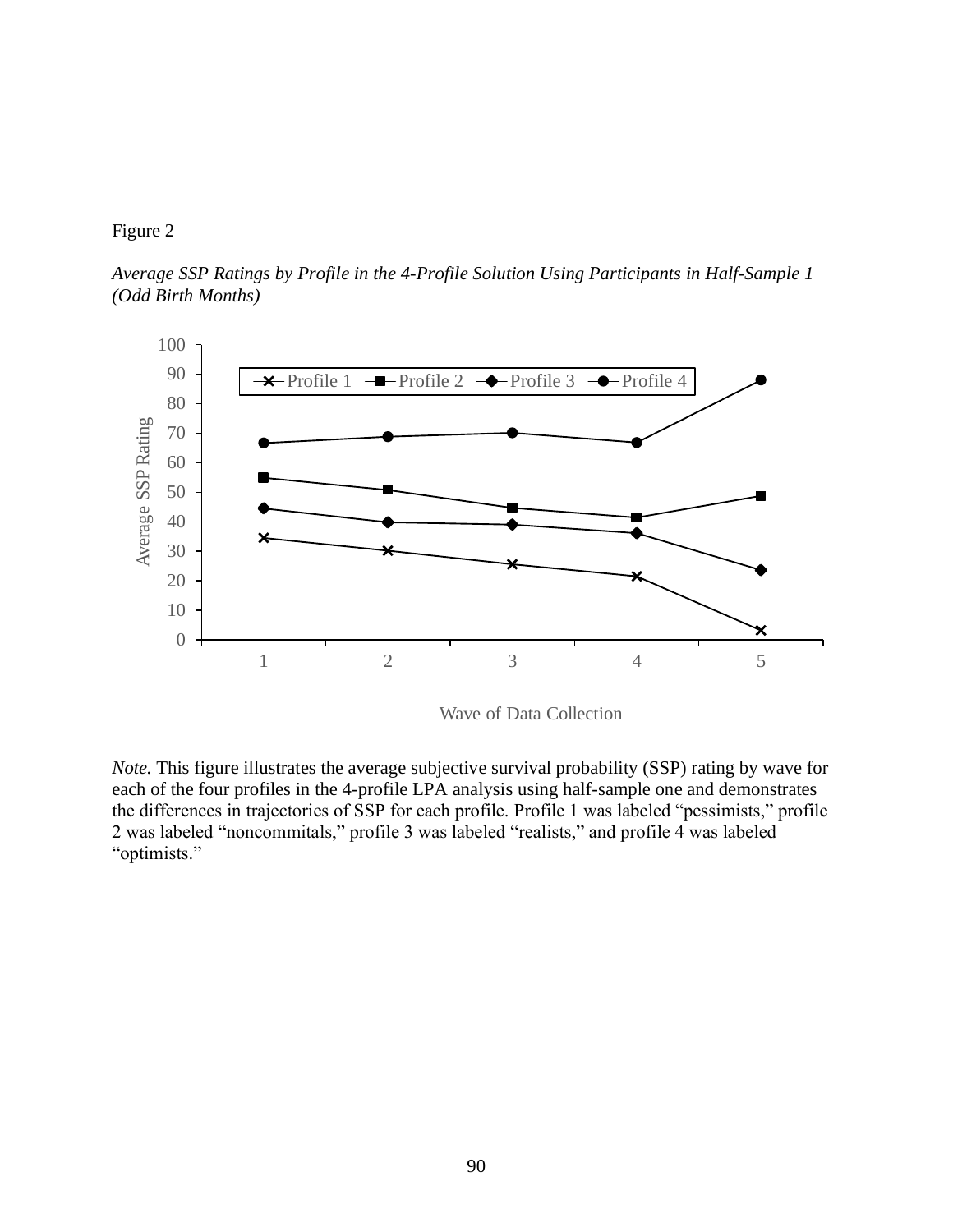#### Figure 3

*Average SSP Ratings by Profile in the 5-Profile Solution Using Participants in Half-Sample 1 (Odd Birth Months)*



Wave of Data Collection

*Note.* This figure illustrates the average subjective survival probability (SSP) rating by wave for each of the five profiles in the 5-profile LPA analysis using half-sample one and demonstrates the differences in trajectories of SSP for each profile.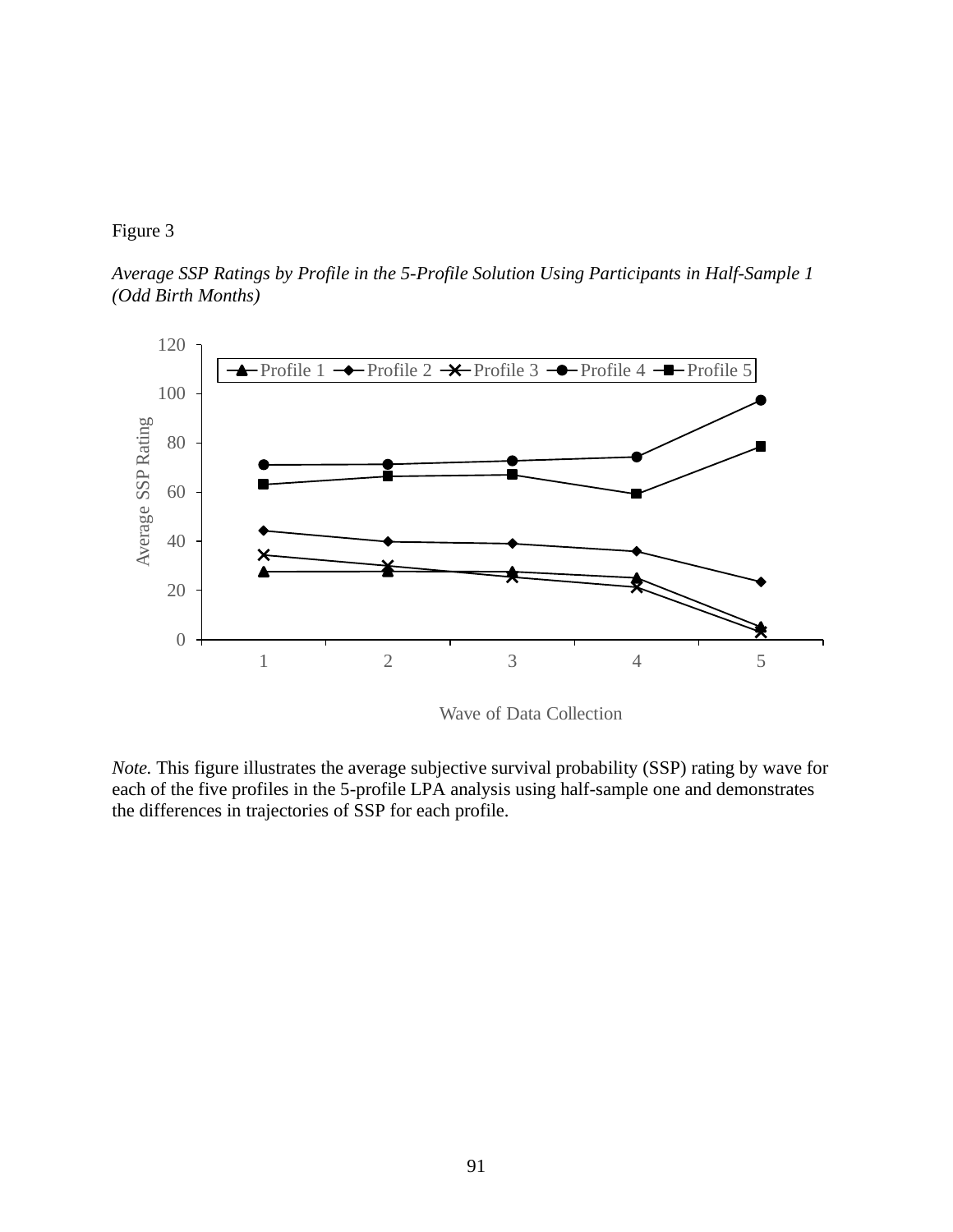#### Figure 4

*Average SSP Ratings by Profile in the 4-Profile Solution Using Participants in Half-Sample 2 (Even Birth Months)*



Wave of Data Collection

*Note.* This figure illustrates the average subjective survival probability (SSP) rating by wave for each of the four profiles in the 4-profile LPA analysis using half-sample two and demonstrates the differences in trajectories of SSP for each profile. Profile 1 was labeled "pessimists," profile 2 was labeled "noncommitals," profile 3 was labeled "realists," and profile 4 was labeled "optimists."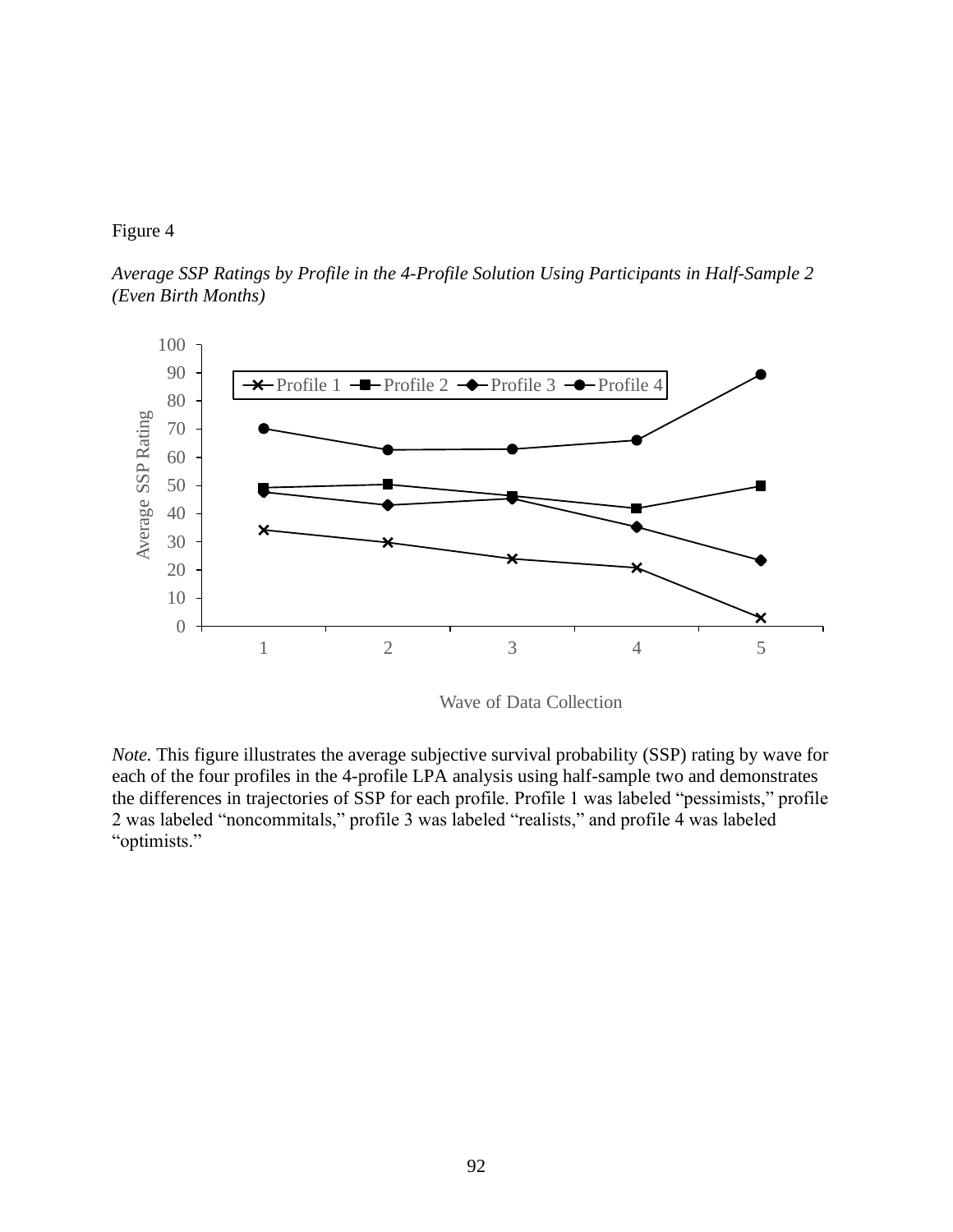

*Average SSP Ratings by Profile in 4-Profile Solution Using All Participants*



Wave of Data Collection

*Note.* This figure illustrates the average subjective survival probability (SSP) rating by wave for each of the four profiles in the 4-profile LPA analysis using the total sample and demonstrates the differences in trajectories of SSP for each profile.